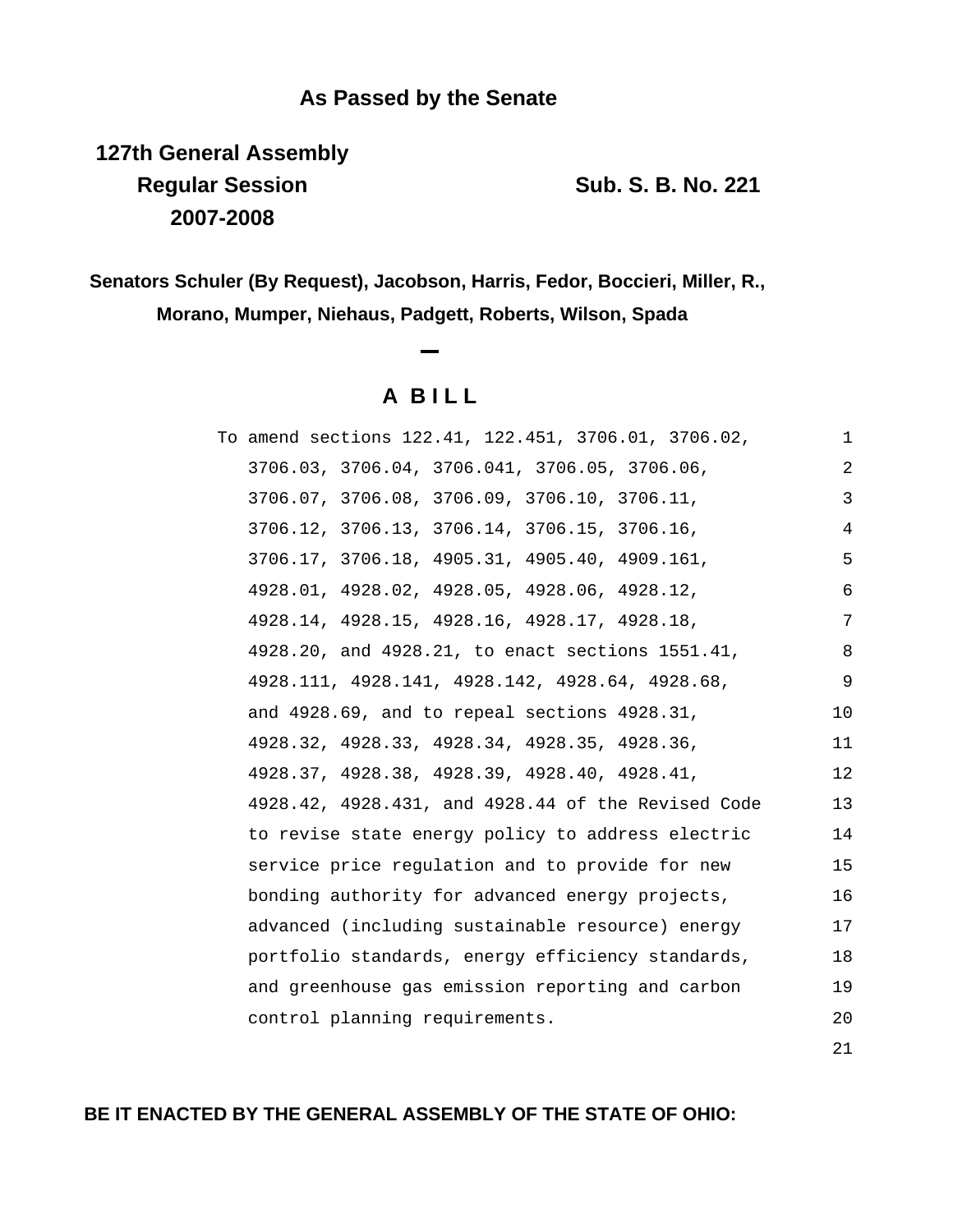**Section 1.** That sections 122.41, 122.451, 3706.01, 3706.02, 3706.03, 3706.04, 3706.041, 3706.05, 3706.06, 3706.07, 3706.08, 3706.09, 3706.10, 3706.11, 3706.12, 3706.13, 3706.14, 3706.15, 3706.16, 3706.17, 3706.18, 4905.31, 4905.40, 4909.161, 4928.01, 4928.02, 4928.05, 4928.06, 4928.12, 4928.14, 4928.15, 4928.16, 4928.17, 4928.18, 4928.20, and 4928.21 be amended and sections 1551.41, 4928.111, 4928.141, 4928.142, 4928.64, 4928.68, and 4928.69 of the Revised Code be enacted to read as follows: 22 23 24 25 26 27 28 29

**Sec. 122.41.** (A) The development financing advisory council and the director of development are invested with the powers and duties provided in Chapter 122. of the Revised Code, in order to promote the welfare of the people of the state, to stabilize the economy, to provide employment, to assist in the development within the state of industrial, commercial, distribution, and research activities required for the people of the state, and for their gainful employment, or otherwise to create or preserve jobs and employment opportunities, or improve the economic welfare of the people of the state, and also to assist in the financing of air, water, or thermal pollution control facilities, advanced energy facilities, and solid waste disposal facilities by mortgage insurance as provided in section 122.451 of the Revised Code. It is hereby determined that the accomplishment of such purposes is essential so that the people of the state may maintain their present high standards in comparison with the people of other states and so that opportunities for employment and for favorable markets for the products of the state's natural resources, agriculture, and manufacturing shall be improved and that it is necessary for the state to establish the programs authorized pursuant to Chapter 122. of the Revised Code, to establish the development financing advisory council, and to invest it and the director of development with the powers and duties provided in 30 31 32 33 34 35 36 37 38 39 40 41 42 43 44 45 46 47 48 49 50 51 52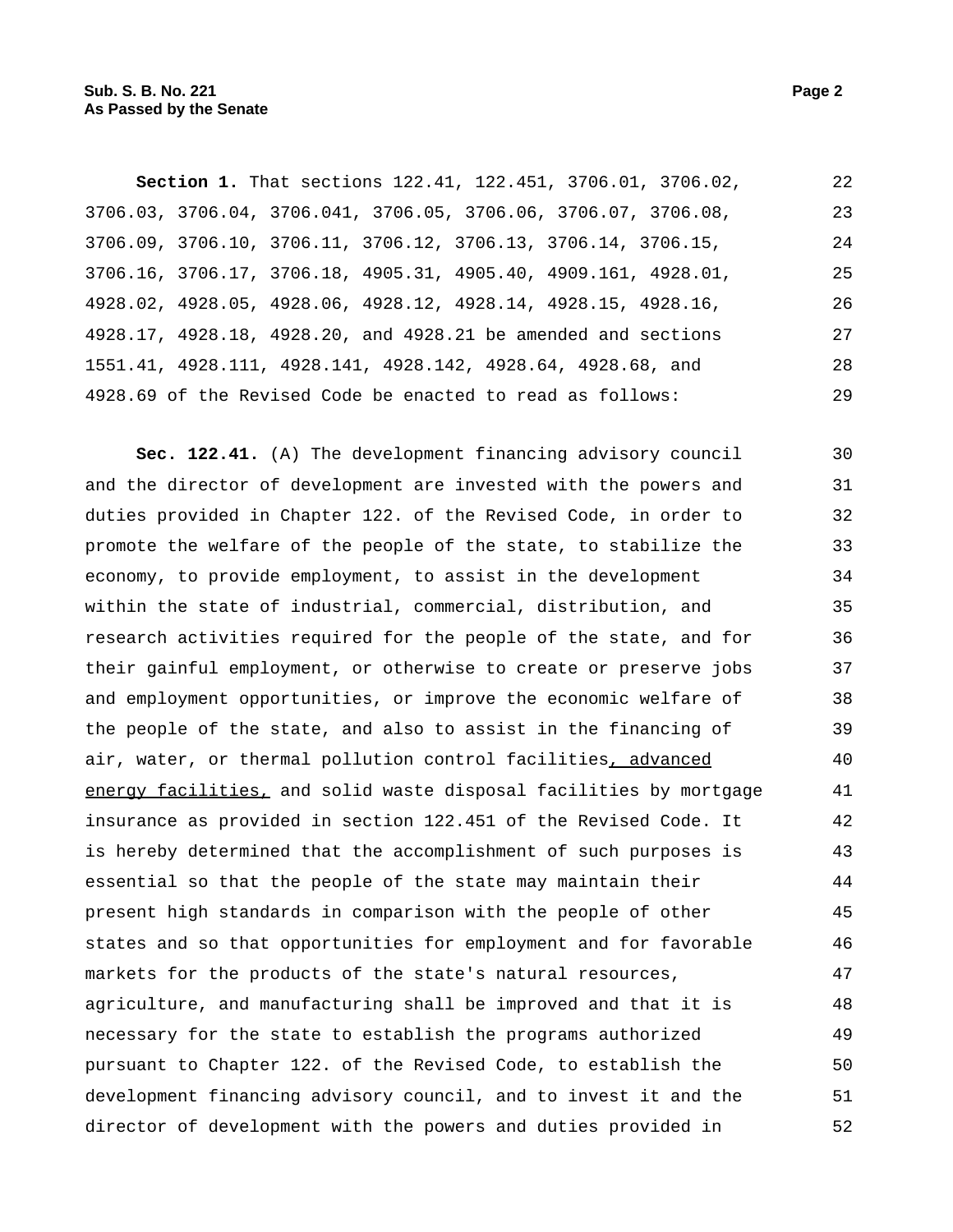Chapter 122. of the Revised Code. The powers granted to the director of development by Chapter 165. of the Revised Code are independent of and in addition and alternate to, and are not limited or restricted by, Chapter 122. of the Revised Code. 53 54 55 56

(B) The development financing advisory council shall: 57

(1) Make recommendations to the director of development as to applications for assistance pursuant to sections 122.39 to 122.62 or Chapter 166. of the Revised Code. The council may revise its recommendations to reflect any changes in the proposed assistance made by the director. 58 59 60 61 62

(2) Advise the director in the administration of sections 122.39 to 122.62 and Chapter 166. of the Revised Code; 63 64

(3) Adopt bylaws to govern the conduct of the council's business. 65 66

**Sec. 122.451.** Upon application of any person, partnership, or corporation, or upon application of any community improvement corporation organized as provided in section 1724.01 of the Revised Code, the director of development, with controlling board approval, may, pledging therefor moneys in the mortgage insurance fund created by section 122.561 of the Revised Code, insure or make advance commitments to insure not more than ninety per cent of any mortgage payments required. Before insuring any such mortgage payments the director shall determine that: 67 68 69 70 71 72 73 74 75

(A) The project, in accordance with Section 13 of Article VIII, Ohio Constitution, will create or preserve jobs and employment opportunities, or improve the economic welfare of the people of the state, or be an air quality facility, advanced energy facility, waste water facility, or solid waste facility, as defined in section 3706.01, 6121.01, or 6123.01 of the Revised Code. 76 77 78 79 80 81 82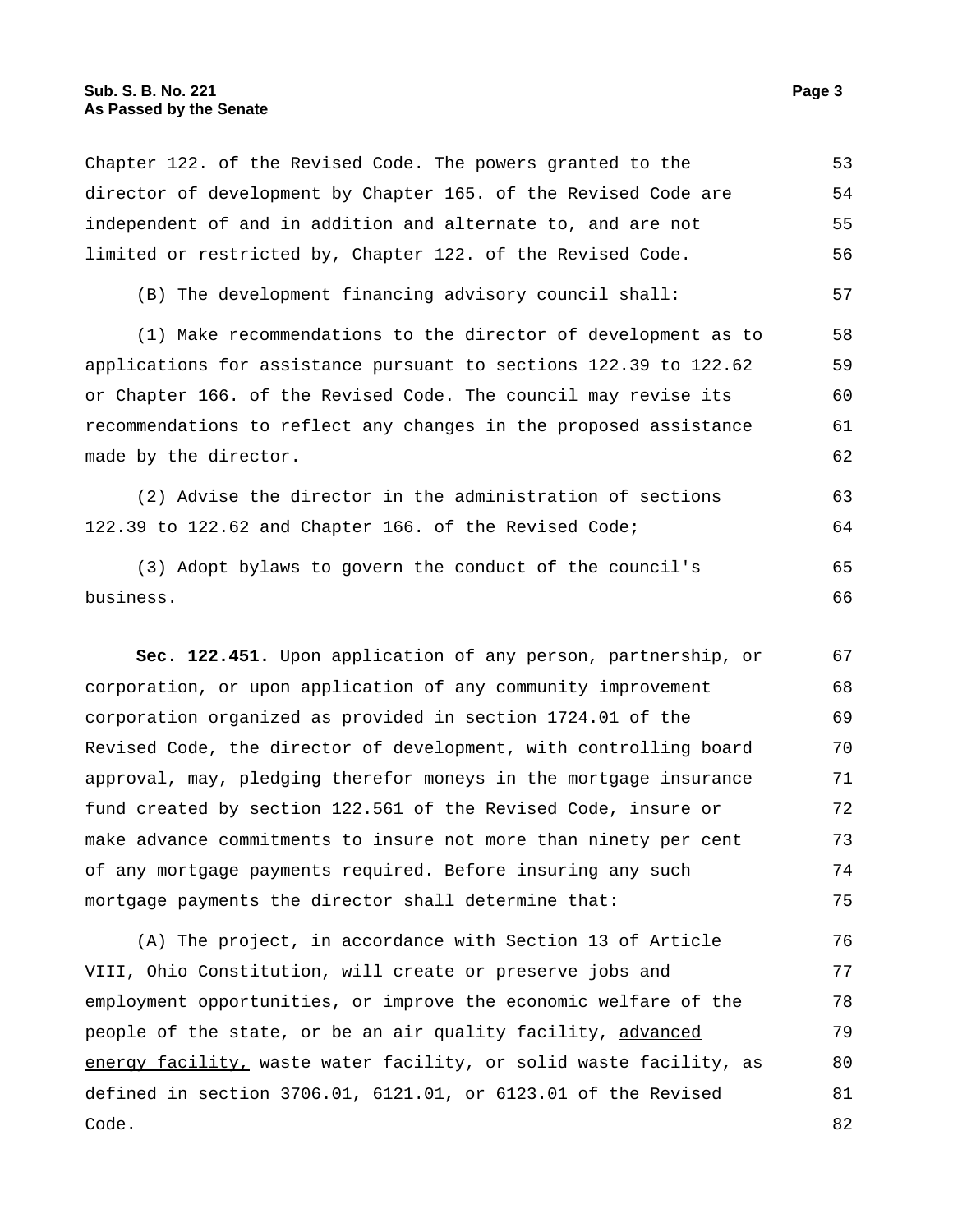(B) The principal obligation, including initial service charges and appraisal, inspection, and other fees approved by the director, does not exceed one hundred per cent of the cost of the project. 83 84 85 86

(C) The mortgage has a satisfactory maturity date in no case later than twenty-five years from the date of the insurance.

(D) The mortgagor is responsible and able to meet the payments under the mortgage. 89 90

(E) The mortgage contains complete amortization provisions satisfactory to the director requiring periodic payments by the mortgagor which may include principal and interest payments, cost of local property taxes and assessments, land lease rentals, if any, and hazard insurance on the property and such mortgage insurance premiums as are required under section 122.561 of the Revised Code, all as the director from time to time prescribes or approves. 91 92 93 94 95 96 97 98

(F) The mortgage is in such form and contains such terms and provisions with respect to property insurance, repairs, alterations, payment of taxes and assessments, default reserves, delinquency charges, default remedies, anticipation of maturity, additional and secondary liens, and other matters as the director may prescribe. 99 100 101 102 103 104

The director may take assignments of insured mortgages and other forms of security and may take title by foreclosure or conveyance to any project when an insured mortgage loan thereon is clearly in default and when in the opinion of the director such acquisition is necessary to safeguard the mortgage insurance fund, and may sell, or on a temporary basis lease or rent, such project. 105 106 107 108 109 110

**Sec. 1551.41.** The department of natural resources, the environmental protection agency, and the public utilities 111 112

87

88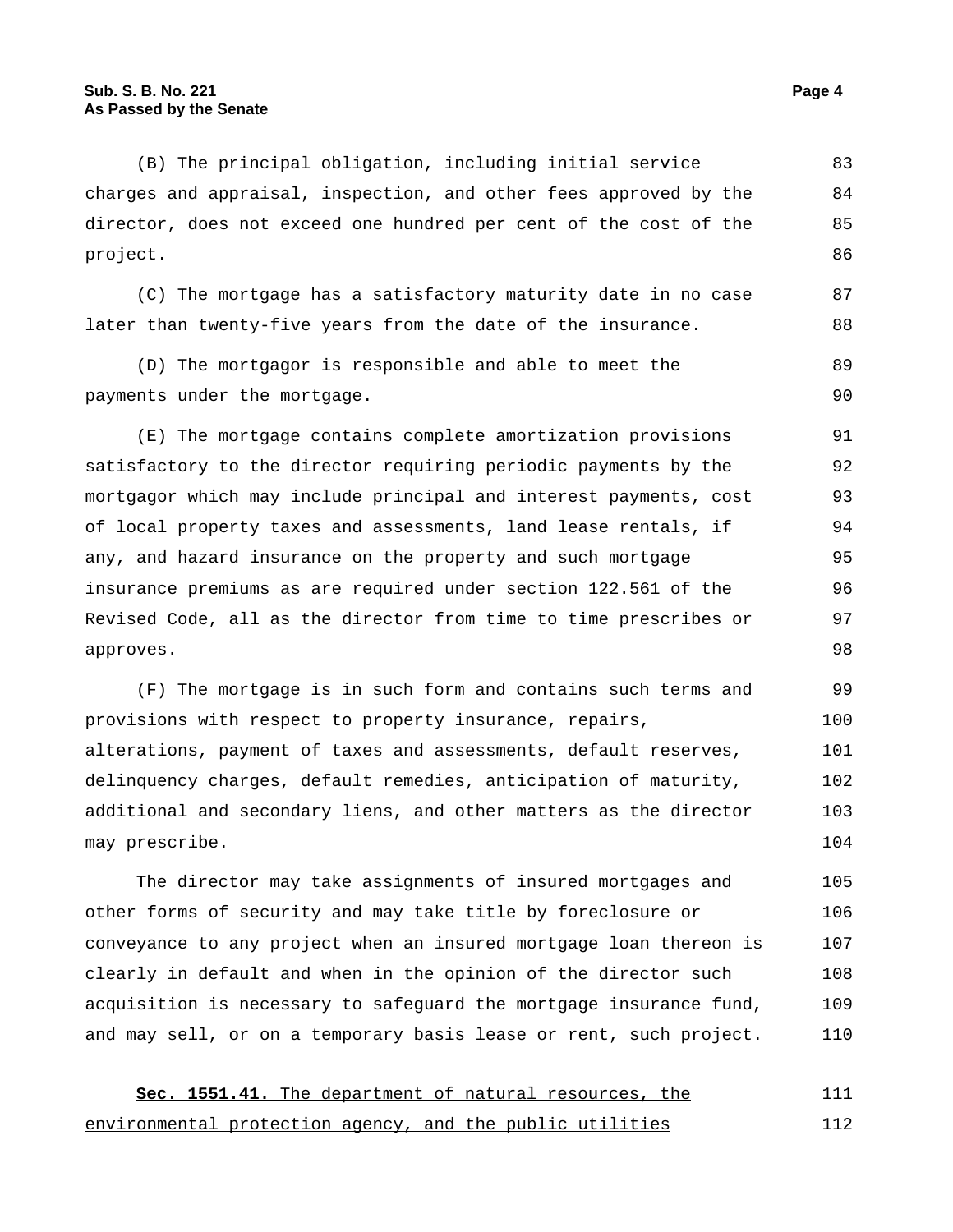| commission jointly by rule shall develop an interim policy         | 113 |
|--------------------------------------------------------------------|-----|
|                                                                    |     |
| framework for the supervision and requlation by those agencies of  | 114 |
| pilot and demonstration carbon sequestration activities located in | 115 |
| or sequestration products produced in this state.                  | 116 |
|                                                                    |     |
| Sec. 3706.01. As used in this chapter:                             | 117 |
| (A) "Governmental agency" means a department, division, or         | 118 |
| other unit of state government, a municipal corporation, county,   | 119 |
| township, and other political subdivision, or any other public     | 120 |
| corporation or agency having the power to acquire, construct, or   | 121 |
| operate air quality facilities or advanced energy facilities, the  | 122 |
| United States or any agency thereof, and any agency, commission,   | 123 |
| or authority established pursuant to an interstate compact or      | 124 |
| agreement.                                                         | 125 |
| (B) "Person" means any individual, firm, partnership,              | 126 |
| association, or corporation, or any combination thereof.           | 127 |
| (C) "Air contaminant" means particulate matter, dust, fumes,       | 128 |
| gas, mist, smoke, noise, vapor, heat, radioactivity, radiation, or | 129 |
| odorous substance, or any combination thereof.                     | 130 |
| (D) "Air pollution" means the presence in the ambient air of       | 131 |
| one or more air contaminants in sufficient quantity and of such    | 132 |
| characteristics and duration as to injure human health or welfare, | 133 |
| plant or animal life, or property, or that unreasonably interferes | 134 |
| with the comfortable enjoyment of life or property.                | 135 |
| (E) "Ambient air" means that portion of the atmosphere             | 136 |
| outside of buildings and other enclosures, stacks, or ducts that   | 137 |
| surrounds human, plant, or animal life, or property.               | 138 |
| (F) "Emission" means the release into the outdoor atmosphere       | 139 |
| of an air contaminant.                                             | 140 |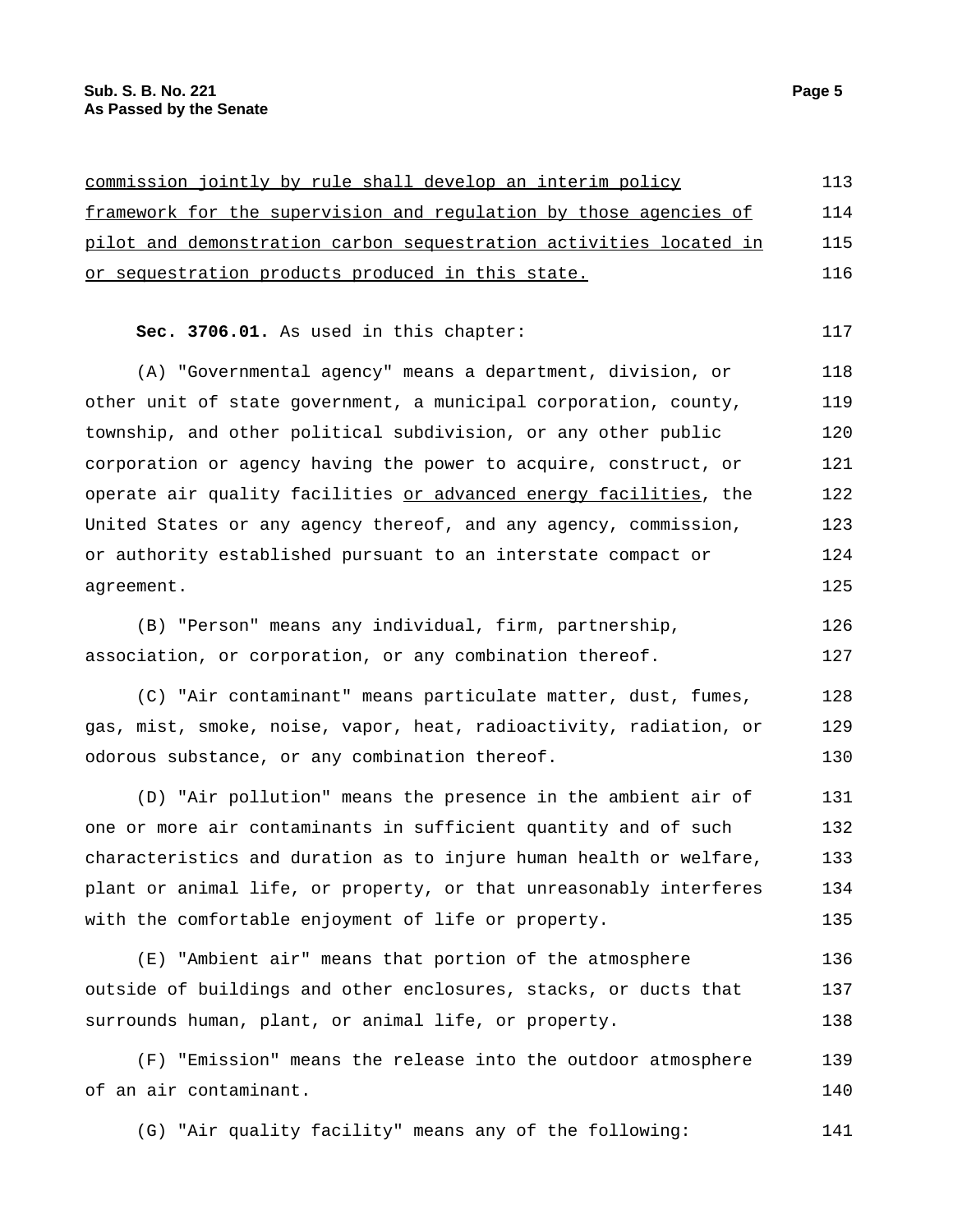(1) Any method<sub> $\tau$ </sub> or any modification or replacement of property, process, device, structure, or equipment that removes, reduces, prevents, contains, alters, conveys, stores, disperses, or disposes of air contaminants or substances containing air contaminants, or that renders less noxious or reduces the concentration of air contaminants in the ambient air, including, without limitation, facilities and expenditures that qualify as air pollution control facilities under section 103  $(C)(4)(F)$  of the Internal Revenue Code of 1954, as amended, and regulations adopted thereunder; 142 143 144 145 146 147 148 149 150 151

(2) Motor vehicle inspection stations operated in accordance with, and any equipment used for motor vehicle inspections conducted under, section 3704.14 of the Revised Code and rules adopted under it; 152 153 154 155

(3) Ethanol or other biofuel facilities, including any equipment used at the ethanol or other biofuel facility for the production of ethanol or other biofuels; 156 157 158

(4) Any property or portion thereof used for the collection, storage, treatment, utilization, processing, or final disposal of a by-product or solid waste resulting from any method, process, device, structure, or equipment that removes, reduces, prevents, contains, alters, conveys, stores, disperses, or disposes of air contaminants, or that renders less noxious or reduces the concentration of air contaminants in the ambient air; 159 160 161 162 163 164 165

(5) Any property, device, or equipment that promotes the reduction of emissions of air contaminants into the ambient air through improvements in the efficiency of energy utilization or energy conservation; 166 167 168 169

(6) Any coal research and development project conducted under Chapter 1555. of the Revised Code; 170 171

(7) As determined by the director of the Ohio coal 172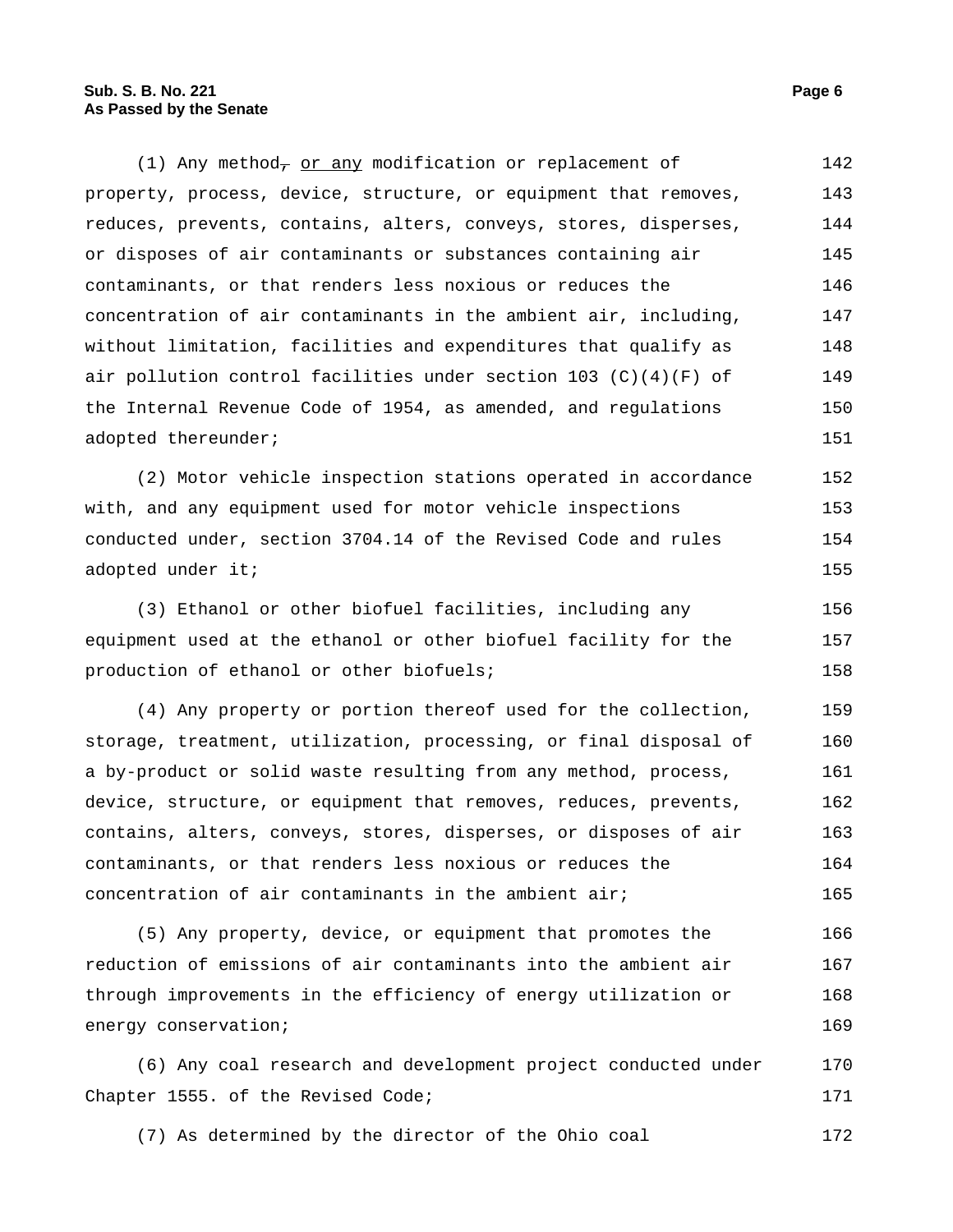development office, any property or portion thereof that is used for the collection, storage, treatment, utilization, processing, or final disposal of a by-product resulting from a coal research and development project as defined in section 1555.01 of the Revised Code or from the use of clean coal technology, excluding any property or portion thereof that is used primarily for other subsequent commercial purposes; 173 174 175 176 177 178 179 (8) Any property or portion thereof that is part of the FutureGen project of the United States department of energy or related to the siting of the FutureGen project; 180 181 182 (9) Any property, device, or equipment that reduces emissions of air contaminants into the ambient air through the generation of electricity using sustainable resources; 183 184 185 (10) Any property, device, or equipment necessary for the manufacture and production of equipment that qualifies as an air quality facility. 186 187 188 "Air quality facility" further includes any property or system to be used in whole or in part for any of the purposes in divisions  $(G)(1)$  to  $(8)(10)$  of this section, whether another purpose is also served, and any property or system incidental to or that has to do with, or the end purpose of which is, any of the foregoing. Air quality facilities that are defined in this division for industry, commerce, distribution, or research, including public utility companies, are hereby determined to be those that qualify as facilities for the control of air pollution and thermal pollution related to air under Section 13 of Article VIII, Ohio Constitution. 189 190 191 192 193 194 195 196 197 198 199 (H) "Project\_" or "air quality project\_" or "advanced energy 200

project" means any air quality facility or advanced energy facility, including undivided or other interests therein, acquired or to be acquired or constructed or to be constructed by the Ohio 201 202 203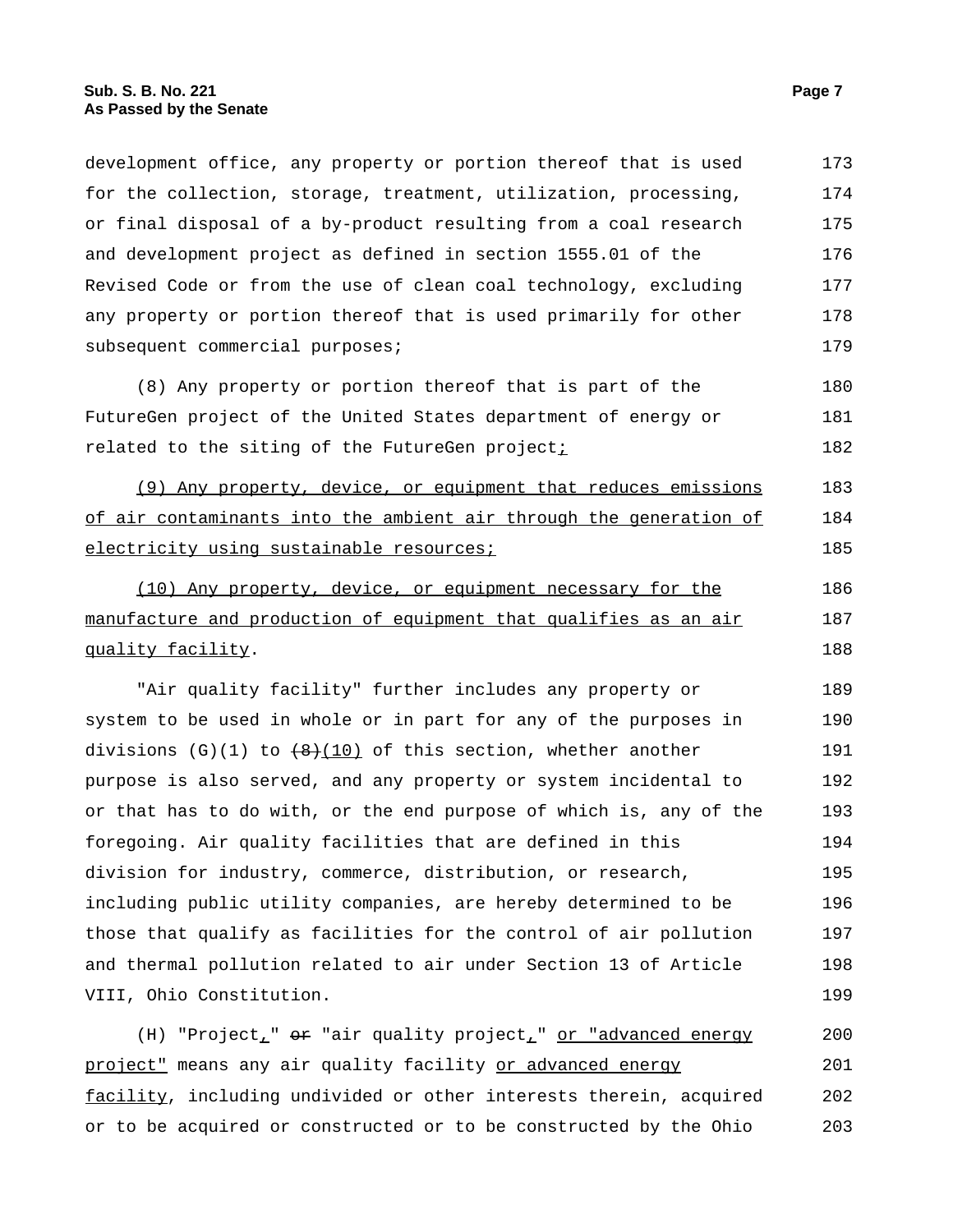air quality development authority under this chapter, or acquired or to be acquired or constructed or to be constructed by a governmental agency or person with all or a part of the cost thereof being paid from a loan or grant from the authority under this chapter or otherwise paid from the proceeds of air quality revenue bonds, including all buildings and facilities that the authority determines necessary for the operation of the project, together with all property, rights, easements, and interests that may be required for the operation of the project. 204 205 206 207 208 209 210 211 212

(I) "Cost" as applied to an air quality project or advanced energy project means the cost of acquisition and construction, the cost of acquisition of all land, rights-of-way, property rights, easements, franchise rights, and interests required for such acquisition and construction, the cost of demolishing or removing any buildings or structures on land so acquired, including the cost of acquiring any lands to which such buildings or structures may be moved, the cost of acquiring or constructing and equipping a principal office and sub-offices of the authority, the cost of diverting highways, interchange of highways, and access roads to private property, including the cost of land or easements for such access roads, the cost of public utility and common carrier relocation or duplication, the cost of all machinery, furnishings, and equipment, financing charges, interest prior to and during construction and for no more than eighteen months after completion of construction, engineering, expenses of research and development with respect to air quality facilities, the cost of any commodity contract, including fees and expenses related thereto, legal expenses, plans, specifications, surveys, studies, estimates of cost and revenues, working capital, other expenses necessary or incident to determining the feasibility or practicability of acquiring or constructing such project, administrative expense, and such other expense as may be necessary or incident to the acquisition or construction of the project, the financing of such 213 214 215 216 217 218 219 220 221 222 223 224 225 226 227 228 229 230 231 232 233 234 235 236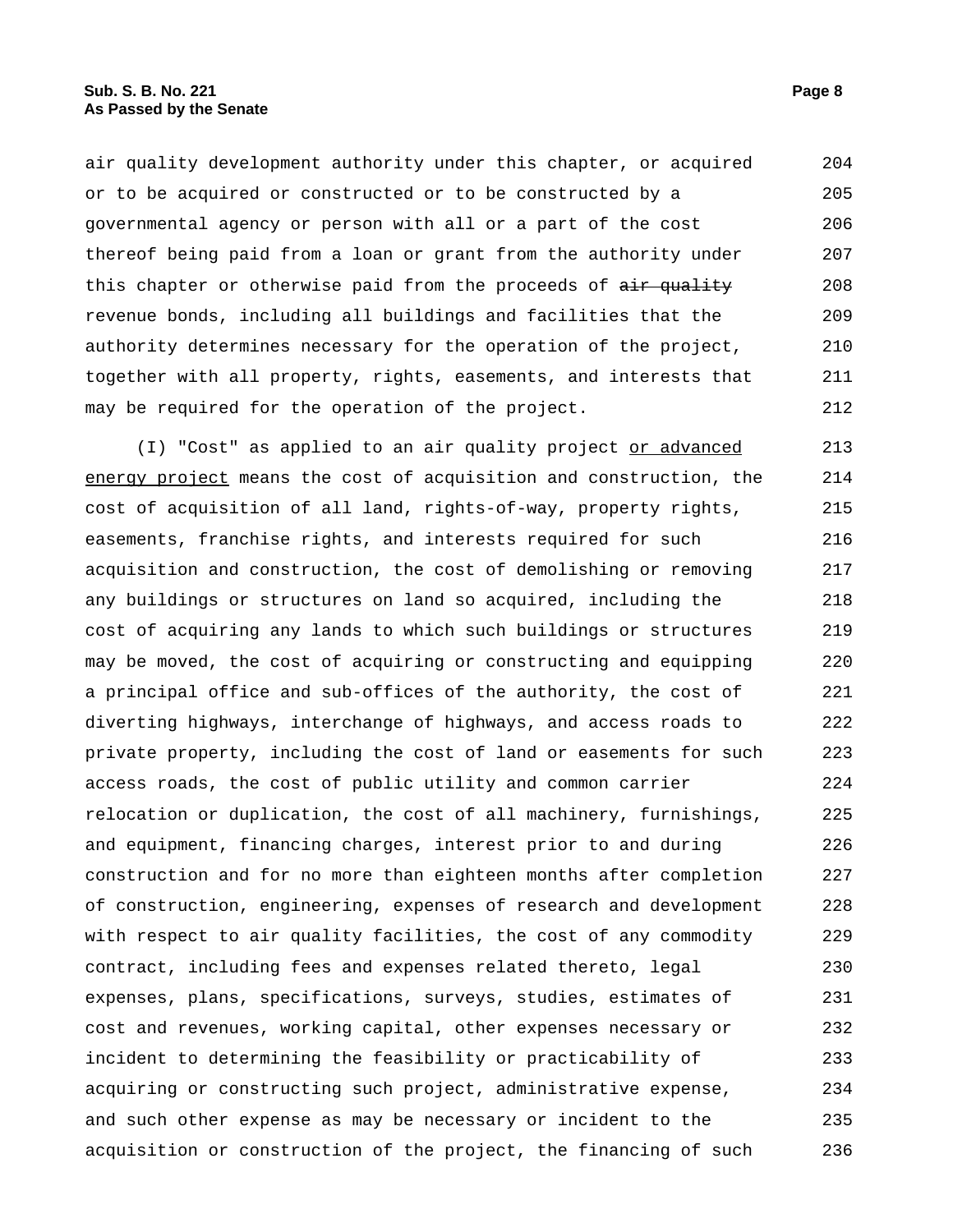acquisition or construction, including the amount authorized in the resolution of the authority providing for the issuance of  $\frac{1}{n+1}$ quality revenue bonds to be paid into any special funds from the proceeds of such bonds, and the financing of the placing of such project in operation. Any obligation, cost, or expense incurred by any governmental agency or person for surveys, borings, preparation of plans and specifications, and other engineering services, or any other cost described above, in connection with the acquisition or construction of a project may be regarded as a part of the cost of that project and may be reimbursed out of the proceeds of  $\frac{air}{quality}$  revenue bonds as authorized by this chapter. 237 238 239 240 241 242 243 244 245 246 247 248

(J) "Owner" includes an individual, copartnership, association, or corporation having any title or interest in any property, rights, easements, or interests authorized to be acquired by this chapter. 249 250 251 252

(K) "Revenues" means all rentals and other charges received by the authority for the use or services of any air quality project or advanced energy project, any gift or grant received with respect to any air quality such project, any moneys received with respect to the lease, sublease, sale, including installment sale or conditional sale, or other disposition of an air quality project or advanced energy project, moneys received in repayment of and for interest on any loans made by the authority to a person or governmental agency, whether from the United States or any department, administration, or agency thereof, or otherwise, proceeds of such bonds to the extent that use thereof for payment of principal of, premium, if any, or interest on the bonds is authorized by the authority, amounts received or otherwise derived from a commodity contract or from the sale of the related commodity under such a contract, proceeds from any insurance, condemnation, or guaranty pertaining to a project or property 253 254 255 256 257 258 259 260 261 262 263 264 265 266 267 268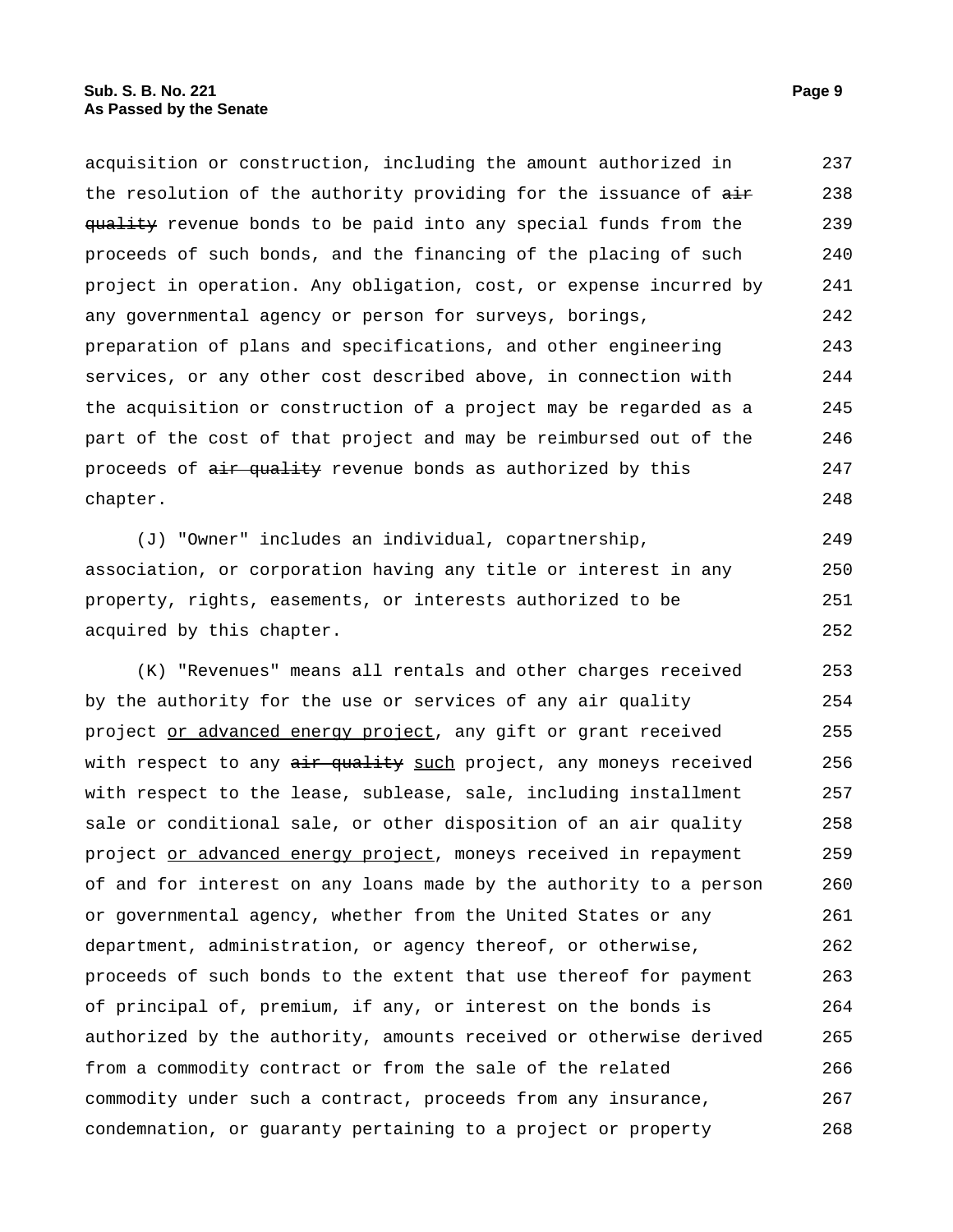mortgaged to secure bonds or pertaining to the financing of the project, and income and profit from the investment of the proceeds of air quality revenue bonds or of any revenues. 269 270 271

(L) "Public roads" includes all public highways, roads, and streets in the state, whether maintained by the state, county, city, township, or other political subdivision. 272 273 274

(M) "Public utility facilities" includes tracks, pipes, mains, conduits, cables, wires, towers, poles, and other equipment and appliances of any public utility. 275 276 277

(N) "Construction," unless the context indicates a different meaning or intent, includes reconstruction, enlargement, improvement, or providing furnishings or equipment. 278 279 280

(O) "Air quality revenue Revenue bonds," unless the context indicates a different meaning or intent, includes air quality revenue notes,  $\frac{air}{b}$  quality revenue renewal notes, and  $\frac{air}{b}$  quality revenue refunding bonds, except that notes issued in anticipation of the issuance of bonds shall have a maximum maturity of five years as provided in section 3706.05 of the Revised Code and notes or renewal notes issued as the definitive obligation may be issued maturing at such time or times with a maximum maturity of forty years from the date of issuance of the original note. 281 282 283 284 285 286 287 288 289

(P) "Solid waste" means any garbage; refuse; sludge from a waste water treatment plant, water supply treatment plant, or air pollution control facility; and other discarded material, including solid, liquid, semisolid, or contained gaseous material resulting from industrial, commercial, mining, and agricultural operations, and from community activities, but not including solid or dissolved material in domestic sewage, or solid or dissolved material in irrigation return flows or industrial discharges that are point sources subject to permits under section 402 of the "Federal Water Pollution Control Act Amendments of 1972," 86 Stat. 290 291 292 293 294 295 296 297 298 299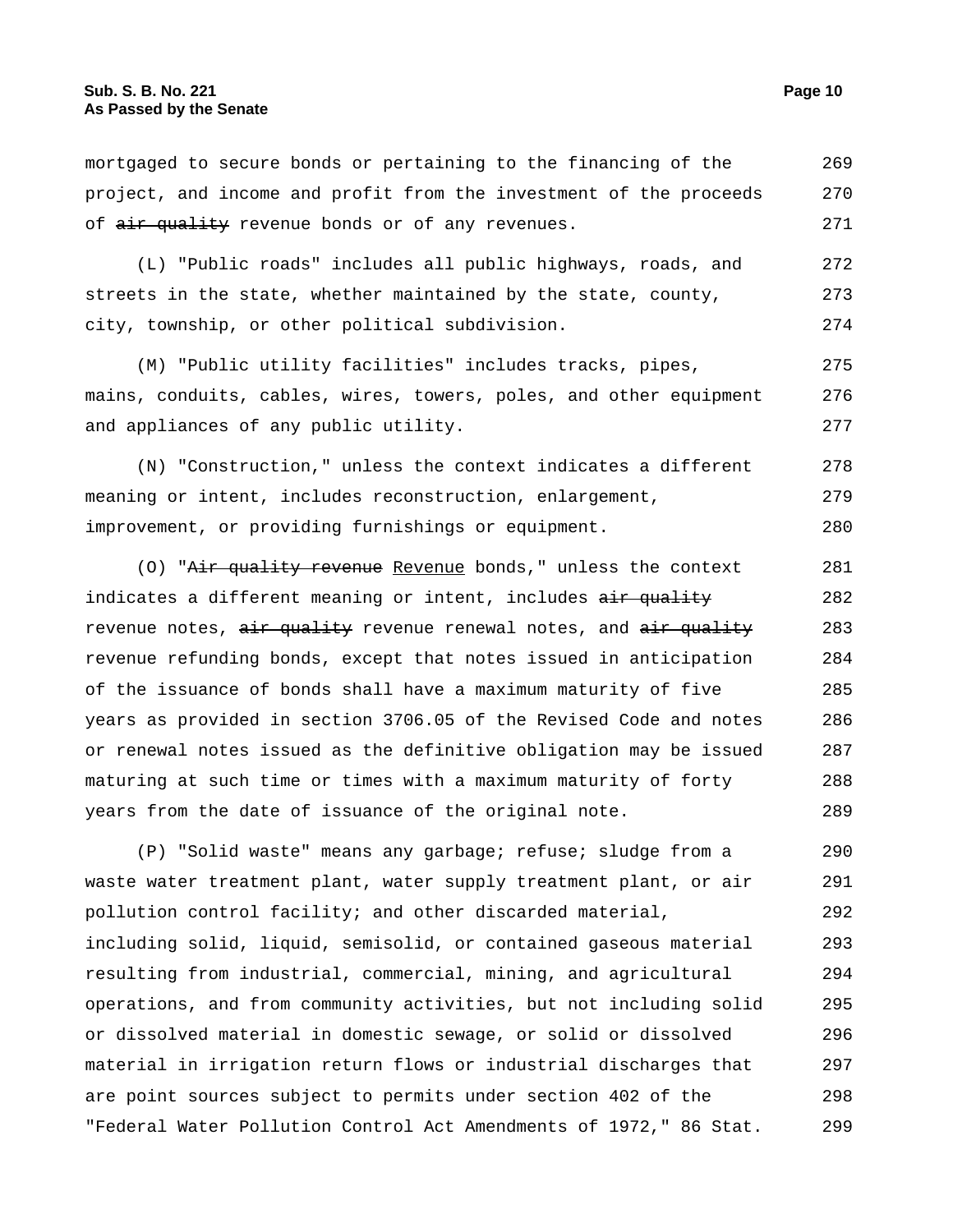880, 33 U.S.C.A. 1342, as amended, or source, special nuclear, or byproduct material as defined by the "Atomic Energy Act of 1954," 68 Stat. 921, 42 U.S.C.A. 2011, as amended. 300 301 302

(Q) "Sludge" means any solid, semisolid, or liquid waste, other than a recyclable by-product, generated from a municipal, commercial, or industrial waste water treatment plant, water supply plant, or air pollution control facility or any other such wastes having similar characteristics and effects. 303 304 305 306 307

(R) "Ethanol or other biofuel facility" means a plant at which ethanol or other biofuel is produced. 308 309

(S) "Ethanol" means fermentation ethyl alcohol derived from agricultural products, including potatoes, cereal, grains, cheese whey, and sugar beets; forest products; or other renewable or biomass resources, including residue and waste generated from the production, processing, and marketing of agricultural products, forest products, and other renewable or biomass resources, that meets all of the specifications in the American society for testing and materials (ASTM) specification D 4806-88 and is denatured as specified in Parts 20 and 21 of Title 27 of the Code of Federal Regulations. 310 311 312 313 314 315 316 317 318 319

(T) "Biofuel" means any fuel that is made from cellulosic biomass resources, including renewable organic matter, crop waste residue, wood, aquatic plants and other crops, animal waste, solid waste, or sludge, and that is used for the production of energy for transportation or other purposes. 320 321 322 323 324

(U) "FutureGen project" means the buildings, equipment, and real property and functionally related buildings, equipment, and real property, including related research projects that support the development and operation of the buildings, equipment, and real property, designated by the United States department of energy and the FutureGen industrial alliance, inc., as the 325 326 327 328 329 330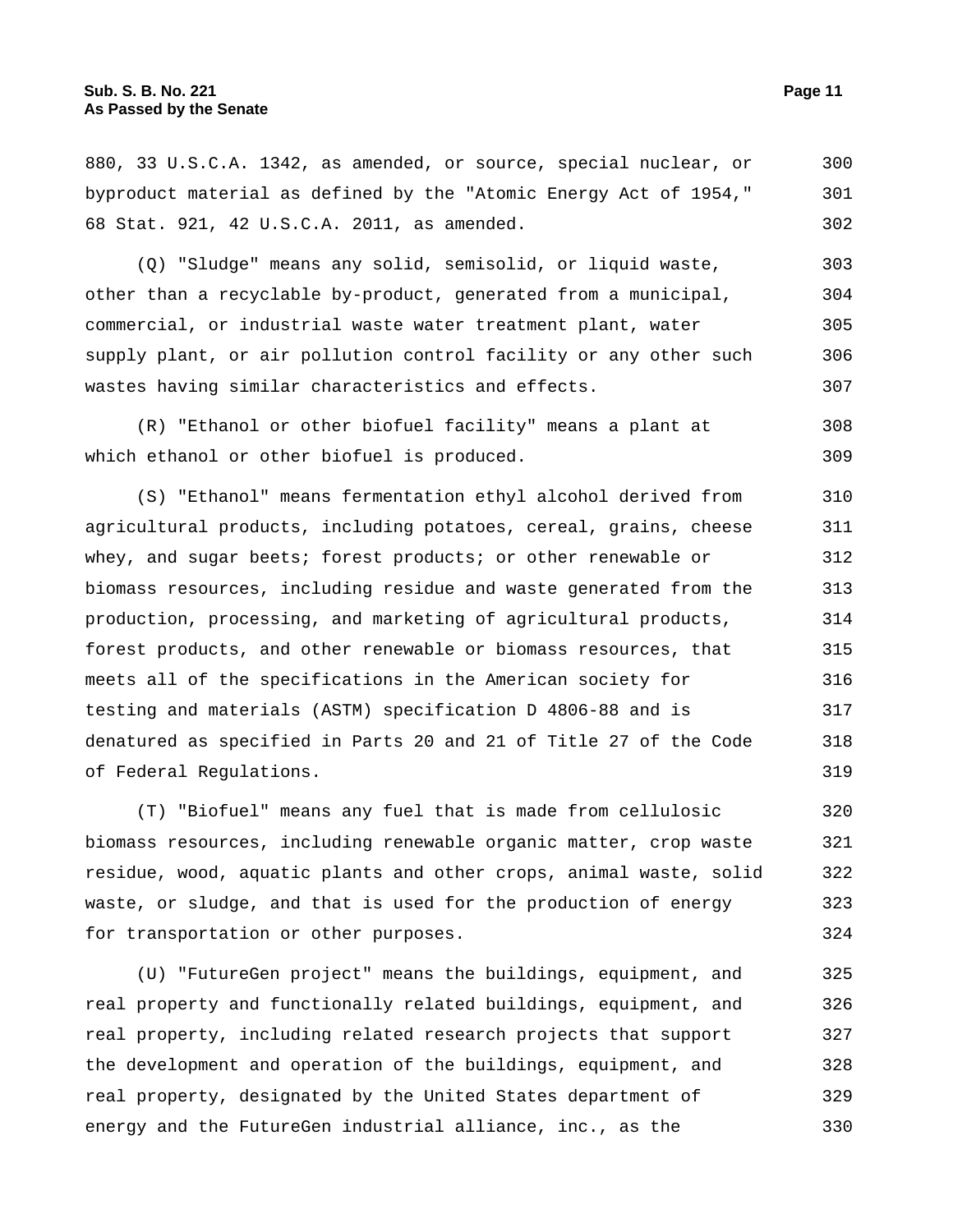coal-fueled, zero-emissions power plant designed to prove the technical and economic feasibility of producing electricity and hydrogen from coal and nearly eliminating carbon dioxide emissions through capture and permanent storage. 331 332 333 334

(V) "Commodity contract" means a contract or series of contracts entered into in connection with the acquisition or construction of air quality facilities or advanced energy facilities for the purchase or sale of a commodity that is eligible for prepayment with the proceeds of federally taxable or tax exempt bonds under sections 103, 141, and 148 of the Internal Revenue Code of 1986, as amended, and regulations adopted under it. 335 336 337 338 339 340 341 342

(W) "Sustainable resources" includes, but is not limited to, solar, wind, tidal or wave, biomass, including, but not limited to, biomass involving the utilization of trees or any part thereof, landfill gas, biofuel, hydro, or geothermal resources that are used in the generation of electricity and includes fuel cells powered by sustainable resources. 343 344 345 346 347 348

(X) "Advanced energy facility" means any method or any modification or replacement of any property, process, device, structure, or equipment that meets any of the following: 349 350 351

(1) With regard to clean coal technology, technology that includes the design capability to control or prevent the emission of carbon dioxide, which design capability the commission shall adopt by rule and shall be based on economically feasible best available technology or, in the absence of a determined best available technology, shall be of the highest level of economically feasible design capability for which there exists generally accepted scientific opinion; 352 353 354 355 356 357 358 359

(2) With regard to advanced nuclear energy production, consists of generation III technology as defined by the nuclear 360 361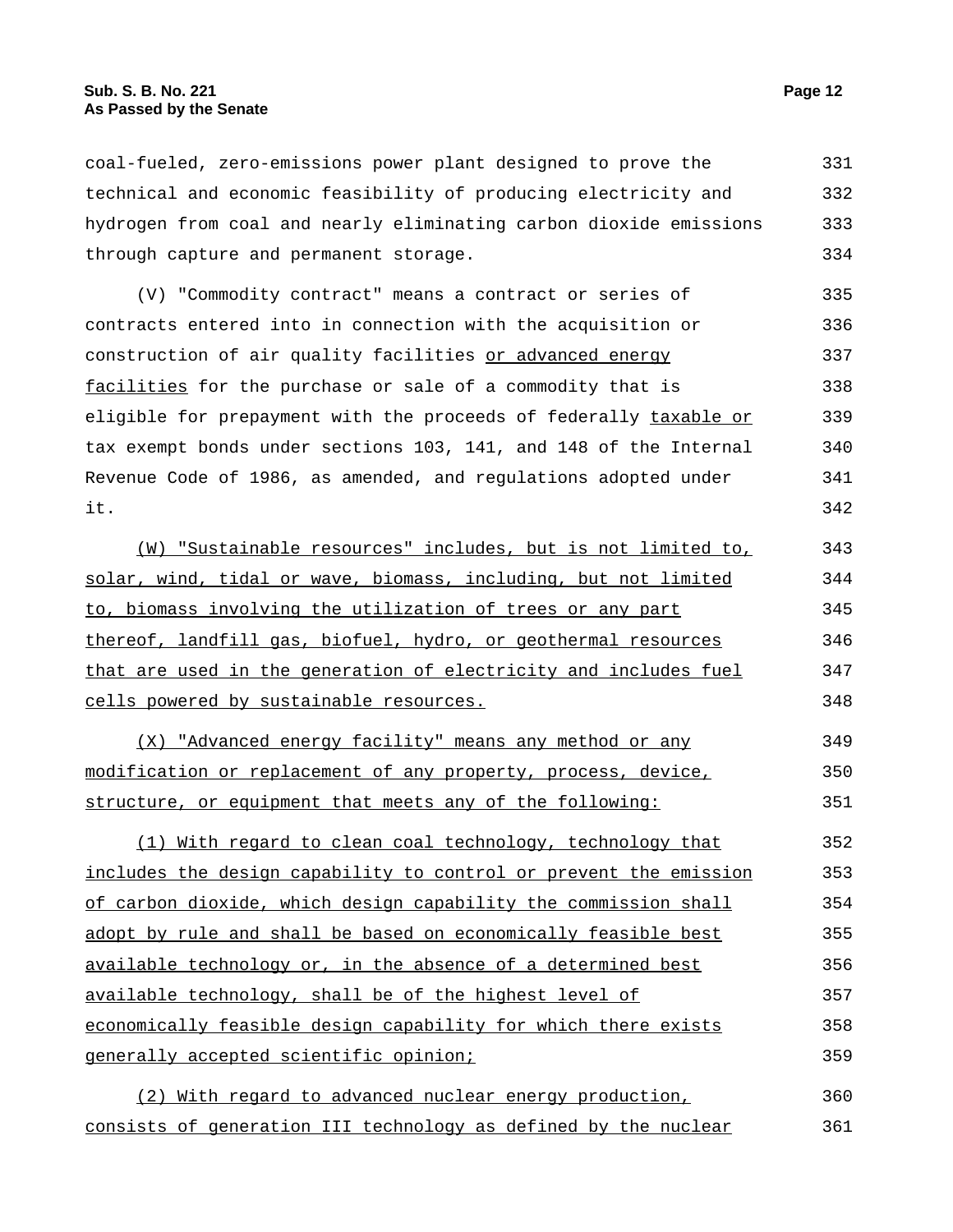| requlatory commission, other later technology, or significant      | 362 |
|--------------------------------------------------------------------|-----|
| improvements to existing facilities;                               |     |
| (3) With regard to fuel cells used in the generation of            | 364 |
| electricity, consists of, but is not limited to, a proton exchange | 365 |
| membrane fuel cell, phosphoric acid fuel cell, molten carbonate    |     |
| fuel cell, or solid fuel cell;                                     | 367 |
| (4) With regard to cogeneration technology, consists of a          | 368 |
| technology using a heat engine or power station to generate        |     |
| electricity and useful heat simultaneously.                        |     |
| "Advanced energy facility" further includes any property or        | 371 |
| system to be used in whole or in part for any of the purposes of   | 372 |
| $divisions (X)(1) to (4) of this section, whether another purpose$ | 373 |
| also is served, and any property or system incidental to or that   | 374 |
| has to do with, or the end purpose of which is, any of the         | 375 |
| <u>foregoing.</u>                                                  |     |
|                                                                    |     |

**Sec. 3706.02.** There is hereby created the Ohio air quality development authority. Such authority is a body both corporate and politic in this state, and the carrying out of its purposes and the exercise by it of the powers conferred by Chapter 3706. of the Revised Code shall be held to be, and are hereby determined to be, essential governmental functions and public purposes of the state, but the authority shall not be immune from liability by reason thereof. 377 378 379 380 381 382 383 384

The authority shall consist of seven members as follows: five members appointed by the governor, with the advice and consent of the senate, no more than three of whom shall be members of the same political party, and the director of environmental protection and the director of health, who shall be members ex officio without compensation. Each appointive member shall be a resident of the state, and a qualified elector therein. The members of the authority first appointed shall continue in office for terms 385 386 387 388 389 390 391 392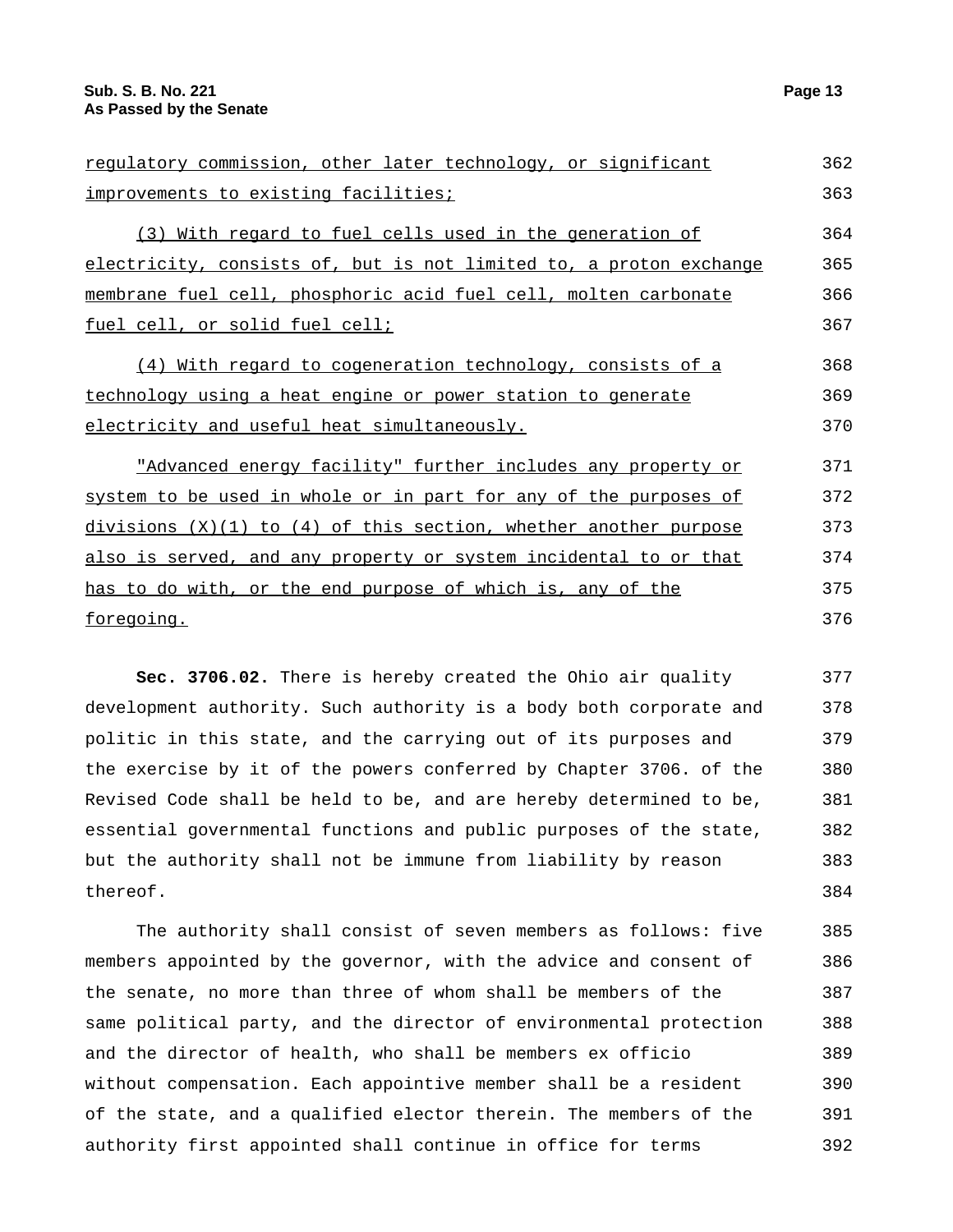expiring on June 30, 1971, June 30, 1973, June 30, 1975, June 30, 1977, and June 30, 1978, respectively, the term of each member to be designated by the governor. Appointed members' terms of office shall be for eight years, commencing on the first day of July and ending on the thirtieth day of June. Each appointed member shall hold office from the date of his appointment until the end of the term for which he was appointed. Any member appointed to fill a vacancy occurring prior to the expiration of the term for which his the member's predecessor was appointed shall hold office for the remainder of such term. Any appointed member shall continue in office subsequent to the expiration date of his the member's term until his the member's successor takes office, or until a period of sixty days has elapsed, whichever occurs first. A member of the authority is eligible for reappointment. Each appointed member of the authority, before entering upon his official duties, shall take an oath as provided by Section 7 of Article XV, Ohio Constitution. The governor may at any time remove any member of the authority for misfeasance, nonfeasance, or malfeasance in office. The authority shall elect one of its appointed members as chairman chairperson and another as vice-chairman vice-chairperson, and shall appoint a secretary-treasurer who need not be a member of the authority. Four members of the authority shall constitute a quorum, and the affirmative vote of 393 394 395 396 397 398 399 400 401 402 403 404 405 406 407 408 409 410 411 412 413 414 415

four members shall be necessary for any action taken by vote of the authority. No vacancy in the membership of the authority shall impair the rights of a quorum by such vote to exercise all the rights and perform all the duties of the authority. 416 417 418 419

Before the issuance of any air quality revenue bonds under Chapter 3706. of the Revised Code, each appointed member of the authority shall give a surety bond to the state in the penal sum of twenty-five thousand dollars and the secretary-treasurer shall give such a bond in the penal sum of fifty thousand dollars, each such surety bond to be conditioned upon the faithful performance 420 421 422 423 424 425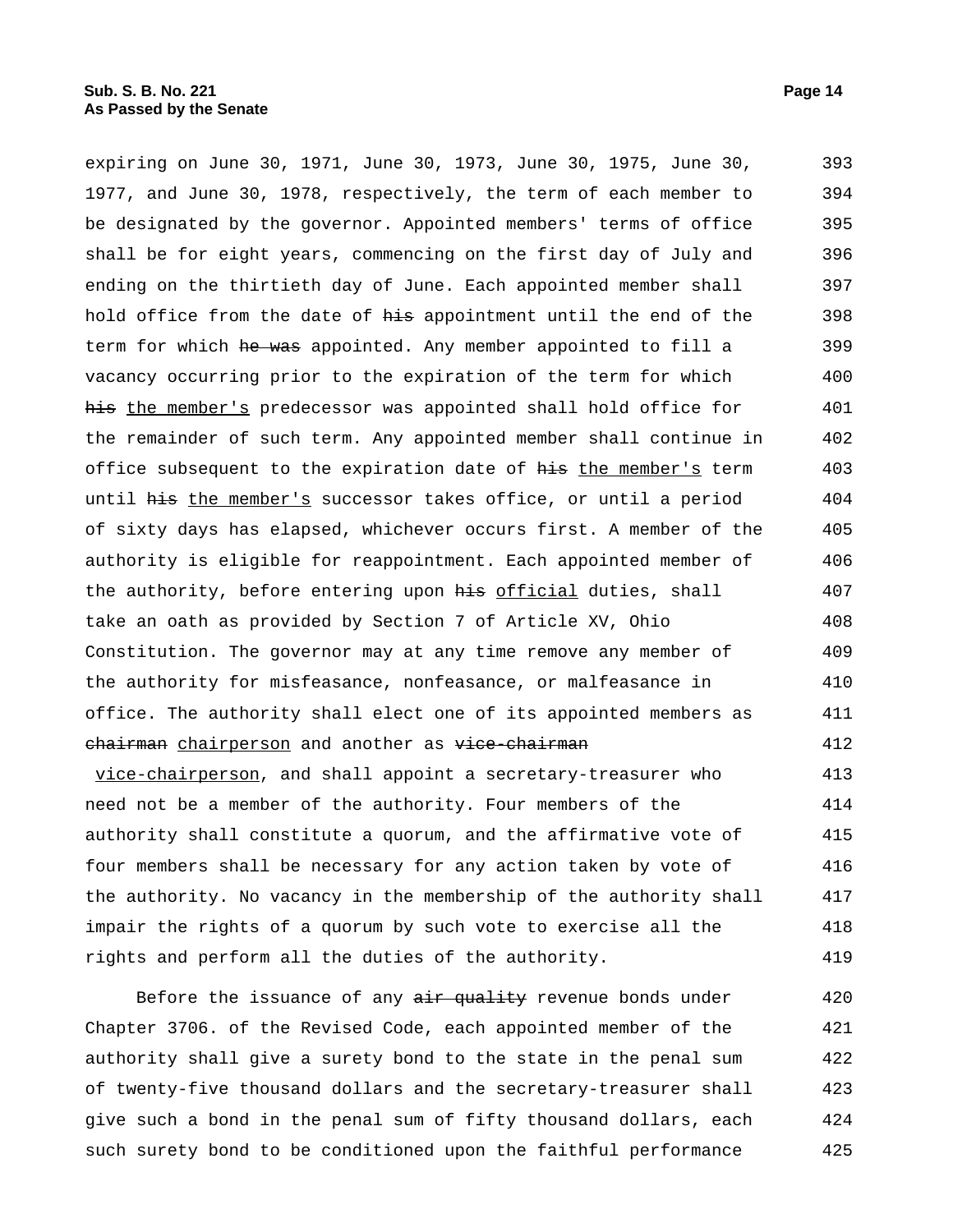of the duties of the office, to be executed by a surety company authorized to transact business in this state, and to be approved by the governor and filed in the office of the secretary of state. Each appointed member of the authority shall receive an annual salary of five thousand dollars, payable in monthly installments. Each member shall be reimbursed for his the actual expenses necessarily incurred in the performance of his official duties. All expenses incurred in carrying out Chapter 3706. of the Revised Code shall be payable solely from funds provided under Chapter 3706. of the Revised Code, appropriated for such purpose by the general assembly, or provided by the controlling board. No liability or obligation shall be incurred by the authority beyond the extent to which moneys have been so provided or appropriated. 426 427 428 429 430 431 432 433 434 435 436 437 438

**Sec. 3706.03.** (A) It is hereby declared to be the public policy of the state through the operations of the Ohio air quality development authority under this chapter to contribute toward one or more of the following: to provide for the conservation of air as a natural resource of the state, and to prevent or abate the pollution thereof, to provide for the comfort, health, safety, and general welfare of all employees, as well as all other inhabitants of the state, to assist in the financing of air quality facilities and advanced energy facilities for industry, commerce, distribution, and research, including public utility companies, to create or preserve jobs and employment opportunities or improve the economic welfare of the people, or assist and cooperate with governmental agencies in achieving such purposes. <del>In</del> Additionally, advanced energy facilities for industry, commerce, distribution, or research, including public utility companies, are hereby deemed to qualify as facilities for the control of air pollution and thermal pollution related to air under Section 13, Article VIII, Ohio Constitution. 439 440 441 442 443 444 445 446 447 448 449 450 451 452 453 454 455 456

457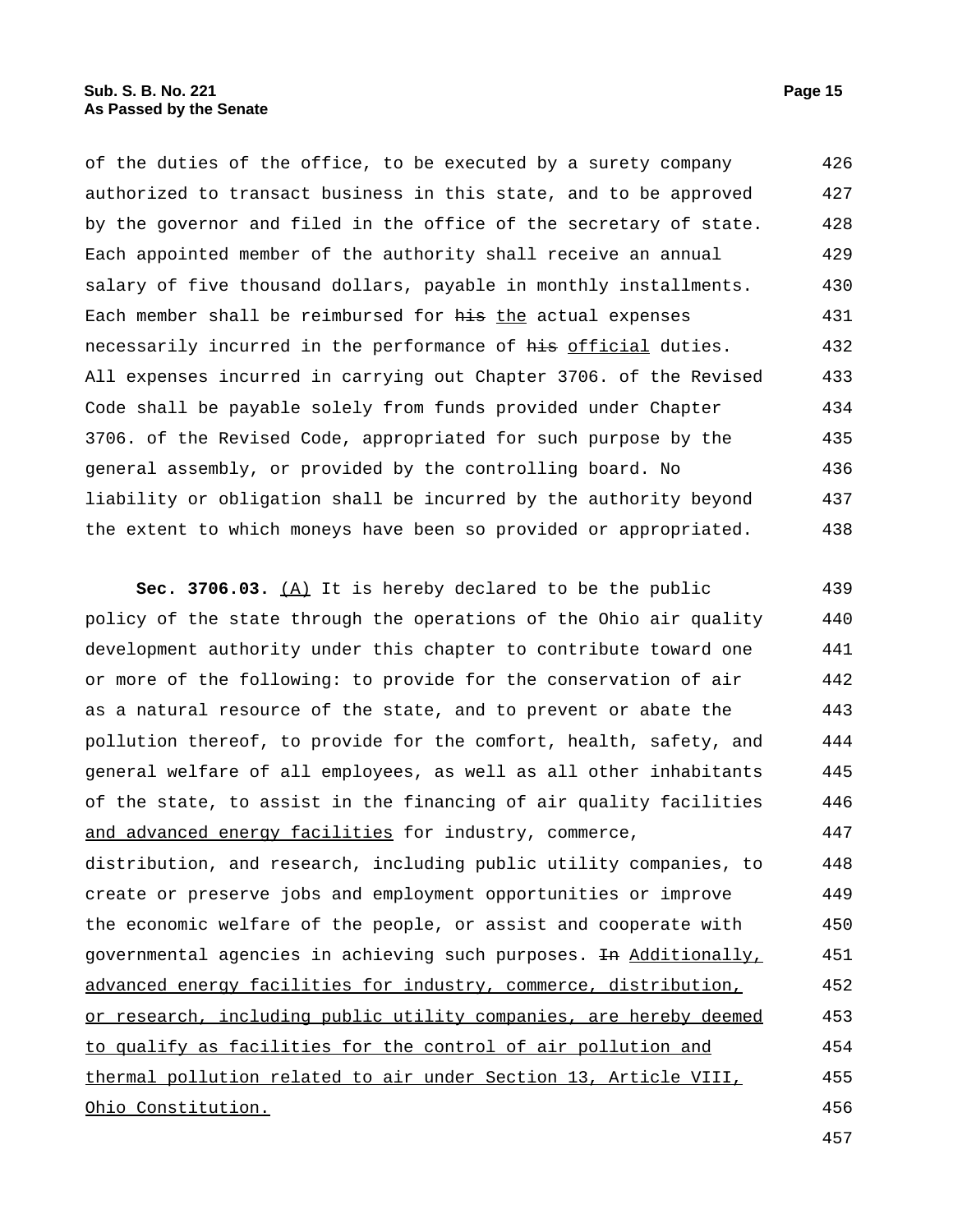(B) In furtherance of such public policy the Ohio air quality development authority may initiate, acquire, construct, maintain, repair, and operate air quality projects and advanced energy projects or cause the same to be operated pursuant to a lease, sublease, or agreement with any person or governmental agency; may make loans and grants to governmental agencies for the acquisition or construction of air quality facilities and advanced energy facilities by such governmental agencies; may make loans to persons for the acquisition or construction of air quality facilities and advanced energy facilities by such persons; may enter into commodity contracts with, or make loans for the purpose of entering into commodity contracts to, any person, governmental agency, or entity located within or without the state in connection with the acquisition or construction of air quality facilities and advanced energy facilities; and may issue air quality revenue bonds of this state payable solely from revenues, to pay the cost of such projects, including any related commodity contracts. Any air quality project or advanced energy project shall be determined by the authority to be not inconsistent with any applicable air quality standards duly established and then required to be met pursuant to the "Clean Air Act," 84 Stat. 1679 (1970), 42 U.S.C.A. 1857, as amended. Any resolution of the authority providing for acquiring or constructing such projects or for making a loan or grant for such projects shall include a finding by the authority that such determination has been made. Determinations by resolution of the authority that a project is an air quality facility or advanced energy facility under this chapter and is consistent with the purposes of section 13 of Article VIII, Ohio Constitution, and this chapter, shall be conclusive as to the validity and enforceability of the air quality revenue bonds issued to finance such project and of the resolutions, trust agreements or indentures, leases, subleases, sale agreements, loan agreements, and other agreements made in 458 459 460 461 462 463 464 465 466 467 468 469 470 471 472 473 474 475 476 477 478 479 480 481 482 483 484 485 486 487 488 489 490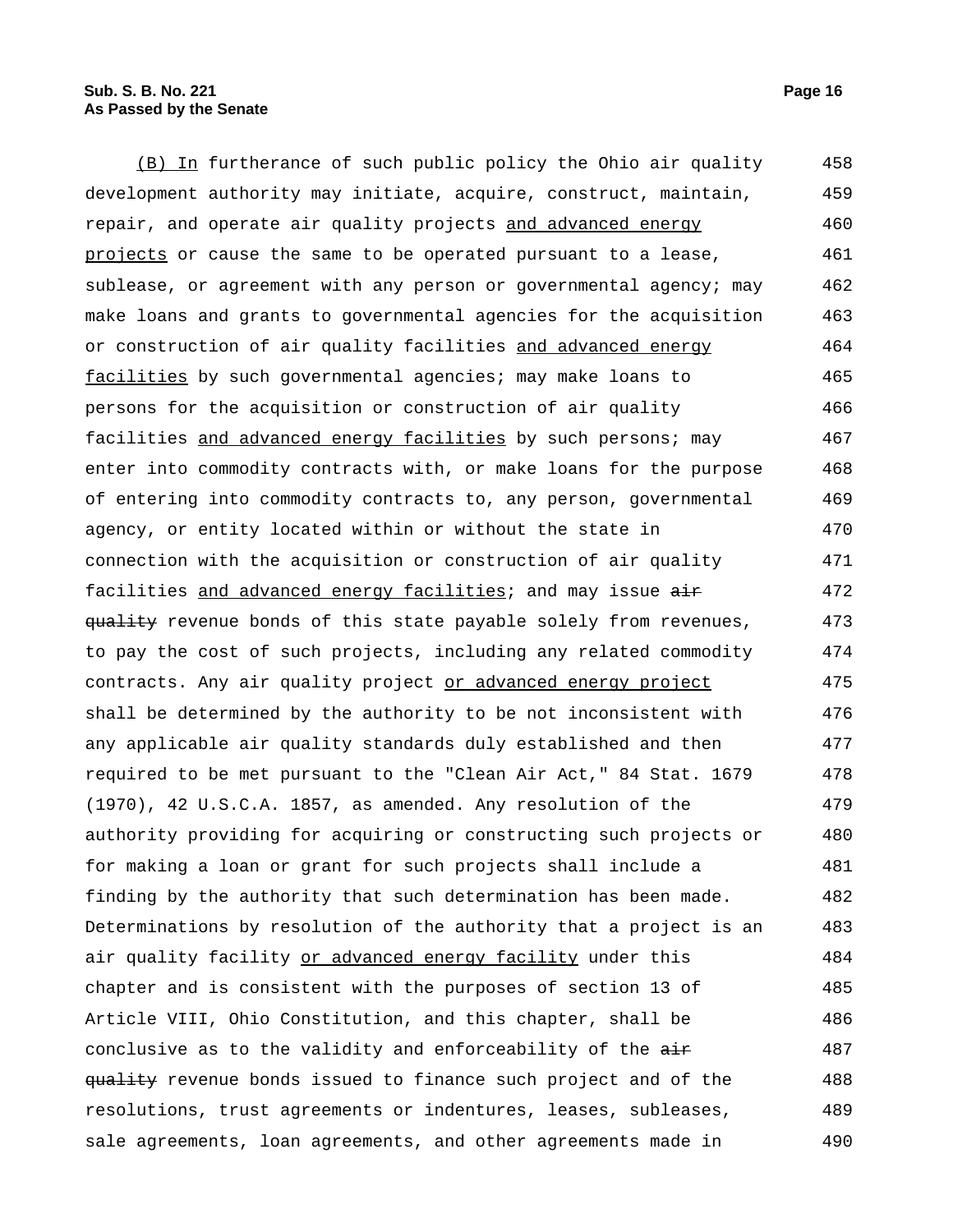connection therewith, all in accordance with their terms. 491 492 (C) Nothing in this chapter authorizes the Ohio air quality development authority to build, own, or operate an air quality facility or advanced energy facility, except as may be required to effect the financing of the facility. 493 494 495 496 **Sec. 3706.04.** The Ohio air quality development authority may: 497 498 (A) Adopt bylaws for the regulation of its affairs and the conduct of its business; 499 500  $(B)$  Adopt an official seal;  $501$ (C) Maintain a principal office and suboffices at such places within the state as it designates; 502 503 (D) Sue and plead in its own name; be sued and impleaded in its own name with respect to its contracts or torts of its members, employees, or agents acting within the scope of their employment, or to enforce its obligations and covenants made under sections 3706.05, 3706.07, and 3706.12 of the Revised Code. Any such actions against the authority shall be brought in the court of common pleas of the county in which the principal office of the authority is located, or in the court of common pleas of the county in which the cause of action arose, provided such county is located within this state, and all summonses, exceptions, and notices of every kind shall be served on the authority by leaving a copy thereof at the principal office with the person in charge thereof or with the secretary-treasurer of the authority. 504 505 506 507 508 509 510 511 512 513 514 515 516

(E) Make loans and grants to governmental agencies for the acquisition or construction of air quality projects or advanced energy projects by any such governmental agency and adopt rules and procedures for making such loans and grants; 517 518 519 520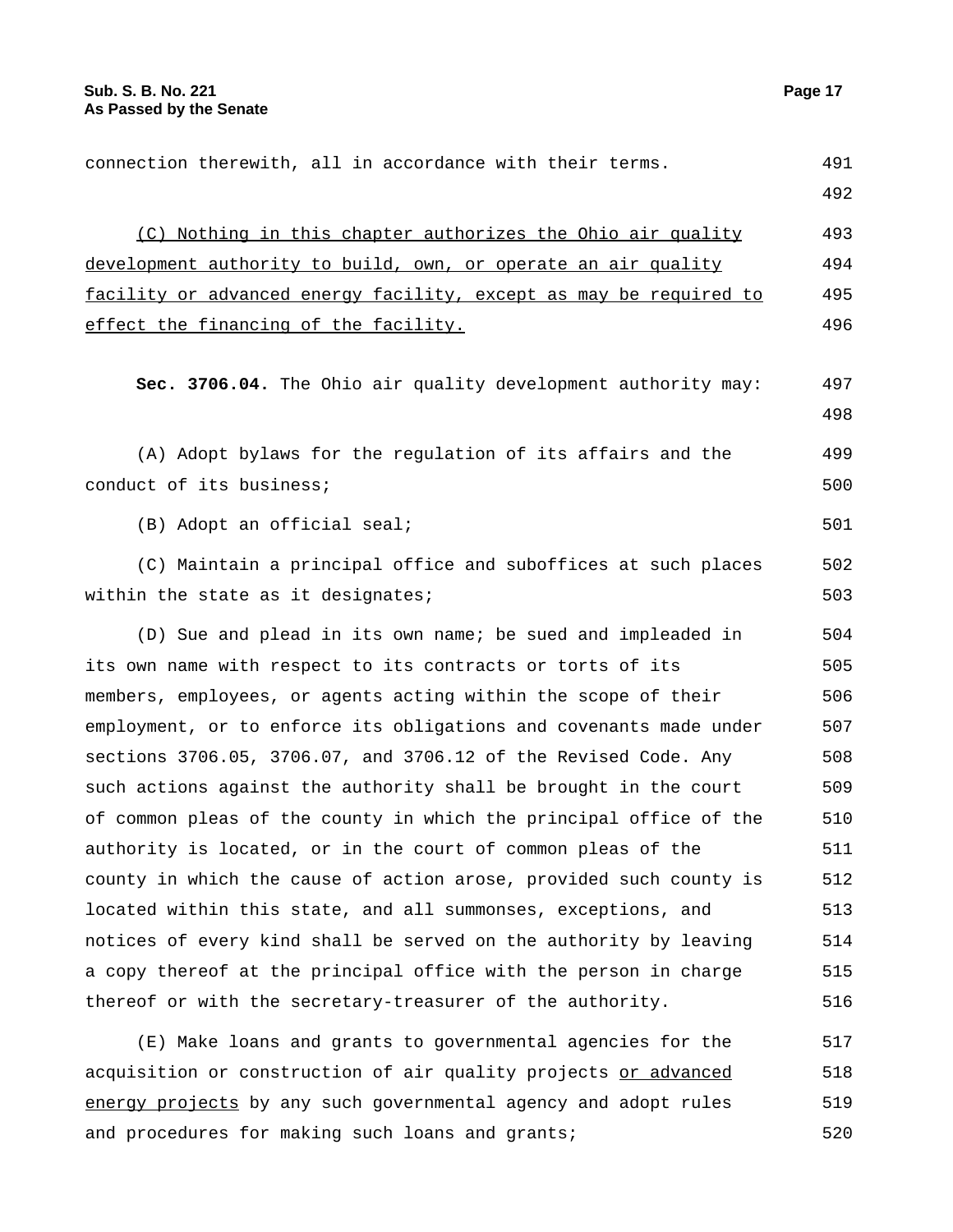## **Sub. S. B. No. 221 Page 18 As Passed by the Senate**

(F) Acquire, construct, reconstruct, enlarge, improve, furnish, equip, maintain, repair, operate, lease or rent to, or contract for operation by, a person or governmental agency, air quality projects or advanced energy projects, and establish rules for the use of such projects; 521 522 523 524 525

(G) Make available the use or services of any air quality project or advanced energy project to one or more persons, one or more governmental agencies, or any combination thereof; 526 527 528

(H) Issue air quality revenue bonds and notes and air quality revenue refunding bonds of the state, payable solely from revenues as provided in section 3706.05 of the Revised Code, unless the bonds be refunded by refunding bonds, for the purpose of paying any part of the cost of one or more air quality projects or advanced energy projects or parts thereof; 529 530 531 532 533 534

(I) Acquire by gift or purchase, hold, and dispose of real and personal property in the exercise of the powers of the authority and the performance of its duties under this chapter; 535 536 537

(J) Acquire, in the name of the state, by purchase or otherwise, on such terms and in such manner as the authority finds proper, or by the exercise of the right of condemnation in the manner provided by section 3706.17 of the Revised Code, such public or private lands, including public parks, playgrounds, or reservations, or parts thereof or rights therein, rights-of-way, property, rights, easements, and interests as it finds necessary for carrying out this chapter, but excluding the acquisition by the exercise of the right of condemnation of any air quality facility or advanced energy facility owned by any person or governmental agency; and compensation shall be paid for public or private lands so taken; 538 539 540 541 542 543 544 545 546 547 548 549

(K) Make and enter into all contracts and agreements and execute all instruments necessary or incidental to the performance 550 551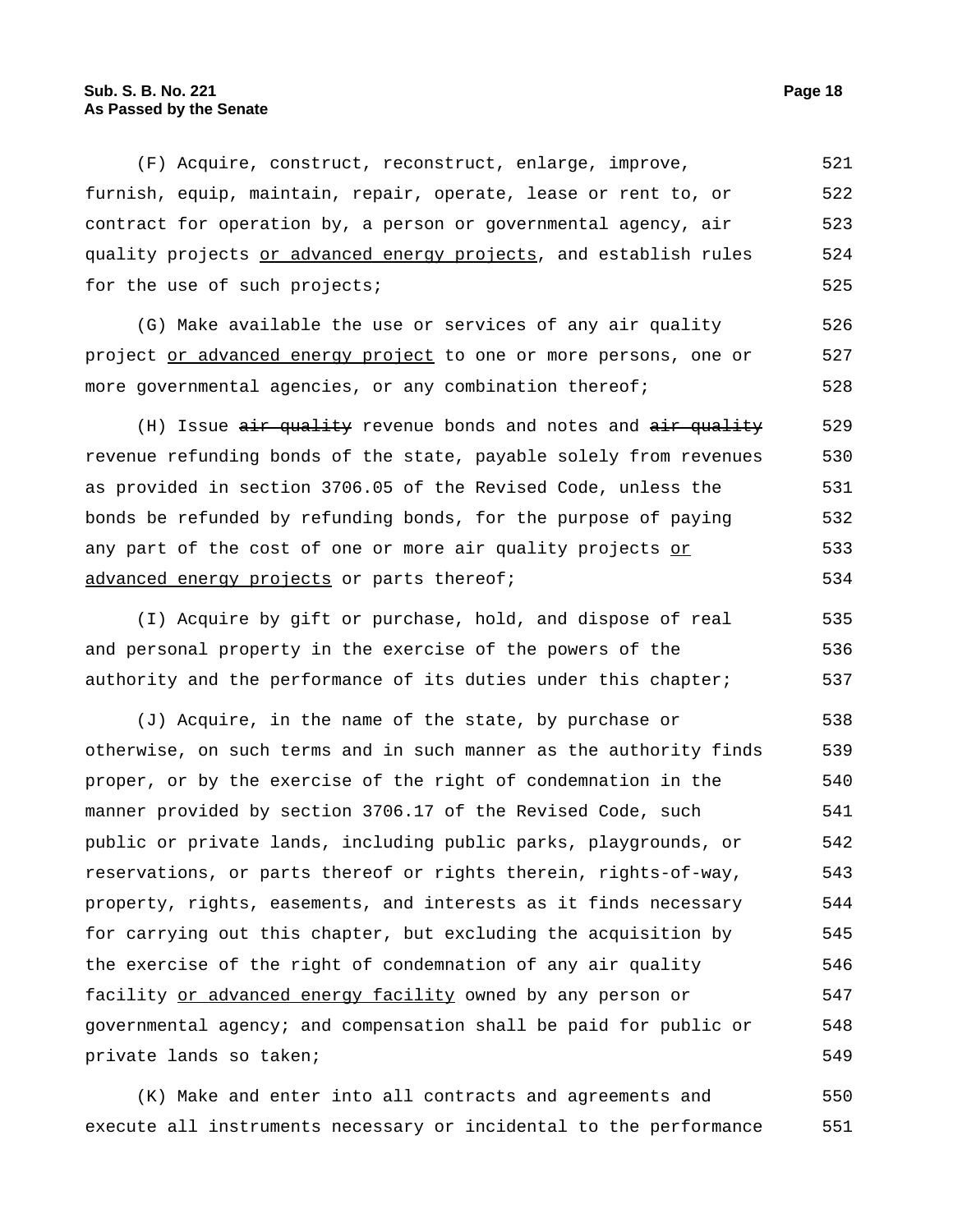of its duties and the execution of its powers under this chapter. 552

(1) When the cost under any such contract or agreement, other than compensation for personal services, involves an expenditure of more than two thousand dollars, the authority shall make a written contract with the lowest responsive and responsible bidder, in accordance with section 9.312 of the Revised Code, after advertisement for not less than two consecutive weeks in a newspaper of general circulation in Franklin county, and in such other publications as the authority determines, which notice shall state the general character of the work and the general character of the materials to be furnished, the place where plans and specifications therefor may be examined, and the time and place of receiving bids; provided, that a contract or lease for the operation of an air quality project or advanced energy project constructed and owned by the authority or an agreement for cooperation in the acquisition or construction of an air quality project or advanced energy project pursuant to section 3706.12 of the Revised Code or any contract for the construction of an air quality project or advanced energy project that is to be leased by the authority to, and operated by, persons who that are not governmental agencies and the cost of such project is to be amortized exclusively from rentals or other charges paid to the authority by persons who that are not governmental agencies is not subject to the foregoing requirements and the authority may enter into such contract, lease, or agreement pursuant to negotiation and upon such terms and conditions and for such period as it finds to be reasonable and proper in the circumstances and in the best interests of proper operation or of efficient acquisition or construction of such project. 553 554 555 556 557 558 559 560 561 562 563 564 565 566 567 568 569 570 571 572 573 574 575 576 577 578 579 580

(2) Each bid for a contract for the construction, demolition, alteration, repair, or reconstruction of an improvement shall contain the full name of every person interested in it and meet 581 582 583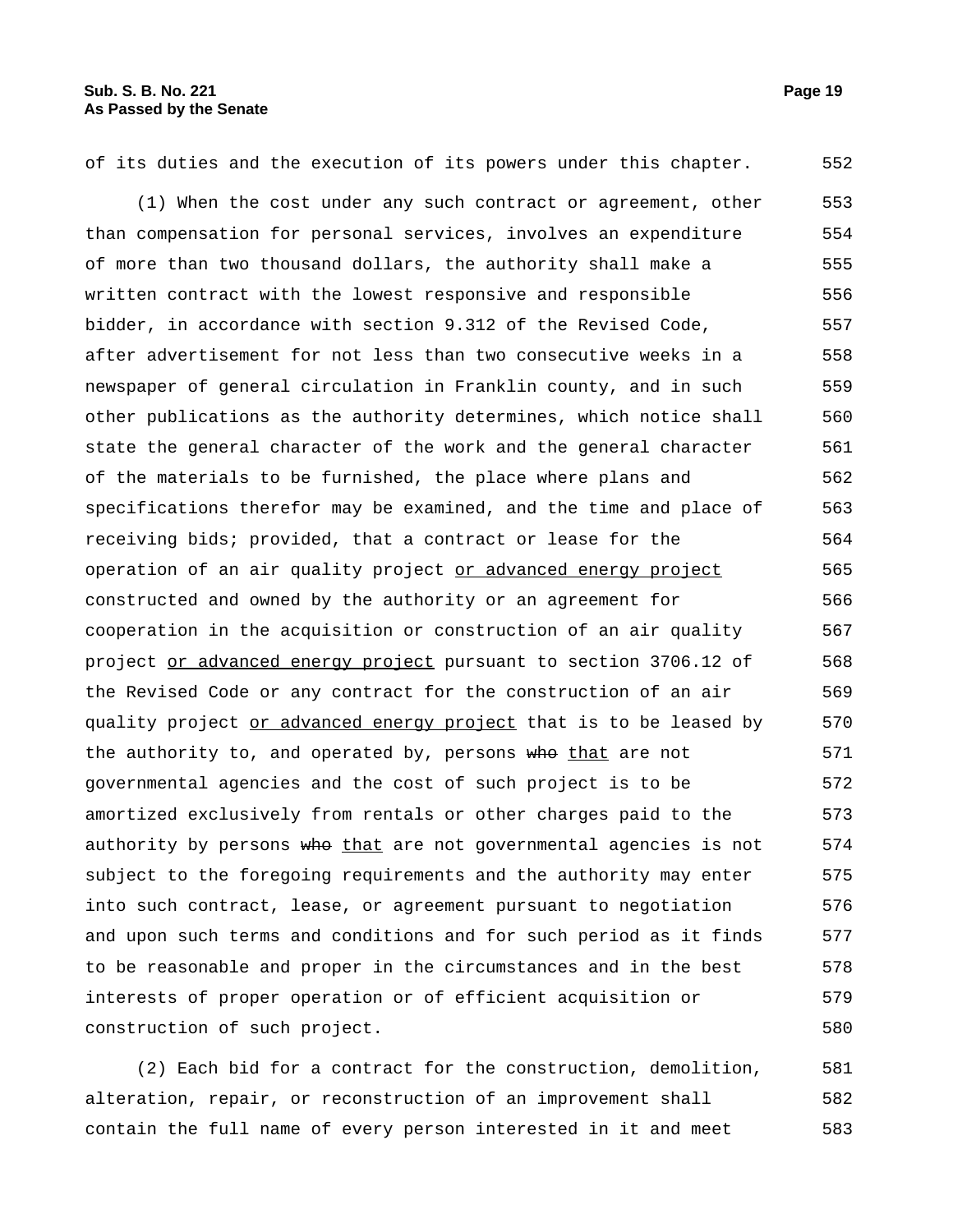the requirements of section 153.54 of the Revised Code. 584

(3) Each bid for a contract except as provided in division  $(K)(2)$  of this section shall contain the full name of every person interested in it and shall be accompanied by a sufficient bond or certified check on a solvent bank that if the bid is accepted a contract will be entered into and the performance thereof secured. 585 586 587 588 589

(4) The authority may reject any and all bids. 590

(5) A bond with good and sufficient surety, approved by the authority, shall be required of every contractor awarded a contract except as provided in division (K)(2) of this section, in an amount equal to at least fifty per cent of the contract price, conditioned upon the faithful performance of the contract. 591 592 593 594 595

(L) Employ managers, superintendents, and other employees and retain or contract with consulting engineers, financial consultants, accounting experts, architects, attorneys, and such other consultants and independent contractors as are necessary in its judgment to carry out this chapter, and fix the compensation thereof. All expenses thereof shall be payable solely from the proceeds of air quality revenue bonds or notes issued under this chapter, from revenues, or from funds appropriated for such purpose by the general assembly. 596 597 598 599 600 601 602 603 604

(M) Receive and accept from any federal agency, subject to the approval of the governor, grants for or in aid of the construction of any air quality project or advanced energy project or for research and development with respect to air quality facilities and advanced energy facilities, and receive and accept aid or contributions from any source of money, property, labor, or other things of value, to be held, used, and applied only for the purposes for which such grants and contributions are made; 605 606 607 608 609 610 611 612

(N) Engage in research and development with respect to air quality facilities and advanced energy facilities; 613 614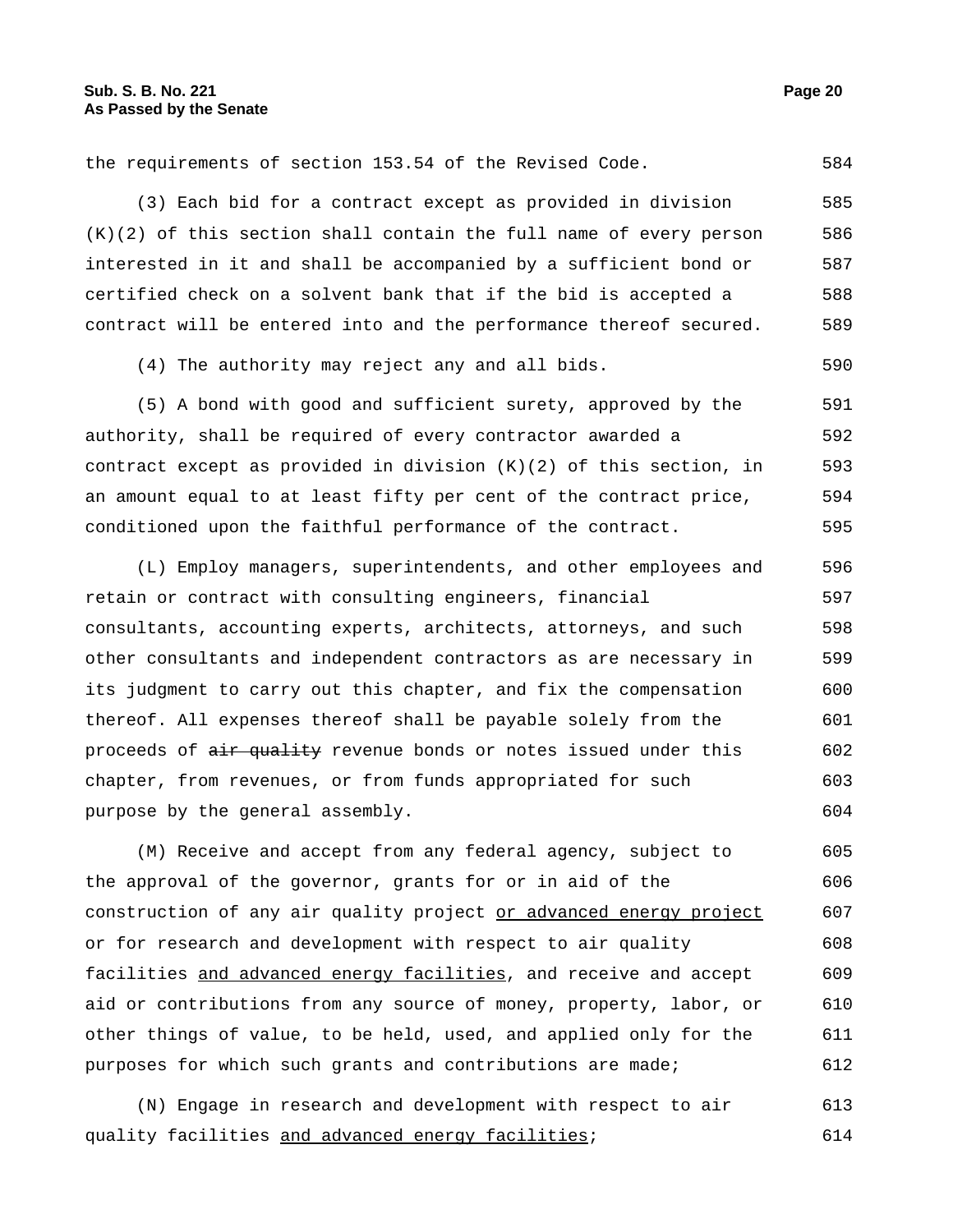(O) Purchase fire and extended coverage and liability insurance for any air quality project and advanced energy project and for the principal office and suboffices of the authority, insurance protecting the authority and its officers and employees against liability for damage to property or injury to or death of persons arising from its operations, and any other insurance the authority may agree to provide under any resolution authorizing its air quality revenue bonds or in any trust agreement securing the same; 615 616 617 618 619 620 621 622 623

(P) Charge, alter, and collect rentals and other charges for the use or services of any air quality project or advanced energy project as provided in section 3706.13 of the Revised Code; 624 625 626

(Q) Provide coverage for its employees under Chapters 145., 4123., and 4141. of the Revised Code; 627 628

(R) Develop, encourage, promote, support, and implement programs to achieve best cost rates for state-owned buildings, facilities, and operations, state-supported colleges and universities, willing local governments, and willing school districts through pooled purchases of electricity and the financing of taxable or tax-exempt prepayment of commodities; 629 630 631 632 633 634

(S) Develop, encourage, promote, support, and implement programs to achieve optimal cost financing for electric generating facilities to be constructed on or after January 1, 2009; 635 636 637

(T) Develop, encourage, and provide incentives for investments in energy efficiency; 639 640

(U) Develop, encourage, promote, and support implementation in this state of sustainable resource energy installations; 641 642

(V) Lead, encourage, promote, and support siting, financing, construction, and operation for early implementations of next-generation base load generating systems, including clean coal 643 644 645

638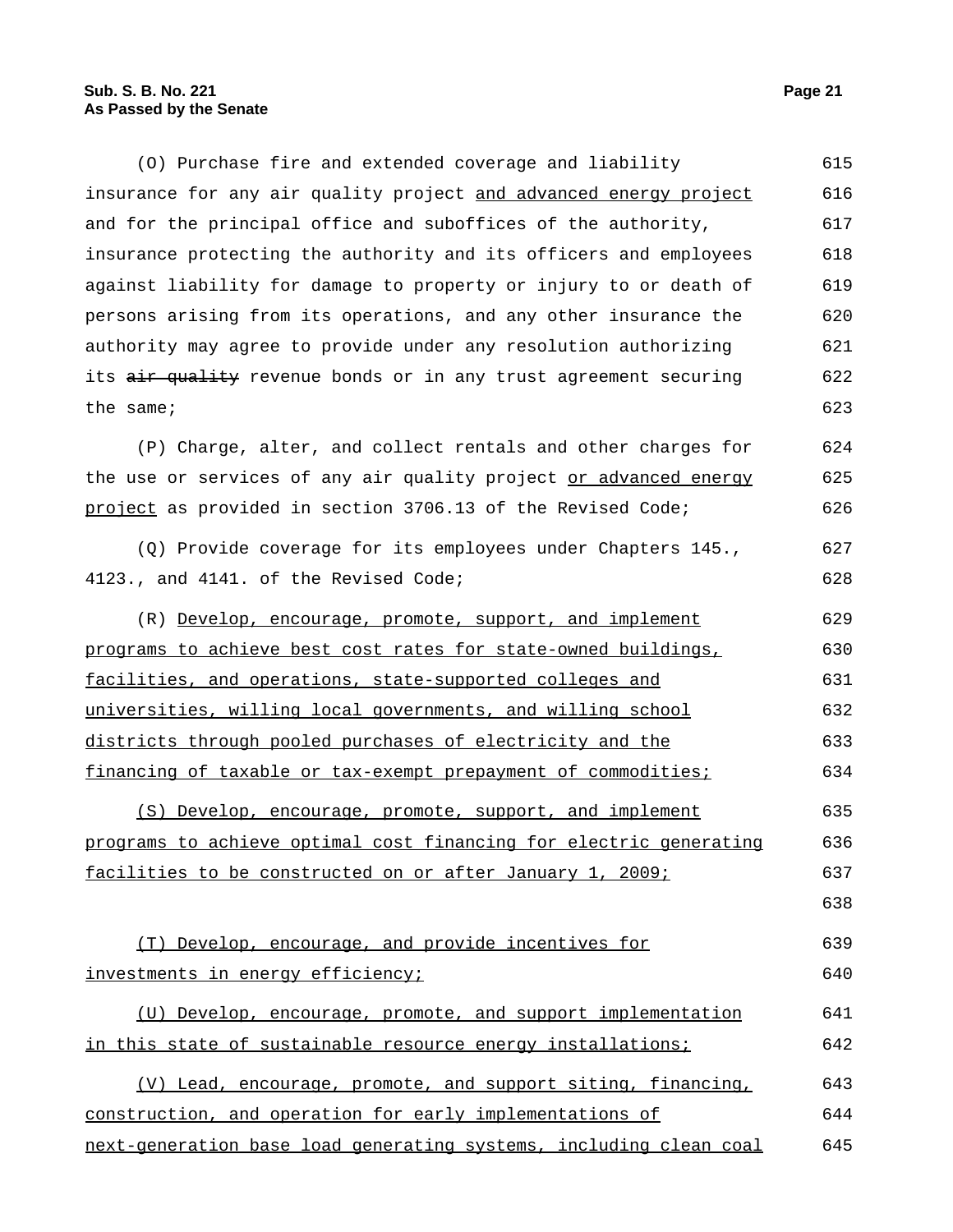| generating facilities with carbon capture or sequestration or      |     |  |
|--------------------------------------------------------------------|-----|--|
| advanced nuclear power plants, and reduce the costs of associated  |     |  |
| <u>risks;</u>                                                      |     |  |
| (W) Engage in and coordinate state-supported energy research       | 649 |  |
| and development with respect to reliable, affordable, and          |     |  |
| sustainable energy in this state;                                  |     |  |
| (X) Develop, encourage, promote, support, and implement            | 652 |  |
| programs to attract and retain key industrial and energy-intensive |     |  |
| sectors of the economy of this state;                              | 654 |  |
| (Y) Do all acts necessary or proper to carry out the powers        | 655 |  |
| expressly granted in this chapter.                                 |     |  |
| Any instrument by which real property is acquired pursuant to      | 657 |  |
| this section shall identify the agency of the state that has the   | 658 |  |
| use and benefit of the real property as specified in section       | 659 |  |
| 5301.012 of the Revised Code.                                      |     |  |
|                                                                    |     |  |
| Sec. 3706.041. (A) With respect to projects, and the               | 661 |  |
| financing thereof, for industry, commerce, distribution, or        | 662 |  |
| research, including public utility companies, under agreements     | 663 |  |
| whereby the person to whom the project is to be leased, subleased, | 664 |  |
| or sold, or to whom a loan is to be made for the project, is to    | 665 |  |
| make payments sufficient to pay all of the principal of, premium,  | 666 |  |
|                                                                    |     |  |

if any, and interest on the air quality revenue bonds issued for the project, or the counterparty under any related commodity contract agrees to make payments sufficient in amount to pay all of the principal of, premium, if any, and interest on the related air quality revenue bonds, the Ohio air quality development authority may, in addition to other powers under this chapter: 667 668 669 670 671 672

(1) Make loans for the acquisition or construction of the project to such person upon such terms as the authority may determine or authorize, including secured or unsecured loans, and, 673 674 675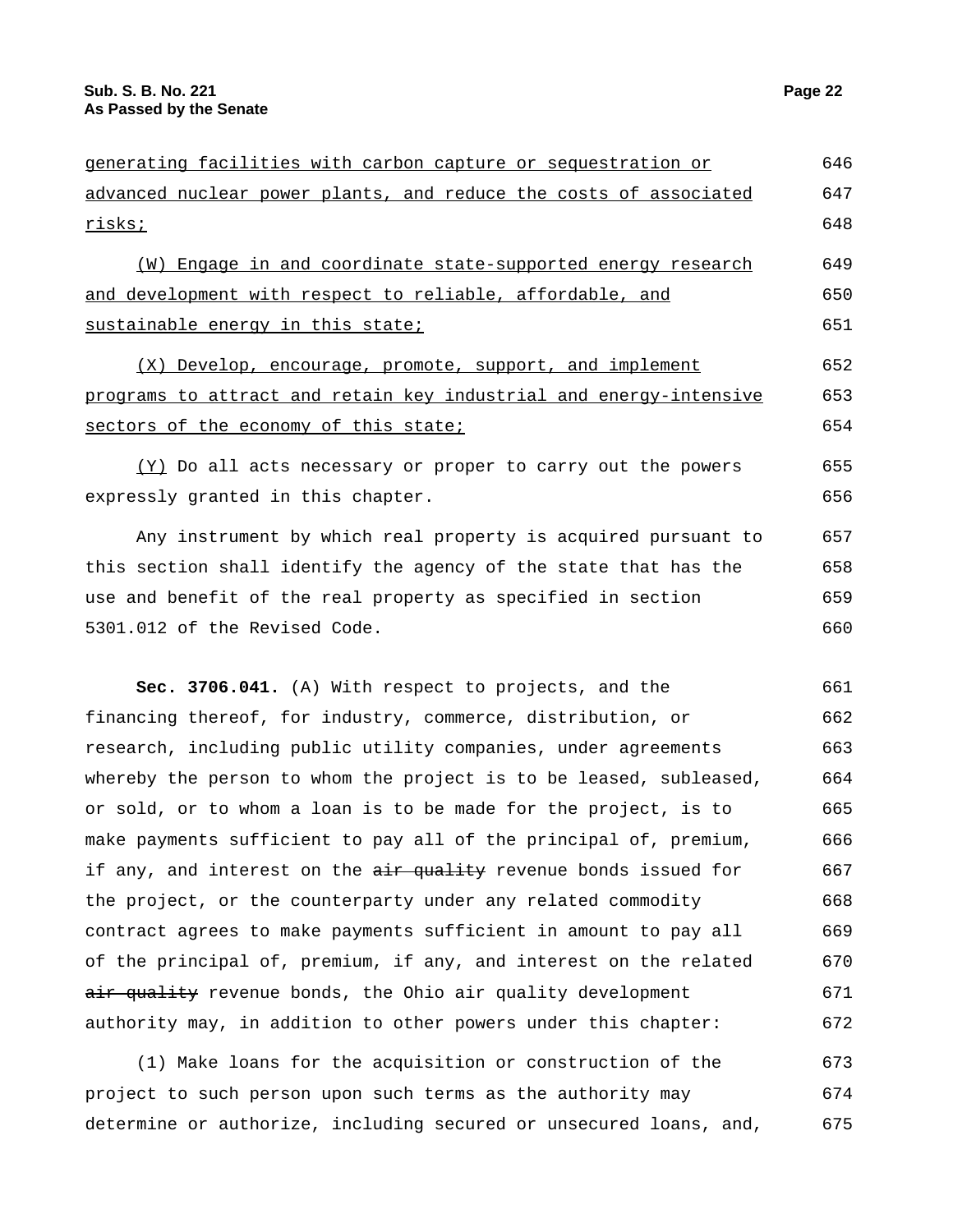in connection therewith, enter into loan agreements and other agreements, including commodity contracts, accept notes and other forms of obligation to evidence such indebtedness and mortgages, liens, pledges, assignments, or other security interests to secure such indebtedness, which may be prior or subordinate to or on a parity with other indebtedness, obligations, mortgages, pledges, assignments, other security interests, or liens or encumbrances, and take such actions as may be considered by it appropriate to protect such security and safeguard against losses, including, without limitation thereto, foreclosure and the bidding upon and purchase of property upon foreclosure or other sale. 676 677 678 679 680 681 682 683 684 685 686

(2) Sell such project under such terms as it may determine, including, without limitation thereto, sale by conditional sale or installment sale, under which title may pass prior to or after completion of the project or payment or provisions for payment of all principal of, premium, if any, and interest on such bonds, or at any other time provided in such agreement pertaining to such sale, and including sale under an option to purchase at a price which may be a nominal amount or less than true value at the time of purchase. 687 688 689 690 691 692 693 694 695

(3) Grant a mortgage, lien, or other encumbrance on, or pledge or assignment of, or other security interest with respect to, all or any part of the project, revenues, reserve funds, or other funds established in connection with such bonds, or on, of, or with respect to any lease, sublease, sale, conditional sale or installment sale agreement, loan agreement, or other agreement pertaining to the lease, sublease, sale, or other disposition of a project or pertaining to a loan made for a project, or any guaranty or insurance agreement made with respect thereto, or any interest of the authority therein, or any other interest granted, assigned, or released to secure payments of the principal of, premium, if any, or interest on the bonds or to secure any other 696 697 698 699 700 701 702 703 704 705 706 707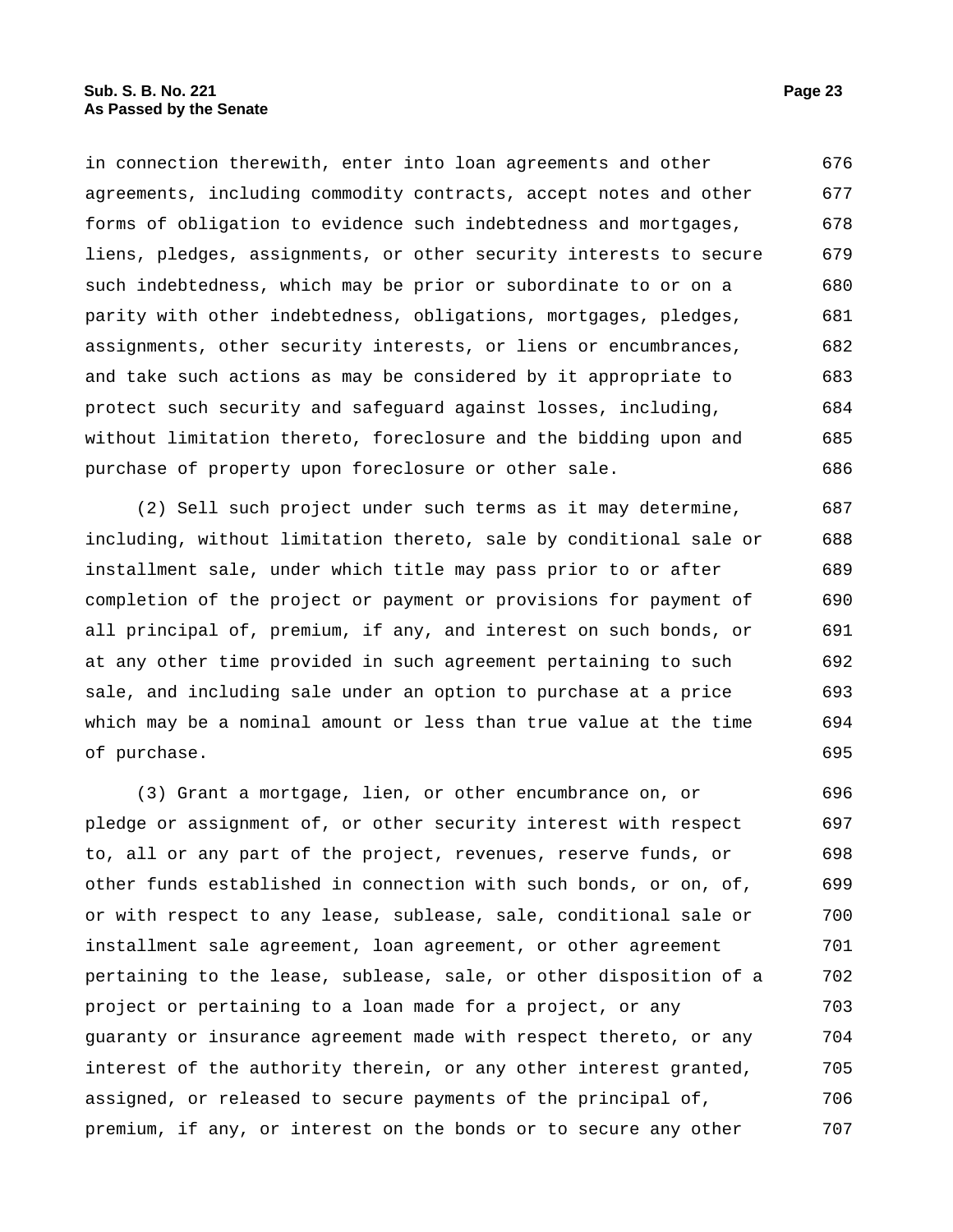payments to be made by the authority, which mortgage, lien, encumbrance, pledge, assignment, or other security interest may be prior or subordinate to or on a parity with any other mortgage, assignment, other security interest, or lien or encumbrance. 708 709 710 711

(4) Provide that the interest on such bonds may be at a variable rate or rates changing from time to time in accordance with a base or formula as authorized by the authority. 712 713 714

(5) Contract for the acquisition or construction of such project or any part thereof, including any related commodity contracts, and for the leasing, subleasing, sale or other disposition of such project in a manner determined by the authority in its sole discretion, without necessity for competitive bidding or performance bonds. 715 716 717 718 719 720

(B) Property comprising a project shall not be subject to taxes or assessments and so long as the bonds or notes issued to finance the costs of such project are outstanding, and the transfer of title to or possession of such property to the person to whom a loan or installment sale or conditional sale with respect to such project is made shall not be subject to the taxes levied pursuant to Chapters 5739. and 5741. of the Revised Code. 721 722 723 724 725 726 727

The authority shall certify the property comprising a project which is exempt from taxes and assessments pursuant to this section, and shall send, by certified mail, copies of such certification to the owner of such exempt property, to the tax commissioner, and to the county auditor of the county or counties in which any such exempt property is located. 728 729 730 731 732 733

Each county auditor shall maintain a separate list of all property exempt pursuant to this section and sections 6121.044 and 6123.041 of the Revised Code, in addition to the list of exempt property required to be maintained pursuant to section 5713.07 of the Revised Code. 734 735 736 737 738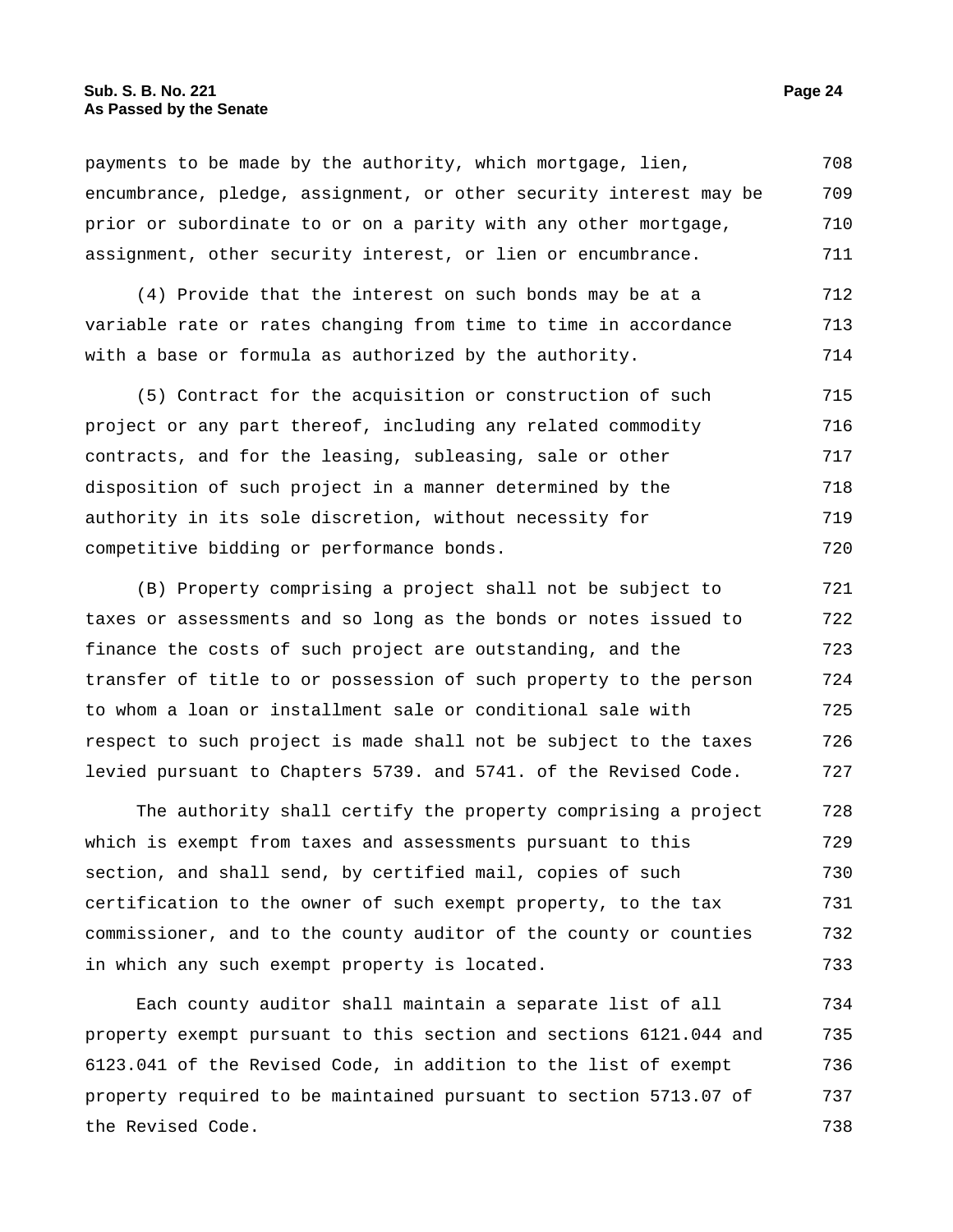(C) The authority, in the lease, sale or loan agreement with respect to a project referred to in division (A) of this section, shall make appropriate provision for adequate maintenance of the project. 739 740 741 742

(D) With respect to the projects referred to in this section, the authority granted by this section is cumulative and supplementary to all other authority granted in this chapter. The authority granted by this section does not alter or impair any similar authority granted elsewhere in this chapter for or with respect to other projects. 743 744 745 746 747 748

**Sec. 3706.05.** The Ohio air quality development authority may at any time issue revenue bonds and notes of the state in such principal amount as, in the opinion of the authority, are necessary for the purpose of paying any part of the cost of one or more air quality projects or advanced energy projects or parts thereof, including one or more payments pursuant to a commodity contract entered into in connection with the acquisition or construction of air quality facilities or advanced energy facilities. The authority may at any time issue renewal notes, issue bonds to pay such notes and whenever it deems refunding expedient, refund any bonds by the issuance of  $\frac{1}{x}$  quality revenue refunding bonds of the state, whether the bonds to be refunded have or have not matured, and issue bonds partly to refund bonds then outstanding, and partly for any other authorized purpose. The refunding bonds shall be sold and the proceeds applied to the purchase, redemption, or payment of the bonds to be refunded. Except as may otherwise be expressly provided by the authority, every issue of its bonds or notes shall be general obligations of the authority payable out of the revenues of the authority that are pledged for such payment, without preference or priority of the first bonds issued, subject only to any agreements with the holders of particular bonds or notes pledging any particular 749 750 751 752 753 754 755 756 757 758 759 760 761 762 763 764 765 766 767 768 769 770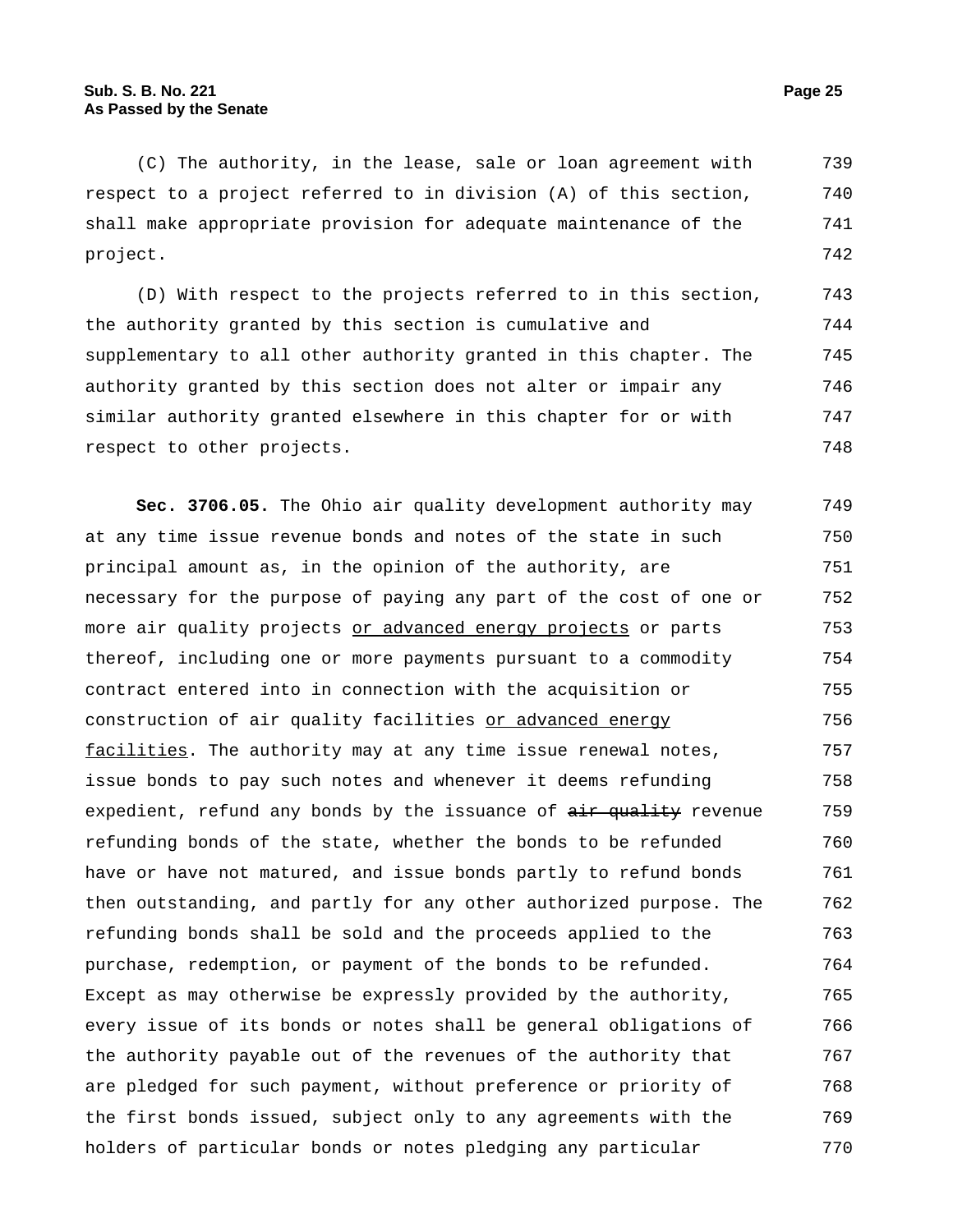revenues. Such pledge shall be valid and binding from the time the pledge is made and the revenues so pledged and thereafter received by the authority shall immediately be subject to the lien of such pledge without any physical delivery thereof or further act, and the lien of any such pledge is valid and binding as against all parties having claims of any kind in tort, contract, or otherwise against the authority, irrespective of whether such parties have notice thereof. Neither the resolution nor any trust agreement by which a pledge is created need be filed or recorded except in the records of the authority. 771 772 773 774 775 776 777 778 779 780

Whether or not the bonds or notes are of such form and character as to be negotiable instruments, the bonds or notes shall have all the qualities and incidents of negotiable instruments, subject only to the provisions of the bonds or notes for registration. 781 782 783 784 785

The bonds and notes shall be authorized by resolution of the authority, shall bear such date or dates, and shall mature at such time or times, in the case of any such note or any renewals thereof not exceeding five years from the date of issue of such original note and in the case of any such bond not exceeding forty years from the date of issue, as such resolution or resolutions may provide. The bonds and notes shall bear interest at such rate or rates, be in such denominations, be in such form, either coupon or registered, carry such registration privileges, be payable in such medium of payment, at such place or places, and be subject to such terms of redemption as the authority may authorize. The bonds and notes of the authority may be sold by the authority, at public or private sale, at or at not less than such price or prices as the authority determines. The bonds and notes shall be executed by the chairperson and vice-chairperson of the authority, either or both of whom may use a facsimile signature, the official seal of the authority or a facsimile thereof shall be affixed thereto or 786 787 788 789 790 791 792 793 794 795 796 797 798 799 800 801 802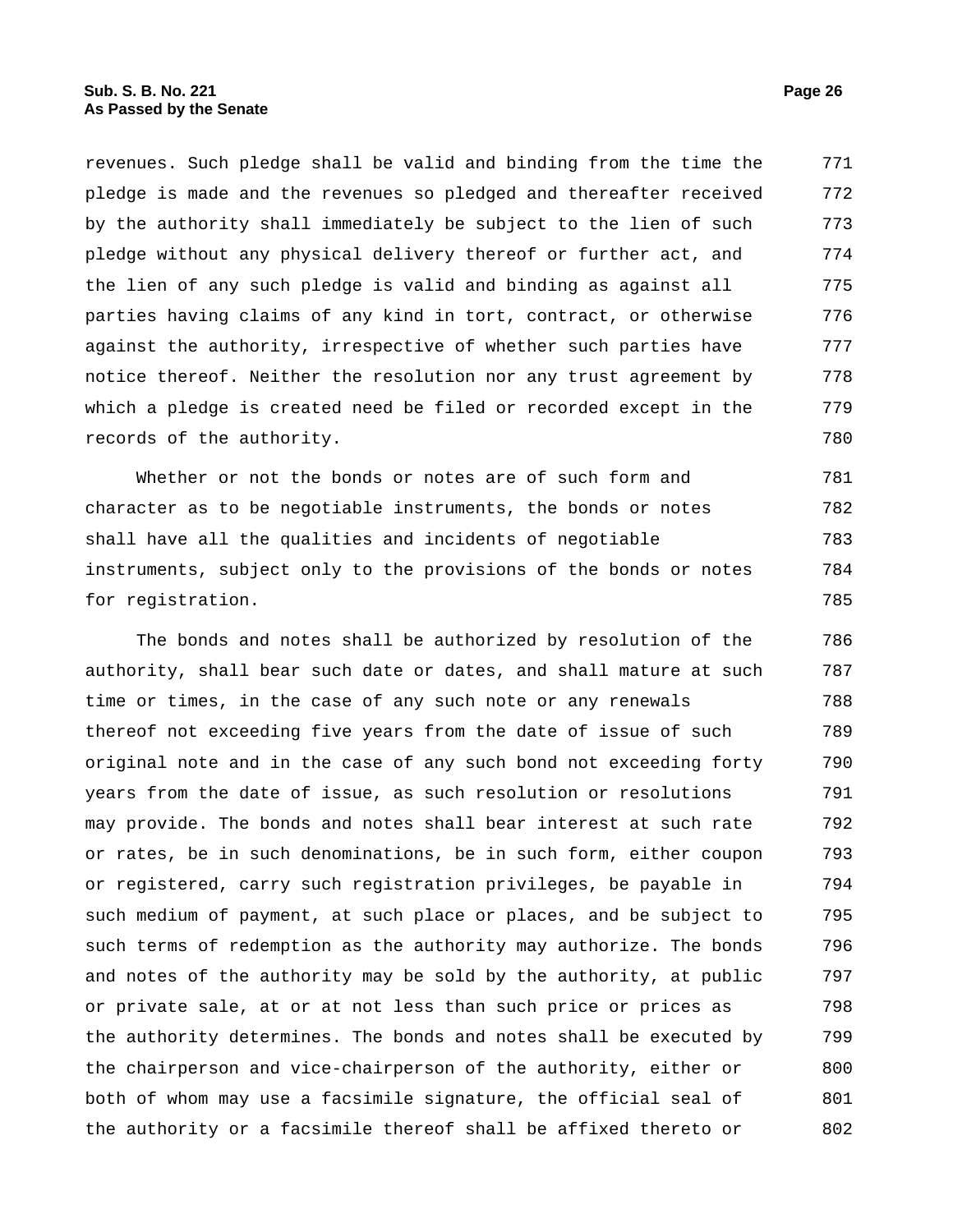printed thereon and attested, manually or by facsimile signature, by the secretary-treasurer of the authority, and any coupons attached thereto shall bear the signature or facsimile signature of the chairperson of the authority. In case any officer whose signature, or a facsimile of whose signature, appears on any bonds, notes or coupons ceases to be such officer before delivery of bonds or notes, such signature or facsimile shall nevertheless be sufficient for all purposes the same as if the officer had remained in office until such delivery, and in case the seal of the authority has been changed after a facsimile has been imprinted on such bonds or notes, such facsimile seal will continue to be sufficient for all purposes. 803 804 805 806 807 808 809 810 811 812 813 814

Any resolution or resolutions authorizing any bonds or notes or any issue thereof may contain provisions, subject to such agreements with bondholders or noteholders as may then exist, which provisions shall be a part of the contract with the holders thereof, as to: the pledging of all or any part of the revenues of the authority to secure the payment of the bonds or notes or of any issue thereof; the use and disposition of revenues of the authority; a covenant to fix, alter, and collect rentals and other charges so that pledged revenues will be sufficient to pay costs of operation, maintenance, and repairs, pay principal of and interest on bonds or notes secured by the pledge of such revenues, and provide such reserves as may be required by the applicable resolution or trust agreement; the setting aside of reserve funds, sinking funds, or replacement and improvement funds and the regulation and disposition thereof; the crediting of the proceeds of the sale of bonds or notes to and among the funds referred to or provided for in the resolution authorizing the issuance of the bonds or notes; the use, lease, sale, or other disposition of any air quality project or any other assets of the authority; limitations on the purpose to which the proceeds of sale of bonds or notes may be applied and the pledging of such proceeds to 815 816 817 818 819 820 821 822 823 824 825 826 827 828 829 830 831 832 833 834 835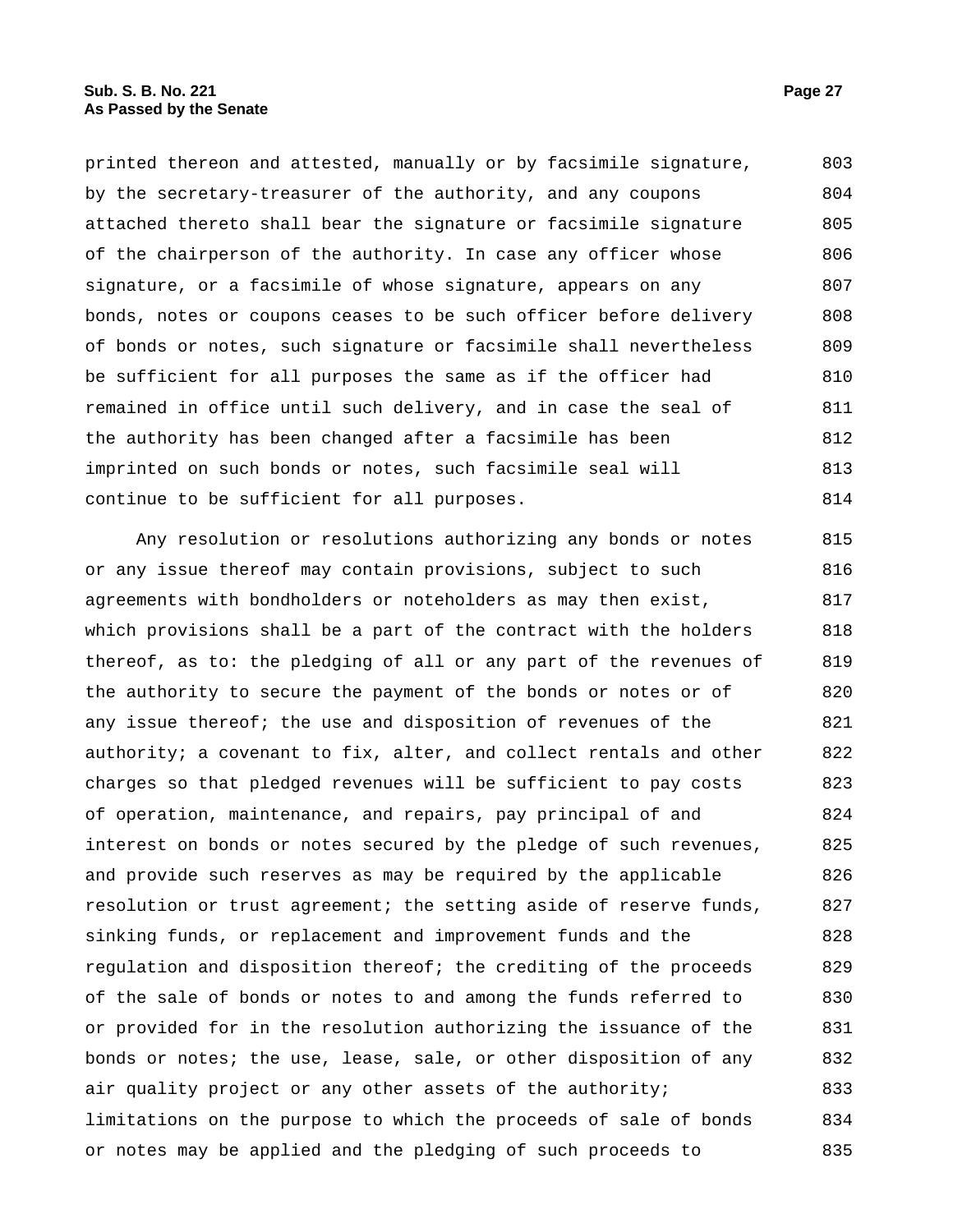secure the payment of the bonds or notes or of any issue thereof; as to notes issued in anticipation of the issuance of bonds, the agreement of the authority to do all things necessary for the authorization, issuance, and sale of such bonds in such amounts as may be necessary for the timely retirement of such notes; limitations on the issuance of additional bonds or notes; the terms upon which additional bonds or notes may be issued and secured; the refunding of outstanding bonds or notes; the procedure, if any, by which the terms of any contract with bondholders or noteholders may be amended or abrogated, the amount of bonds or notes the holders of which must consent thereto, and the manner in which such consent may be given; limitations on the amount of moneys to be expended by the authority for operating, administrative, or other expenses of the authority; securing any bonds or notes by a trust agreement in accordance with section 3706.07 of the Revised Code; any other matters, of like or different character, that in any way affect the security or protection of the bonds or notes. 836 837 838 839 840 841 842 843 844 845 846 847 848 849 850 851 852 853

Neither the members of the authority nor any person executing the bonds or notes shall be liable personally on the bonds or notes or be subject to any personal liability or accountability by reason of the issuance thereof. 854 855 856 857

Sec. 3706.06. The issuance of air quality revenue bonds and notes or air quality revenue refunding bonds under Chapter 3706. of the Revised Code need not comply with any other law applicable to the issuance of bonds or notes. 858 859 860 861

**Sec. 3706.07.** In the discretion of the Ohio air quality development authority, any  $\frac{1}{x}$  and  $\frac{1}{x}$  revenue bonds or notes or air quality revenue refunding bonds issued under Chapter 3706. of the Revised Code, may be secured by a trust agreement between the authority and a corporate trustee, which trustee may be any trust 862 863 864 865 866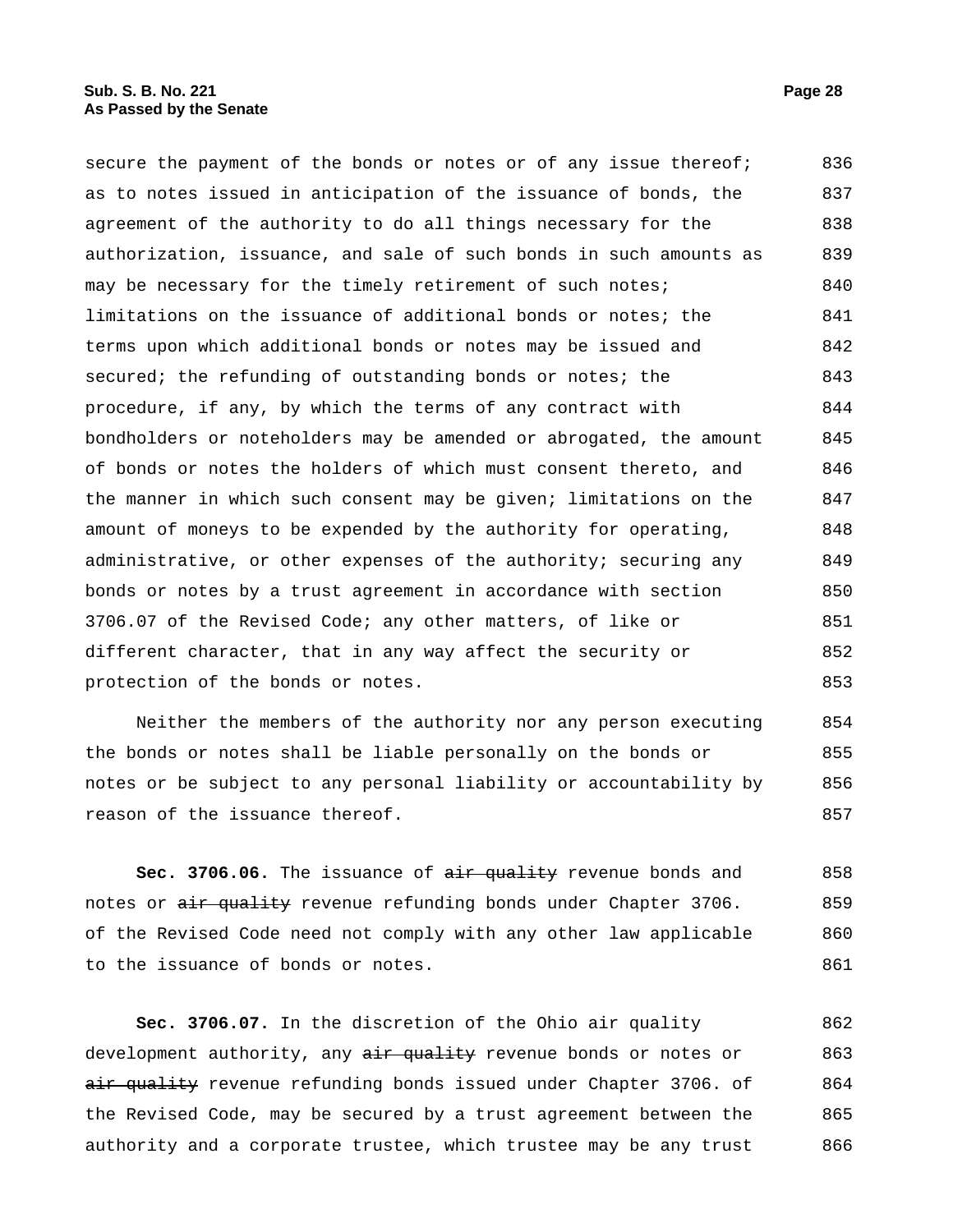company or bank having the powers of a trust company within or without the state. 867 868

Any such trust agreement may pledge or assign revenues of the authority to be received, but shall not convey or mortgage any air quality project or any part thereof. Any such trust agreement or any resolution providing for the issuance of such bonds or notes may contain such provisions for protecting and enforcing the rights and remedies of the bondholders or noteholders as are reasonable and proper and not in violation of law, including covenants setting forth the duties of the authority in relation to the acquisition of property, the construction, improvement, maintenance, repair, operation, and insurance of the air quality project or projects in connection with which such bonds or notes are authorized, the rentals or other charges to be imposed for the use or services of any air quality project, the application of revenues received or otherwise derived from a commodity contract or from the sale of the related commodity under such contract, the custody, safeguarding, and application of all moneys, and provisions for the employment of consulting engineers in connection with the construction or operation of such air quality project or projects. Any bank or trust company incorporated under the laws of this state that may act as depository of the proceeds of bonds or notes or of revenues may furnish such indemnifying bonds or may pledge such securities as are required by the authority. Any such trust agreement may set forth the rights and remedies of the bondholders and noteholders and of the trustee, and may restrict the individual right of action by bondholders and noteholders as is customary in trust agreements or trust indentures securing similar bonds. Such trust agreement may contain such other provisions as the authority determines reasonable and proper for the security of the bondholders or noteholders. All expenses incurred in carrying out the provisions of any such trust agreement may be treated as a part of the cost 869 870 871 872 873 874 875 876 877 878 879 880 881 882 883 884 885 886 887 888 889 890 891 892 893 894 895 896 897 898 899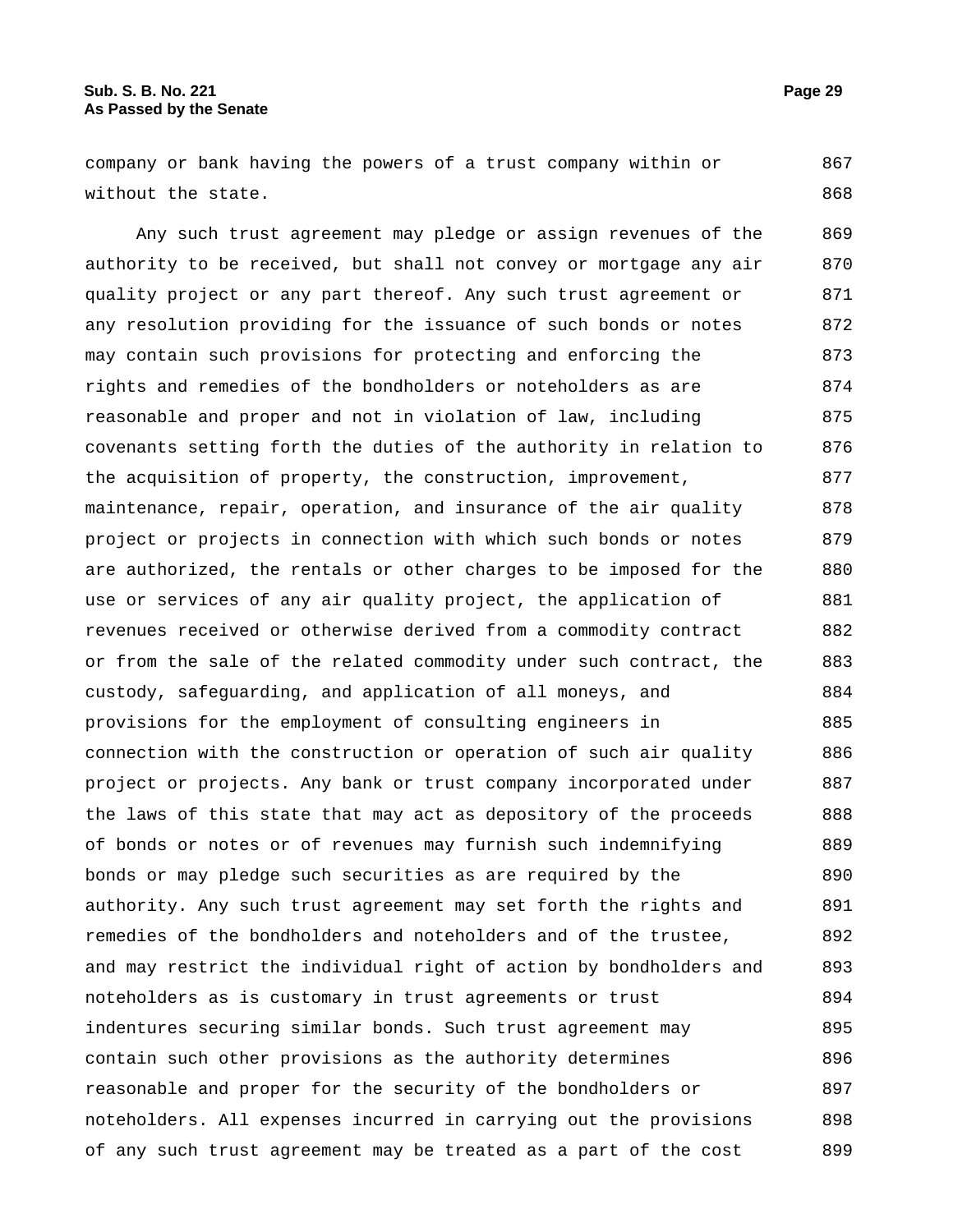of the operation of the air quality project or projects. Any such trust agreement or resolution authorizing the issuance of  $a$ ir quality revenue bonds may provide the method whereby the general administrative overhead expenses of the authority shall be allocated among the several projects acquired or constructed by it as a factor of the operation expense of each such project. 900 901 902 903 904 905

Sec. 3706.08. Any holder of air quality revenue bonds issued under Chapter 3706. of the Revised Code, or any of the coupons appertaining thereto, and the trustee under any trust agreement, except to the extent the rights given by such chapter may be restricted by the applicable resolution or such trust agreement, may by suit, action, mandamus, or other proceedings, protect and enforce any rights under the laws of the state or granted under such chapter, trust agreement, or the resolution authorizing the issuance of such bonds, and may enforce and compel the performance of all duties required by such chapter, or by the trust agreement or resolution, to be performed by the Ohio air quality development authority or any officer thereof, including the fixing, charging, and collecting of rentals or other charges. 906 907 908 909 910 911 912 913 914 915 916 917 918

**Sec. 3706.09.** Air quality revenue Revenue bonds and notes and air quality revenue refunding bonds issued under Chapter 3706. of the Revised Code do not constitute a debt, or a pledge of the faith and credit, of the state or any political subdivision thereof, and the holders or owners thereof have no right to have taxes levied by the general assembly or taxing authority of any political subdivision of the state for the payment of the principal thereof or interest thereon, but such bonds and notes are payable solely from the revenues and funds pledged for their payment as authorized by such chapter, unless the notes are issued in anticipation of the issuance of bonds or the bonds are refunded by refunding bonds issued under such chapter, which bonds or 919 920 921 922 923 924 925 926 927 928 929 930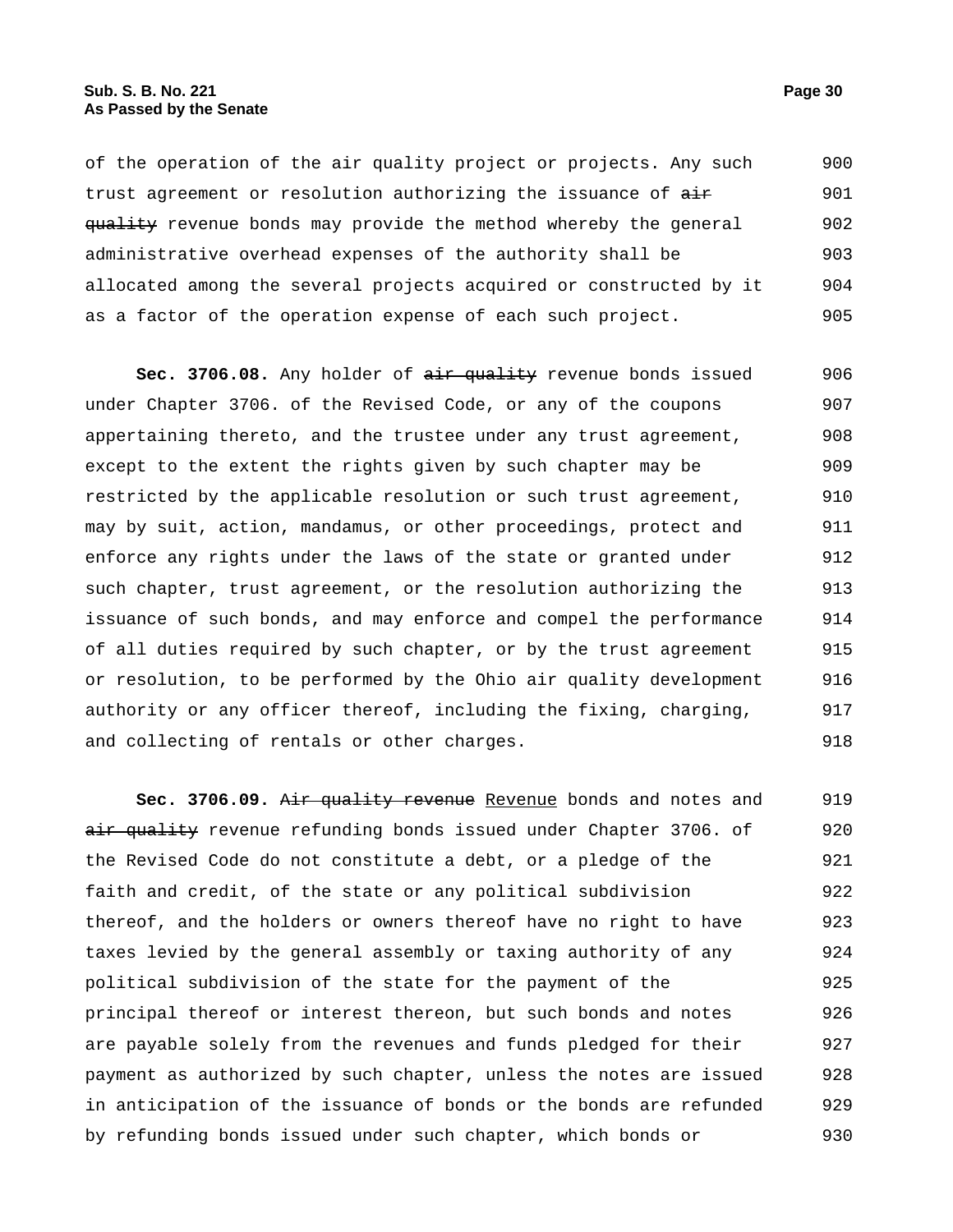refunding bonds shall be payable solely from revenues and funds pledged for their payment as authorized by such sections. All such bonds and notes shall contain on the face thereof a statement to the effect that the bonds or notes, as to both principal and interest, are not debts of the state or any political subdivision thereof, but are payable solely from revenues and funds pledged for their payment. 931 932 933 934 935 936 937

All expenses incurred in carrying out Chapter 3706. of the Revised Code are payable solely from funds provided under such chapter. Such chapter does not authorize the Ohio air quality development authority to incur indebtedness or liability on behalf of or payable by the state or any political subdivision thereof. 938 939 940 941 942

**Sec. 3706.10.** All moneys, funds, properties, and assets acquired by the Ohio air quality development authority under Chapter 3706. of the Revised Code, whether as proceeds from the sale of air quality revenue bonds or as revenues, or otherwise, shall be held by it in trust for the purposes of carrying out its powers and duties, shall be used and reused as provided in such chapter, and shall at no time be part of other public funds. Such funds, except as otherwise provided in any resolution authorizing its air quality revenue bonds or in any trust agreement securing the same, or except when invested pursuant to section 3706.11 of the Revised Code, shall be kept in depositories selected by the authority in the manner provided in Chapter 135. of the Revised Code, and the deposits shall be secured as provided in Chapter 135. of the Revised Code. The resolution authorizing the issuance of such bonds of any issue or the trust agreement securing such bonds shall provide that any officer to whom, or any bank or trust company to which, such moneys are paid shall act as trustee of such moneys and hold and apply them for the purposes hereof, subject to such conditions as such chapter and such resolutions or trust agreement provide. 943 944 945 946 947 948 949 950 951 952 953 954 955 956 957 958 959 960 961 962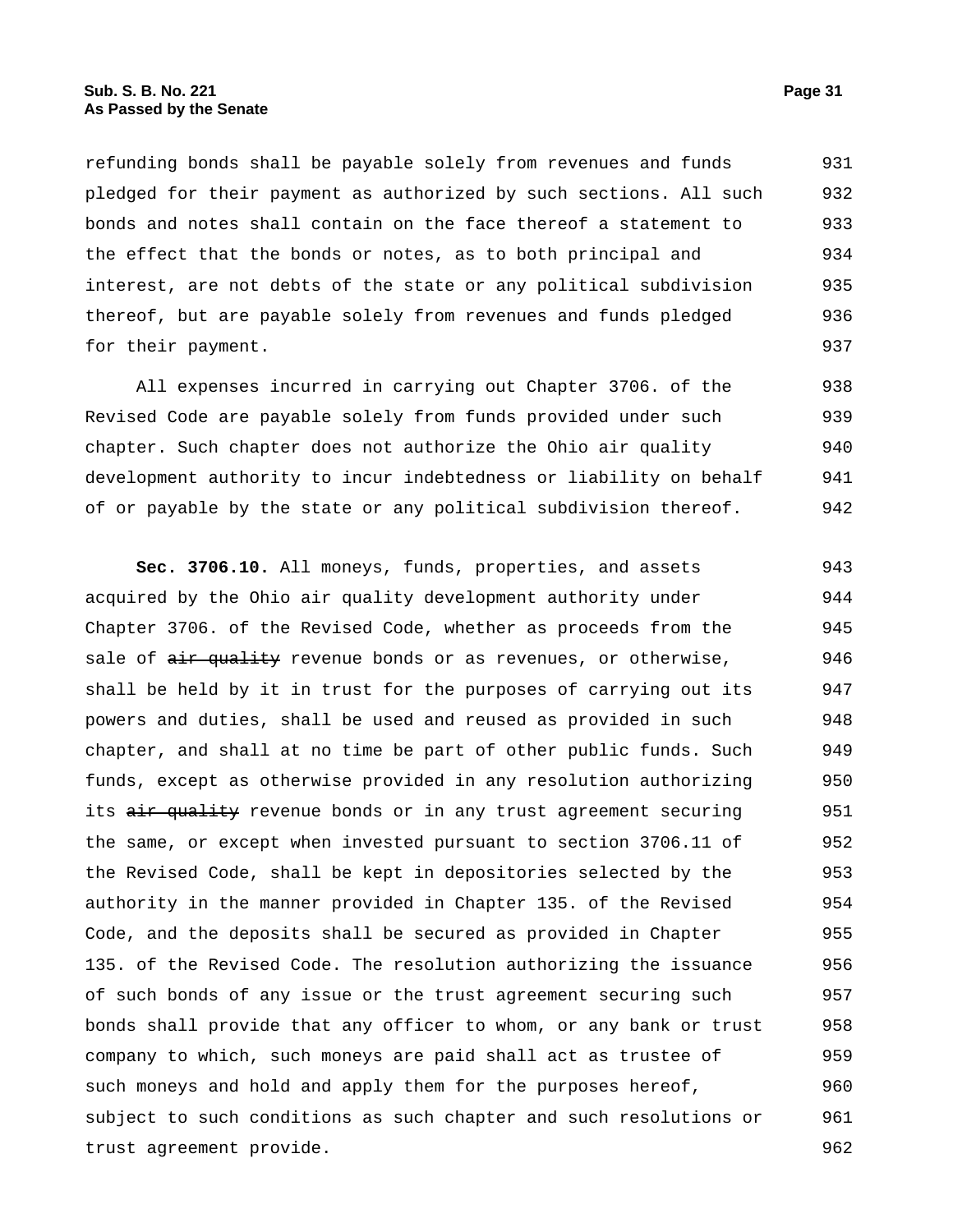**Sec. 3706.11.** Moneys in the funds of the Ohio air quality development authority, except as otherwise provided in any resolution authorizing the issuance of its air quality revenue bonds or in any trust agreement securing the same, in excess of current needs, may be invested in notes, bonds, or other obligations of the United States of America or any agency or instrumentality thereof, or in obligations of this state or any political subdivision thereof. Income from all such investments of moneys in any fund shall be credited to such funds as the authority determines, subject to the provisions of any such resolution or trust agreement and such investments may be sold at such times as the authority determines. 963 964 965 966 967 968 969 970 971 972 973 974

**Sec. 3706.12.** The Ohio air quality development authority may charge, alter, and collect rentals or other charges for the use or services of any air quality project or advanced energy project and contract in the manner provided by this section with one or more persons, one or more governmental agencies, or any combination thereof, desiring the use or services of such project, and fix the terms, conditions, rentals, or other charges for such use or services. Such rentals or other charges shall not be subject to supervision or regulation by any other authority, commission, board, bureau, or agency of the state and such contract may provide for acquisition by such person or governmental agency of all or any part of such air quality project or advanced energy project for such consideration payable over the period of the contract or otherwise as the authority in its sole discretion determines to be appropriate, but subject to the provisions of any resolution authorizing the issuance of  $\frac{air - quality}{}$  revenue bonds or notes or air quality revenue refunding bonds of the authority or any trust agreement securing the same. Any governmental agency that has power to construct, operate, and maintain air quality 975 976 977 978 979 980 981 982 983 984 985 986 987 988 989 990 991 992 993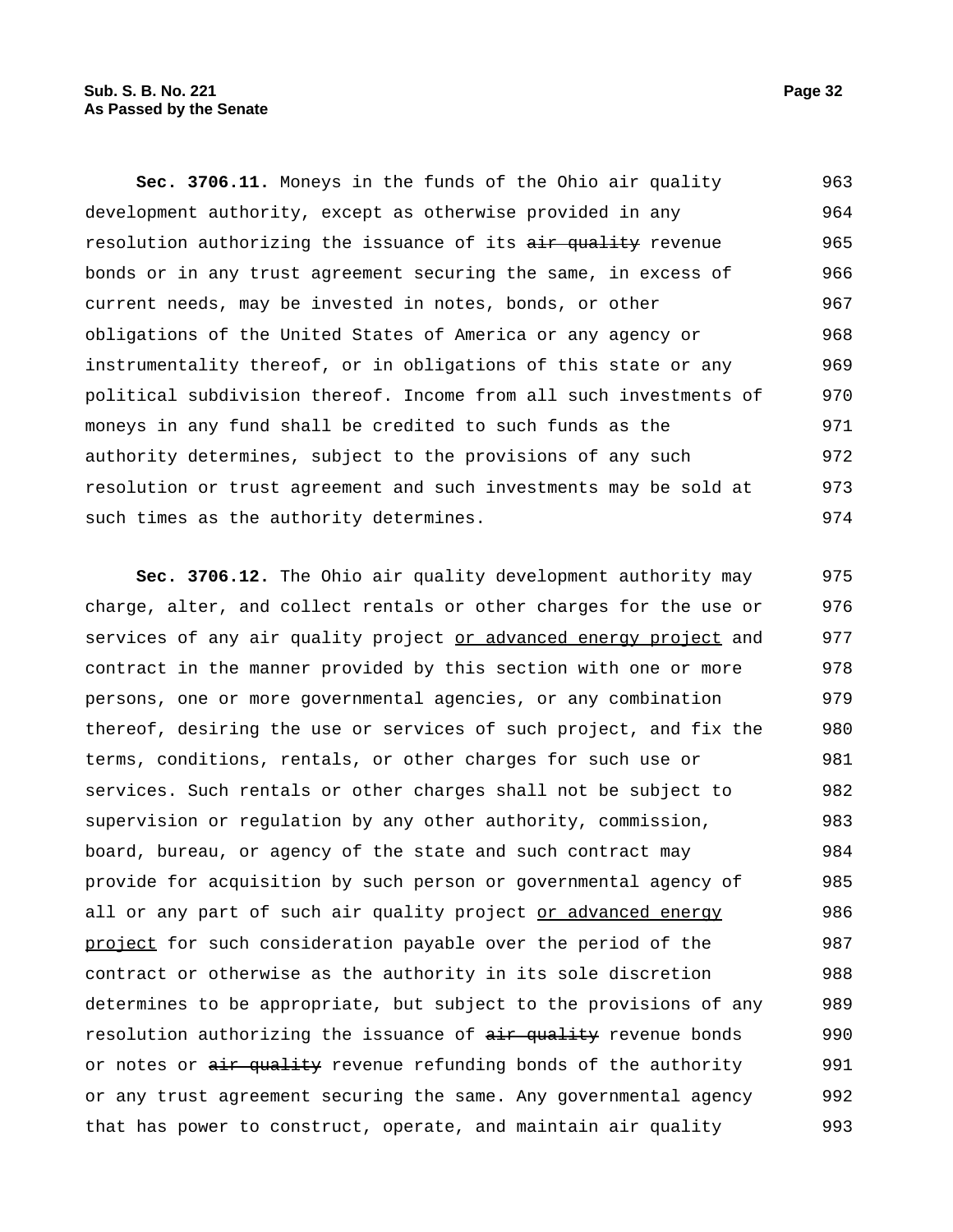facilities or advanced energy facilities may enter into a contract or lease with the authority whereby the use or services of any air quality project or advanced energy project of the authority will be made available to such governmental agency and may pay for such use or services such rentals or other charges as may be agreed to by the authority and such governmental agency. 994 995 996 997 998 999

Any governmental agency or combination of governmental agencies may cooperate with the authority in the acquisition or construction of an air quality project or advanced energy project and shall enter into such agreements with the authority as may be necessary, with a view to effective cooperative action and safeguarding of the respective interests of the parties thereto, which agreements shall provide for such contributions by the parties thereto in such proportion as may be agreed upon and such other terms as may be mutually satisfactory to the parties including without limitation the authorization of the construction of the project by one of the parties acting as agent for all of the parties and the ownership and control of the project by the authority to the extent necessary or appropriate for purposes of the issuance of air quality revenue bonds by the authority. Any governmental agency may provide the funds for the payment of such contribution as is required under such agreements by the levy of taxes, assessments or rentals and other charges for the use of the utility system of which the air quality project or advanced energy project is a part or to which it is connected, if otherwise authorized by the laws governing such governmental agency in the construction of the type of air quality project or advanced energy project provided for in the agreements, and may pay the proceeds from the collection of such taxes, assessments, utility rentals, or other charges to the authority pursuant to such agreements; or the governmental agency may issue bonds or notes, if authorized by such laws, in anticipation of the collection of such taxes, assessments, utility rentals, or other charges and may pay the 1000 1001 1002 1003 1004 1005 1006 1007 1008 1009 1010 1011 1012 1013 1014 1015 1016 1017 1018 1019 1020 1021 1022 1023 1024 1025 1026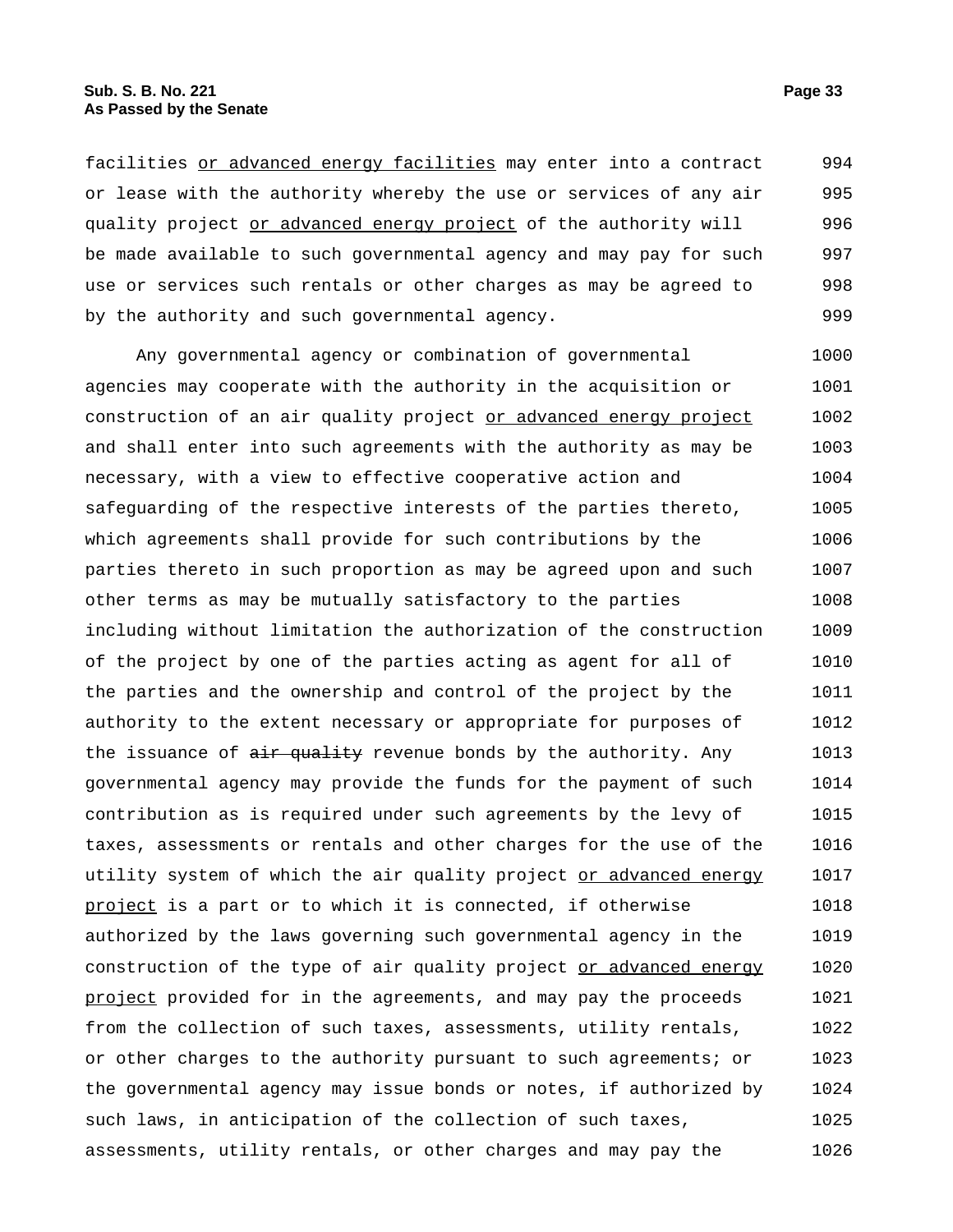proceeds of such bonds or notes to the authority pursuant to such agreements. In addition any governmental agency may provide the funds for the payment of such contribution by the appropriation of money or, if otherwise authorized by law, by the issuance of bonds or notes and may pay such appropriated money or the proceeds of such bonds or notes to the authority pursuant to such agreements. The agreement by the governmental agency to provide such contribution, whether from appropriated money or from the proceeds of such taxes, assessments, utility rentals, or other charges, or such bonds or notes, or any combination thereof, shall not be subject to Chapter 133. of the Revised Code or any regulations or limitations contained therein. The proceeds from the collection of such taxes or assessments, and any interest earned thereon, shall be paid into a special fund immediately upon the collection thereof by the governmental agency for the purpose of providing such contribution at the times required under such agreements. 1027 1028 1029 1030 1031 1032 1033 1034 1035 1036 1037 1038 1039 1040 1041 1042

When the contribution of any governmental agency is to be made over a period of time from the proceeds of the collection of special assessments, the interest accrued and to accrue before the first installment of such assessments shall be collected which is payable by such governmental agency on such contribution under the terms and provisions of such agreements shall be treated as part of the cost of the improvement for which such assessments are levied, and that portion of such assessments as are collected in installments shall bear interest at the same rate as such governmental agency is obligated to pay on such contribution under the terms and provisions of such agreements and for the same period of time as the contribution is to be made under such agreements. If the assessment or any installment thereof is not paid when due, it shall bear interest until the payment thereof at the same rate as such contribution and the county auditor shall annually place on the tax list and duplicate the interest applicable to such assessment and the penalty and additional 1043 1044 1045 1046 1047 1048 1049 1050 1051 1052 1053 1054 1055 1056 1057 1058 1059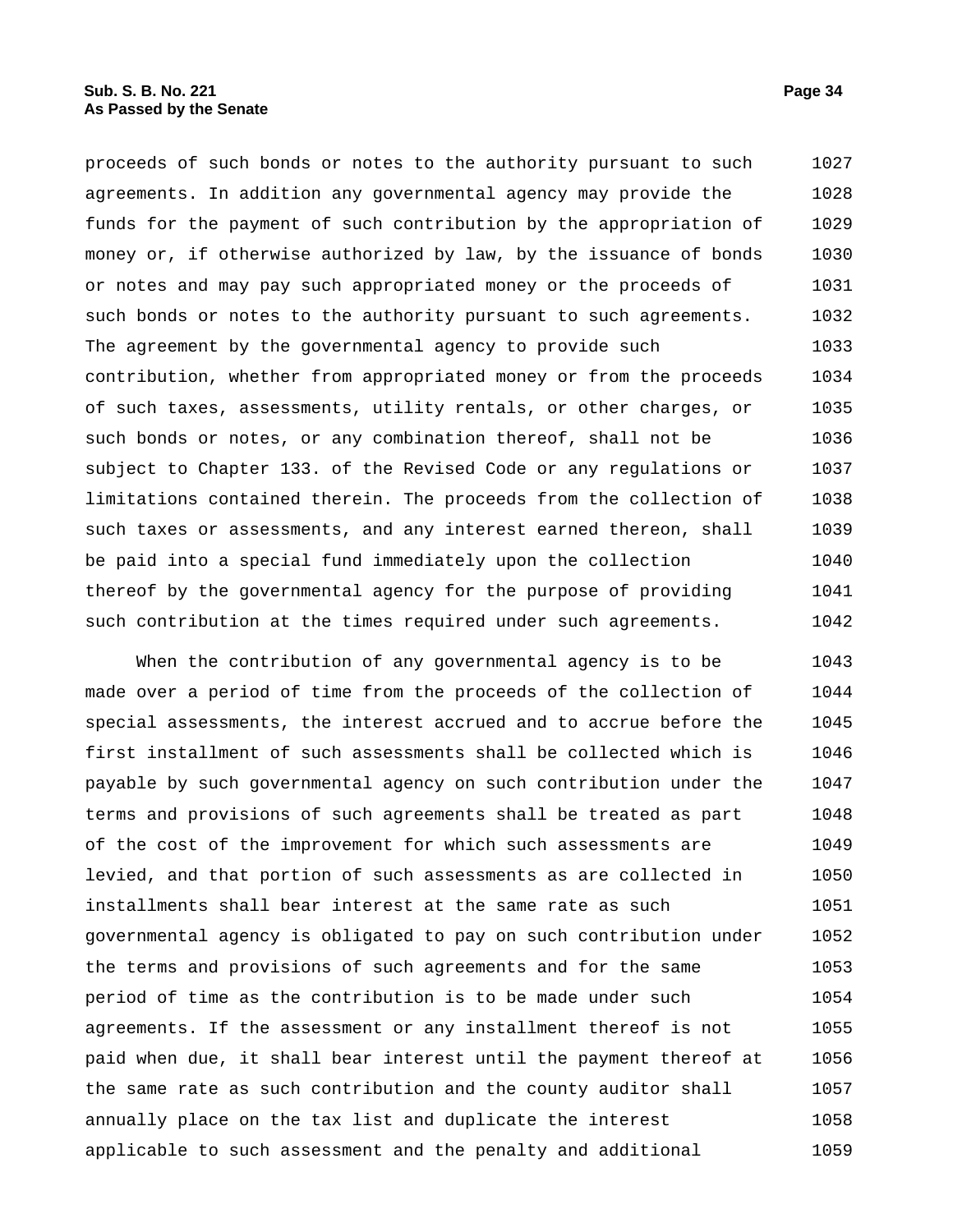interest thereon as otherwise authorized by law. 1060

Any governmental agency, pursuant to a favorable vote of the electors in an election held before or after June 1, 1970, for the purpose of issuing bonds to provide funds to acquire, construct, or equip, or provide real estate and interests in real estate for, an air quality facility or advanced energy facility, whether or not such governmental agency, at the time of such election, had the authority to pay the proceeds from such bonds or notes issued in anticipation thereof to the authority as provided in this section, may issue such bonds or notes in anticipation of the issuance thereof and pay the proceeds thereof to the authority in accordance with its agreement with the authority; provided, that the legislative authority of the governmental agency find and determine that the air quality project or advanced energy project to be acquired or constructed by the authority in cooperation with such governmental agency will serve the same public purpose and meet substantially the same public need as the facility otherwise proposed to be acquired or constructed by the governmental agency with the proceeds of such bonds or notes. 1061 1062 1063 1064 1065 1066 1067 1068 1069 1070 1071 1072 1073 1074 1075 1076 1077 1078

**Sec. 3706.13.** Each air quality project or advanced energy project, when constructed and placed in operation, shall be maintained and kept in good condition and repair by the Ohio air quality development authority<sub> $\perp$ </sub> or the authority shall cause the same to be maintained and kept in good condition and repair. Each such project shall be operated by such operating employees as the authority employs or pursuant to a contract or lease with a person or governmental agency. All public or private property damaged or destroyed in carrying out the powers granted by Chapter 3706. of the Revised Code<sub> $\tau$ </sub> shall be restored or repaired and placed in its original condition, as nearly as practicable, or adequate compensation shall be paid therefor from funds provided under such chapter. 1079 1080 1081 1082 1083 1084 1085 1086 1087 1088 1089 1090 1091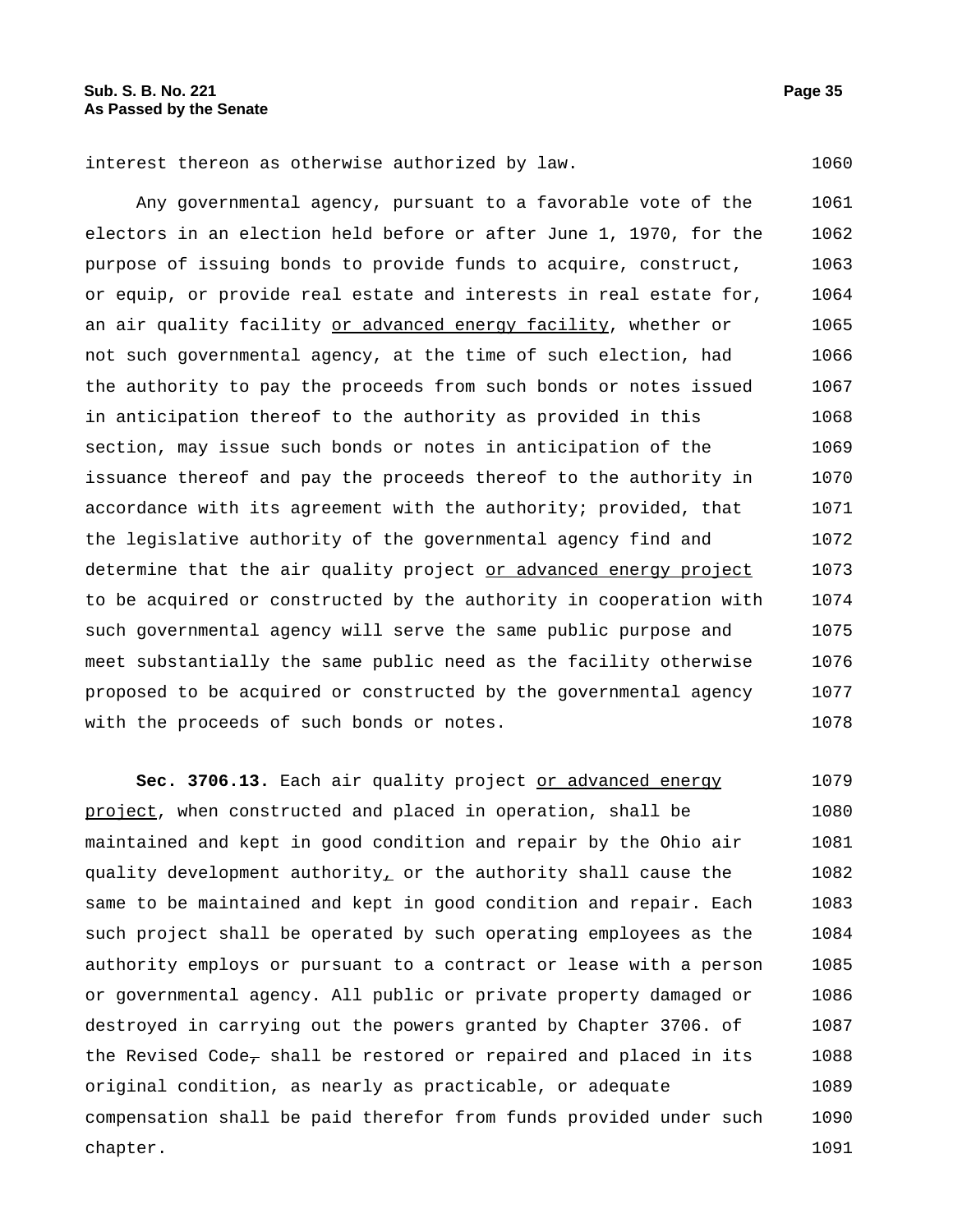On or before the twentieth day of April in each year, the authority shall make a report of its activities for the preceding calendar year to the governor and the general assembly. Each such report shall set forth a complete operating and financial statement covering the authority's operations during the year. The authority shall cause an audit of its books and accounts to be made at least once each year by certified public accountants and the cost thereof may be treated as a part of the cost of construction or of operations of its projects. 1092 1093 1094 1095 1096 1097 1098 1099 1100

Sec. 3706.14. All air quality revenue bonds issued under this chapter are lawful investments of banks, societies for savings, savings and loan associations, deposit guarantee associations, trust companies, trustees, fiduciaries, insurance companies, including domestic for life and domestic not for life, trustees or other officers having charge of sinking and bond retirement or other special funds of political subdivisions and taxing districts of this state, the commissioners of the sinking fund of the state, the administrator of workers' compensation, the state teachers retirement system, the public employees retirement system, the school employees retirement system, and the Ohio police and fire pension fund, and are acceptable as security for the deposit of public moneys. 1101 1102 1103 1104 1105 1106 1107 1108 1109 1110 1111 1112 1113

**Sec. 3706.15.** The exercise of the powers granted by Chapter 3706. of the Revised Code, will be for the benefit of the people of the state, for the improvement of their health, safety, convenience, and welfare, and for the enhancement of their residential, agricultural, recreational, economic, commercial, and industrial opportunities and is a public purpose. As the operation and maintenance of air quality projects or advanced energy projects will constitute the performance of essential governmental functions, the Ohio air quality development authority shall not be 1114 1115 1116 1117 1118 1119 1120 1121 1122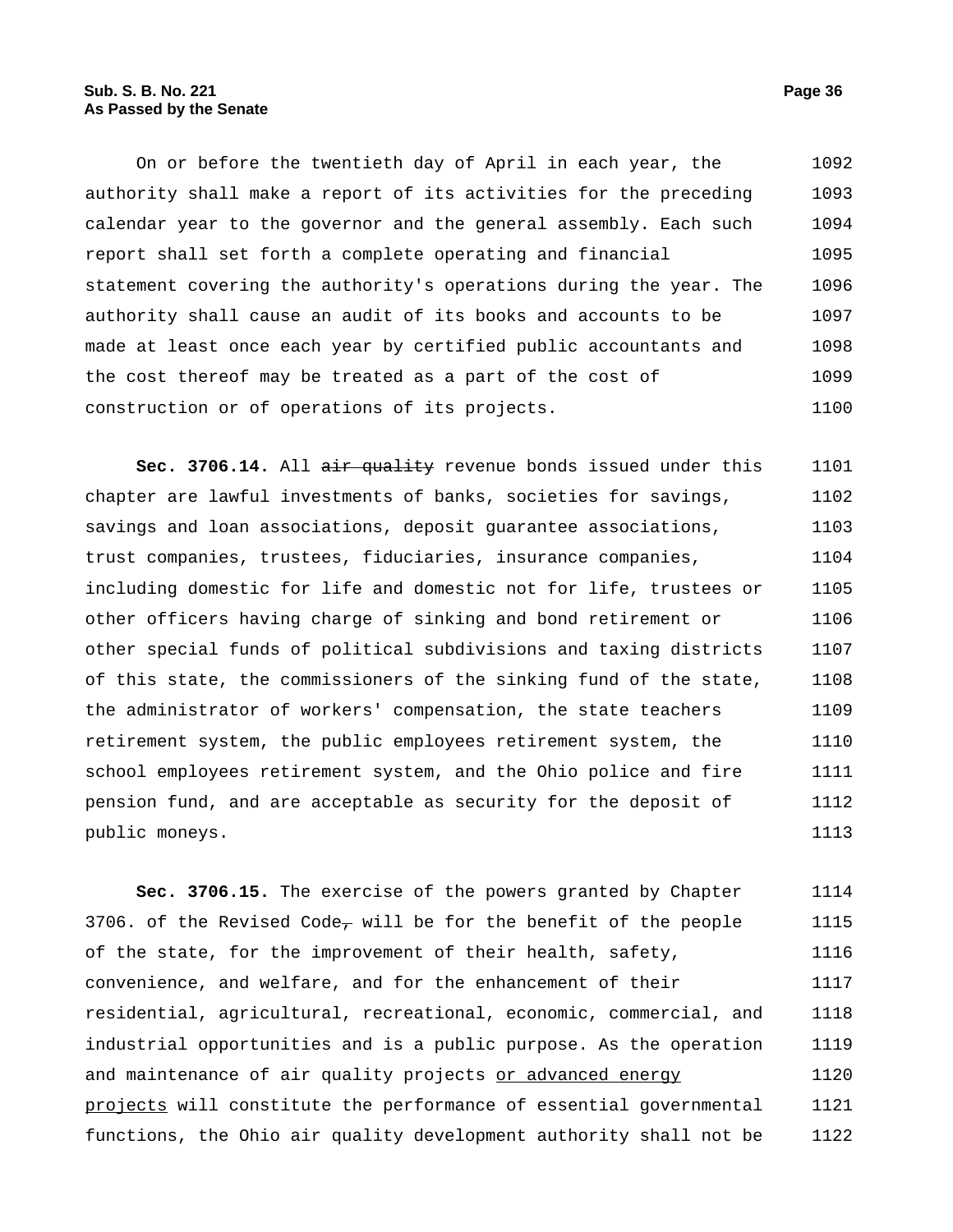required to pay any taxes or assessments upon any air quality such project,  $\Theta$  upon any property acquired or used by the authority under Chapter 3706. of the Revised Code, or upon the income therefrom, nor shall the transfer to or from the Ohio air quality development authority of title or possession of any air quality project or advanced energy project, part thereof, or item included or to be included in any such project, be subject to the taxes levied pursuant to Chapters 5739. and 5741. of the Revised Code, and the bonds and notes issued under this chapter, their transfer, and the income therefrom, including any profit made on the sale thereof, shall at all times be free from taxation within the state. 1123 1124 1125 1126 1127 1128 1129 1130 1131 1132 1133 1134

**Sec. 3706.16.** The Ohio air quality development authority may acquire by purchase, whenever it finds such purchase expedient, any land, property, rights, rights-of-way, franchises, easements, and other interests in lands as it finds to be necessary or convenient for the construction and operation of any air quality project or advanced energy project, upon such terms and at such price as it considers reasonable and are agreed upon between the authority and the owner thereof, and take title thereto in the name of the state. 1135 1136 1137 1138 1139 1140 1141 1142 1143

Any governmental agency, notwithstanding any contrary provision of law and without the necessity for an advertisement, auction, order of court, or other action or formality, other than the regular and formal action of such governmental agency concerned, may lease, lend, grant, or convey to the authority, at its request, upon such terms as the proper authorities of such governmental agency find reasonable and fair any real property or interests therein including improvements thereto or personal property which is necessary or convenient to effect the authorized purposes of the authority, including public roads and real or personal property already devoted to public use. 1144 1145 1146 1147 1148 1149 1150 1151 1152 1153 1154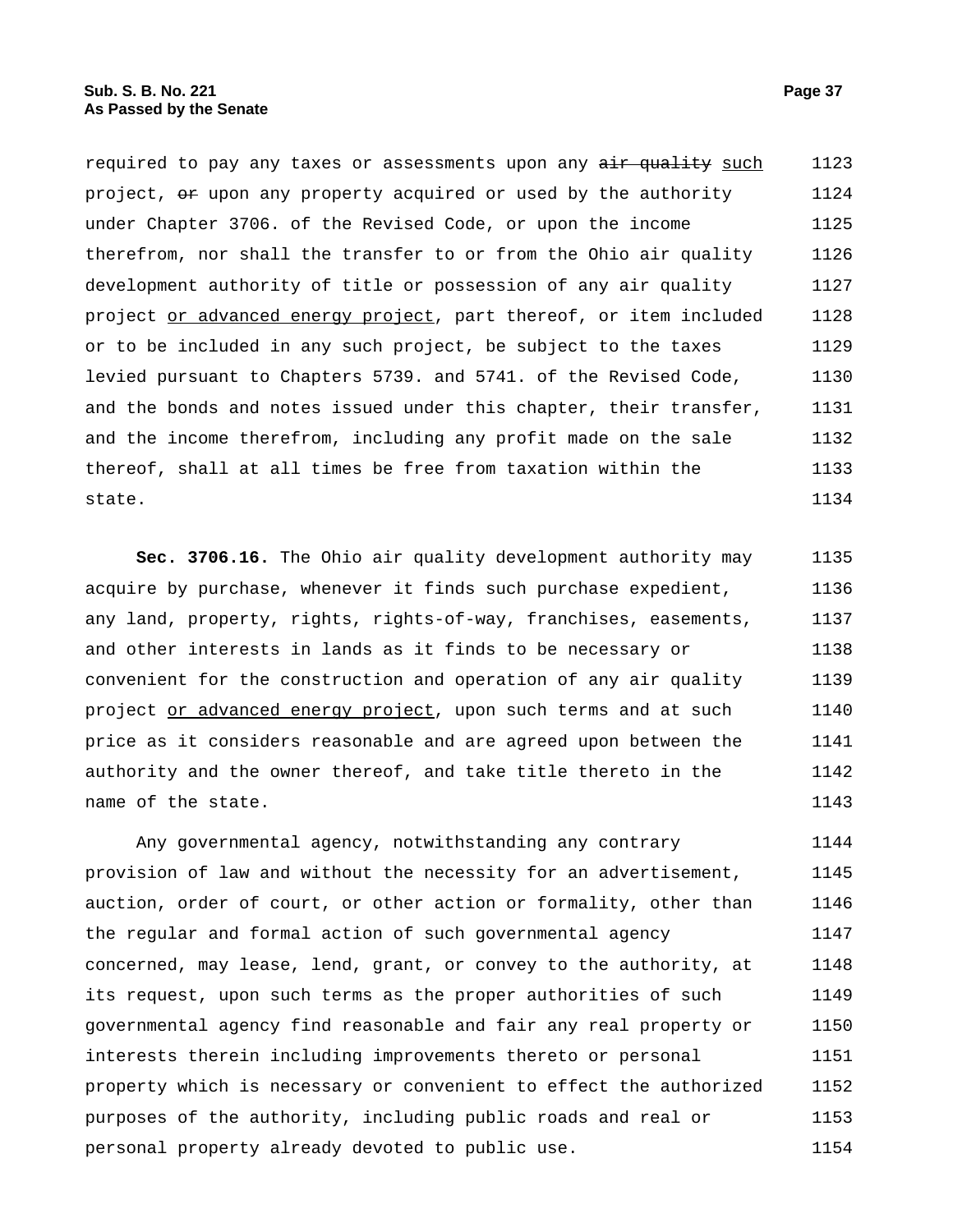**Sec. 3706.17.** The Ohio air quality development authority may acquire by appropriation pursuant to division (J) of section 3706.04 of the Revised Code any land, rights, rights-of-way, franchises, easements, or other property necessary or proper for the construction or the efficient operation of any air quality project or advanced energy project. In any proceedings for appropriation under this section, the procedure to be followed shall be in accordance with Chapter 163. of the Revised Code. 1155 1156 1157 1158 1159 1160 1161 1162

This section does not empower the authority to take or disturb property or facilities belonging to and required for the proper and convenient operation of any public utility or any common carrier engaged in interstate commerce, unless provision is made for the restoration, relocation, or duplication of such property or facilities elsewhere at the sole cost of the authority. 1163 1164 1165 1166 1167 1168 1169

**Sec. 3706.18.** When the Ohio air quality development authority finds it necessary to change the location of any portion of any public road, state highway, railroad, or public utility facility in connection with the construction of an air quality project or advanced energy project, it shall cause the same to be reconstructed at such location as the division of government having jurisdiction over such road, highway, railroad, or public utility facility finds most favorable. Such reconstruction shall be of substantially the same type and in as good condition as the original road, highway, railroad, or public utility facility. The cost of such reconstruction, relocation, or removal and any damage incurred in changing the location of any such road, highway, railroad, or public utility facility shall be paid by the authority as a part of the cost of such air quality the project. 1170 1171 1172 1173 1174 1175 1176 1177 1178 1179 1180 1181 1182 1183

When the authority finds it necessary that any public highway or portion thereof be vacated by reason of the acquisition or 1184 1185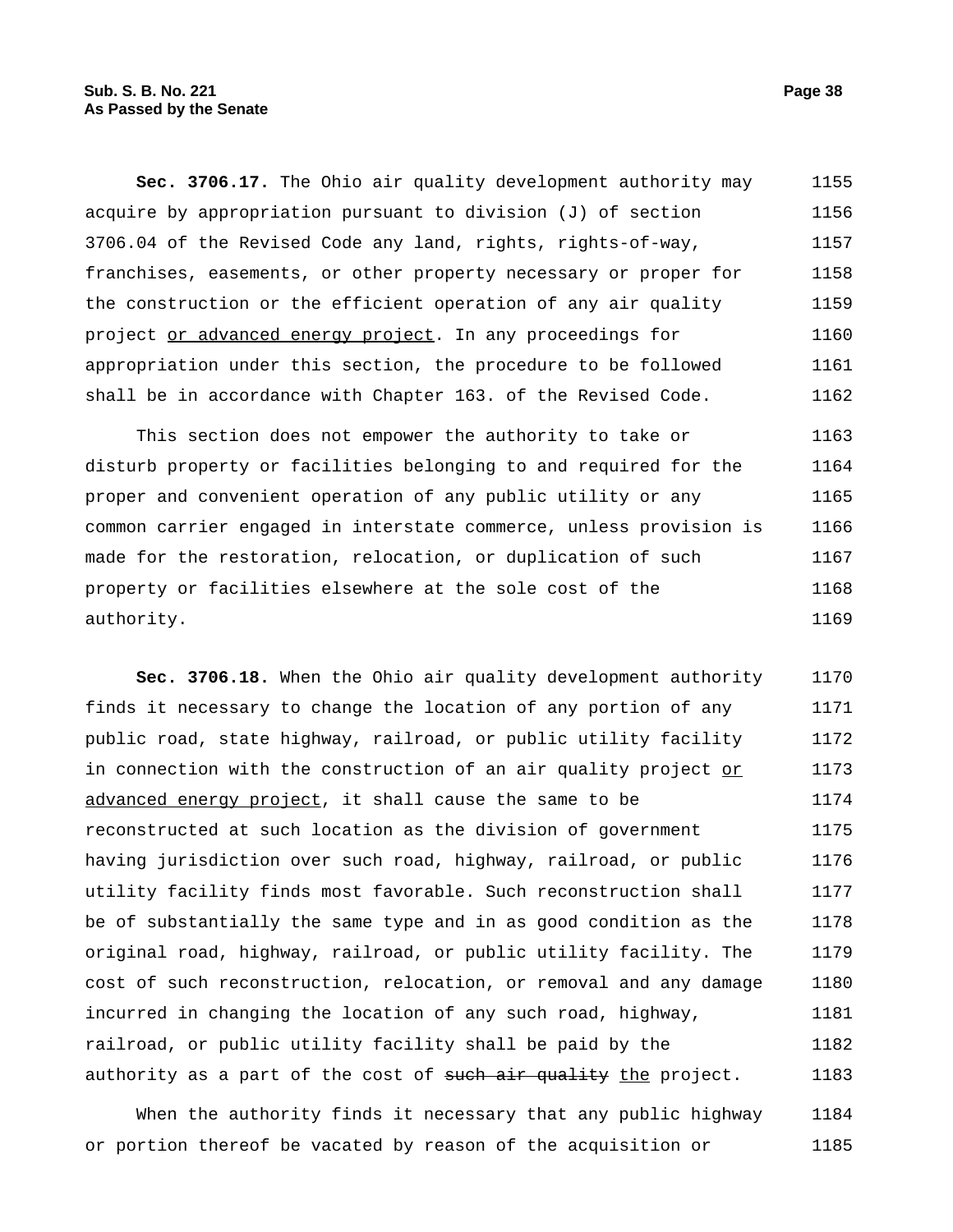construction of an air quality project or advanced energy project, the authority may request the director of transportation, in writing, to vacate such highway or portion thereof in accordance with section 5511.07 of the Revised Code if the highway or portion thereof to be vacated is on the state highway system, or, if the highway or portion thereof to be vacated is under the jurisdiction of the county commissioners, the authority shall request the director, in writing, to petition the board of county commissioners, in the manner provided in section 5553.041 of the Revised Code, to vacate such highway or portion thereof. The authority shall pay to the director or to the county, as a part of the cost of such air quality the project, any amounts required to be deposited with any court in connection with proceedings for the determination of compensation and damages and all amounts of compensation and damages finally determined to be payable as a result of such vacation. 1186 1187 1188 1189 1190 1191 1192 1193 1194 1195 1196 1197 1198 1199 1200 1201

The authority may make reasonable regulations for the installation, construction, maintenance, repair, renewal, relocation, and removal of railroad or public utility facilities in, on, over, or under any air quality project or advanced energy project. Whenever the authority determines that it is necessary that any such facilities installed or constructed in, on, over, or under property of the authority pursuant to such regulations be relocated, the public utility owning or operating such facilities shall relocate or remove them in accordance with the order of the authority. The cost and expenses of such relocation or removal, including the cost of installing such facilities in a new location, and the cost of any lands, or any rights or interests in lands, and the cost of any other rights, acquired to accomplish such relocation or removal, may be paid by the authority as a part of the cost of such air quality the project. In case of any such relocation or removal of facilities, the railroad or public utility owning or operating them, its successors, or assigns may 1202 1203 1204 1205 1206 1207 1208 1209 1210 1211 1212 1213 1214 1215 1216 1217 1218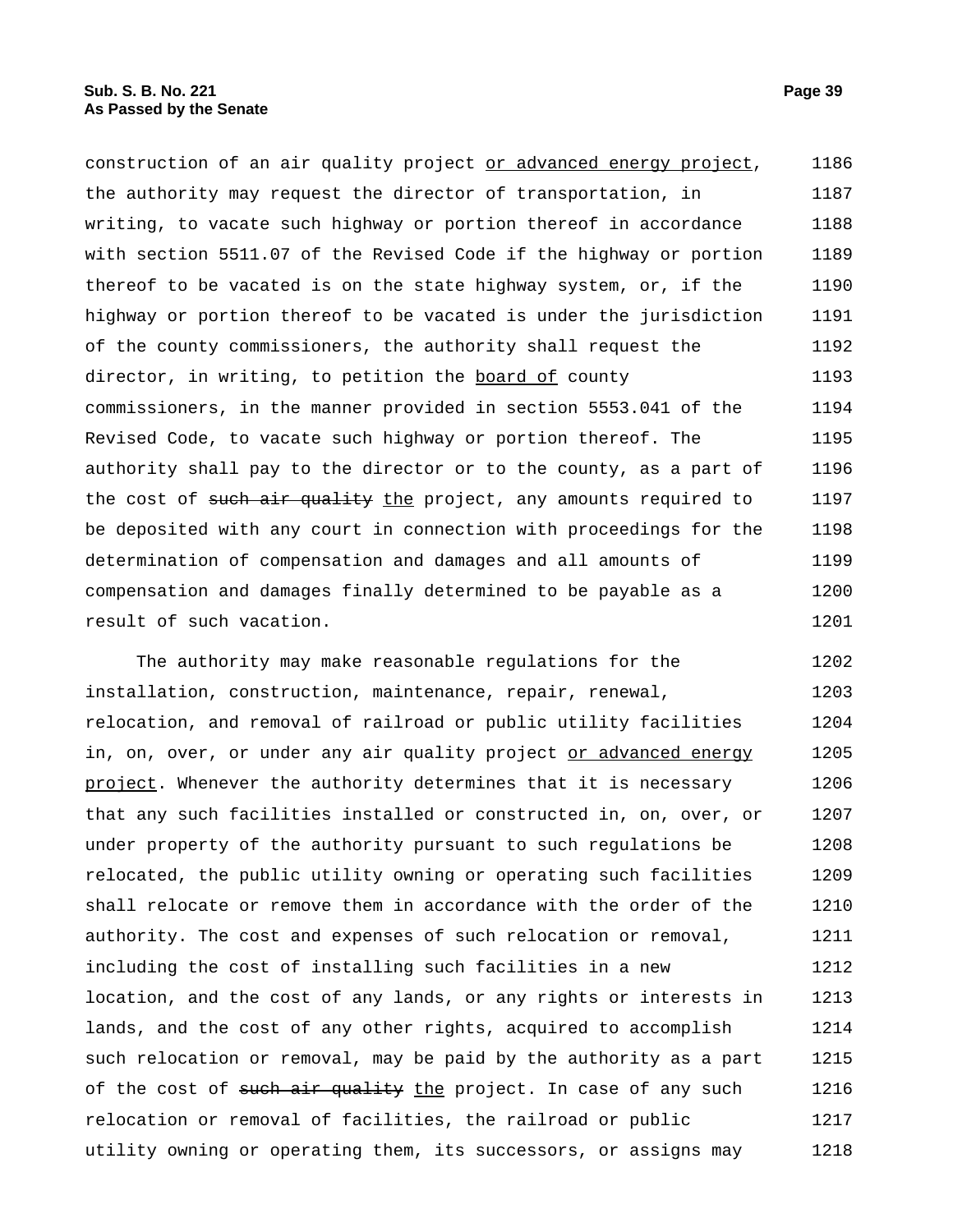maintain and operate such facilities, with the necessary appurtenances, in the new location in, on, over, or under the property of the authority for as long a period and upon the same terms as it had the right to maintain and operate such facilities in their former location. 1219 1220 1221 1222 1223

**Sec. 4905.31.** Except as provided in section 4933.29 of the Revised Code, Chapters 4901., 4903., 4905., 4907., 4909., 4921., and 4923., and 4928. of the Revised Code do not prohibit a public utility from filing a schedule or entering into any reasonable arrangement with another public utility or with its customers, consumers, or employees providing for: 1224 1225 1226 1227 1228 1229

(A) The division or distribution of its surplus profits; 1230

(B) A sliding scale of charges, including variations in rates based upon either of the following: 1231 1232

(1) Stipulated variations in cost as provided in the schedule or arrangement; 1233 1234

(2) Any emissions fee levied upon an electric light company under Substitute Senate Bill No. 359 of the 119th general assembly as provided in the schedule. The public utilities commission shall permit an electric light company to recover the emissions fee pursuant to such a variable rate schedule. 1235 1236 1237 1238 1239

(3) Any emissions fee levied upon an electric light company under division (C) or (D) of section 3745.11 of the Revised Code as provided in the schedule. The public utilities commission shall permit an electric light company to recover any such emission fee pursuant to such a variable rate schedule. 1240 1241 1242 1243 1244

(4) Any schedule of variable rates filed under division (B) of this section shall provide for the recovery of any such emissions fee by applying a uniform percentage increase to the base rate charged each customer of the electric light company for 1245 1246 1247 1248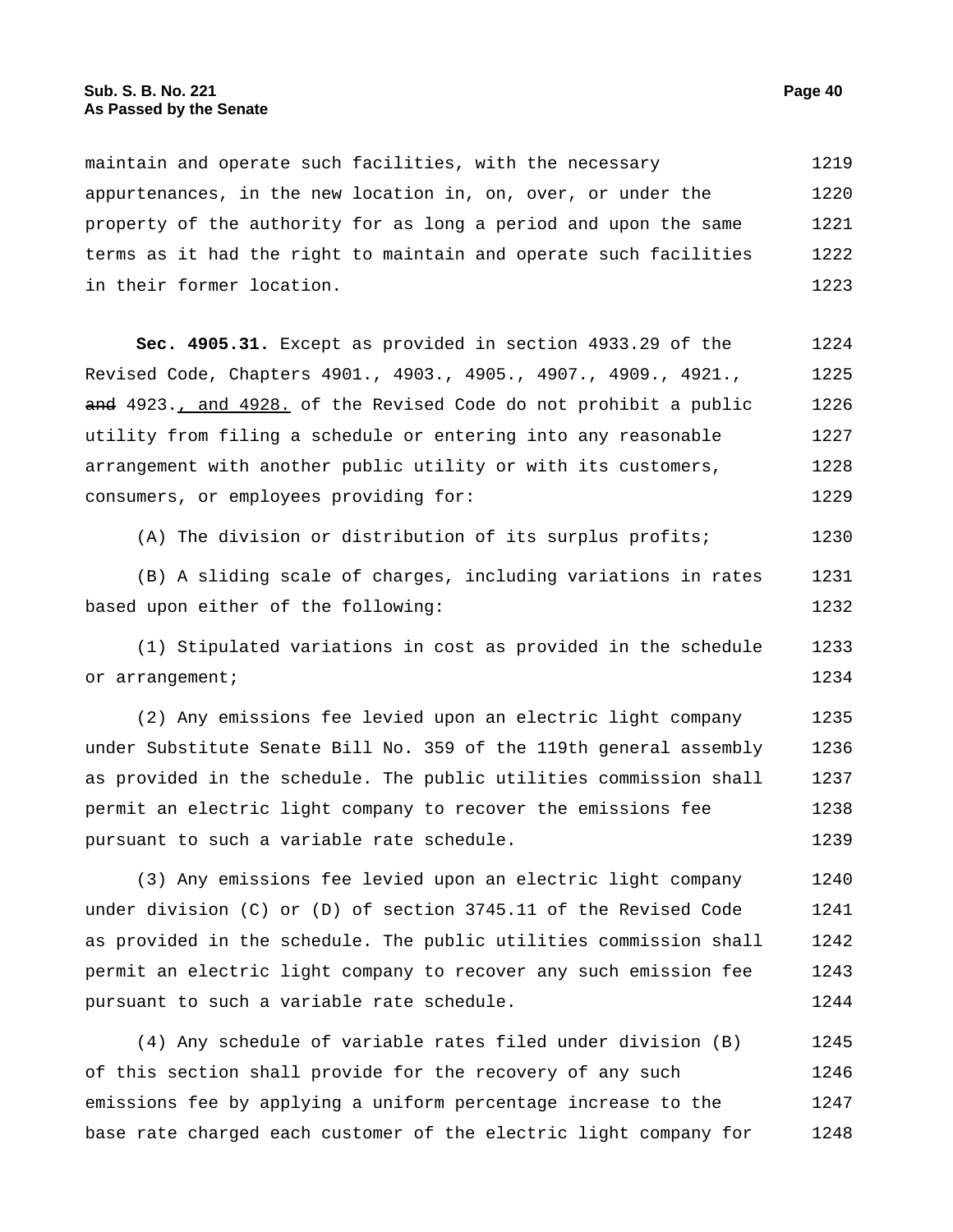service during the period that the variable rate is in effect. 1249

(C) A minimum charge for service to be rendered unless such minimum charge is made or prohibited by the terms of the franchise, grant, or ordinance under which such public utility is operated; 1250 1251 1252 1253

(D) A classification of service based upon the quantity used, the time when used, the purpose for which used, the duration of use, and any other reasonable consideration; 1254 1255 1256

(E) Any other financial device that may be practicable or advantageous to the parties interested. No such arrangement, sliding scale, minimum charge, classification, variable rate, or device is lawful unless it is filed with and approved by the commission. 1257 1258 1259 1260 1261

Every such public utility is required to conform its schedules of rates, tolls, and charges to such arrangement, sliding scale, classification, or other device, and where variable rates are provided for in any such schedule or arrangement, the cost data or factors upon which such rates are based and fixed shall be filed with the commission in such form and at such times as the commission directs. The commission shall review the cost data or factors upon which a variable rate schedule filed under division  $(B)(2)$  or  $(3)$  of this section is based and shall adjust the base rates of the electric light company or order the company to refund any charges that it has collected under the variable rate schedule that the commission finds to have resulted from errors or erroneous reporting. After recovery of all of the emissions fees upon which a variable rate authorized under division (B)(2) or (3) of this section is based, collection of the variable rate shall end and the variable rate schedule shall be terminated. 1262 1263 1264 1265 1266 1267 1268 1269 1270 1271 1272 1273 1274 1275 1276 1277 1278

Every such arrangement, sliding scale, minimum charge, 1279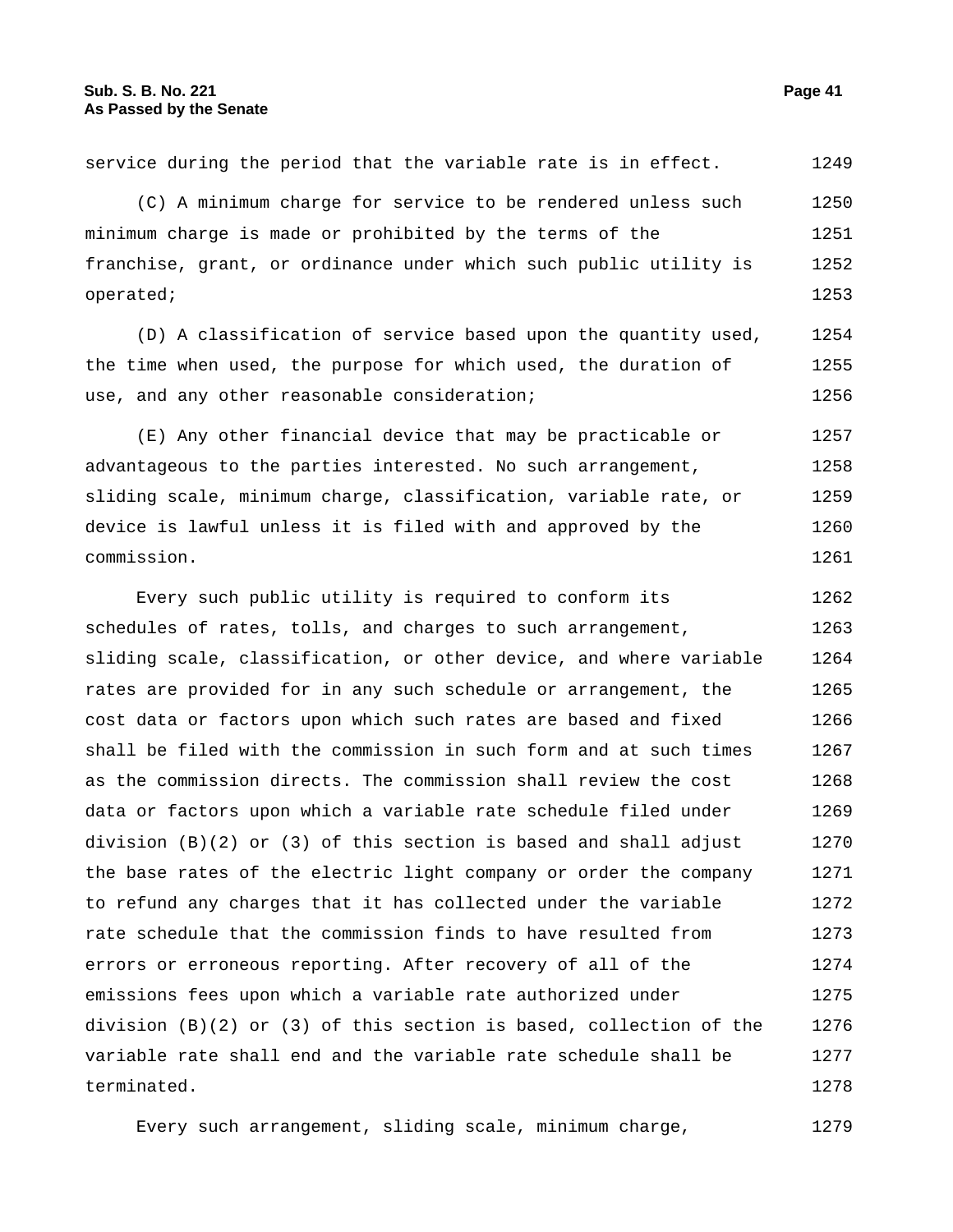## **Sub. S. B. No. 221 Page 42 As Passed by the Senate**

classification, variable rate, or device shall be under the supervision and regulation of the commission, and is subject to change, alteration, or modification by the commission. 1280 1281 1282

**Sec. 4905.40.** (A) A public utility or a railroad may, when authorized by order of the public utilities commission, issue stocks, bonds, notes, and other evidences of indebtedness, payable at periods of more than twelve months after their date of issuance, when necessary: 1283 1284 1285 1286 1287

(1) For the acquisition of property, the construction, completion, extension, renewal, or improvement of its facilities, or the improvement of its service; or 1288 1289 1290

(2) For reorganization or readjustment of its indebtedness and capitalization, for the discharge or lawful refunding of its obligation, or for the reimbursement of moneys actually expended for such purposes from income or from any other moneys in the treasury of the public utility or railroad not secured or obtained from the issue of stocks, bonds, notes, or other evidences of indebtedness of such public utility or railroad. No reimbursement of moneys expended for such purposes from income or other moneys in the treasury shall be authorized unless the applicant has kept its accounts and vouchers of such expenditures in such manner as to enable the commission to ascertain the amount and purposes of such expenditures. 1291 1292 1293 1294 1295 1296 1297 1298 1299 1300 1301 1302

(B) Any public utility, subject to the jurisdiction of the commission, may, when authorized by the commission, issue shares of common capital stock to acquire or pay for shares of common capital stock of a public utility of this or an adjoining state whose property is so located as to permit the operation of the properties of such utilities as an integrated system if the applicant owns, or by this issue will acquire, not less than sixty-five per cent of the issued and outstanding common capital 1303 1304 1305 1306 1307 1308 1309 1310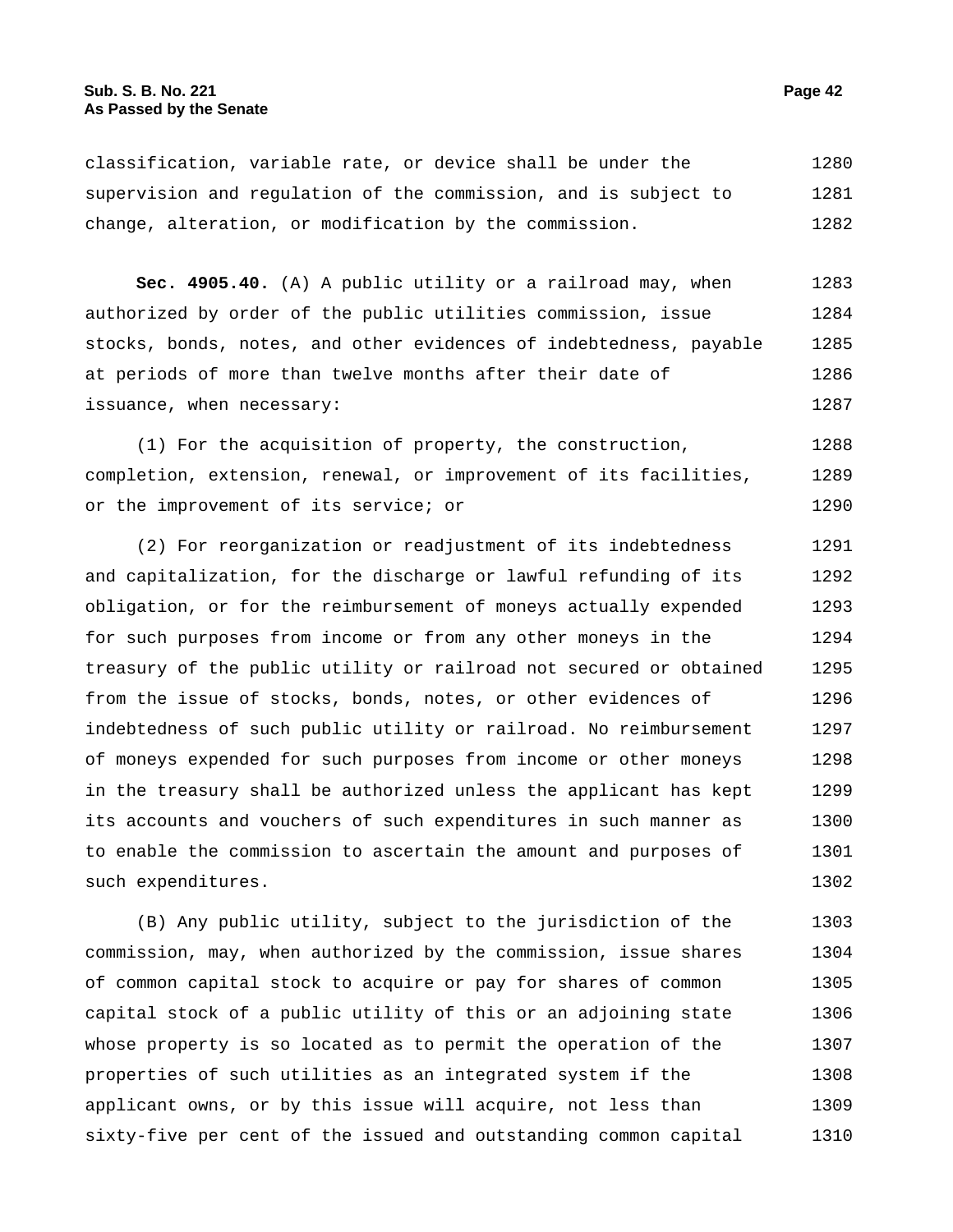shares of the company whose shares are to be acquired, and if the consideration to be capitalized by the acquiring company does not exceed the par or stated value at which the shares so acquired were issued. 1311 1312 1313 1314

(C) Any bonds, notes, or other evidences of indebtedness payable at periods of more than twelve months after their date may be issued as provided in sections 4905.40 to 4905.43 of the Revised Code, regardless of the amount of the capital stock of the public utility or railroad, subject to the approval of the commission of the excess of such bonds, notes, or other evidences of indebtedness above the amount of the capital stock of such public utility or railroad. 1315 1316 1317 1318 1319 1320 1321 1322

(D) The commission shall authorize on the best terms obtainable such issues of stocks, bonds, and other evidences of indebtedness as are necessary to enable any public utility to comply with any contract made between such public utility and any municipal corporation prior to June 30, 1911. 1323 1324 1325 1326 1327

(E) The commission may authorize a public utility that is an electric light company to issue equity securities, or debt securities having a term of more than twelve months from the date of issuance, for the purpose of yielding to the company the capacity to acquire a facility that produces fuel for the generation of electricity. 1328 1329 1330 1331 1332 1333

(F) In any proceeding under division (A)(1) of this section initiated by a public utility, the commission shall determine and set forth in its order: 1334 1335 1336

(1) Whether the purpose to which the issue or any proceeds of it shall be applied was or is reasonably required by the utility to meet its present and prospective obligations to provide utility service; 1337 1338 1339 1340

(2) Whether the amount of the issue and the probable cost of 1341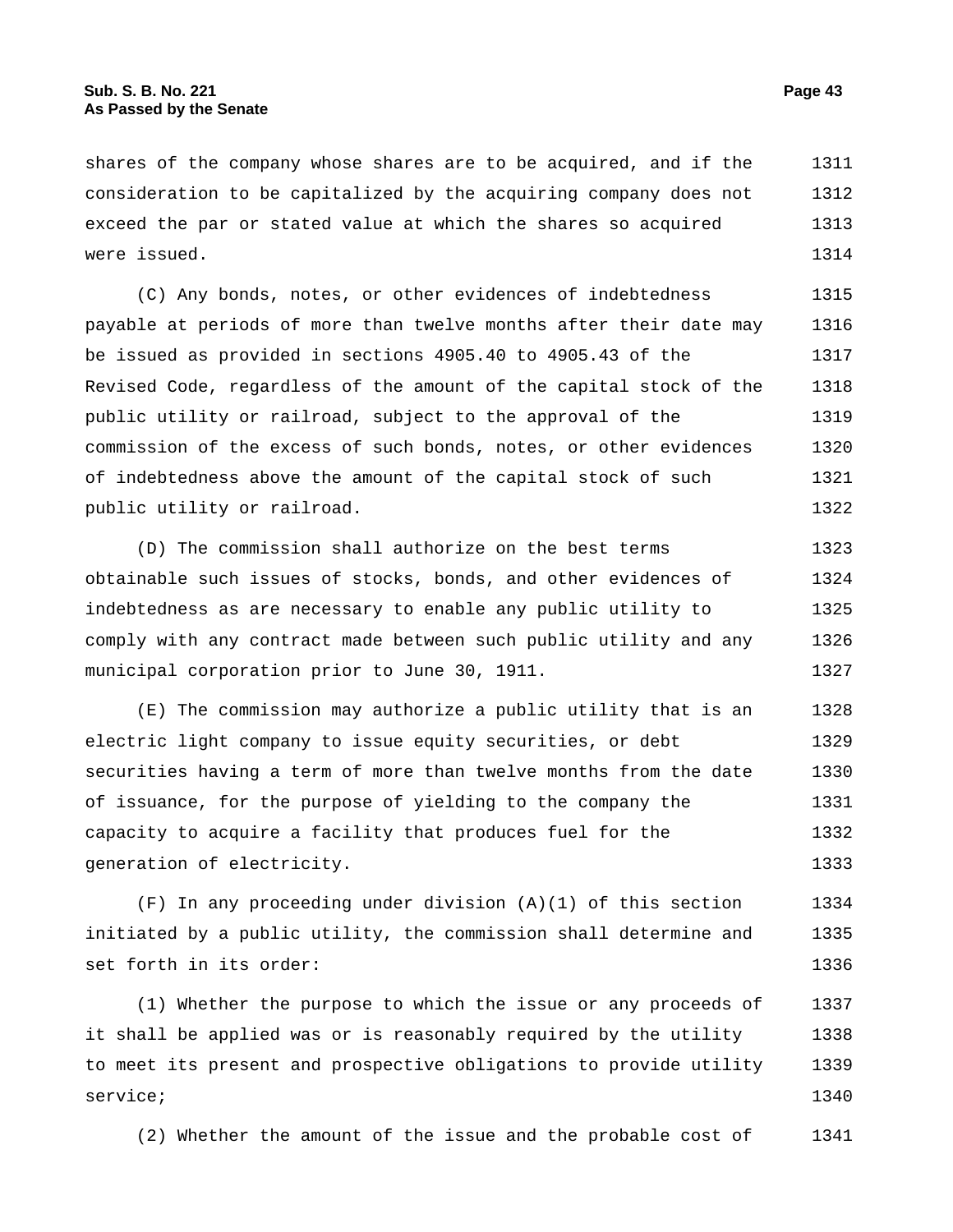such stocks, bonds, notes, or other evidences of indebtedness is just and reasonable; 1342 1343

(3) What effect, if any, the issuance of such stocks, bonds, notes, or other evidences of indebtedness and the cost thereof will have upon the present and prospective revenue requirements of the utility. 1344 1345 1346 1347

(G) Sections 4905.40 to 4905.42 of the Revised Code do not apply to stocks, bonds, notes, or other evidence of indebtedness issued for the purpose of financing oil or natural gas drilling, producing, gathering, and associated activities and facilities by a producer which supplies to no more than twenty purchasers only such gas as is produced, gathered, or purchased by such producer within this state. 1348 1349 1350 1351 1352 1353 1354

(H) Each public utility seeking authorization from the commission for the issuance of securities to finance the installation, construction, extension, or improvement of an air quality facility or advanced energy facility, as defined in section 3706.01 of the Revised Code, shall consider the availability of financing therefor from the Ohio air quality development authority and shall demonstrate to the commission that the proposed financing will be obtained on the best terms obtainable. 1355 1356 1357 1358 1359 1360 1361 1362 1363

**Sec. 4909.161.** (A) Notwithstanding the provisions of Chapters 4905. and 4909. of the Revised Code, the payment of any type of increased excise tax levy shall be considered to be a normal expense incurred by a public utility in the course of rendering service to the public, and may be recovered as such in accordance with an order of the public utilities commission. Any public utility required to pay any such increased excise tax levy may file with the public utilities commission revised rate schedules that will permit full recovery on an interim or permanent basis in 1364 1365 1366 1367 1368 1369 1370 1371 1372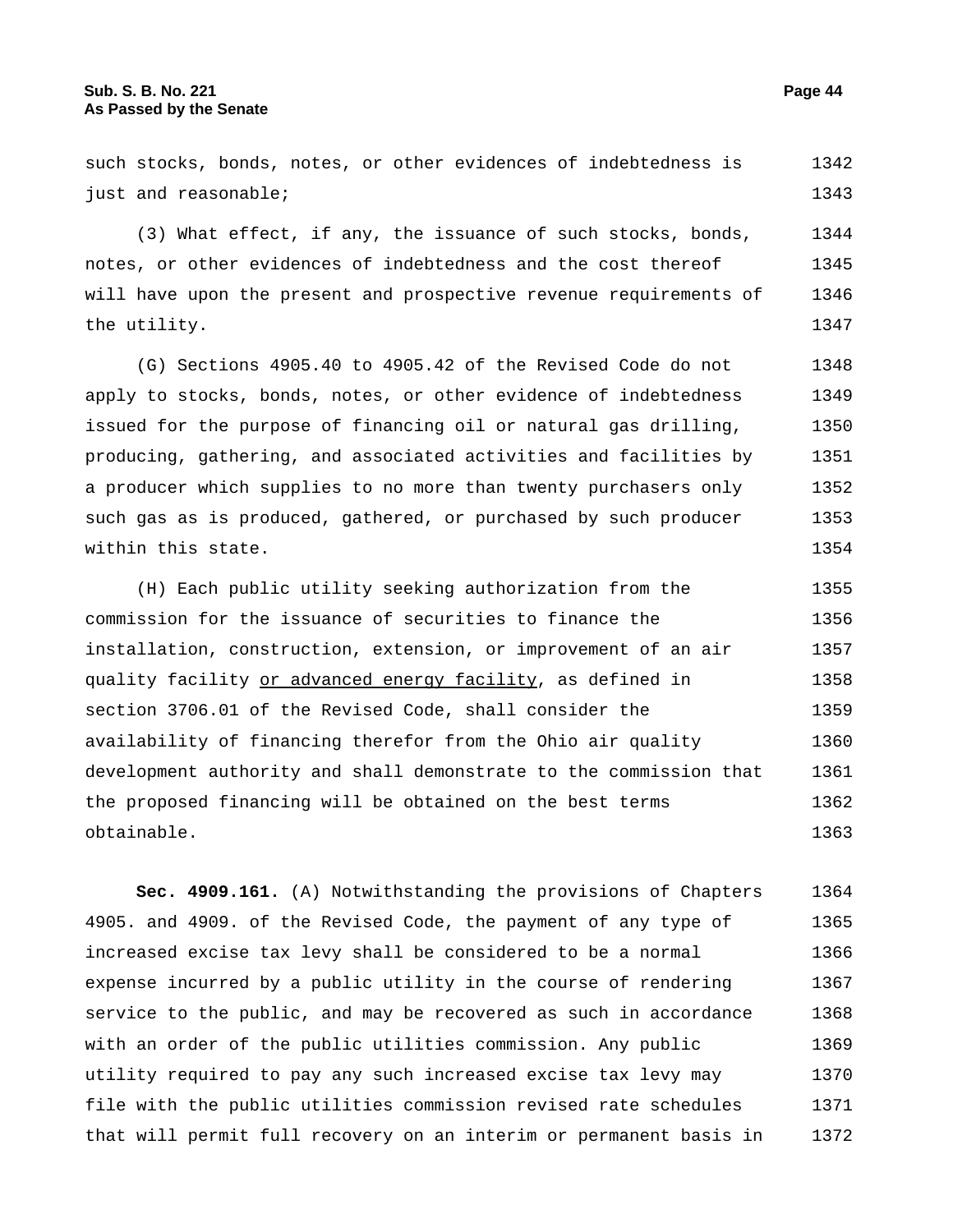its rates, of the amount of any resultant increased tax payments and the commission shall promptly act to approve such schedules. 1373 1374

1375

(B) Notwithstanding Chapters 4905. and 4909. of the Revised Code, the payment of the kilowatt-hour tax imposed by section 5727.81 of the Revised Code shall be considered a normal expense incurred by an electric distribution utility, as defined in section 4928.01 of the Revised Code, in the course of rendering service to the public, and may be recovered as such in accordance with an order of the commission. An electric distribution utility required to pay the kilowatt-hour tax may file with the commission revised rate schedules, consistent with Chapters 4905. and 4909. and division  $(A)(6)$  of section 4928.34 of the Revised Code, that will permit full recovery on a permanent basis in its rates, of the amount of any resultant tax payments, after taking into account any reductions of taxes in its rates resulting from Sub. S.B. No. 3 of the 123rd general assembly, and the commission shall act promptly to approve those schedules. 1376 1377 1378 1379 1380 1381 1382 1383 1384 1385 1386 1387 1388 1389 1390

## **Sec. 4928.01.** (A) As used in this chapter: 1391

(1) "Ancillary service" means any function necessary to the provision of electric transmission or distribution service to a retail customer and includes, but is not limited to, scheduling, system control, and dispatch services; reactive supply from generation resources and voltage control service; reactive supply from transmission resources service; regulation service; frequency response service; energy imbalance service; operating reserve-spinning reserve service; operating reserve-supplemental reserve service; load following; back-up supply service; real-power loss replacement service; dynamic scheduling; system black start capability; and network stability service. 1392 1393 1394 1395 1396 1397 1398 1399 1400 1401 1402

(2) "Billing and collection agent" means a fully independent 1403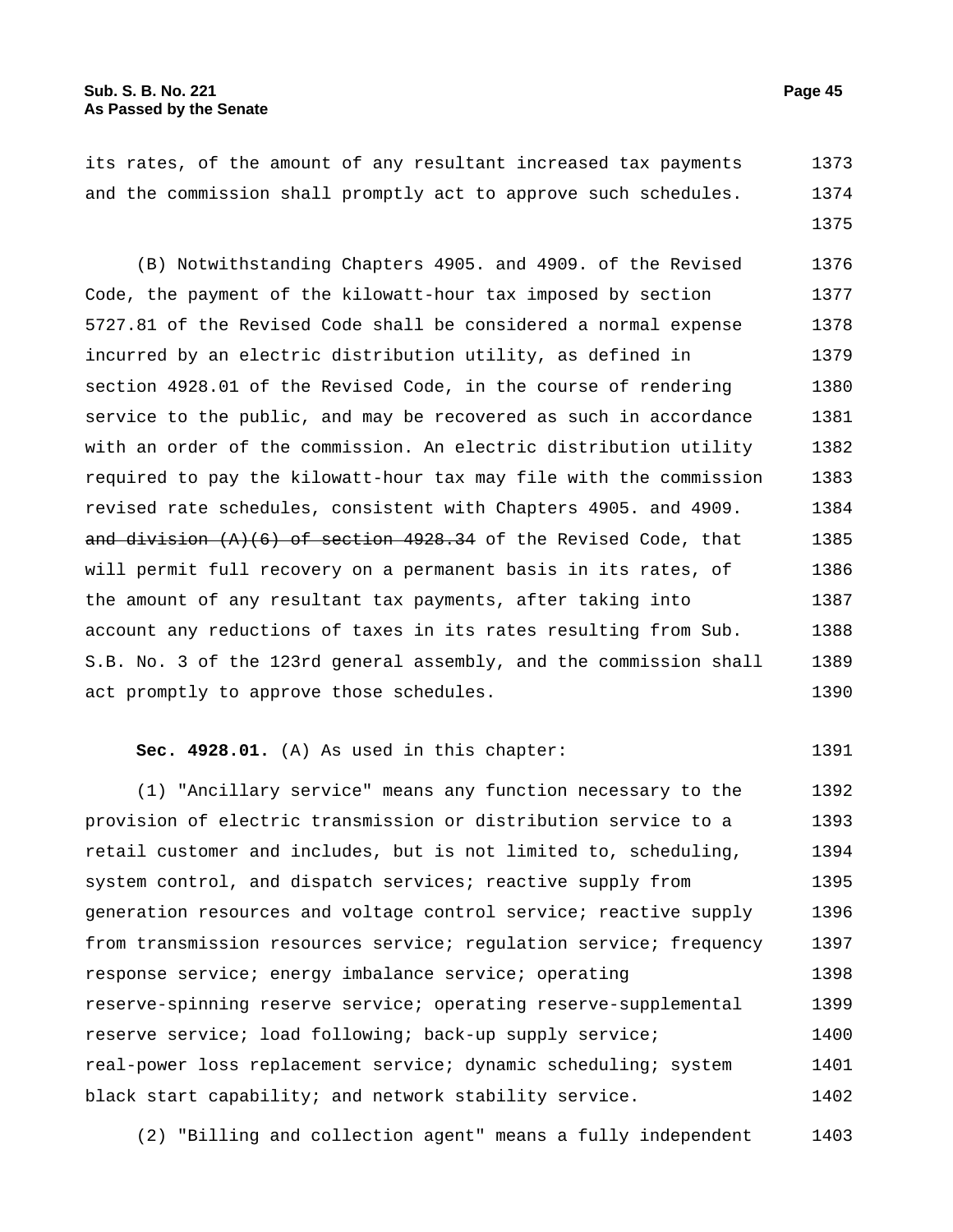agent, not affiliated with or otherwise controlled by an electric utility, electric services company, electric cooperative, or governmental aggregator subject to certification under section 4928.08 of the Revised Code, to the extent that the agent is under contract with such utility, company, cooperative, or aggregator solely to provide billing and collection for retail electric service on behalf of the utility company, cooperative, or aggregator. 1404 1405 1406 1407 1408 1409 1410 1411

(3) "Certified territory" means the certified territory established for an electric supplier under sections 4933.81 to 4933.90 of the Revised Code as amended by Sub. S.B. No. 3 of the 123rd general assembly. 1412 1413 1414 1415

(4) "Competitive retail electric service" means a component of retail electric service that is competitive as provided under division (B) of this section. 1416 1417 1418

(5) "Electric cooperative" means a not-for-profit electric light company that both is or has been financed in whole or in part under the "Rural Electrification Act of 1936," 49 Stat. 1363, 7 U.S.C. 901, and owns or operates facilities in this state to generate, transmit, or distribute electricity, or a not-for-profit successor of such company. 1419 1420 1421 1422 1423 1424

(6) "Electric distribution utility" means an electric utility that supplies at least retail electric distribution service. 1425 1426

(7) "Electric light company" has the same meaning as in section 4905.03 of the Revised Code and includes an electric services company, but excludes any self-generator to the extent it consumes electricity it so produces or to the extent it sells for resale electricity it so produces. 1427 1428 1429 1430 1431

(8) "Electric load center" has the same meaning as in section 4933.81 of the Revised Code. 1432 1433

(9) "Electric services company" means an electric light 1434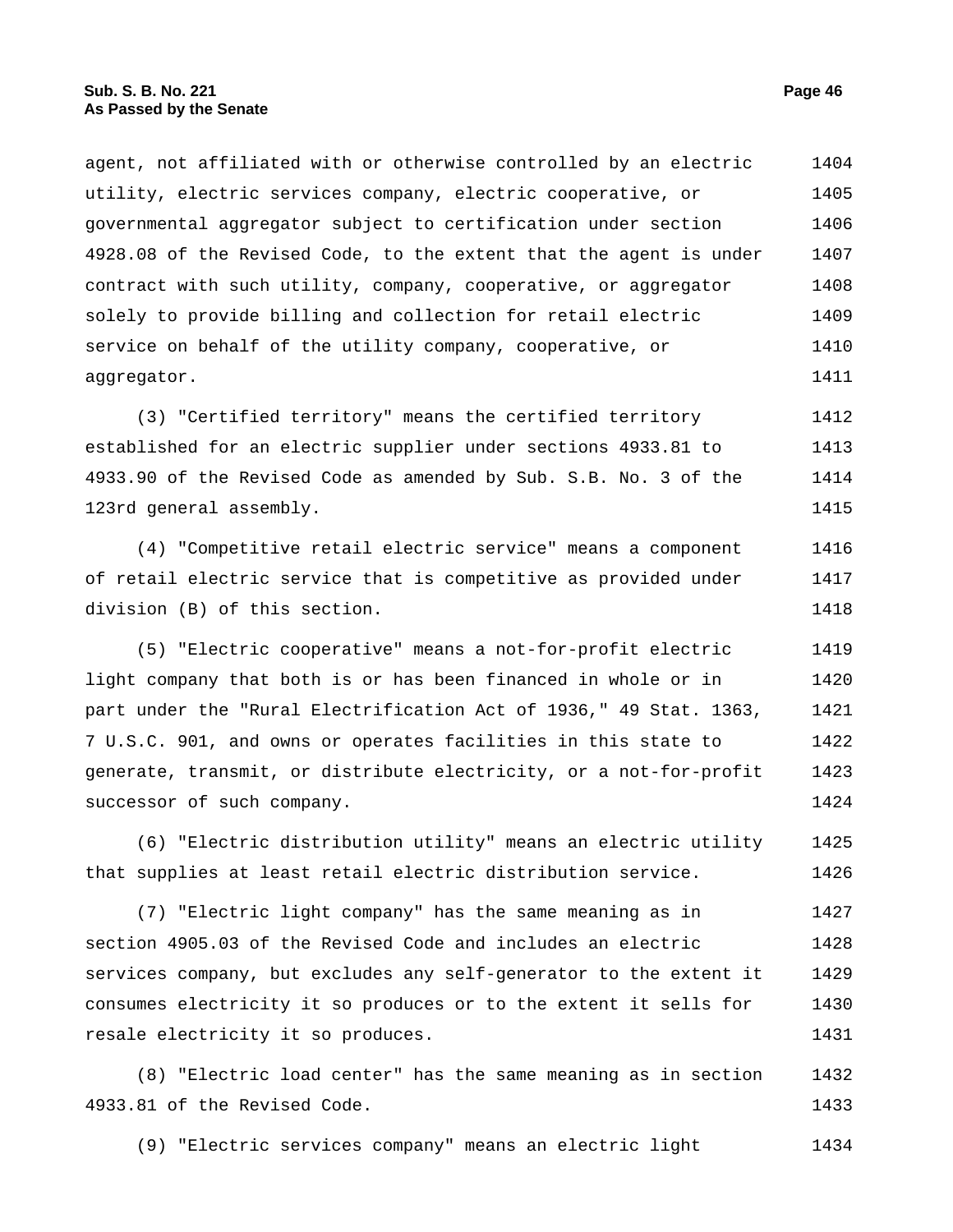company that is engaged on a for-profit or not-for-profit basis in the business of supplying or arranging for the supply of only a competitive retail electric service in this state. "Electric services company" includes a power marketer, power broker, aggregator, or independent power producer but excludes an electric cooperative, municipal electric utility, governmental aggregator, or billing and collection agent. 1435 1436 1437 1438 1439 1440 1441

(10) "Electric supplier" has the same meaning as in section 4933.81 of the Revised Code. 1442 1443

(11) "Electric utility" means an electric light company that is engaged on a for-profit basis in the business of supplying a noncompetitive retail electric service in this state or in the businesses of supplying both a noncompetitive and a competitive retail electric service in this state. "Electric utility" excludes a municipal electric utility or a billing and collection agent. 1444 1445 1446 1447 1448 1449

(12) "Firm electric service" means electric service other than nonfirm electric service. 1450 1451

(13) "Governmental aggregator" means a legislative authority of a municipal corporation, a board of township trustees, or a board of county commissioners acting as an aggregator for the provision of a competitive retail electric service under authority conferred under section 4928.20 of the Revised Code. 1452 1453 1454 1455 1456

(14) A person acts "knowingly," regardless of the person's purpose, when the person is aware that the person's conduct will probably cause a certain result or will probably be of a certain nature. A person has knowledge of circumstances when the person is aware that such circumstances probably exist. 1457 1458 1459 1460 1461

(15) "Level of funding for low-income customer energy efficiency programs provided through electric utility rates" means the level of funds specifically included in an electric utility's rates on October 5, 1999, pursuant to an order of the public 1462 1463 1464 1465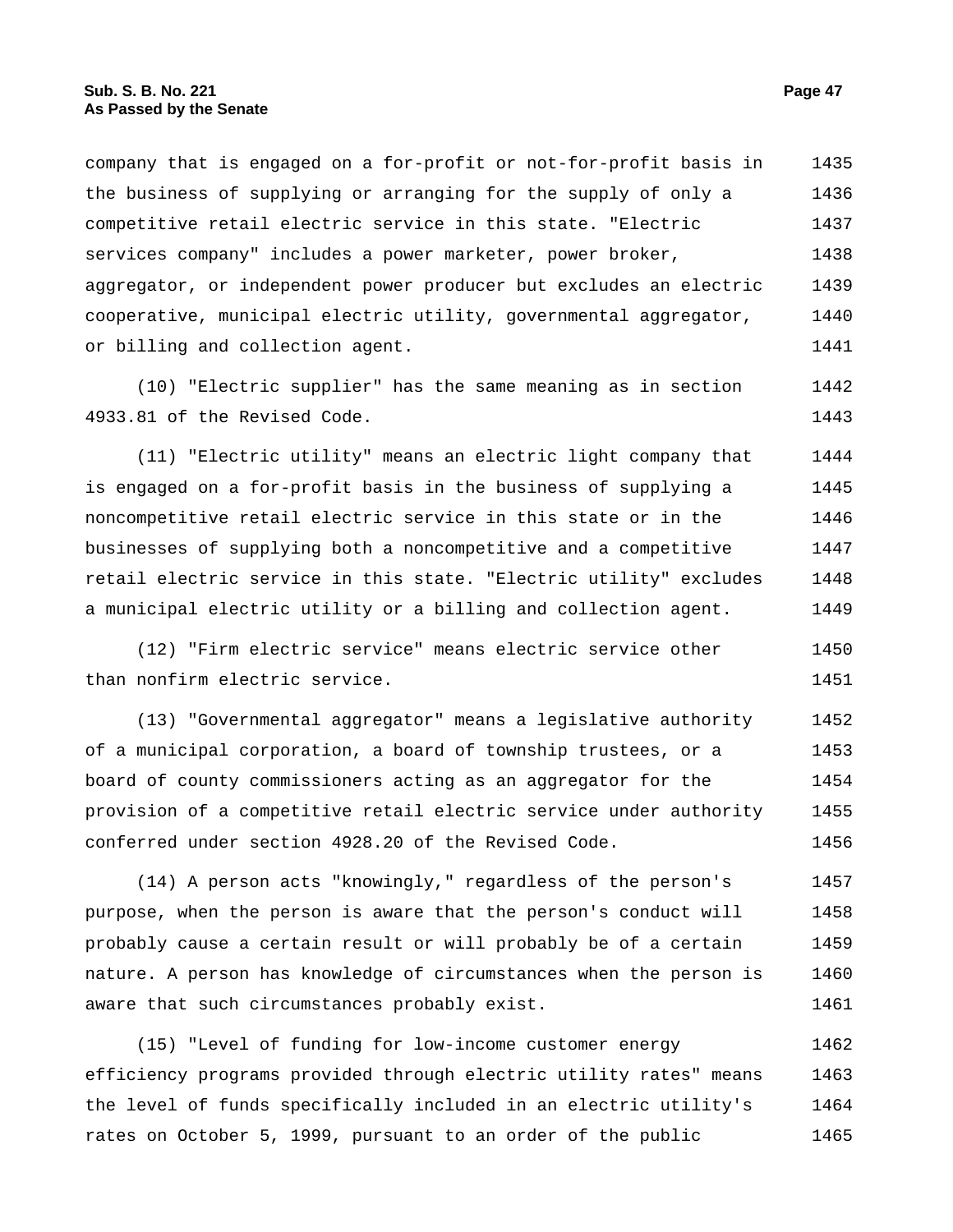utilities commission issued under Chapter 4905. or 4909. of the Revised Code and in effect on October 4, 1999, for the purpose of improving the energy efficiency of housing for the utility's low-income customers. The term excludes the level of any such funds committed to a specific nonprofit organization or organizations pursuant to a stipulation or contract. 1466 1467 1468 1469 1470 1471

(16) "Low-income customer assistance programs" means the percentage of income payment plan program, the home energy assistance program, the home weatherization assistance program, and the targeted energy efficiency and weatherization program. 1472 1473 1474 1475

(17) <del>"Market development period" for an electric utility</del> means the period of time beginning on the starting date of competitive retail electric service and ending on the applicable date for that utility as specified in section 4928.40 of the Revised Code, irrespective of whether the utility applies to receive transition revenues under this chapter. 1476 1477 1478 1479 1480 1481

(18) "Market power" means the ability to impose on customers a sustained price for a product or service above the price that would prevail in a competitive market. 1482 1483 1484

 $(19)(18)$  "Mercantile commercial customer" means a commercial or industrial customer if the electricity consumed is for nonresidential use and the customer consumes more than seven hundred thousand kilowatt hours per year or is part of a national account involving multiple facilities in one or more states. 1485 1486 1487 1488 1489

(20)(19) "Municipal electric utility" means a municipal corporation that owns or operates facilities to generate, transmit, or distribute electricity. 1490 1491 1492

(21)(20) "Noncompetitive retail electric service" means a component of retail electric service that is noncompetitive as provided under division (B) of this section. 1493 1494 1495

(22) "Nonfirm electric service" means electric service 1496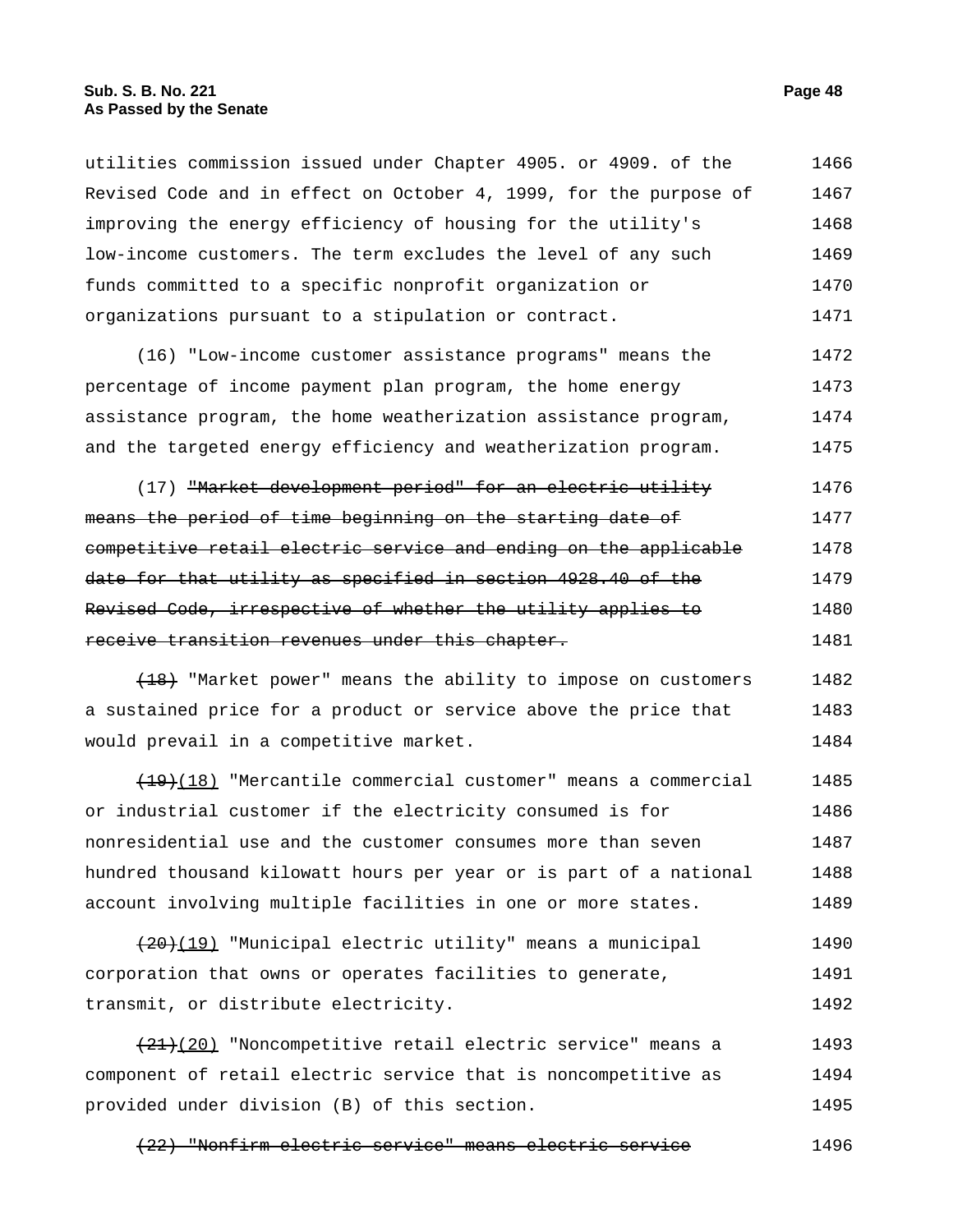## **Sub. S. B. No. 221 Page 49 As Passed by the Senate**

| of the Revised Code, which schedule or arrangement includes             | 1499 |
|-------------------------------------------------------------------------|------|
| conditions that may require the customer to curtail or interrupt        | 1500 |
| electric usage during nonemergency circumstances upon notification      | 1501 |
| <del>by an electric utility.</del>                                      | 1502 |
| (23)(21) "Percentage of income payment plan arrears" means              | 1503 |
| funds eligible for collection through the percentage of income          | 1504 |
| payment plan rider, but uncollected as of July 1, 2000.                 | 1505 |
| $(24)$ (22) "Person" has the same meaning as in section 1.59 of         | 1506 |
| the Revised Code.                                                       | 1507 |
| $\overline{(25)(23)}$ "Advanced energy project" means any technologies, | 1508 |
| products, activities, or management practices or strategies that        | 1509 |
| facilitate the generation or use of electricity and that reduce or      | 1510 |
| support the reduction of energy consumption or support the              | 1511 |
| production of clean, renewable energy for industrial,                   | 1512 |
| distribution, commercial, institutional, governmental, research,        | 1513 |
| not-for-profit, or residential energy users. Such energy includes,      | 1514 |
| but is not limited to, wind power; geothermal energy; solar             | 1515 |
| thermal energy; and energy produced by micro turbines in                | 1516 |
| distributed generation applications with high electric                  | 1517 |
| efficiencies, by combined heat and power applications, by fuel          | 1518 |
| cells powered by hydrogen derived from wind, solar, biomass,            | 1519 |
| hydroelectric, landfill gas, or geothermal sources, or by solar         | 1520 |
| electric generation, landfill gas, or hydroelectric generation.         | 1521 |
| (26) "Regulatory assets" means the unamortized net regulatory           | 1522 |
| assets that are capitalized or deferred on the regulatory books of      | 1523 |
| the electric utility, pursuant to an order or practice of the           | 1524 |
| public utilities commission or pursuant to generally accepted           | 1525 |
| accounting principles as a result of a prior commission                 | 1526 |
| rate-making decision, and that would otherwise have been charged        | 1527 |
| to expense as incurred or would not have been capitalized or            | 1528 |

provided pursuant to a schedule filed under section 4905.30 of the

Revised Code or pursuant to an arrangement under section 4905.31

1497 1498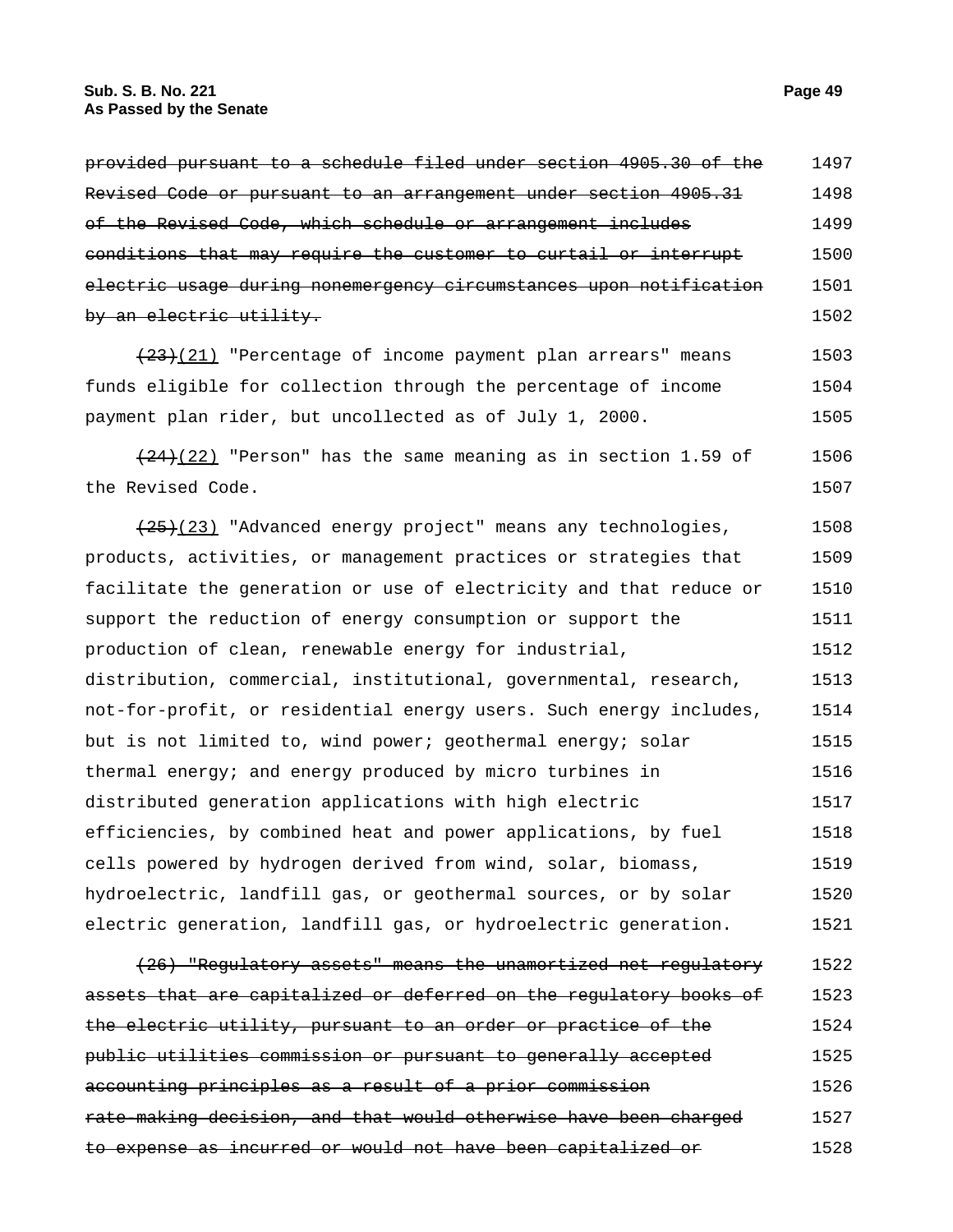| otherwise deferred for future regulatory consideration absent     | 1529 |
|-------------------------------------------------------------------|------|
| commission action. "Regulatory assets" includes, but is not       | 1530 |
| limited to, all deferred demand side management costs; all        | 1531 |
| deferred percentage of income payment plan arrears;               | 1532 |
| post in service capitalized charges and assets recognized in      | 1533 |
| connection with statement of financial accounting standards no.   | 1534 |
| 109 (receivables from customers for income taxes); future nuclear | 1535 |
| decommissioning costs and fuel disposal costs as those costs have | 1536 |
| been determined by the commission in the electric utility's most  | 1537 |
| recent rate or accounting application proceeding addressing such  | 1538 |
| costs; the undepreciated costs of safety and radiation control    | 1539 |
| equipment on nuclear generating plants owned or leased by an      | 1540 |
| electric utility; and fuel costs currently deferred pursuant to   | 1541 |
| terms of one or more settlement agreements approved by the        | 1542 |
| <del>commission.</del>                                            | 1543 |
|                                                                   |      |

 $(27)(24)$  "Retail electric service" means any service involved in supplying or arranging for the supply of electricity to ultimate consumers in this state, from the point of generation to the point of consumption. For the purposes of this chapter, retail electric service includes one or more of the following "service components": generation service, aggregation service, power marketing service, power brokerage service, transmission service, distribution service, ancillary service, metering service, and billing and collection service. 1544 1545 1546 1547 1548 1549 1550 1551 1552

(28) "Small electric generation facility" means an electric generation plant and associated facilities designed for, or capable of, operation at a capacity of less than two megawatts. 1553 1554 1555

 $(29)(25)$  "Starting date of competitive retail electric service" means January 1, 2001<del>, except as provided in division (C)</del> of this section. 1556 1557 1558

 $(30)(26)$  "Customer-generator" means a user of a net metering system. 1559 1560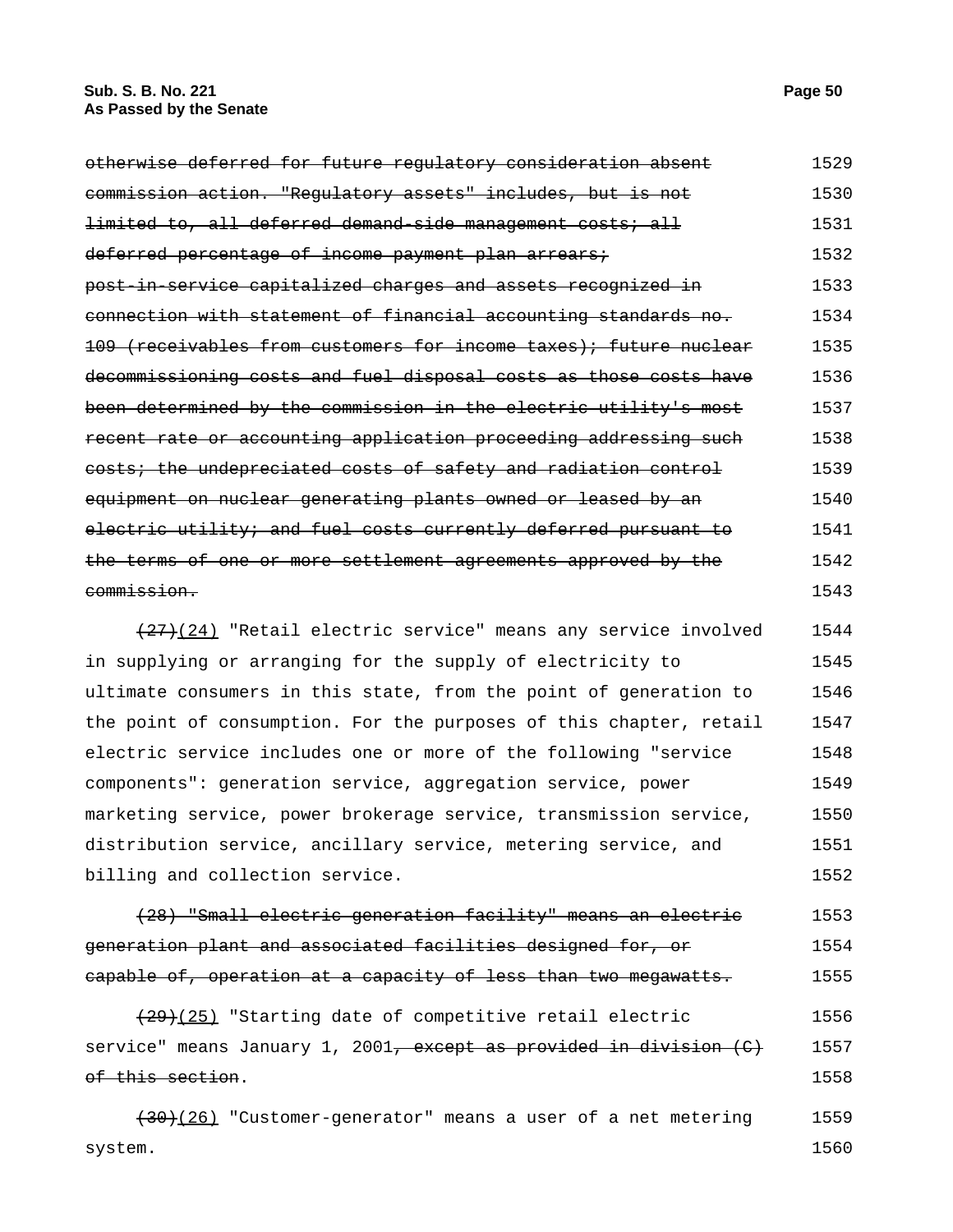$(31)(27)$  "Net metering" means measuring the difference in an applicable billing period between the electricity supplied by an electric service provider and the electricity generated by a customer-generator that is fed back to the electric service provider. 1561 1562 1563 1564 1565

(32)(28) "Net metering system" means a facility for the production of electrical energy that does all of the following: 1566 1567

(a) Uses as its fuel either solar, wind, biomass, landfill gas, or hydropower, or uses a microturbine or a fuel cell; 1568 1569

(b) Is located on a customer-generator's premises; 1570

(c) Operates in parallel with the electric utility's transmission and distribution facilities; 1571 1572

(d) Is intended primarily to offset part or all of the customer-generator's requirements for electricity. 1573 1574

 $(33)(29)$  "Self-generator" means an entity in this state that owns an electric generation facility that produces electricity primarily for the owner's consumption and that may provide any such excess electricity to retail electric service providers, whether the facility is installed or operated by the owner or by an agent under a contract. 1575 1576 1577 1578 1579 1580

(B) For the purposes of this chapter, a retail electric service component shall be deemed a competitive retail electric service if the service component is competitive pursuant to a declaration by a provision of the Revised Code or pursuant to an order of the public utilities commission authorized under division (A) of section 4928.04 of the Revised Code. Otherwise, the service component shall be deemed a noncompetitive retail electric service. 1581 1582 1583 1584 1585 1586 1587 1588

(C) Prior to January 1, 2001, and after application by an electric utility, notice, and an opportunity to be heard, the 1589 1590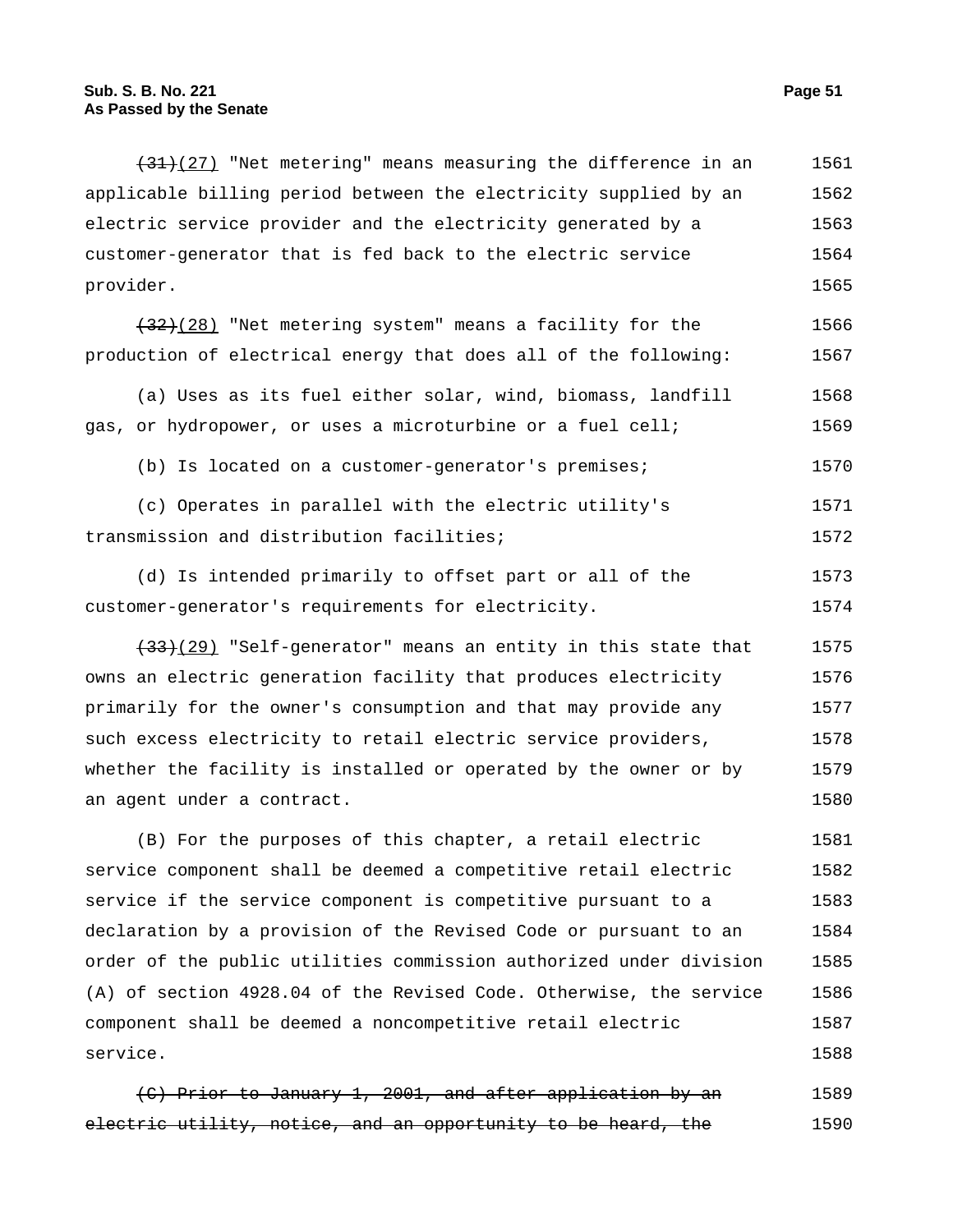| public utilities commission may issue an order delaying the     | 1591 |
|-----------------------------------------------------------------|------|
| January 1, 2001, starting date of competitive retail electric   | 1592 |
| service for the electric utility for a specified number of days | 1593 |
| not to exceed six months, but only for extreme technical        | 1594 |
| conditions precluding the start of competitive retail electric  | 1595 |
| service on January 1, 2001.                                     | 1596 |

**Sec. 4928.02.** It is the policy of this state to do the following throughout this state beginning on the starting date of competitive retail electric service: 1597 1598 1599

(A) Ensure the availability to consumers of adequate, reliable, safe, efficient, nondiscriminatory, and reasonably priced retail electric service; 1600 1601 1602

(B) Ensure the availability of unbundled and comparable retail electric service that provides consumers with the supplier, price, terms, conditions, and quality options they elect to meet their respective needs; 1603 1604 1605 1606

(C) Ensure diversity of electricity supplies and suppliers, by giving consumers effective choices over the selection of those supplies and suppliers and by encouraging the development of distributed and small generation facilities; 1607 1608 1609 1610

(D) Encourage innovation and market access for cost-effective supply- and demand-side retail electric service including, but not limited to, demand-side management, time-differentiated pricing, and implementation of advanced metering infrastructure; 1611 1612 1613 1614

(E) Encourage cost-effective and efficient access to information regarding the operation of the transmission and distribution systems of electric utilities in order to promote both effective customer choice of retail electric service and the development of performance standards and targets for service quality for all consumers, including annual achievement reports 1615 1616 1617 1618 1619 1620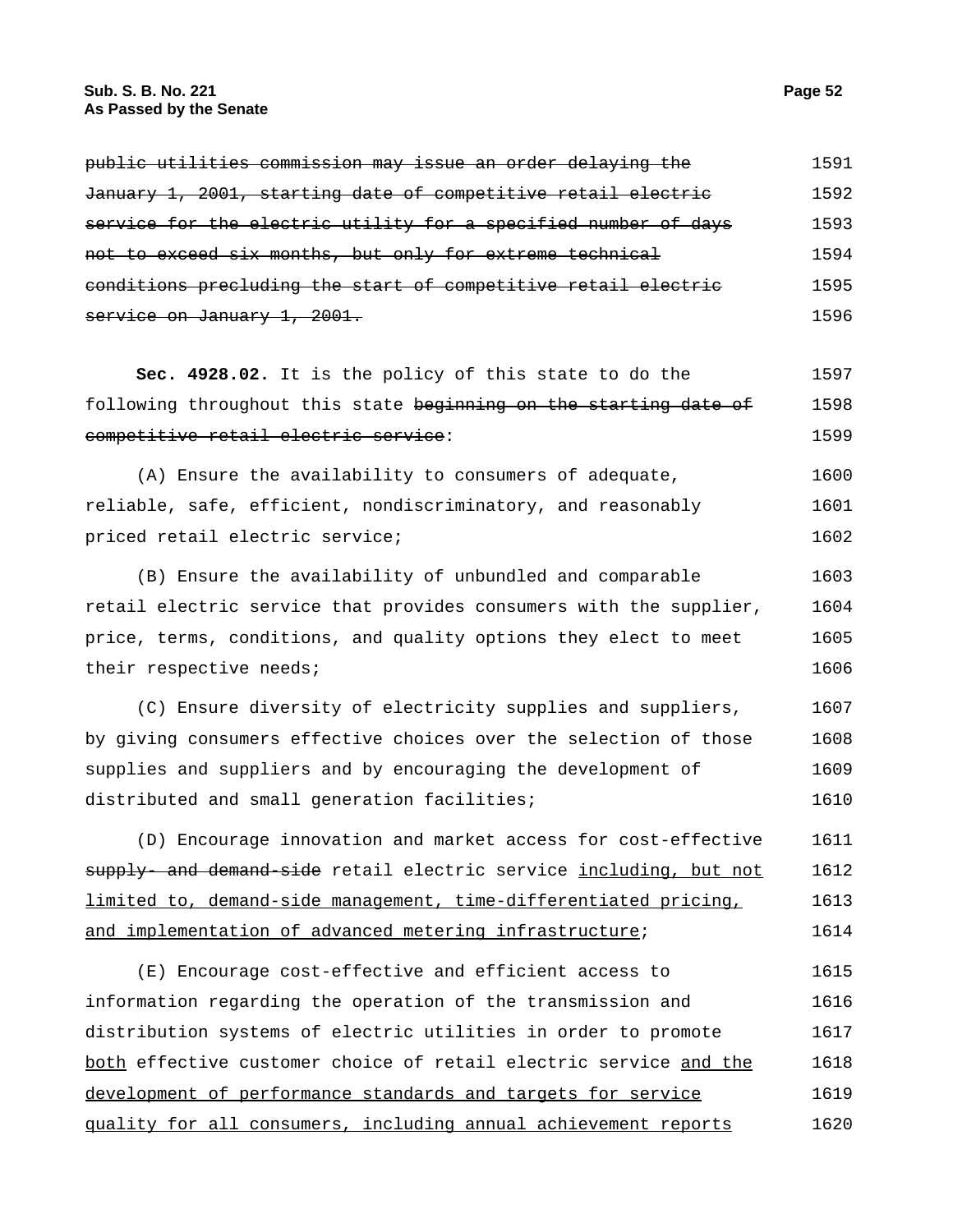## written in plain language; 1621

(F) Ensure that an electric utility's transmission and distribution systems are available to a customer-generator or owner of distributed generation, so that the customer-generator or owner can market and deliver the electricity it produces; 1622 1623 1624 1625

(G) Recognize the continuing emergence of competitive electricity markets through the development and implementation of flexible regulatory treatment; 1626 1627 1628

 $\overline{G}(H)$  Ensure effective competition in the provision of retail electric service by avoiding anticompetitive subsidies flowing from a noncompetitive retail electric service to a competitive retail electric service or to a product or service other than retail electric service, and vice versa; 1629 1630 1631 1632 1633

(H)(I) Ensure retail electric service consumers just and reasonable rates and protection against unreasonable sales practices, market deficiencies, and market power; 1634 1635 1636

 $(H)(J)$  Preclude imbalances in knowledge and expertise among parties in a proceeding under this chapter to eliminate any appearance of disproportionate influence by any of those parties; 1637 1638 1639

(K) Ensure that consumers and shareholders share the benefits of electric utility investment in facilities supplying retail electric generation service; 1640 1641 1642

(L) Provide coherent, transparent means of giving appropriate incentives to technologies that can adapt successfully to potential environmental mandates; 1643 1644 1645

(M) Protect at-risk populations when considering the implementation of any new advanced energy technology; 1646 1647

(N) Encourage implementation of distributed generation across customer classes through regular review and updating of rules governing critical issues such as, but not limited to, 1648 1649 1650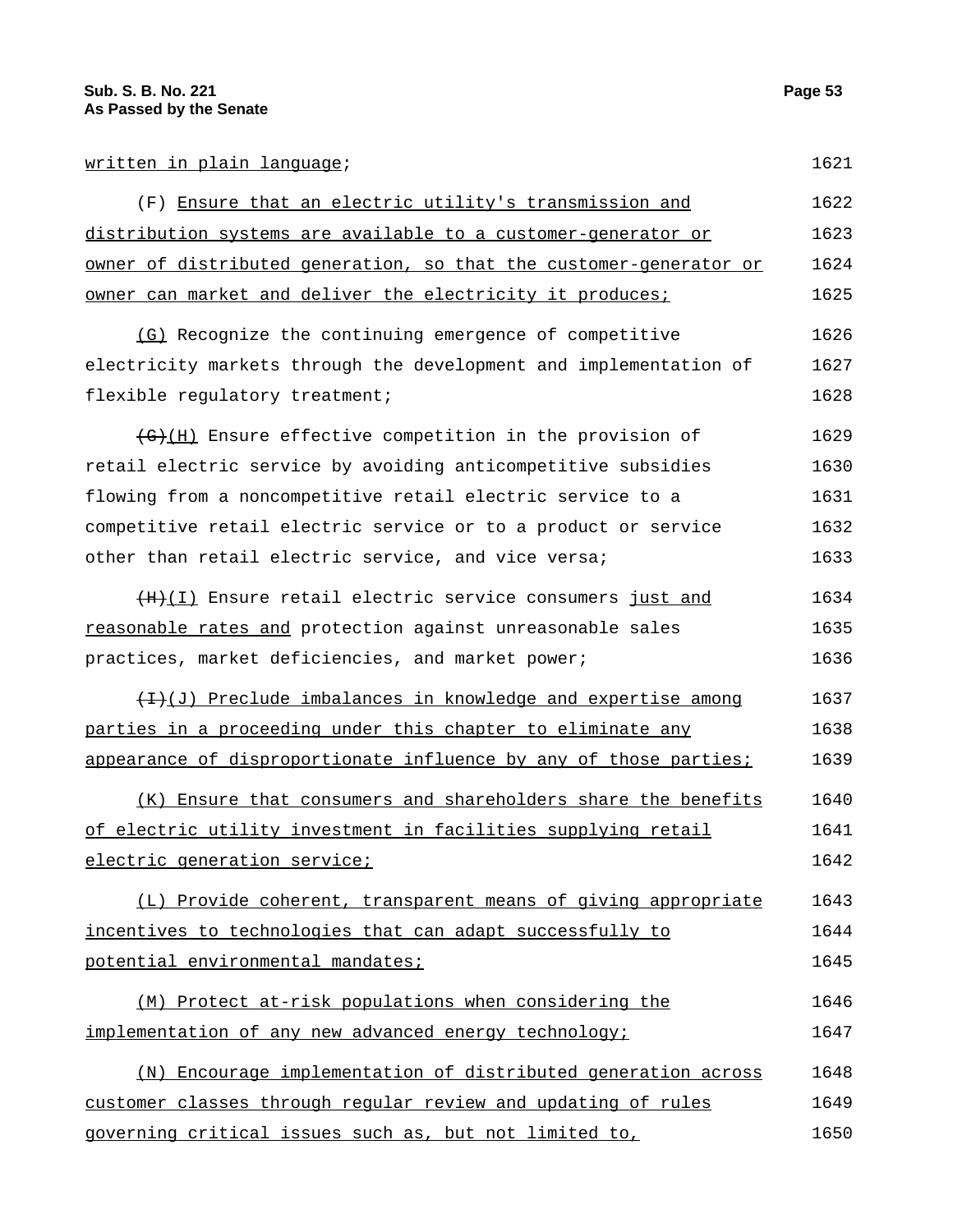| interconnection standards, standby charges, and net metering;     | 1651 |
|-------------------------------------------------------------------|------|
| (0) Encourage the education of small business owners in this      | 1652 |
| state regarding the use of, and encourage the use of, energy      | 1653 |
| efficiency programs and advanced energy technologies in their     | 1654 |
| businesses;                                                       | 1655 |
| (P) Facilitate the state's effectiveness in the global            | 1656 |
| economy.                                                          | 1657 |
| In carrying out this policy, the commission shall consider        | 1658 |
| rules as they apply to the costs of distribution infrastructure,  | 1659 |
| including, but not limited to, line extensions for the purpose of | 1660 |
| development in this state.                                        | 1661 |

**Sec. 4928.05.** (A)(1) $(a)$  On and after the starting date of competitive retail electric service, a competitive retail electric service supplied by an electric utility or electric services company shall not be subject to supervision and regulation by a municipal corporation under Chapter 743. of the Revised Code or by the public utilities commission under Chapters 4901. to 4909., 4933., 4935., and 4963. of the Revised Code, except section sections 4905.10 and 4905.31, division (B) of section 4905.33, and sections 4905.35 and 4933.81 to 4933.90; except sections 4905.06, 4935.03, 4963.40, and 4963.41 of the Revised Code only to the extent related to service reliability and public safety; and except as otherwise provided in this chapter. The commission's authority to enforce those excepted provisions with respect to a competitive retail electric service shall be such authority as is provided for their enforcement under Chapters 4901. to 4909., 4933., 4935., and 4963. of the Revised Code and this chapter. 1662 1663 1664 1665 1666 1667 1668 1669 1670 1671 1672 1673 1674 1675 1676 1677

(b) Notwithstanding division  $(A)(1)(a)$  of this section, the commission may so supervise and regulate competitive retail electric service provided to consumers by an electric utility in this state if the commission determines the supervision and 1678 1679 1680 1681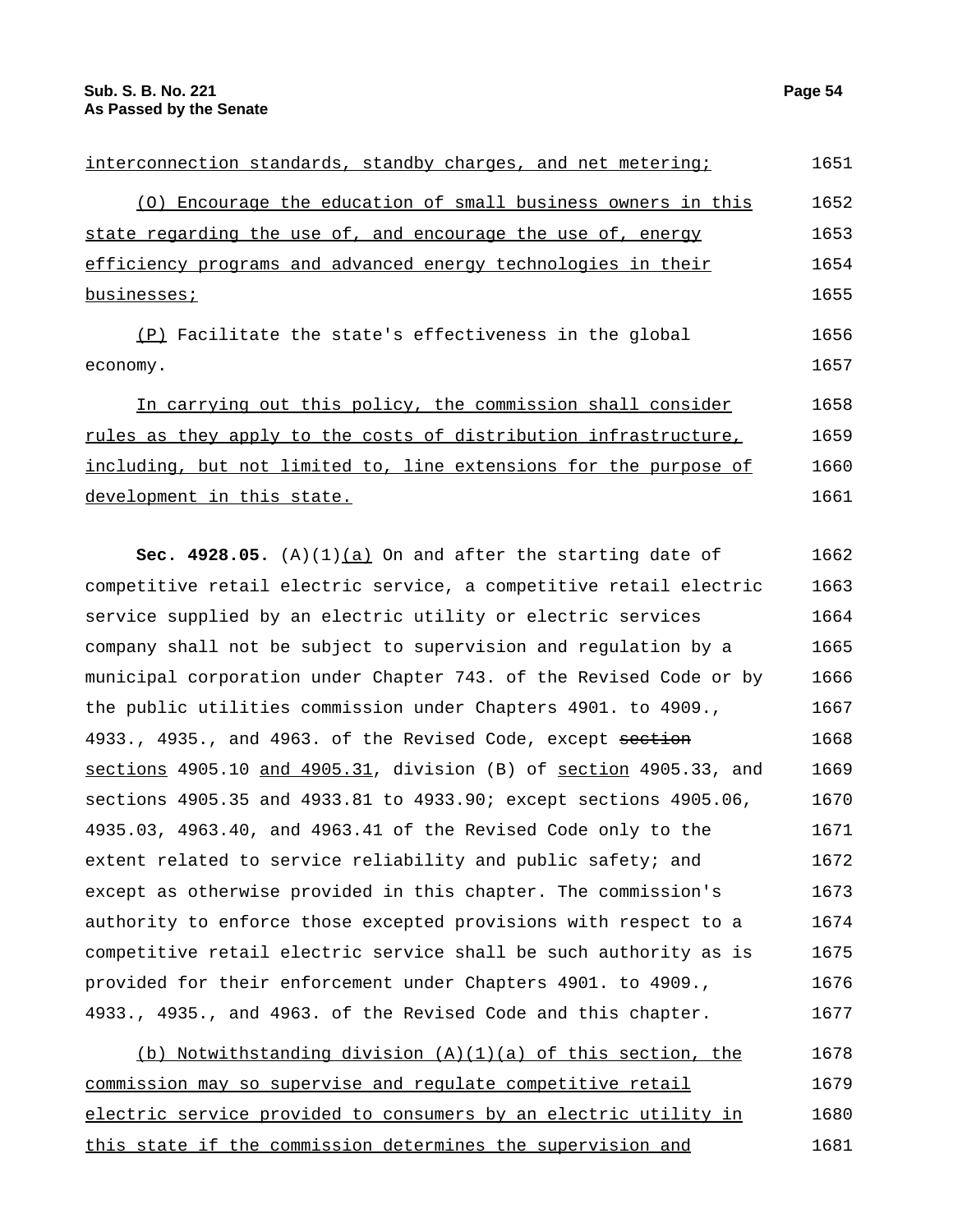| requlation is necessary to implement the state policy specified in | 1682 |
|--------------------------------------------------------------------|------|
| section 4928.02 of the Revised Code.                               | 1683 |
| (c) On and after the starting date of competitive retail           | 1684 |
| electric service, a competitive retail electric service supplied   | 1685 |
| by an electric cooperative shall not be subject to supervision and | 1686 |
| regulation by the commission under Chapters 4901. to 4909., 4933., | 1687 |
| 4935., and 4963. of the Revised Code, except as otherwise          | 1688 |
| expressly provided in sections 4928.01 to 4928.10 and 4928.16 of   | 1689 |
| the Revised Code.                                                  | 1690 |
| (2) On and after the starting date of competitive retail           | 1691 |
|                                                                    |      |
| electric service, a noncompetitive retail electric service         | 1692 |
| supplied by an electric utility shall be subject to supervision    | 1693 |
| and regulation by the commission under Chapters 4901. to 4909.,    | 1694 |
| 4933., 4935., and 4963. of the Revised Code and this chapter, to   | 1695 |
| the extent that authority is not preempted by federal law. The     | 1696 |
| commission's authority to enforce those provisions with respect to | 1697 |
| a noncompetitive retail electric service shall be the authority    | 1698 |
| provided under those chapters and this chapter, to the extent the  | 1699 |
| authority is not preempted by federal law.                         | 1700 |
| The commission shall exercise its jurisdiction with respect        | 1701 |
| to the delivery of electricity by an electric utility in this      | 1702 |
| state on or after the starting date of competitive retail electric | 1703 |
| service so as to ensure that no aspect of the delivery of          | 1704 |

electricity by the utility to consumers in this state that consists of a noncompetitive retail electric service is unregulated. 1705 1706 1707

On and after that starting date, a noncompetitive retail electric service supplied by an electric cooperative shall not be subject to supervision and regulation by the commission under Chapters 4901. to 4909., 4933., 4935., and 4963. of the Revised Code, except sections 4933.81 to 4933.90 and 4935.03 of the Revised Code. The commission's authority to enforce those excepted 1708 1709 1710 1711 1712 1713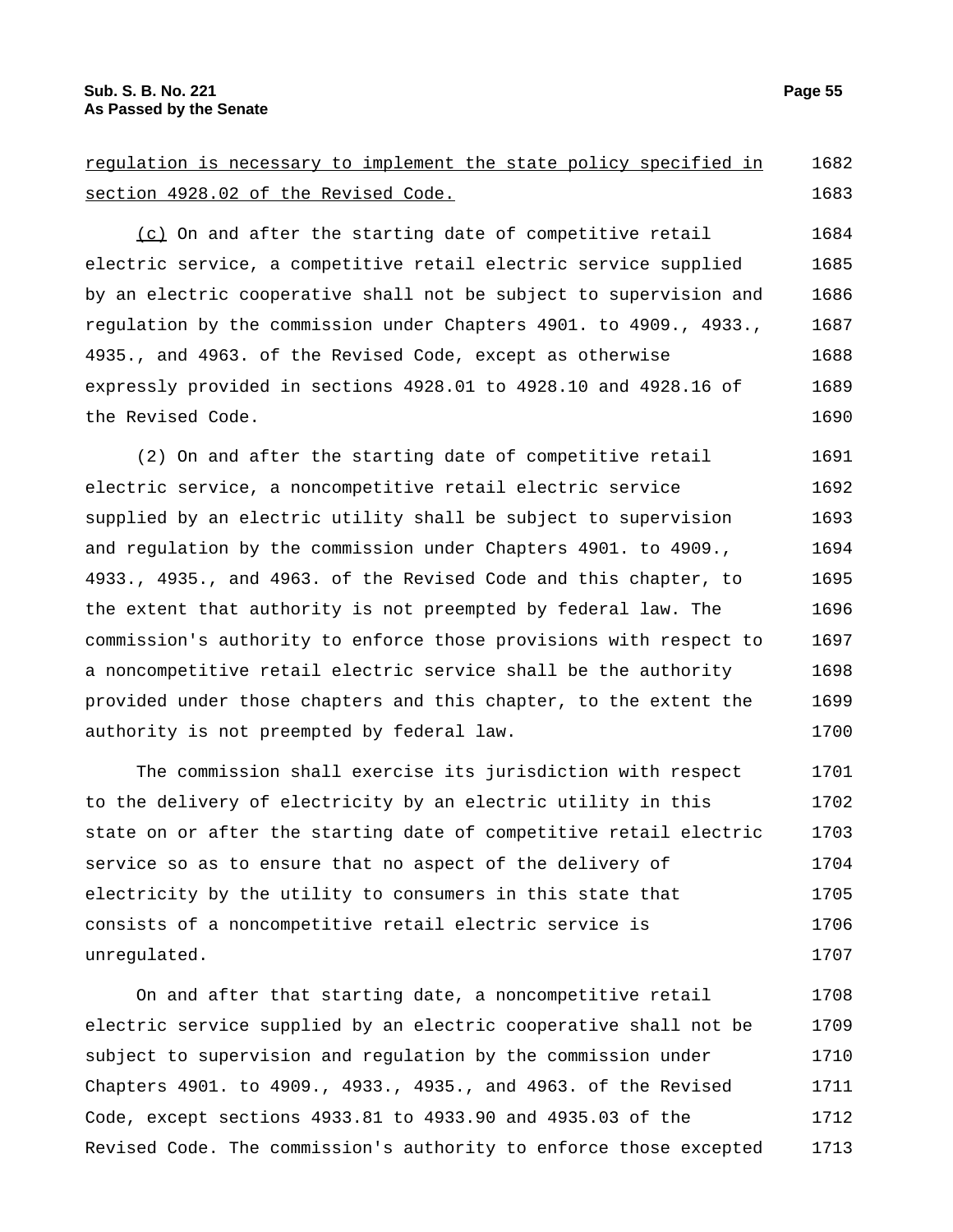sections with respect to a noncompetitive retail electric service of an electric cooperative shall be such authority as is provided for their enforcement under Chapters 4933. and 4935. of the Revised Code. 1714 1715 1716 1717

(B) Nothing in this chapter affects the authority of the commission under Title XLIX of the Revised Code to regulate an electric light company in this state or an electric service supplied in this state prior to the starting date of competitive retail electric service. 1718 1719 1720 1721 1722

**Sec. 4928.06.** (A) Beginning on the starting date of competitive retail electric service, the public utilities commission shall ensure that the policy specified in section 4928.02 of the Revised Code is effectuated. To the extent necessary, the commission shall adopt rules to carry out this chapter. Initial rules necessary for the commencement of the competitive retail electric service under this chapter shall be adopted within one hundred eighty days after the effective date of this section. Except as otherwise provided in this chapter, the proceedings and orders of the commission under the chapter shall be subject to and governed by Chapter 4903. of the Revised Code. 1723 1724 1725 1726 1727 1728 1729 1730 1731 1732 1733

(B) If the commission determines, on or after the starting date of competitive retail electric service, that there is a decline or loss of effective competition with respect to a competitive retail electric service of an electric utility, which service was declared competitive by commission order issued pursuant to division (A) of section 4928.04 of the Revised Code, the commission shall ensure that that service is provided at compensatory, fair, and nondiscriminatory prices and terms and conditions. 1734 1735 1736 1737 1738 1739 1740 1741 1742

(C) In addition to its authority under section 4928.04 of the Revised Code and divisions (A) and (B) of this section, the 1743 1744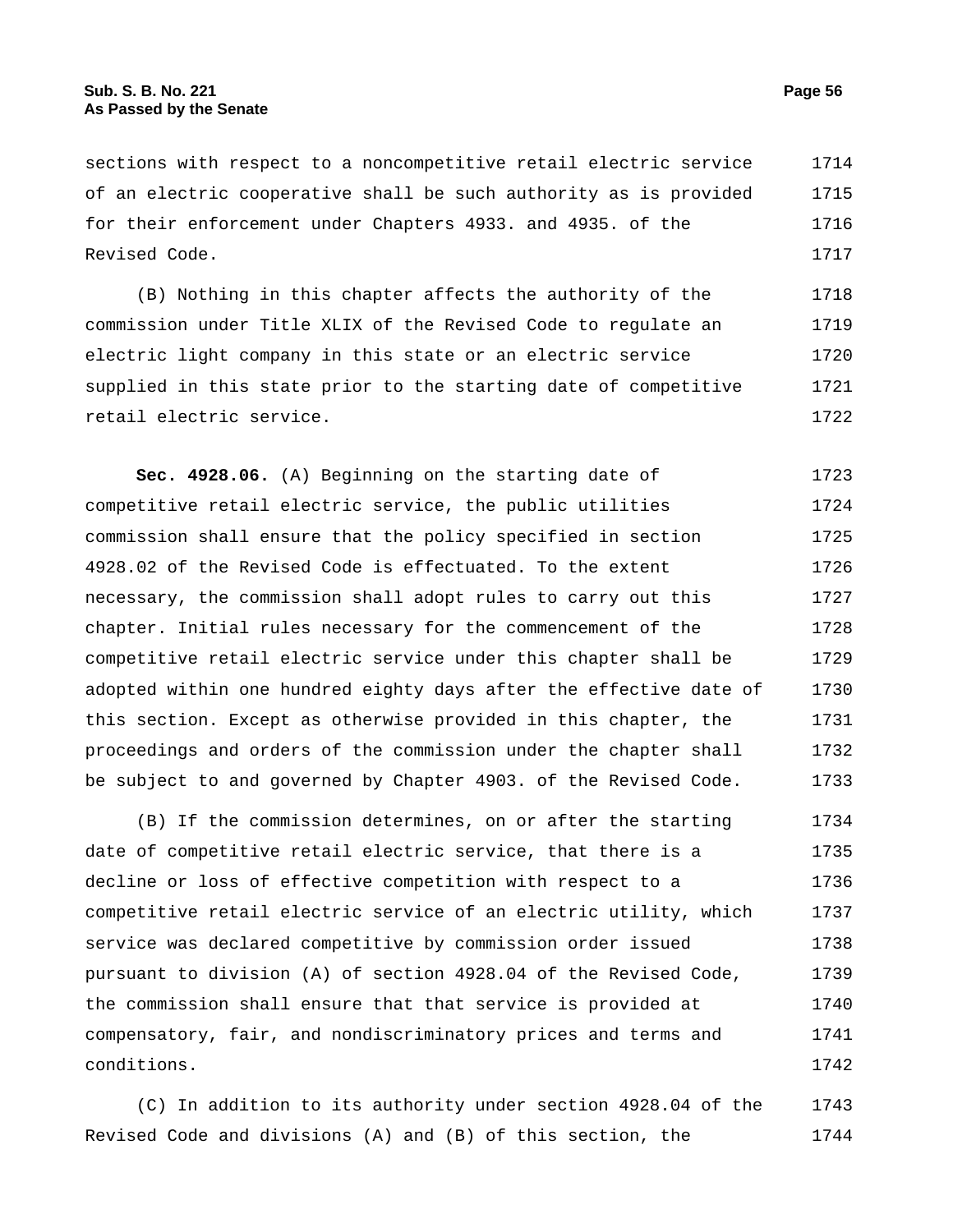commission, on an ongoing basis, shall monitor and evaluate the provision of retail electric service in this state for the purpose of discerning any noncompetitive retail electric service that should be available on a competitive basis on or after the starting date of competitive retail electric service pursuant to a declaration in the Revised Code, and for the purpose of discerning any competitive retail electric service that is no longer subject to effective competition on or after that date. Upon such evaluation, the commission periodically shall report its findings and any recommendations for legislation to the standing committees of both houses of the general assembly that have primary jurisdiction regarding public utility legislation. Until 2008, the commission and the consumer's counsel also shall provide biennial reports to those standing committees, regarding the effectiveness of competition in the supply of competitive retail electric services in this state. <del>In addition, until the end of all market</del> development periods as determined by the commission under section 4928.40 of the Revised Code, those standing committees shall meet at least biennially to consider the effect on this state of electric service restructuring and to receive reports from the commission, consumers' counsel, and director of development. 1745 1746 1747 1748 1749 1750 1751 1752 1753 1754 1755 1756 1757 1758 1759 1760 1761 1762 1763 1764 1765

(D) In determining, for purposes of division (B) or (C) of this section, whether there is effective competition in the provision of a retail electric service or reasonably available alternatives for that service, the commission shall consider factors including, but not limited to, all of the following: 1766 1767 1768 1769 1770

(1) The number and size of alternative providers of that service; 1771 1772

(2) The extent to which the service is available from alternative suppliers in the relevant market; 1773 1774

(3) The ability of alternative suppliers to make functionally equivalent or substitute services readily available at competitive 1775 1776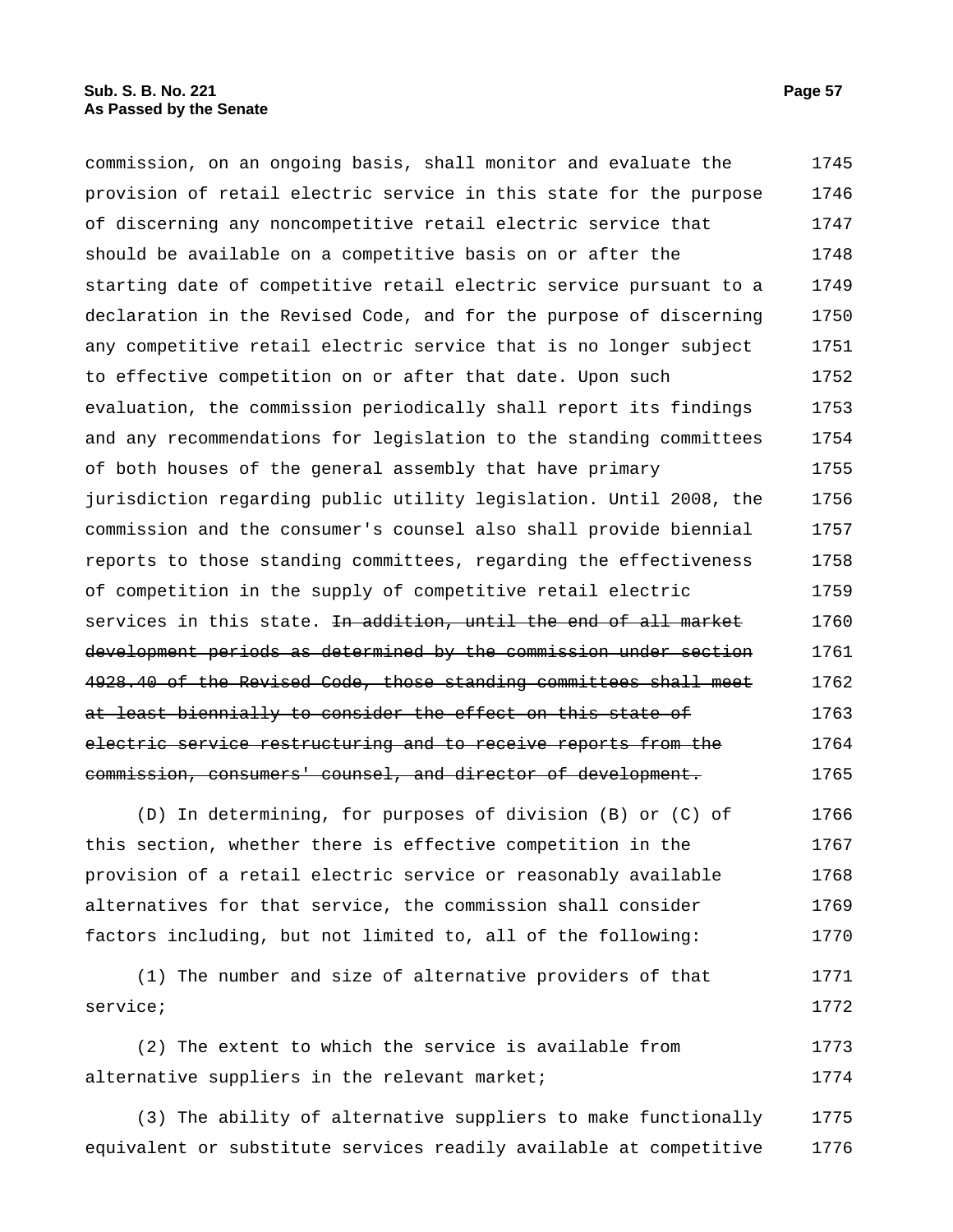prices, terms, and conditions; 1777

(4) Other indicators of market power, which may include market share, growth in market share, ease of entry, and the affiliation of suppliers of services. 1778 1779 1780

The burden of proof shall be on any entity requesting, under division (B) or (C) of this section, a determination by the commission of the existence of or a lack of effective competition or reasonably available alternatives. 1781 1782 1783 1784

(E)(1) Beginning on the starting date of competitive retail electric service, the commission has authority under Chapters 4901. to 4909. of the Revised Code, and shall exercise that authority, to resolve abuses of market power by any electric utility that interfere with effective competition in the provision of retail electric service. 1785 1786 1787 1788 1789 1790

(2) In addition to the commission's authority under division  $(E)(1)$  of this section, the commission, beginning the first year after the market development period of a particular electric utility and after reasonable notice and opportunity for hearing, may take such measures within a transmission constrained area in the utility's certified territory as are necessary to ensure that retail electric generation service is provided at reasonable rates within that area. The commission may exercise this authority only upon findings that an electric utility is or has engaged in the abuse of market power and that that abuse is not adequately mitigated by rules and practices of any independent transmission entity controlling the transmission facilities. Any such measure shall be taken only to the extent necessary to protect customers in the area from the particular abuse of market power and to the extent the commission's authority is not preempted by federal law. The measure shall remain in effect until the commission, after reasonable notice and opportunity for hearing, determines that the particular abuse of market power has been mitigated. 1791 1792 1793 1794 1795 1796 1797 1798 1799 1800 1801 1802 1803 1804 1805 1806 1807 1808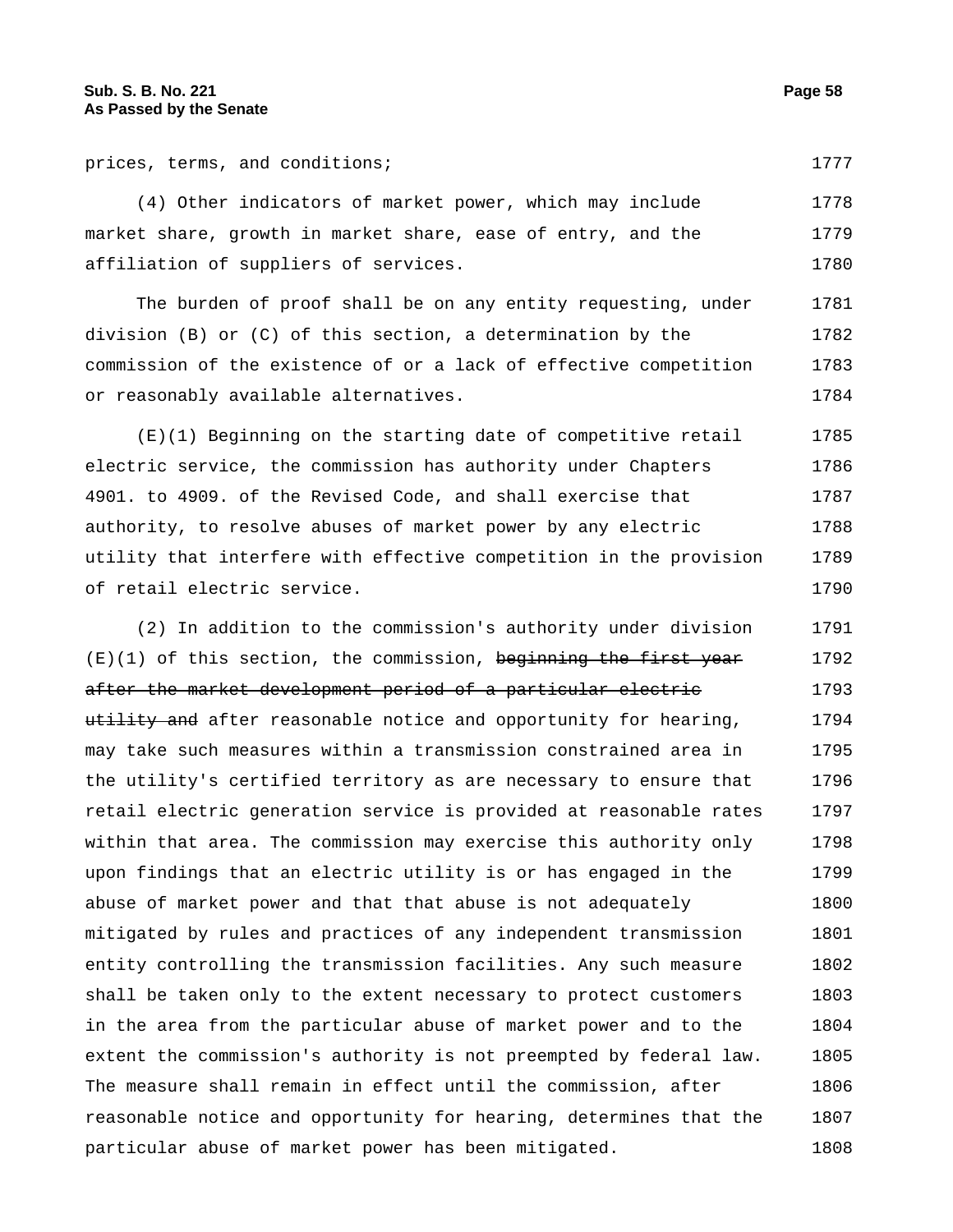(F) An electric utility, electric services company, electric cooperative, or governmental aggregator subject to certification under section 4928.08 of the Revised Code shall provide the commission with such information, regarding a competitive retail electric service for which it is subject to certification, as the commission considers necessary to carry out this chapter. An electric utility shall provide the commission with such information as the commission considers necessary to carry out divisions (B) to (E) of this section. The commission shall take such measures as it considers necessary to protect the confidentiality of any such information. 1809 1810 1811 1812 1813 1814 1815 1816 1817 1818 1819

The commission shall require each electric utility to file with the commission on and after the starting date of competitive retail electric service an annual report of its intrastate gross receipts and sales of kilowatt hours of electricity, and shall require each electric services company, electric cooperative, and governmental aggregator subject to certification to file an annual report on and after that starting date of such receipts and sales from the provision of those retail electric services for which it is subject to certification. For the purpose of the reports, sales of kilowatt hours of electricity are deemed to occur at the meter of the retail customer. 1820 1821 1822 1823 1824 1825 1826 1827 1828 1829 1830

**Sec. 4928.111.** An electric distribution utility for which a standard service offer consisting of an electric security plan under section 4928.14 of the Revised Code has been approved by the public utilities commission shall file with the commission a long-term energy delivery infrastructure modernization plan or any plan providing for the utility's recovery of costs and a just and reasonable rate of return on such infrastructure modernization. A plan shall specify the initiatives the utility shall take to improve electric service reliability by rebuilding, upgrading, or replacing the utility's distribution system. The plan shall be 1831 1832 1833 1834 1835 1836 1837 1838 1839 1840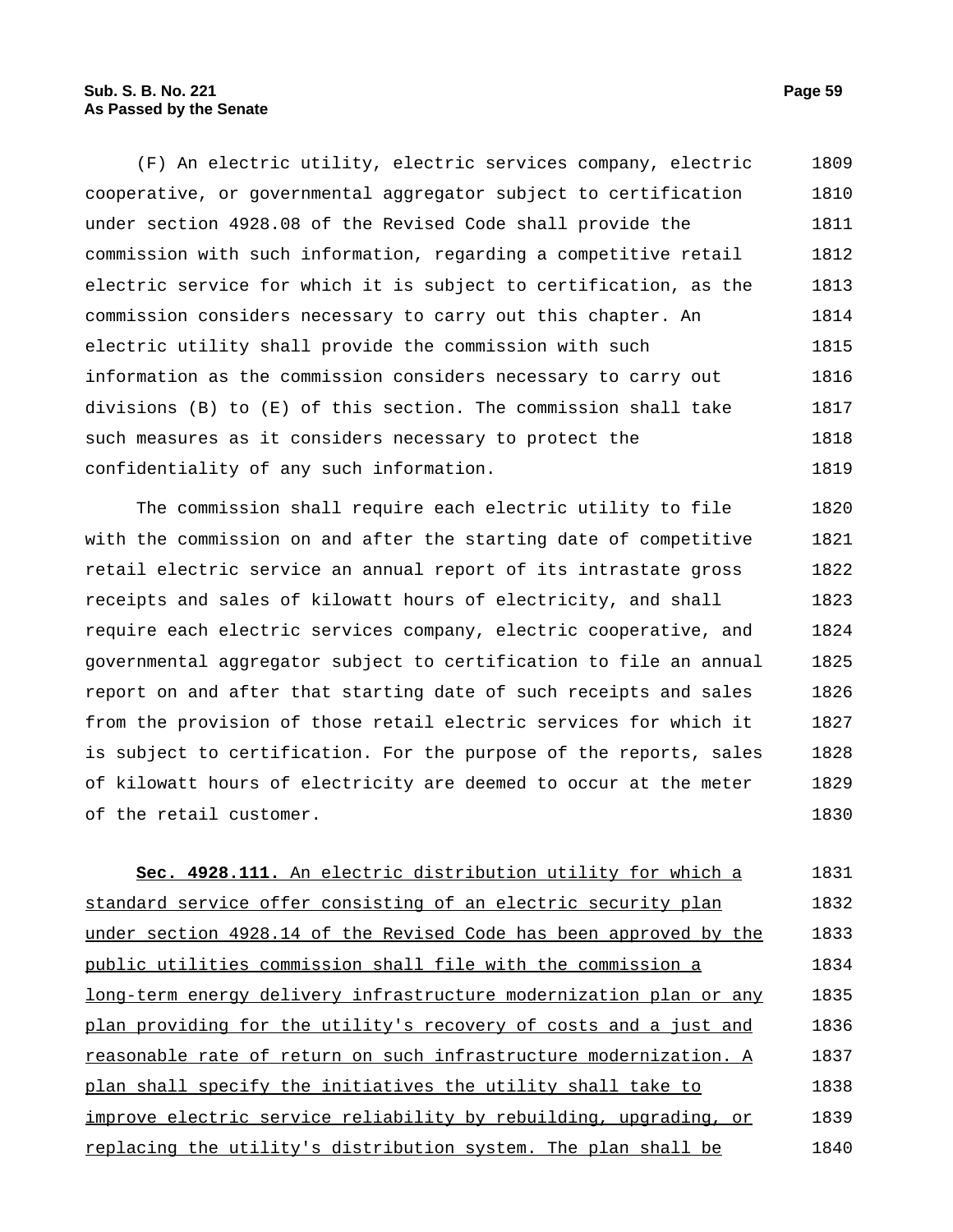|       |  | filed under an application under section 4909.18 of the Revised |  |  |  | 1841 |
|-------|--|-----------------------------------------------------------------|--|--|--|------|
| Code. |  |                                                                 |  |  |  | 1842 |

**Sec. 4928.12.** (A) Except as otherwise provided in sections 4928.31 to 4928.40 of the Revised Code, no No entity shall own or control transmission facilities as defined under federal law and located in this state on or after the starting date of competitive retail electric service unless that entity is a member of, and transfers control of those facilities to, one or more qualifying transmission entities, as described in division (B) of this section, that are operational. 1843 1844 1845 1846 1847 1848 1849 1850

(B) An entity that owns or controls transmission facilities located in this state complies with division (A) of this section if each transmission entity of which it is a member meets all of the following specifications: 1851 1852 1853 1854

(1) The transmission entity is approved by the federal energy regulatory commission. 1855 1856

(2) The transmission entity effects separate control of transmission facilities from control of generation facilities. 1857 1858

(3) The transmission entity implements, to the extent reasonably possible, policies and procedures designed to minimize pancaked transmission rates within this state. 1859 1860 1861

(4) The transmission entity improves service reliability within this state. 1862 1863

(5) The transmission entity achieves the objectives of an open and competitive electric generation marketplace, elimination of barriers to market entry, and preclusion of control of bottleneck electric transmission facilities in the provision of retail electric service. 1864 1865 1866 1867 1868

(6) The transmission entity is of sufficient scope or 1869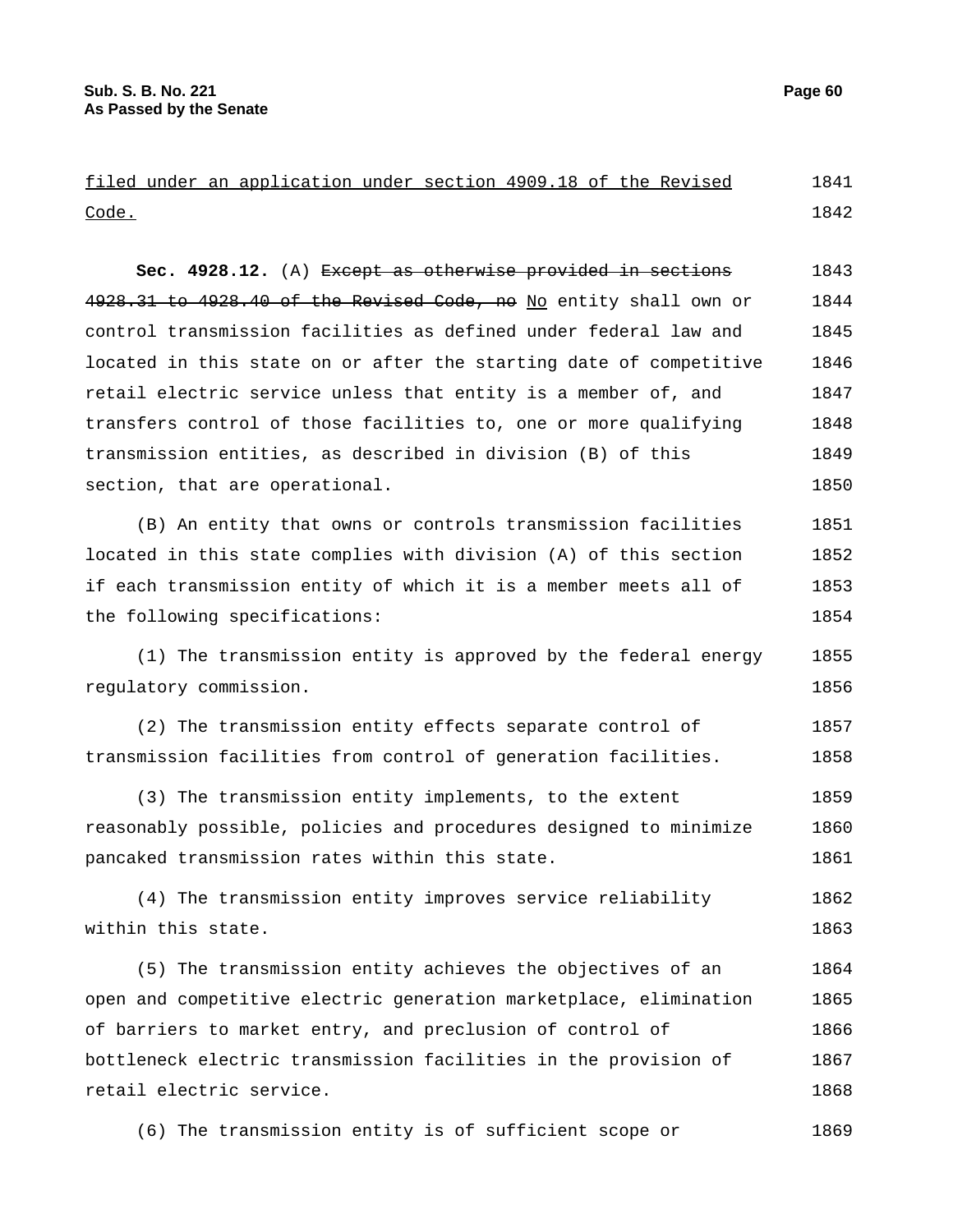otherwise operates to substantially increase economical supply options for consumers. 1870 1871

(7) The governance structure or control of the transmission entity is independent of the users of the transmission facilities, and no member of its board of directors has an affiliation, with such a user or with an affiliate of a user during the member's tenure on the board, such as to unduly affect the transmission entity's performance. For the purpose of division (B)(7) of this section, a "user" is any entity or affiliate of that entity that buys or sells electric energy in the transmission entity's region or in a neighboring region. 1872 1873 1874 1875 1876 1877 1878 1879 1880

(8) The transmission entity operates under policies that promote positive performance designed to satisfy the electricity requirements of customers. 1881 1882 1883

(9) The transmission entity is capable of maintaining real-time reliability of the electric transmission system, ensuring comparable and nondiscriminatory transmission access and necessary services, minimizing system congestion, and further addressing real or potential transmission constraints. 1884 1885 1886 1887 1888

(C) To the extent that a transmission entity under division (A) of this section is authorized to build transmission facilities, that transmission entity has the powers provided in and is subject to sections 1723.01 to 1723.08 of the Revised Code. 1889 1890 1891 1892

(D) For the purpose of forming or participating in a regional regulatory oversight body or mechanism developed for any transmission entity under division (A) of this section that is of regional scope and operates within this state: 1893 1894 1895 1896

(1) The commission shall make joint investigations, hold joint hearings, within or outside this state, and issue joint or concurrent orders in conjunction or concurrence with any official or agency of any state or of the United States, whether in the 1897 1898 1899 1900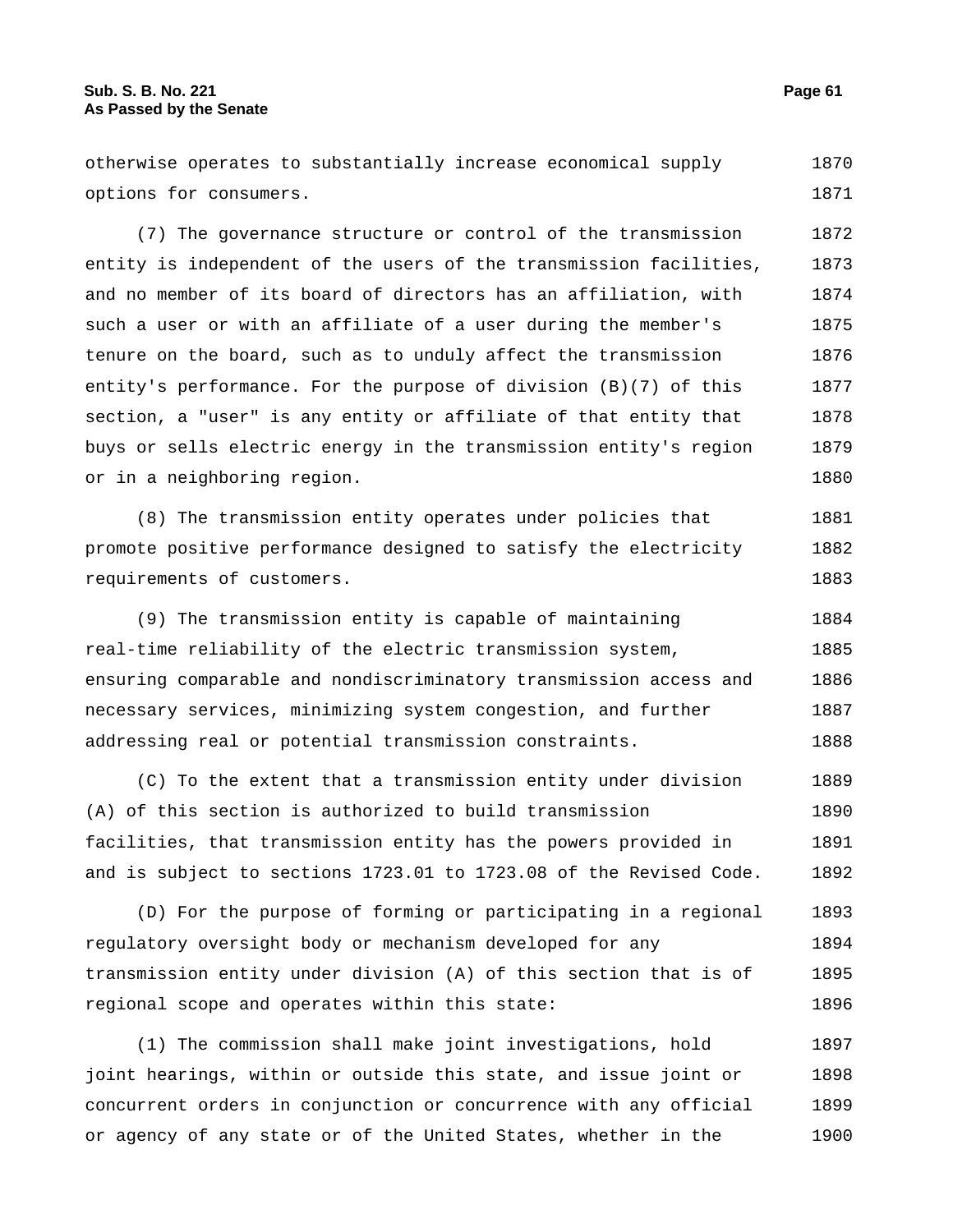holding of those investigations or hearings, or in the making of those orders, the commission is functioning under agreements or compacts between states, under the concurrent power of states to regulate interstate commerce, as an agency of the United States, or otherwise. 1901 1902 1903 1904 1905

(2) The commission shall negotiate and enter into agreements or compacts with agencies of other states for cooperative regulatory efforts and for the enforcement of the respective state laws regarding the transmission entity. 1906 1907 1908 1909

(E) If a qualifying transmission entity is not operational as contemplated in division (A) of this section,  $\frac{division}{(A)(13)-of}$ section 4928.34 of the Revised Code, or division (G) of section 4928.35 of the Revised Code, the commission by rule or order shall take such measures or impose such requirements on all for-profit entities that own or control electric transmission facilities located in this state as the commission determines necessary and proper to achieve independent, nondiscriminatory operation of, and separate ownership and control of, such electric transmission facilities on or after the starting date of competitive retail electric service. 1910 1911 1912 1913 1914 1915 1916 1917 1918 1919 1920

**Sec. 4928.14.** (A) After its market development period, an An electric distribution utility in this state shall provide consumers, on a comparable and nondiscriminatory basis within its certified territory, a market-based standard service offer of all competitive retail electric services necessary to maintain essential electric service to consumers, including a firm supply of electric generation service. Such offer shall be filed with the public utilities commission under section 4909.18 of the Revised Code. 1921 1922 1923 1924 1925 1926 1927 1928 1929

(B) After that market development period, each electric distribution utility also shall offer customers within its 1930 1931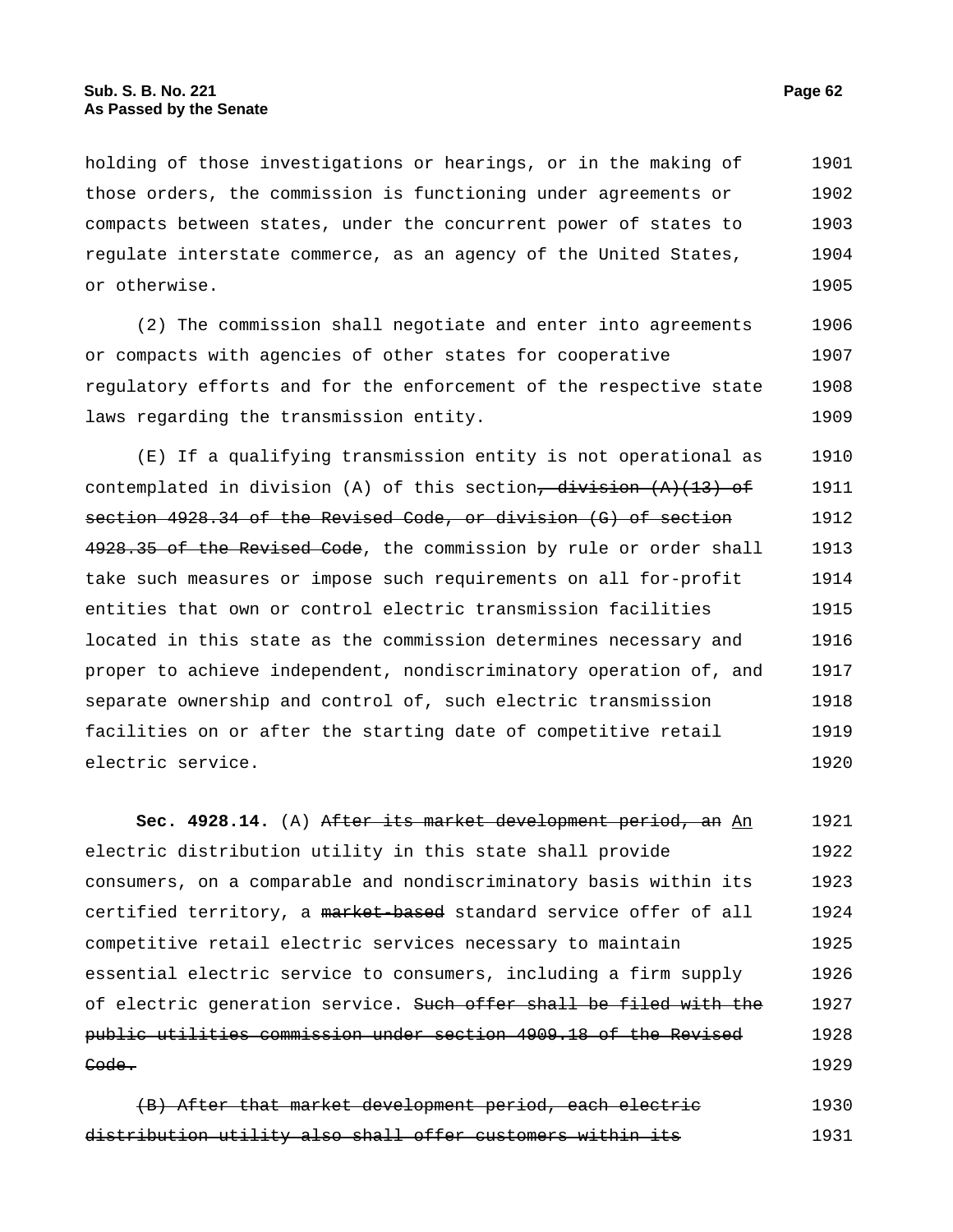| certified territory an option to purchase competitive retail | 1932 |
|--------------------------------------------------------------|------|
| electric service the price of which is determined through a  | 1933 |
| competitive bidding process. Prior to January 1, 2004, the   | 1934 |
| commission shall adopt rules concerning the conduct of the   | 1935 |
| competitive bidding process, including the information       | 1936 |

| competitive bidding process, including the information             | 1936 |
|--------------------------------------------------------------------|------|
| requirements necessary for customers to choose this option and the | 1937 |
| requirements to evaluate qualified bidders. The commission may     | 1938 |
| require that the competitive bidding process be reviewed by an     | 1939 |
| independent third party. No generation supplier shall be           | 1940 |
| prohibited from participating in the bidding process, provided     | 1941 |
| that any winning bidder shall be considered a certified supplier   | 1942 |
| for purposes of obligations to customers. At the election of the   | 1943 |
| electric distribution utility, and approval of the commission, the | 1944 |
| competitive bidding option under this division may be used as the  | 1945 |
| market based standard offer required by division (A) of this       | 1946 |
| section. The commission may determine at any time that a           | 1947 |
| competitive bidding process is not required, if other means to     | 1948 |
| accomplish generally the same option for customers is readily      | 1949 |
| available in the market and a reasonable means for customer        | 1950 |
| participation is developed.                                        | 1951 |

(C) After the market development period, the (B) Beginning the first day of January of the calendar year that follows the scheduled expiration of an electric distribution utility's rate plan, the standard service offer of the utility, for the purpose of compliance with division (A) of this section, shall consist of all of the following: 1952 1953 1954 1955 1956 1957

(1) As to each customer class, the total charges to customers under that rate plan that are in effect, as filed with the commission, on the first day of February of that year of expiration, exclusive of any charges for transmission and distribution services; 1958 1959 1960 1961 1962

(2) As to each customer class, any adjustments for costs that 1963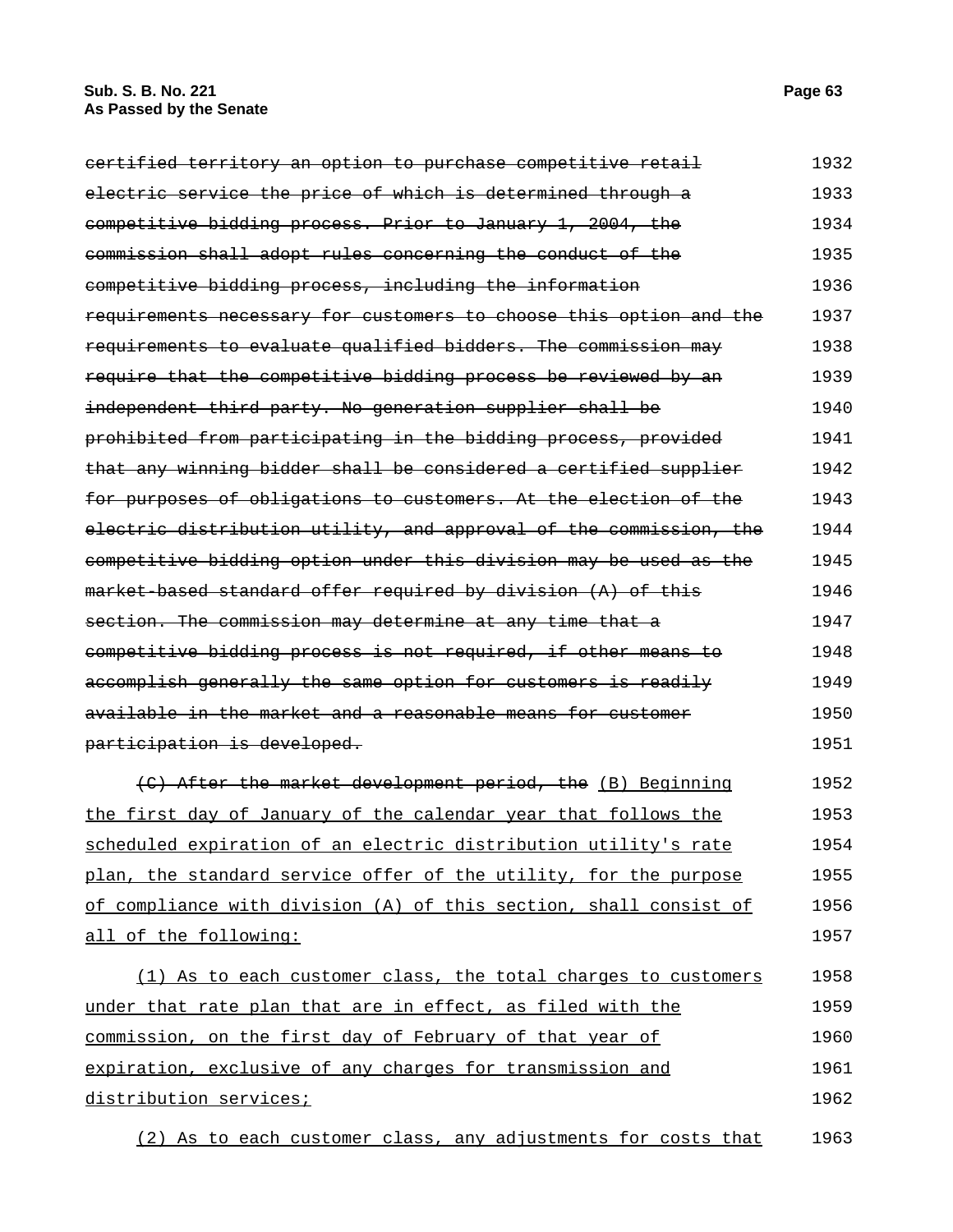| are incurred by the utility, the recovery of which are pursuant to | 1964 |
|--------------------------------------------------------------------|------|
| an application authorized by the commission under the rate plan,   | 1965 |
| and that go into effect on or after that first day of February and | 1966 |
| before that first day of January;                                  | 1967 |
| (3) As to each customer class, any adjustments for deferred        | 1968 |
| costs authorized by commission order, to the extent not included   | 1969 |
| under divisions (B)(1) and (2) of this section;                    | 1970 |
| (4) As to the specific customer, any price applicable to that      | 1971 |
| customer that was approved by commission order under section       | 1972 |
| 4905.31 of the Revised Code issued prior to October 28, 2007,      | 1973 |
| exclusive of the transmission and distribution service components  | 1974 |
| of that price. As used in divisions $(B)$ and $(D)(2)(a)$ of this  | 1975 |
| section, "rate plan" means the standard service offer order in     | 1976 |
| effect on the effective date of the amendment of this section by   | 1977 |
| S.B. 221 of the 127th general assembly.                            | 1978 |
| (C) For the purpose of complying with division (A) of this         | 1979 |
| section, beginning on the effective date of the amendment of this  | 1980 |
| section by S.B. 221 of the 127th general assembly and pursuant to  | 1981 |
| filing requirements the commission shall prescribe by rule, a      | 1982 |
| utility may file an application for commission approval of a       | 1983 |
| modified standard service offer. Upon that filing, the commission  | 1984 |
| shall set the date and time for hearing, send written notice of    | 1985 |
| the hearing to the utility, and publish notice of the hearing one  | 1986 |
| time in a newspaper of general circulation in each county in the   | 1987 |
| service area affected by the application.                          | 1988 |
| (D)(1) Subject to division (D) of this section, a standard         | 1989 |
| service offer proposed under division (C) of this section, and     | 1990 |
| herein designated an electric security plan, shall adjust a        | 1991 |
| utility's standard service offer relative to changes in one or     | 1992 |
| more costs incurred by the utility to serve jurisdictional load in | 1993 |
| this state and specified in the application. An adjustment for a   | 1994 |
| change in a capitalized cost shall also include a just and         | 1995 |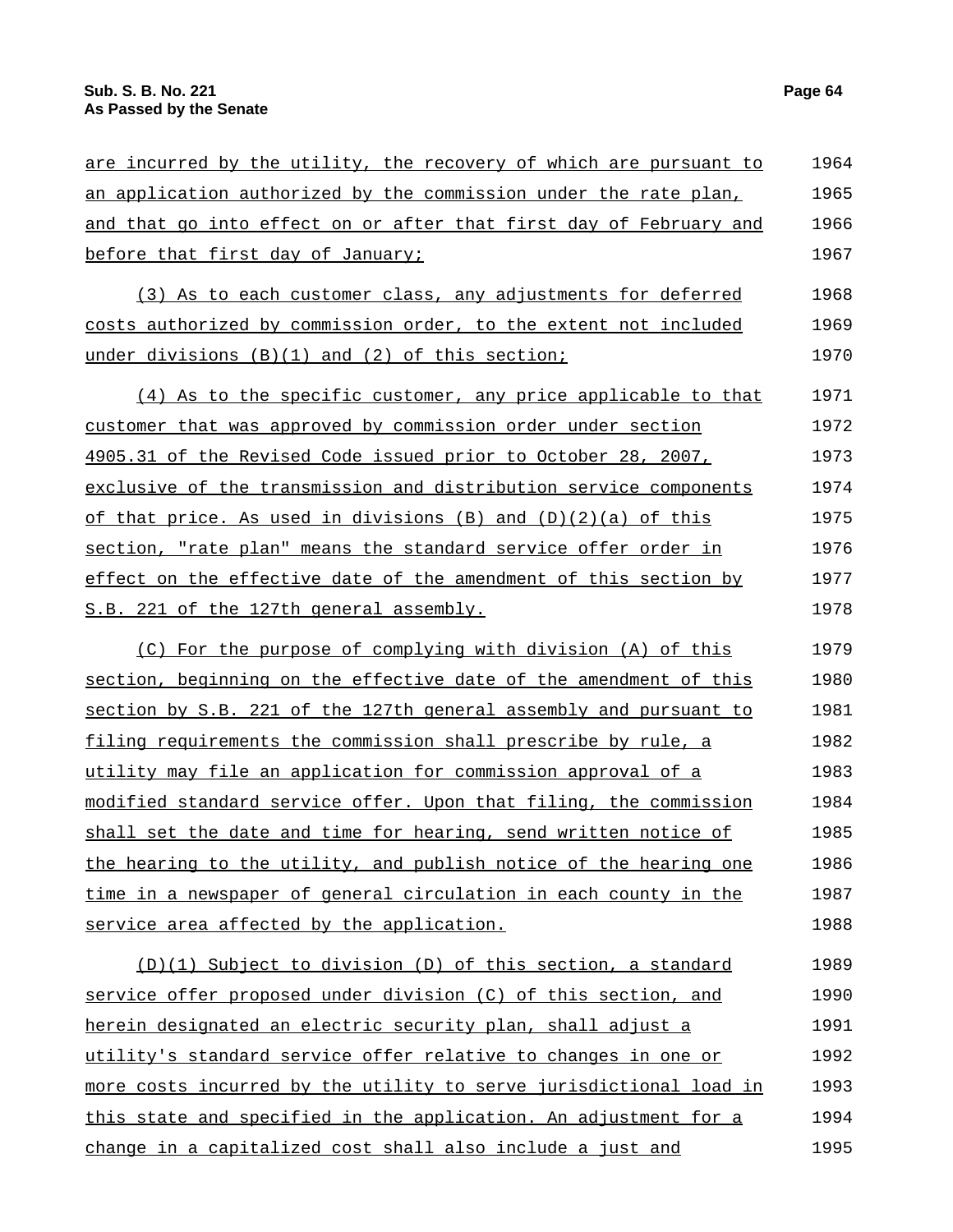| division (D) of this section shall be offset by any decrease in<br>costs, excluding reductions in amoritization relating to costs<br>recovered through a regulatory transition charge authorized by the<br>commission as of February 1, 2008, and by any change in<br>kilowatt-hours sold that are associated with serving<br>jurisdictional load in this state. Costs, as determined by the<br><u>commission, may include, but are not limited to, any of the </u><br>following:<br>(a) Environmental compliance costs for one or more specified<br>generating facilities, as determined by the commission, except<br>those included under division $(D)(1)(c)$ of this section;<br>(b) The cost of fuel for one or more specified generating<br>facilities or of purchased power;<br>(c) The cost of construction of one or more new, specified<br><u>generating facilities that, superseding Chapter 4906. of the </u><br><u>Revised Code, the commission determines and certificates the need</u><br><u>for as to the standard service offer on the basis of resource</u><br><u>planning projections developed in accordance with policies and </u><br>procedures the commission shall prescribe by rule; or the cost, in<br>excess of two hundred fifty million dollars, of construction of an<br>environmental retrofit to a specified, then-existing generating<br><u>facility. A price adjustment for such a new facility or</u><br>environmental retrofit shall be consistent with section 4909.15 of<br>the Revised Code and consistent with section 4909.18 of the<br>Revised Code as applicable; and, subject to such terms and<br><u>conditions as the commission prescribes in an order issued under</u><br>division (D)(6) of this section, shall be for the actual life of<br><u>the facility.</u> | <u>reasonable return on that cost. The amount of any adjustment under</u> | 1996 |
|--------------------------------------------------------------------------------------------------------------------------------------------------------------------------------------------------------------------------------------------------------------------------------------------------------------------------------------------------------------------------------------------------------------------------------------------------------------------------------------------------------------------------------------------------------------------------------------------------------------------------------------------------------------------------------------------------------------------------------------------------------------------------------------------------------------------------------------------------------------------------------------------------------------------------------------------------------------------------------------------------------------------------------------------------------------------------------------------------------------------------------------------------------------------------------------------------------------------------------------------------------------------------------------------------------------------------------------------------------------------------------------------------------------------------------------------------------------------------------------------------------------------------------------------------------------------------------------------------------------------------------------------------------------------------------------------------------------------------------------------------------------------------------------------------------------------|---------------------------------------------------------------------------|------|
|                                                                                                                                                                                                                                                                                                                                                                                                                                                                                                                                                                                                                                                                                                                                                                                                                                                                                                                                                                                                                                                                                                                                                                                                                                                                                                                                                                                                                                                                                                                                                                                                                                                                                                                                                                                                                    |                                                                           | 1997 |
|                                                                                                                                                                                                                                                                                                                                                                                                                                                                                                                                                                                                                                                                                                                                                                                                                                                                                                                                                                                                                                                                                                                                                                                                                                                                                                                                                                                                                                                                                                                                                                                                                                                                                                                                                                                                                    |                                                                           | 1998 |
|                                                                                                                                                                                                                                                                                                                                                                                                                                                                                                                                                                                                                                                                                                                                                                                                                                                                                                                                                                                                                                                                                                                                                                                                                                                                                                                                                                                                                                                                                                                                                                                                                                                                                                                                                                                                                    |                                                                           | 1999 |
|                                                                                                                                                                                                                                                                                                                                                                                                                                                                                                                                                                                                                                                                                                                                                                                                                                                                                                                                                                                                                                                                                                                                                                                                                                                                                                                                                                                                                                                                                                                                                                                                                                                                                                                                                                                                                    |                                                                           | 2000 |
|                                                                                                                                                                                                                                                                                                                                                                                                                                                                                                                                                                                                                                                                                                                                                                                                                                                                                                                                                                                                                                                                                                                                                                                                                                                                                                                                                                                                                                                                                                                                                                                                                                                                                                                                                                                                                    |                                                                           | 2001 |
|                                                                                                                                                                                                                                                                                                                                                                                                                                                                                                                                                                                                                                                                                                                                                                                                                                                                                                                                                                                                                                                                                                                                                                                                                                                                                                                                                                                                                                                                                                                                                                                                                                                                                                                                                                                                                    |                                                                           | 2002 |
|                                                                                                                                                                                                                                                                                                                                                                                                                                                                                                                                                                                                                                                                                                                                                                                                                                                                                                                                                                                                                                                                                                                                                                                                                                                                                                                                                                                                                                                                                                                                                                                                                                                                                                                                                                                                                    |                                                                           | 2003 |
|                                                                                                                                                                                                                                                                                                                                                                                                                                                                                                                                                                                                                                                                                                                                                                                                                                                                                                                                                                                                                                                                                                                                                                                                                                                                                                                                                                                                                                                                                                                                                                                                                                                                                                                                                                                                                    |                                                                           | 2004 |
|                                                                                                                                                                                                                                                                                                                                                                                                                                                                                                                                                                                                                                                                                                                                                                                                                                                                                                                                                                                                                                                                                                                                                                                                                                                                                                                                                                                                                                                                                                                                                                                                                                                                                                                                                                                                                    |                                                                           | 2005 |
|                                                                                                                                                                                                                                                                                                                                                                                                                                                                                                                                                                                                                                                                                                                                                                                                                                                                                                                                                                                                                                                                                                                                                                                                                                                                                                                                                                                                                                                                                                                                                                                                                                                                                                                                                                                                                    |                                                                           | 2006 |
|                                                                                                                                                                                                                                                                                                                                                                                                                                                                                                                                                                                                                                                                                                                                                                                                                                                                                                                                                                                                                                                                                                                                                                                                                                                                                                                                                                                                                                                                                                                                                                                                                                                                                                                                                                                                                    |                                                                           | 2007 |
|                                                                                                                                                                                                                                                                                                                                                                                                                                                                                                                                                                                                                                                                                                                                                                                                                                                                                                                                                                                                                                                                                                                                                                                                                                                                                                                                                                                                                                                                                                                                                                                                                                                                                                                                                                                                                    |                                                                           | 2008 |
|                                                                                                                                                                                                                                                                                                                                                                                                                                                                                                                                                                                                                                                                                                                                                                                                                                                                                                                                                                                                                                                                                                                                                                                                                                                                                                                                                                                                                                                                                                                                                                                                                                                                                                                                                                                                                    |                                                                           | 2009 |
|                                                                                                                                                                                                                                                                                                                                                                                                                                                                                                                                                                                                                                                                                                                                                                                                                                                                                                                                                                                                                                                                                                                                                                                                                                                                                                                                                                                                                                                                                                                                                                                                                                                                                                                                                                                                                    |                                                                           | 2010 |
|                                                                                                                                                                                                                                                                                                                                                                                                                                                                                                                                                                                                                                                                                                                                                                                                                                                                                                                                                                                                                                                                                                                                                                                                                                                                                                                                                                                                                                                                                                                                                                                                                                                                                                                                                                                                                    |                                                                           | 2011 |
|                                                                                                                                                                                                                                                                                                                                                                                                                                                                                                                                                                                                                                                                                                                                                                                                                                                                                                                                                                                                                                                                                                                                                                                                                                                                                                                                                                                                                                                                                                                                                                                                                                                                                                                                                                                                                    |                                                                           | 2012 |
|                                                                                                                                                                                                                                                                                                                                                                                                                                                                                                                                                                                                                                                                                                                                                                                                                                                                                                                                                                                                                                                                                                                                                                                                                                                                                                                                                                                                                                                                                                                                                                                                                                                                                                                                                                                                                    |                                                                           | 2013 |
|                                                                                                                                                                                                                                                                                                                                                                                                                                                                                                                                                                                                                                                                                                                                                                                                                                                                                                                                                                                                                                                                                                                                                                                                                                                                                                                                                                                                                                                                                                                                                                                                                                                                                                                                                                                                                    |                                                                           | 2014 |
|                                                                                                                                                                                                                                                                                                                                                                                                                                                                                                                                                                                                                                                                                                                                                                                                                                                                                                                                                                                                                                                                                                                                                                                                                                                                                                                                                                                                                                                                                                                                                                                                                                                                                                                                                                                                                    |                                                                           | 2015 |
|                                                                                                                                                                                                                                                                                                                                                                                                                                                                                                                                                                                                                                                                                                                                                                                                                                                                                                                                                                                                                                                                                                                                                                                                                                                                                                                                                                                                                                                                                                                                                                                                                                                                                                                                                                                                                    |                                                                           | 2016 |
|                                                                                                                                                                                                                                                                                                                                                                                                                                                                                                                                                                                                                                                                                                                                                                                                                                                                                                                                                                                                                                                                                                                                                                                                                                                                                                                                                                                                                                                                                                                                                                                                                                                                                                                                                                                                                    |                                                                           | 2017 |
|                                                                                                                                                                                                                                                                                                                                                                                                                                                                                                                                                                                                                                                                                                                                                                                                                                                                                                                                                                                                                                                                                                                                                                                                                                                                                                                                                                                                                                                                                                                                                                                                                                                                                                                                                                                                                    |                                                                           | 2018 |
|                                                                                                                                                                                                                                                                                                                                                                                                                                                                                                                                                                                                                                                                                                                                                                                                                                                                                                                                                                                                                                                                                                                                                                                                                                                                                                                                                                                                                                                                                                                                                                                                                                                                                                                                                                                                                    |                                                                           | 2019 |
|                                                                                                                                                                                                                                                                                                                                                                                                                                                                                                                                                                                                                                                                                                                                                                                                                                                                                                                                                                                                                                                                                                                                                                                                                                                                                                                                                                                                                                                                                                                                                                                                                                                                                                                                                                                                                    |                                                                           | 2020 |
|                                                                                                                                                                                                                                                                                                                                                                                                                                                                                                                                                                                                                                                                                                                                                                                                                                                                                                                                                                                                                                                                                                                                                                                                                                                                                                                                                                                                                                                                                                                                                                                                                                                                                                                                                                                                                    |                                                                           | 2021 |
|                                                                                                                                                                                                                                                                                                                                                                                                                                                                                                                                                                                                                                                                                                                                                                                                                                                                                                                                                                                                                                                                                                                                                                                                                                                                                                                                                                                                                                                                                                                                                                                                                                                                                                                                                                                                                    |                                                                           | 2022 |
|                                                                                                                                                                                                                                                                                                                                                                                                                                                                                                                                                                                                                                                                                                                                                                                                                                                                                                                                                                                                                                                                                                                                                                                                                                                                                                                                                                                                                                                                                                                                                                                                                                                                                                                                                                                                                    |                                                                           | 2023 |
|                                                                                                                                                                                                                                                                                                                                                                                                                                                                                                                                                                                                                                                                                                                                                                                                                                                                                                                                                                                                                                                                                                                                                                                                                                                                                                                                                                                                                                                                                                                                                                                                                                                                                                                                                                                                                    |                                                                           | 2024 |
| (d) Operating, maintenance, and other costs, including taxes;                                                                                                                                                                                                                                                                                                                                                                                                                                                                                                                                                                                                                                                                                                                                                                                                                                                                                                                                                                                                                                                                                                                                                                                                                                                                                                                                                                                                                                                                                                                                                                                                                                                                                                                                                      |                                                                           | 2025 |

(e) Costs of investment in one or more specified generating 2026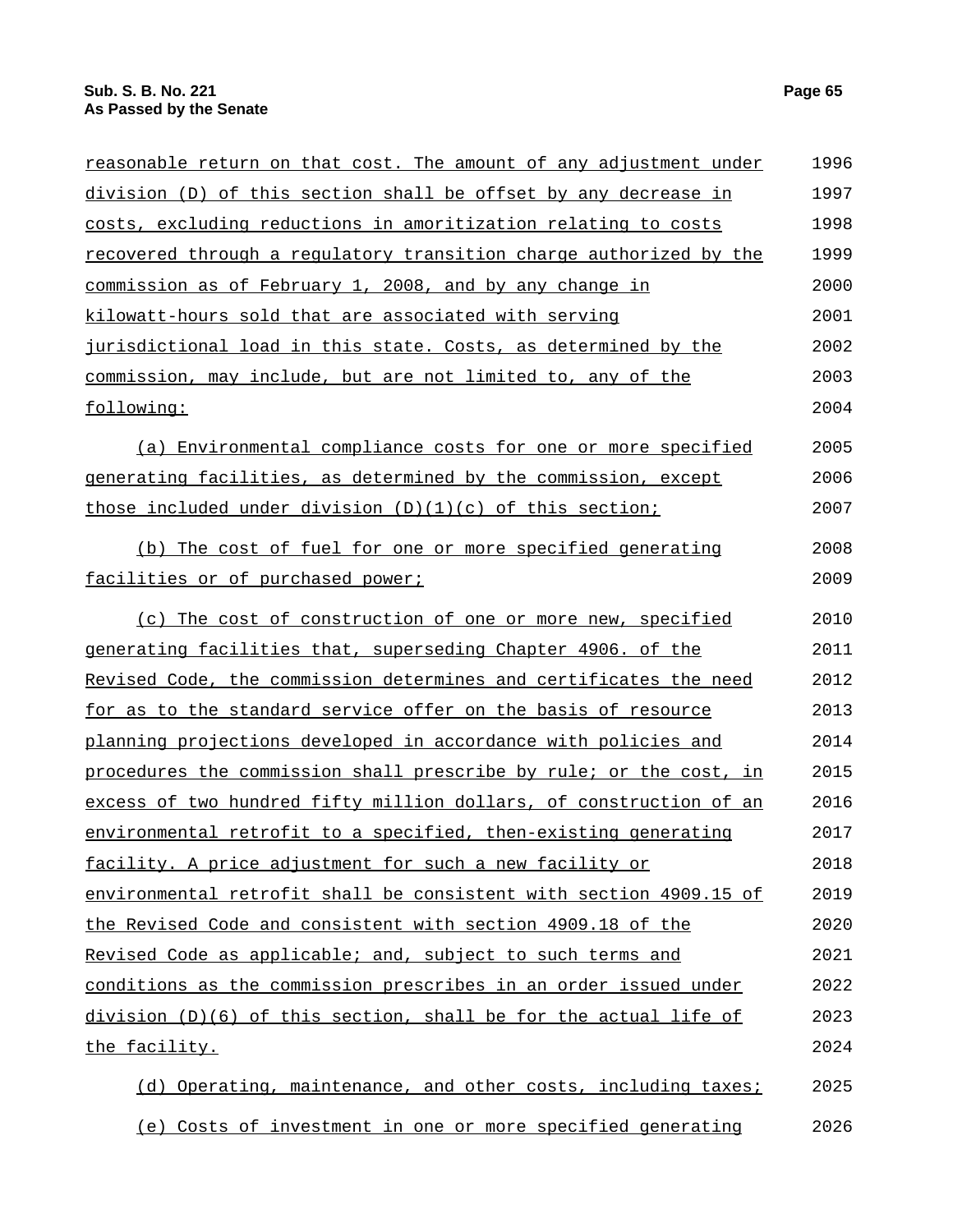2057

| facilities;                                                         | 2027 |
|---------------------------------------------------------------------|------|
| (f) Costs of providing standby and default service pursuant         | 2028 |
| to divisions (A) and (H) of this section.                           | 2029 |
| However, costs under division (D) of this section shall             | 2030 |
| exclude forfeitures, administrative or civil penalties, fines,      | 2031 |
| court costs, and attorney's fees associated with violations of or   | 2032 |
| noncompliances with federal or any state's environmental laws or    | 2033 |
| <u>with facilities' permits.</u>                                    | 2034 |
| A standard service offer that includes costs under division         | 2035 |
| $(D)(1)(a)$ , (b), (d), (e), or (f) of this section may provide for | 2036 |
| automatic increases or decreases in the standard service offer      | 2037 |
| price, but, in the case of a cost under division (D)(1)(d) of this  | 2038 |
| section, only if the cost was outside of the utility's control or   | 2039 |
| responsibility.                                                     | 2040 |
| In the case of an advanced energy technology or facility            | 2041 |
| under section 4928.142 of the Revised Code, the costs of which are  | 2042 |
| included in a standard service offer as authorized under this       | 2043 |
| <u>division, the portion of the standard service offer price</u>    | 2044 |
| attributable to those costs shall be bypassable by a consumer that  | 2045 |
| has exercised choice of supplier under section 4928.03 of the       | 2046 |
| Revised Code, but bypassable only to the extent the commission      | 2047 |
| determines that the advanced energy technology or facilities        | 2048 |
| implemented by that supplier are comparable to that implemented by  | 2049 |
| the utility, under section 4928.142 of the Revised Code as of the   | 2050 |
| issuance of an order under division (D)(6) of this section, for     | 2051 |
| the purpose of the utility's compliance with division (A) of        | 2052 |
| section 4928.142 of the Revised Code.                               | 2053 |
| (2)(a) For the purpose of a utility's initial application           | 2054 |
| under division (D)(1) of this section, the adjustment for a         | 2055 |
| particular cost shall be determined using a baseline measure of     | 2056 |

that cost as of the first day of February of the calendar year in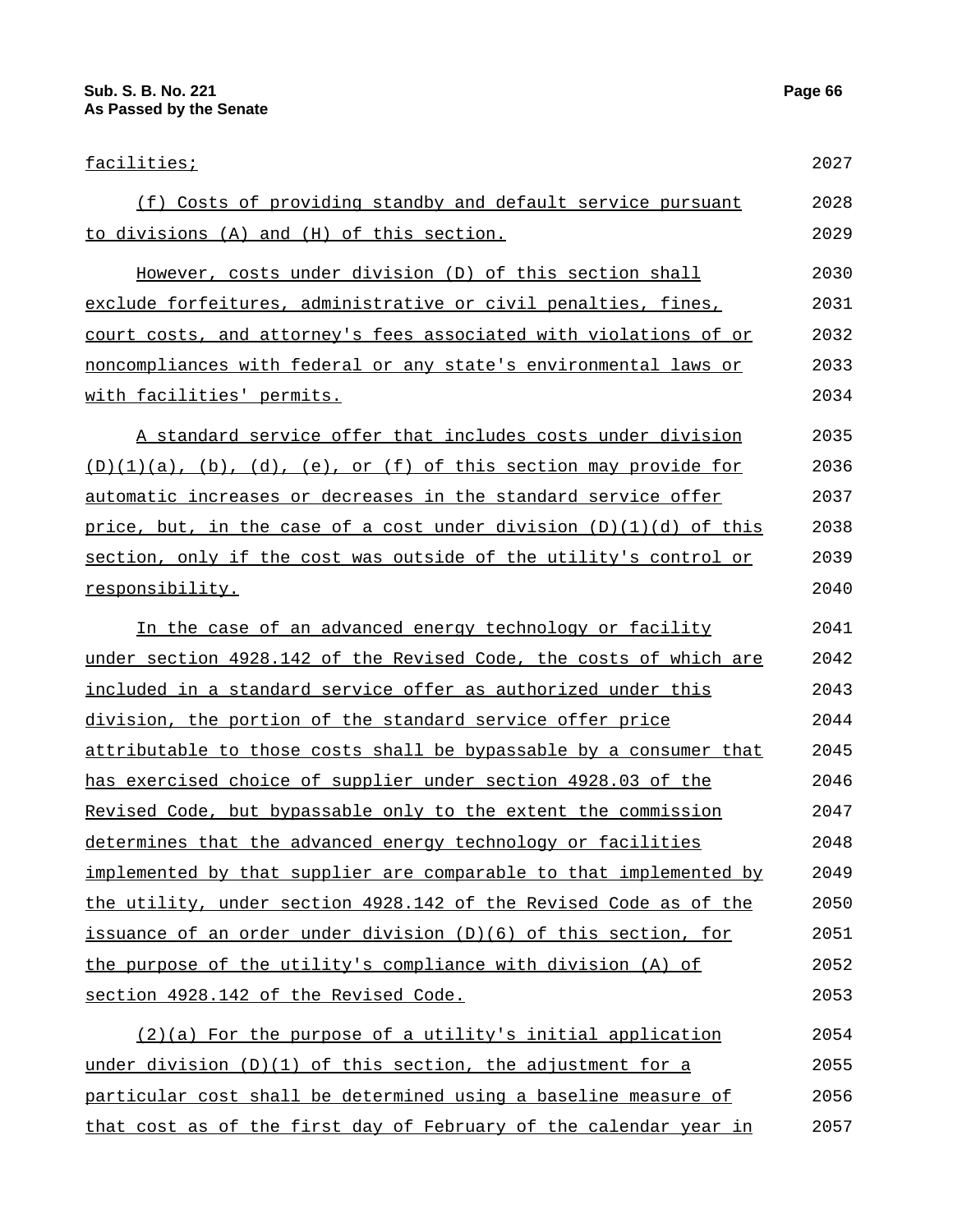| which the utility's rate plan is scheduled to expire.                                  | 2058 |
|----------------------------------------------------------------------------------------|------|
| (b) If a utility continues to provide its standard service                             | 2059 |
| offer pursuant to an electric security plan, for any later such                        | 2060 |
| application by the utility, the baseline measure shall be the                          | 2061 |
| cost, and the associated kilowatt-hours sold, as determined under                      | 2062 |
| the utility's then-existing approved plan. With regard to a                            | 2063 |
| generating facility under division $(D)(1)(c)$ of this section,                        | 2064 |
| associated decreases in cost and changes in kilowatt-hours sold                        | 2065 |
| shall include, but are not limited to, retirement of all or part                       | 2066 |
| of any other generating facility, the cost of which had been                           | 2067 |
| included in the utility's rate base prior to the effective date of                     | 2068 |
| the amendment of this section by Sub. S.B. 221 of the 127th                            | 2069 |
| general assembly or was included under division (D)(1)(c) or (e)                       | 2070 |
| of this section.                                                                       | 2071 |
| (3) A standard service offer under division (D)(1) of this                             | 2072 |
| section may specify the standard, factors, or methodology that the                     | 2073 |
| <u>commission shall use for the purpose of division <math>(E)(2)(c)</math> of this</u> | 2074 |
| section and within such timeframe as the commission specifies in                       | 2075 |
| its order under division (D)(6) of this section, if the utility                        | 2076 |
| later files an application pursuant to division (E) of this                            | 2077 |
| section.                                                                               | 2078 |
| $(4)$ Regarding an application filed under division $(D)(1)$ of                        | 2079 |
| this section by a utility that transferred all or part of its                          | 2080 |
| generating facilities to an affiliate of the utility and to the                        | 2081 |
| extent authorized by federal law, the commission may consider                          | 2082 |
| purchased power or other contracts or agreements between the                           | 2083 |
| utility and any of its affiliates or between the utility and the                       | 2084 |
| holding company owning or controlling the utility.                                     | 2085 |
| (5) For the purpose of division (D) of this section, if the                            | 2086 |
| utility has entered into a contract or agreement with an affiliate                     | 2087 |
| for the provision of a competitive retail electric service, the                        | 2088 |
| commission shall treat as a cost of the utility under the electric                     | 2089 |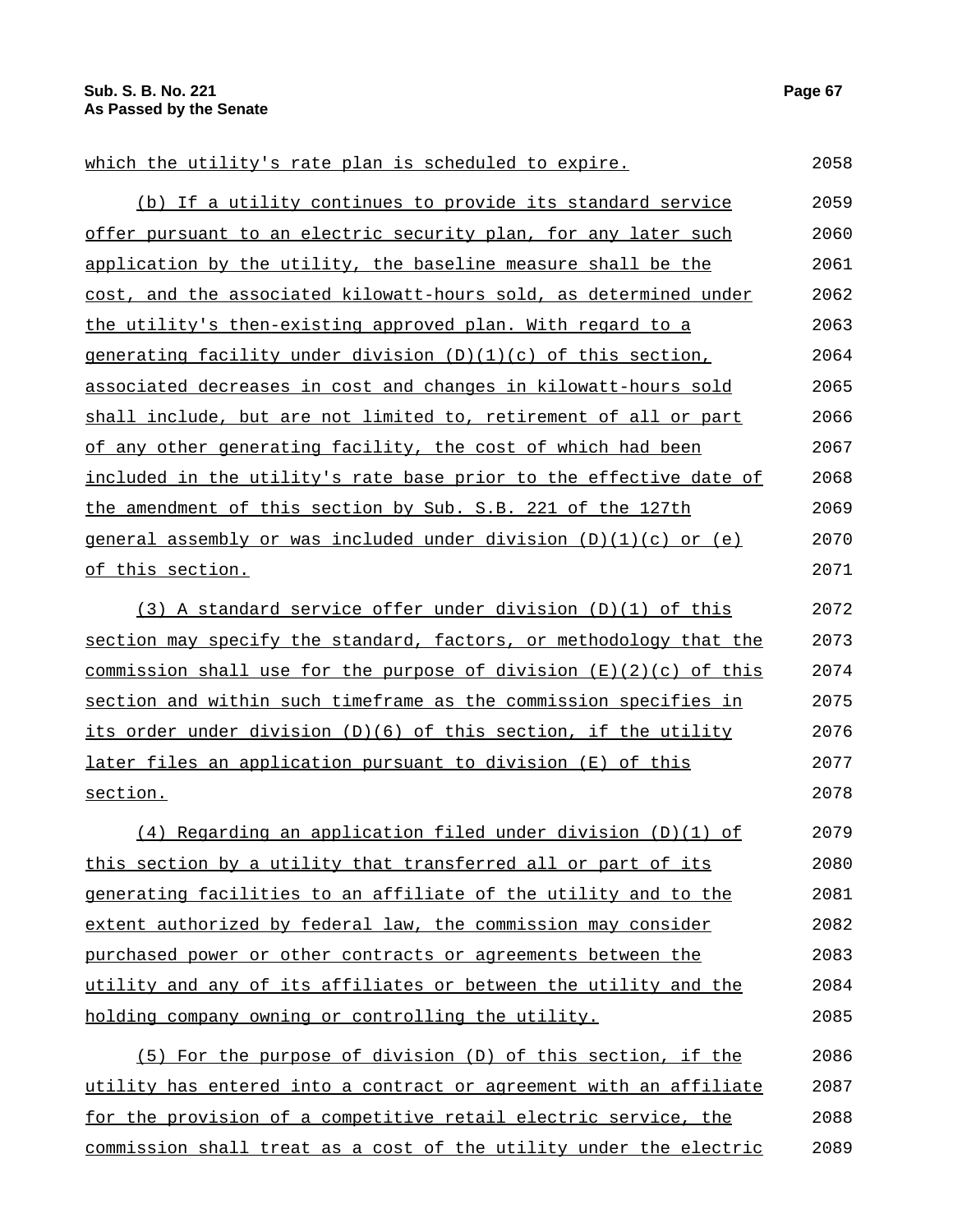| security plan the affiliate's costs of providing that service.      | 2090 |
|---------------------------------------------------------------------|------|
| (6) The burden of proof under division (D)(6) of this section       | 2091 |
| shall be on the utility. The commission by order may approve or     | 2092 |
| modify and approve a standard service offer under division $(D)(1)$ | 2093 |
| of this section if it finds both of the following:                  | 2094 |
| (a) The offer and the prices it establishes are just and            | 2095 |
| reasonable as to each customer class and are consistent with the    | 2096 |
| policy specified in section 4928.02 of the Revised Code.            | 2097 |
| (b) The utility is in compliance with section 4928.141 of the       | 2098 |
| Revised Code. In its order, the commission shall prescribe such     | 2099 |
| requirements for the utility as the commission considers necessary  | 2100 |
| for the utility to implement applicable objectives of the policy    | 2101 |
| specified in section 4928.02 of the Revised Code. The order also    | 2102 |
| may provide a schedule and the procedural and substantive terms     | 2103 |
| and conditions for periodic commission review of the approved       | 2104 |
| offer.                                                              | 2105 |
| (E)(1) As authorized under this division, a standard service        | 2106 |
| offer proposed under division (C) of this section, and herein       | 2107 |
| designated a market rate option, shall require that the utility's   | 2108 |
| standard service offer price be determined periodically through an  | 2109 |
| open, competitive bidding process. Prior to the approval of such    | 2110 |
| an offer under division (E)(2) of this section, the utility shall   | 2111 |
| conduct such competitive bidding for the purpose of establishing    | 2112 |
| the original price under the offer.                                 | 2113 |
| (2) The burden of proof under division $(E)(2)$ of this section     | 2114 |
| shall be on the utility. The commission by order shall approve or   | 2115 |
| modify and approve the standard service offer under division        | 2116 |
| $(E)(1)$ of this section if the commission determines all of the    | 2117 |
| following are met:                                                  | 2118 |
| (a) The offer and the prices it establishes are just and            | 2119 |
| reasonable as to each customer class and are consistent with the    | 2120 |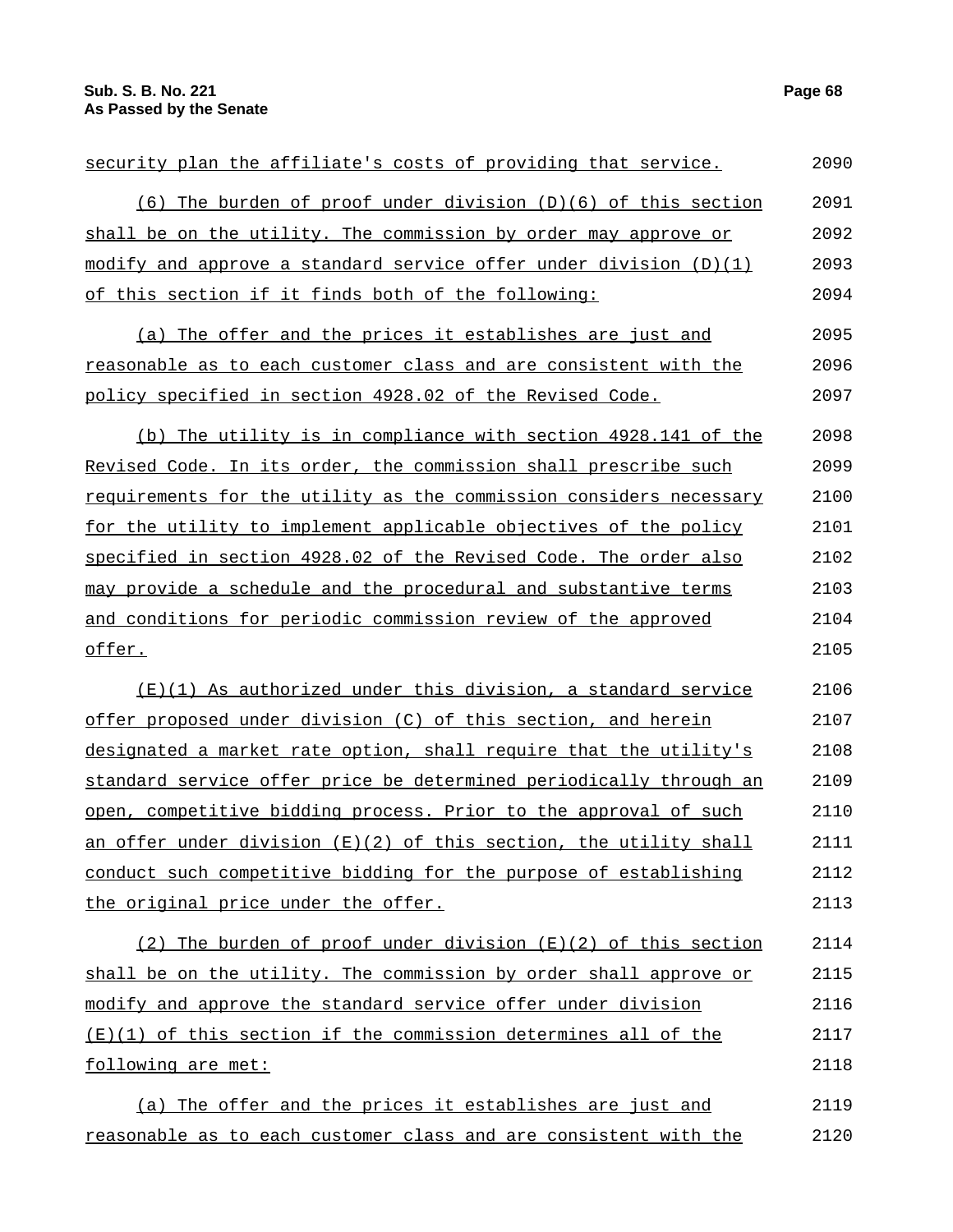| policy specified in section 4928.02 of the Revised Code.             | 2121 |
|----------------------------------------------------------------------|------|
| (b) The utility is in compliance with section 4928.141 of the        | 2122 |
| Revised Code.                                                        | 2123 |
| (c) With respect to generation service, the relevant markets         | 2124 |
| are subject to effective competition. For that purpose and except    | 2125 |
| as otherwise provided under division (D)(3) of this section, the     | 2126 |
| commission shall consider the factors prescribed in division (D)     | 2127 |
| of section 4928.06 of the Revised Code and such other or             | 2128 |
| additional factors as the commission may prescribe by rule. The      | 2129 |
| commission shall prescribe by rule the methodology it will use to    | 2130 |
| evaluate whether the effective competition standard under division   | 2131 |
| $(E)(2)(c)$ of this section is met.                                  | 2132 |
| (d) The standard service offer price for a customer class as         | 2133 |
| determined under competitive bidding under division $(E)(1)$ of this | 2134 |
| section is more favorable than, or at least comparable to, its       | 2135 |
| price-to-compare for that class. That price-to-compare shall be      | 2136 |
| the price that the commission shall determine for the comparable     | 2137 |
| time period and in the manner of an electric security plan under     | 2138 |
| division (D) of this section.                                        | 2139 |
| In its order, the commission shall prescribe such                    | 2140 |
| requirements for the utility as it considers necessary for the       | 2141 |
| utility to implement applicable objectives of the policy specified   | 2142 |
| in section 4928.02 of the Revised Code. The order also may provide   | 2143 |
| the procedural and substantive terms and conditions for periodic     | 2144 |
| commission review of the approved offer. That review shall provide   | 2145 |
| for the reconciliation of the standard service offer price to        | 2146 |
| ensure that the price is just and reasonable as to each customer     | 2147 |
| class and consistent with the policy specified in section 4928.02    | 2148 |
| of the Revised Code.                                                 | 2149 |
| (F) A utility's standard service offer approved under this           | 2150 |
| section shall take effect on the date the commission shall specify   | 2151 |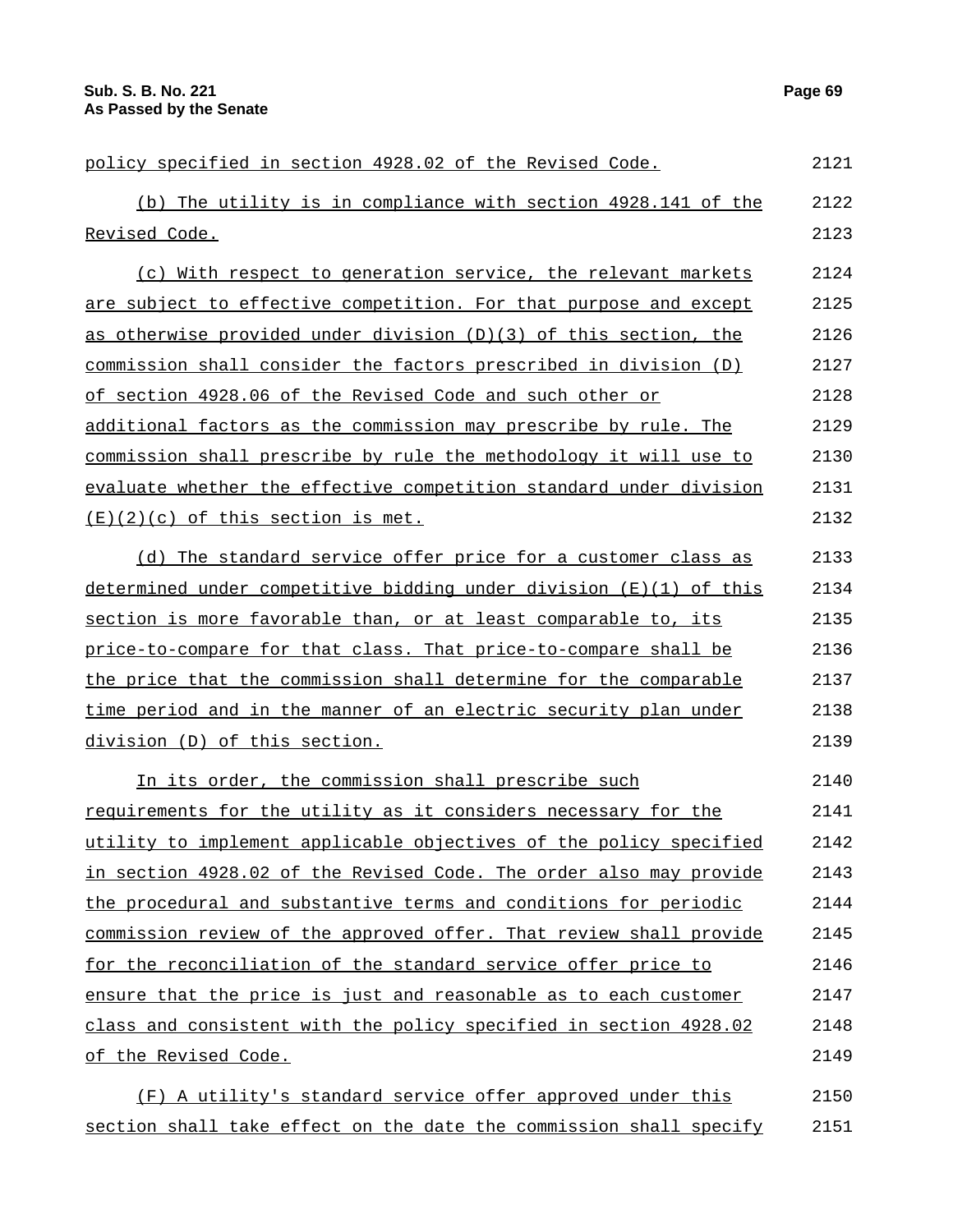| in the approval order and, on that date, the newly approved offer  | 2152 |
|--------------------------------------------------------------------|------|
| shall supersede the prior standard service offer of the utility.   | 2153 |
| Nothing in this section precludes a utility for which<br>(G) (1)   | 2154 |
| a standard service offer under division (D) of this section has    | 2155 |
| been approved by the commission in accordance with this section    | 2156 |
| from later filing an application under division (E) of this        | 2157 |
| section, or vice versa.                                            | 2158 |
| (2) The commission has no authority to require a utility, for      | 2159 |
| which it has ever approved a market rate option standard service   | 2160 |
| offer under division $(E)$ of this section, to file an application | 2161 |
| under division (D) of this section.                                | 2162 |
|                                                                    |      |

(H) The failure of a supplier to provide retail electric generation service to customers within the certified territory of the electric distribution utility shall result in the supplier's customers, after reasonable notice, defaulting to the utility's standard service offer filed under division (A) of this section until the customer chooses an alternative supplier. A supplier is deemed under this division to have failed to provide such service if the commission finds, after reasonable notice and opportunity for hearing, that any of the following conditions are met: 2163 2164 2165 2166 2167 2168 2169 2170 2171

(1) The supplier has defaulted on its contracts with customers, is in receivership, or has filed for bankruptcy. 2172 2173

(2) The supplier is no longer capable of providing the service. 2174 2175

(3) The supplier is unable to provide delivery to transmission or distribution facilities for such period of time as may be reasonably specified by commission rule adopted under division (A) of section 4928.06 of the Revised Code. 2176 2177 2178 2179

(4) The supplier's certification has been suspended, conditionally rescinded, or rescinded under division (D) of section 4928.08 of the Revised Code. 2180 2181 2182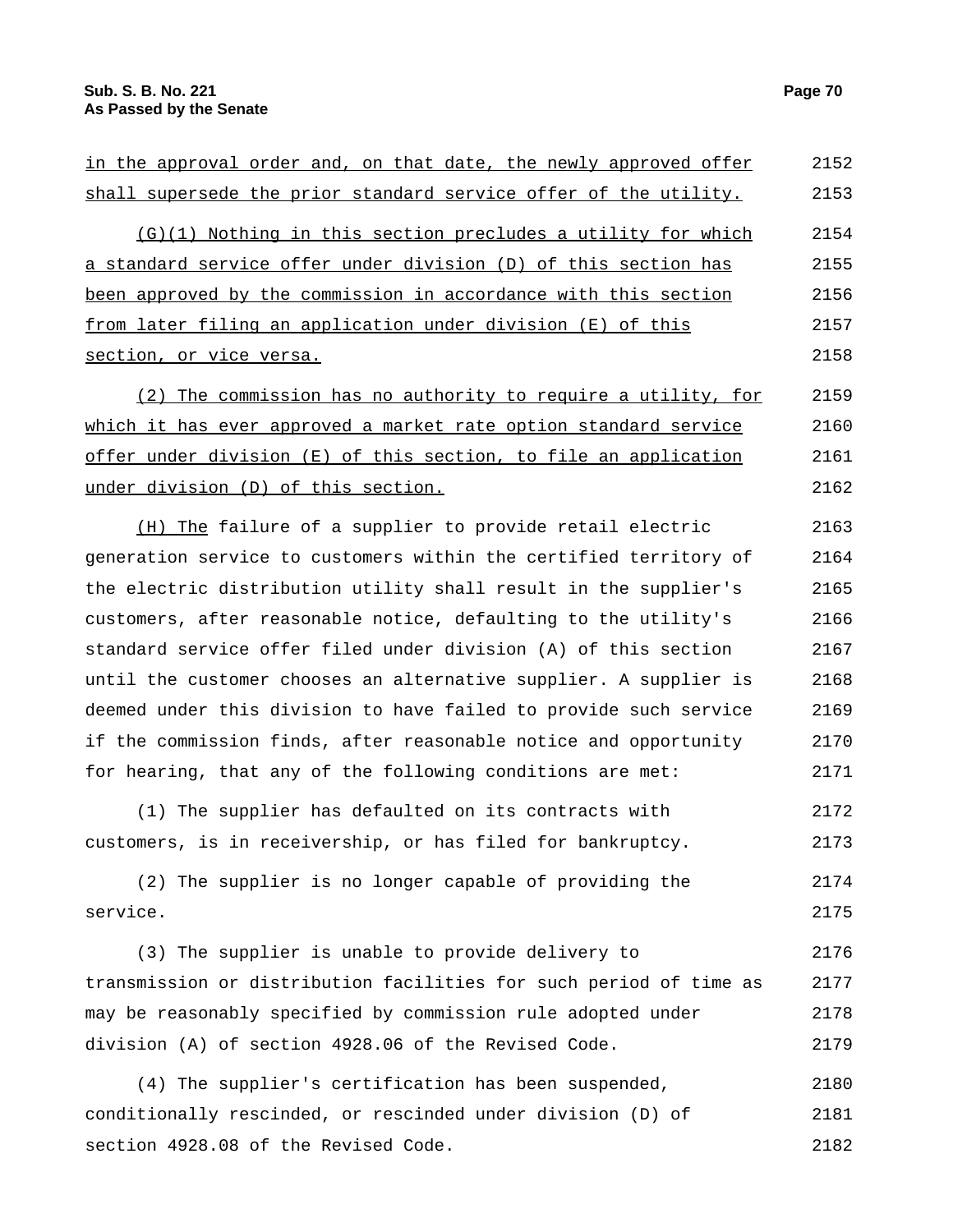(I) Nothing in this section limits an electric distribution utility providing competitive retail electric service to electric load centers within the certified territory of another such utility. 2183 2184 2185 2186

**Sec. 4928.141.** During a proceeding under section 4928.14 of the Revised Code and upon submission of an appropriate discovery request, an electric distribution utility shall make available to the requesting party every contract or agreement that is between the utility or any of its affiliates and a party to the proceeding, consumer, electric services company, or political subdivision and that is relevant to the proceeding, subject to such protection for proprietary or confidential information as is determined appropriate by the public utilities commission. 2187 2188 2189 2190 2191 2192 2193 2194 2195

**Sec. 4928.142.** (A) Subject to division (B) of this section, an electric distribution utility by the end of 2025 shall provide a portion of the electricity supply required for its standard service offer under section 4928.14 of the Revised Code from advanced energy. That portion shall equal twenty-five per cent of the total number of kilowatt-hours of electricity supplied by the utility to any and all electric consumers whose electric load centers are located within the utility's certified territory. However, subject to division (B) of this section, nothing in this section precludes a utility from providing a greater percentage. The advanced energy supply shall be consistent with the following requirements: 2196 2197 2198 2199 2200 2201 2202 2203 2204 2205 2206 2207

(1) At least half of the advanced energy implemented by the utility by the end of 2025 shall be generated from sustainable resources as defined in section 3706.01 of the Revised Code and shall include solar power. The remainder shall be supplied from advanced energy facilities as defined in divisions (X)(1) to (4) of section 3706.01 of the Revised Code. 2208 2209 2210 2211 2212 2213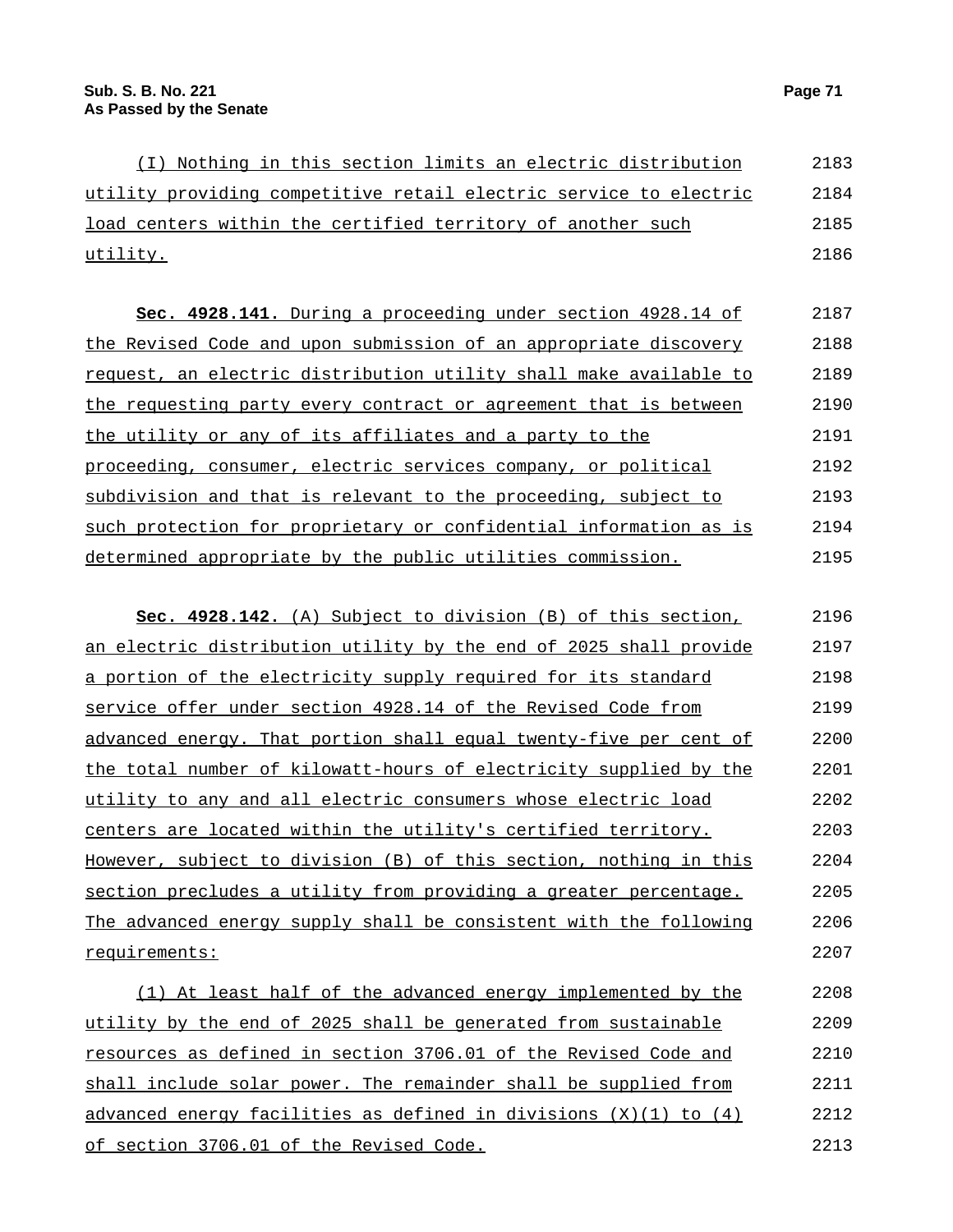| (2) At least half of the advanced energy implemented by the        | 2214 |
|--------------------------------------------------------------------|------|
| utility by the end of 2025 shall be met through facilities located | 2215 |
| <u>in this state.</u>                                              | 2216 |
| The utility shall comply with division (A) of this section in      | 2217 |
| a manner that considers available technology, costs, job creation, | 2218 |
| and economic impacts. To be counted toward the utility's           | 2219 |
| compliance with division (A) of this section, the on-site          | 2220 |
| construction of an advanced energy technology or facility shall be | 2221 |
| initiated after the effective date of this section. Any such       | 2222 |
| technology or facility that complies with that division shall be   | 2223 |
| and remain counted toward the utility's compliance.                | 2224 |
| (B)(1) If the commission determines, after notice and              | 2225 |
| hearing, that the utility has failed to comply with division (A)   | 2226 |
| of this section, the commission shall issue an order requiring the | 2227 |
| utility to comply fully within such time as shall be specified in  | 2228 |
| the order and shall specify in the order the process and schedule  | 2229 |
| for verifying to the commission the utility's compliance with the  | 2230 |
| order.                                                             | 2231 |
| (2) Full compliance shall not be mandated under division           | 2232 |
| (B)(1) of this section to the extent that the ratio between the    | 2233 |
| blended advanced energy and nonadvanced energy price under this    | 2234 |
| section in 2025 and the portion of that price attributable to      | 2235 |
| nonadvanced energy exceeds one and three-hundredths.               | 2236 |
| (3) Only division (B)(2) of section 4928.16 of the Revised         | 2237 |
| Code applies if the commission determines in an order issued under | 2238 |
| division (B)(1) of this section that the utility has failed to     | 2239 |
| comply with division (A) of this section, or if the commission by  | 2240 |
| order determines in a later proceeding and after notice and        | 2241 |
| hearing that the utility has failed to comply with an order issued | 2242 |
| under division (B)(1) of this section.                             | 2243 |
| (C)(1) The commission annually shall submit to the general         | 2244 |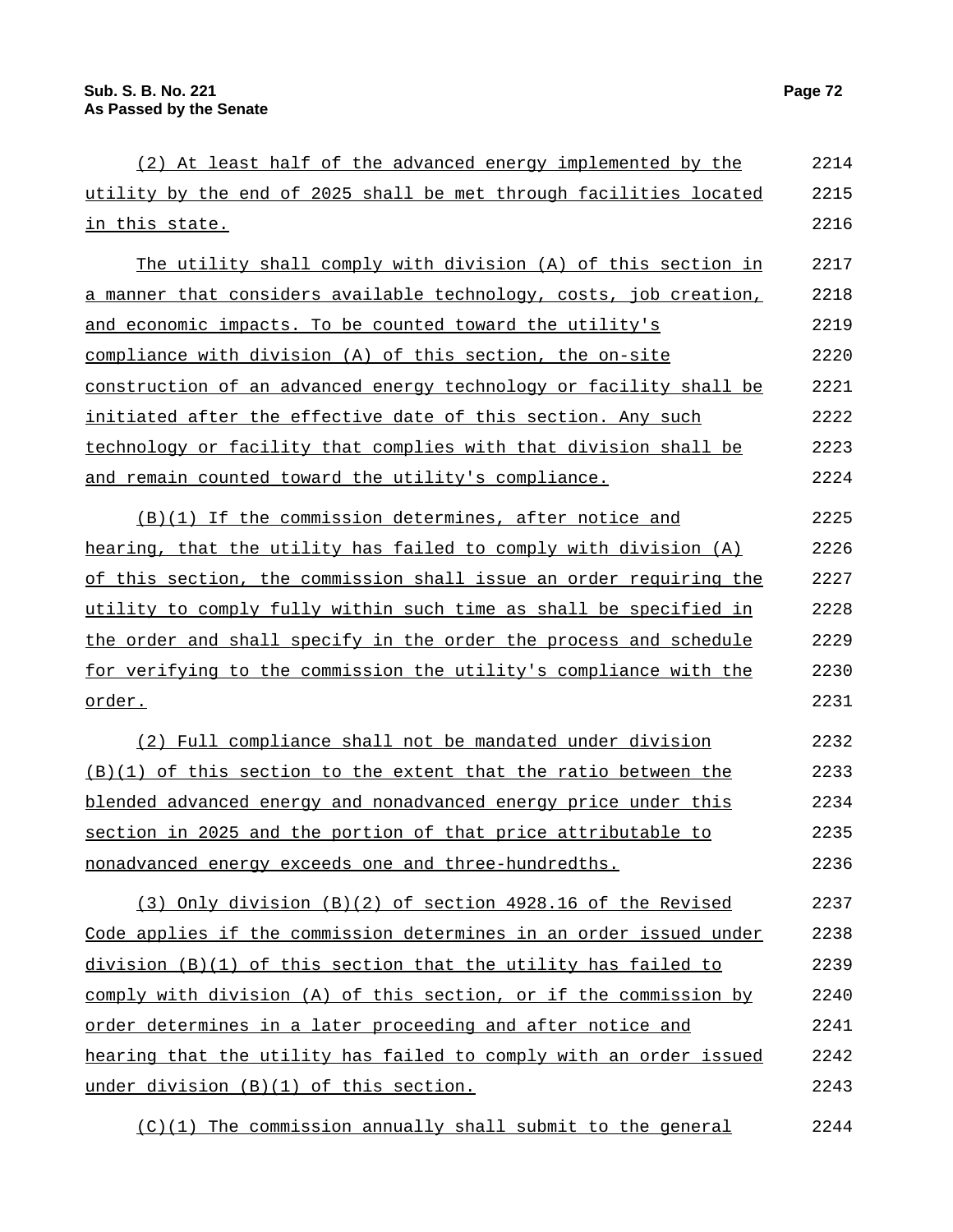| assembly in accordance with section 101.68 of the Revised Code a   | 2245 |
|--------------------------------------------------------------------|------|
| report describing the compliance of electric distribution          | 2246 |
| utilities with divisions (A) and (B) of this section and any       | 2247 |
| interim goals or strategy for utility compliance with those        | 2248 |
| divisions or for encouraging the use of advanced energy in         | 2249 |
| supplying this state's electricity needs in a manner that          | 2250 |
| considers available technology, costs, job creation, and economic  | 2251 |
| impacts. The commission shall allow and consider public comments   | 2252 |
| on the report prior to its submission to the general assembly.     | 2253 |
| Nothing in the report shall be binding on any person, including    | 2254 |
| any utility for the purpose of its compliance with division (A) of | 2255 |
| this section, or the enforcement of that provision under division  | 2256 |
| (B) of this section.                                               | 2257 |
| The governor, in consultation with the commission chair,           | 2258 |

shall appoint an advanced energy advisory committee. The committee shall examine available technology for and related timetables, goals, and costs of the advanced energy requirement under division (A) of this section and shall submit semiannually a report of its recommendations to the commission. 2259 2260 2261 2262 2263

**Sec. 4928.15.** (A) Except as otherwise provided in sections 4928.31 to 4928.40 of the Revised Code, no No electric utility shall supply noncompetitive retail electric distribution service in this state on or after the starting date of competitive retail electric service except pursuant to a schedule for that service that is consistent with the state policy specified in section 4928.02 of the Revised Code and filed with the public utilities commission under section 4909.18 of the Revised Code. The schedule shall provide that electric distribution service under the schedule is available to all consumers within the utility's certified territory and to any supplier to those consumers on a nondiscriminatory and comparable basis. Distribution service rates and charges under the schedule shall be established in accordance 2264 2265 2266 2267 2268 2269 2270 2271 2272 2273 2274 2275 2276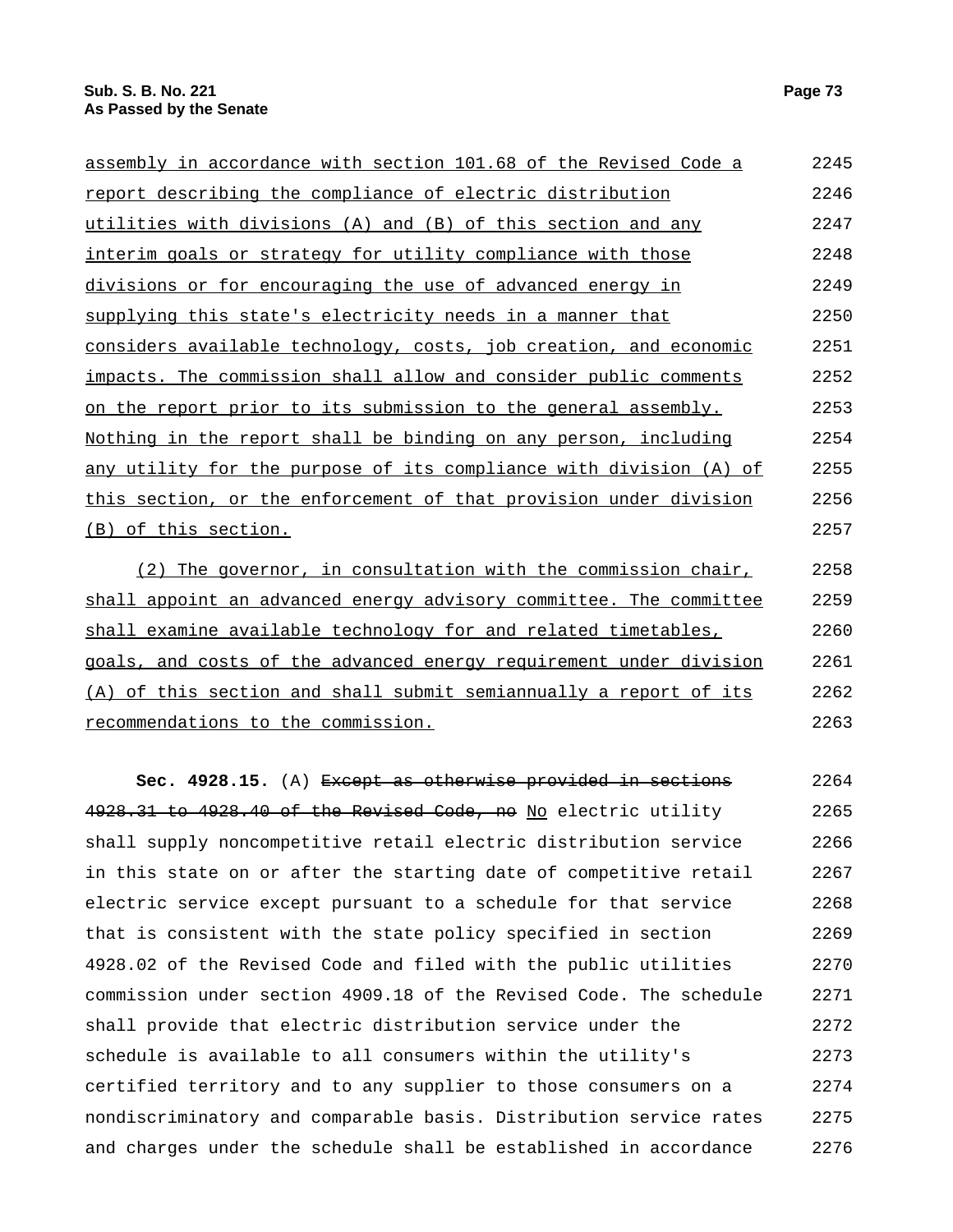with Chapters 4905. and 4909. of the Revised Code. The schedule shall include an obligation to build distribution facilities when necessary to provide adequate distribution service, provided that a customer requesting that service may be required to pay all or part of the reasonable incremental cost of the new facilities, in accordance with rules, policy, precedents, or orders of the commission. 2277 2278 2279 2280 2281 2282 2283

(B) Except as otherwise provided in sections 4928.31 to 4928.40 of the Revised Code and except as preempted by federal law, no electric utility shall supply the transmission service or ancillary service component of noncompetitive retail electric service in this state on or after the starting date of competitive retail electric service except pursuant to a schedule for that service component that is consistent with the state policy specified in section 4928.02 of the Revised Code and filed with the commission under section 4909.18 of the Revised Code. The schedule shall provide that transmission or ancillary service under the schedule is available to all consumers and to any supplier to those consumers on a nondiscriminatory and comparable basis. Service rates and charges under the schedule shall be established in accordance with Chapters 4905. and 4909. of the Revised Code. 2284 2285 2286 2287 2288 2289 2290 2291 2292 2293 2294 2295 2296 2297 2298

(C) A self-generator shall have access to backup electricity supply from its competitive electric generation service provider at a rate to be determined by contract. 2299 2300 2301

**Sec. 4928.16.** (A)(1) The public utilities commission has jurisdiction under section 4905.26 of the Revised Code, upon complaint of any person or upon complaint or initiative of the commission on or after the starting date of competitive retail electric service, regarding the provision by an electric utility, electric services company, electric cooperative, or governmental 2302 2303 2304 2305 2306 2307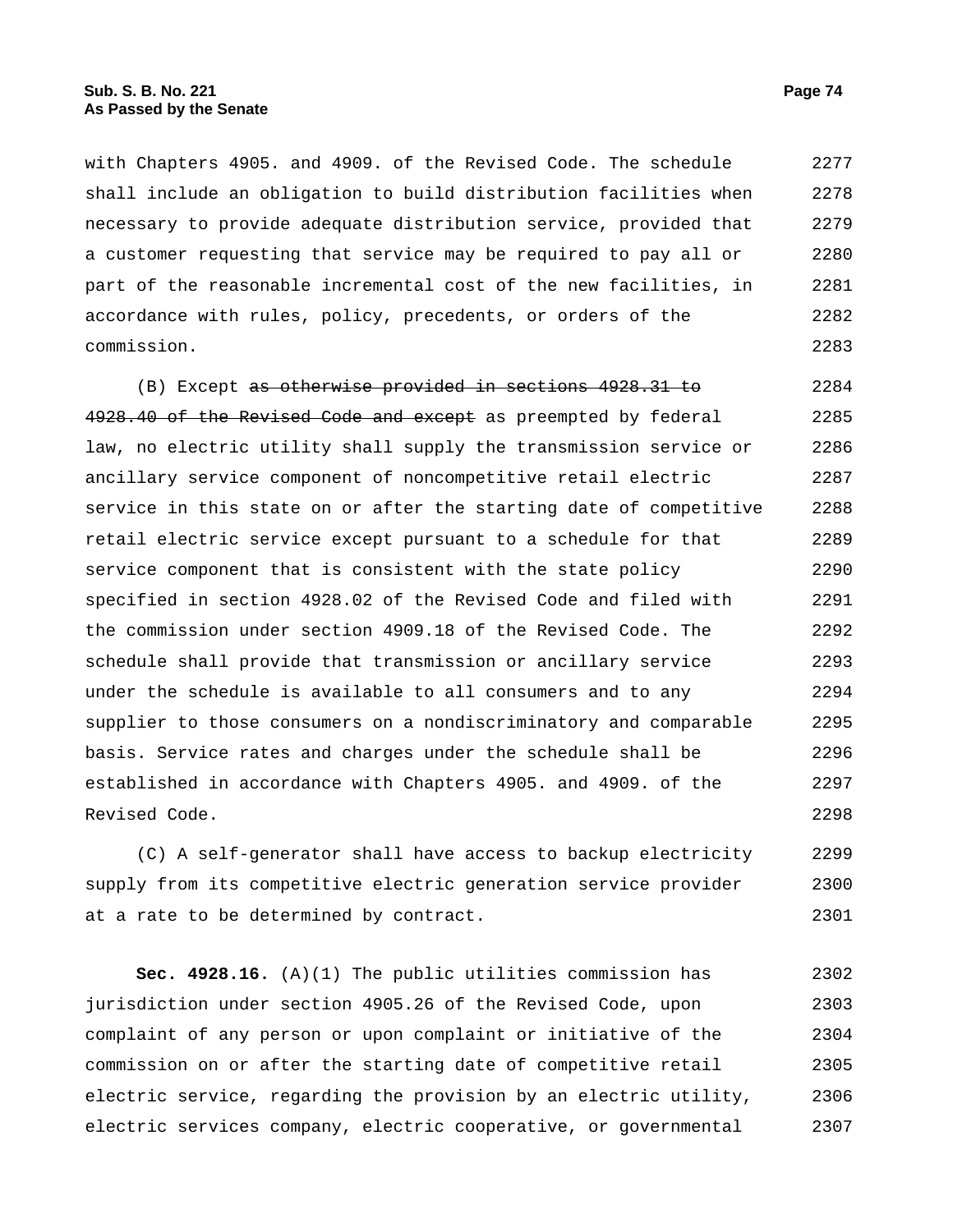aggregator subject to certification under section 4928.08 of the Revised Code of any service for which it is subject to certification. 2308 2309 2310

(2) The commission also has jurisdiction under section 4905.26 of the Revised Code, upon complaint of any person or upon complaint or initiative of the commission on or after the starting date of competitive retail electric service, to determine whether an electric utility has violated or failed to comply with any provision of sections 4928.01 to 4928.15, any provision of divisions (A) to (D) of section 4928.35 of the Revised Code, or any rule or order adopted or issued under those sections; or whether an electric services company, electric cooperative, or governmental aggregator subject to certification under section 4928.08 of the Revised Code has violated or failed to comply with any provision of sections 4928.01 to 4928.10 of the Revised Code regarding a competitive retail electric service for which it is subject to certification or any rule or order adopted or issued under those sections. 2311 2312 2313 2314 2315 2316 2317 2318 2319 2320 2321 2322 2323 2324 2325

(3) If a contract between a mercantile commercial customer and an electric services company states that the forum for a commercial dispute involving that company is through a certified commercial arbitration process, that process set forth in the contract and agreed to by the signatories shall be the exclusive forum unless all parties to the contract agree in writing to an amended process. The company shall notify the commission for informational purposes of all matters for which a contract remedy is invoked to resolve a dispute. 2326 2327 2328 2329 2330 2331 2332 2333 2334

(4) The commission, by rule adopted pursuant to division (A) of section 4928.06 of the Revised Code, shall adopt alternative dispute resolution procedures for complaints by nonmercantile, nonresidential customers, including arbitration through a certified commercial arbitration process and at the commission. 2335 2336 2337 2338 2339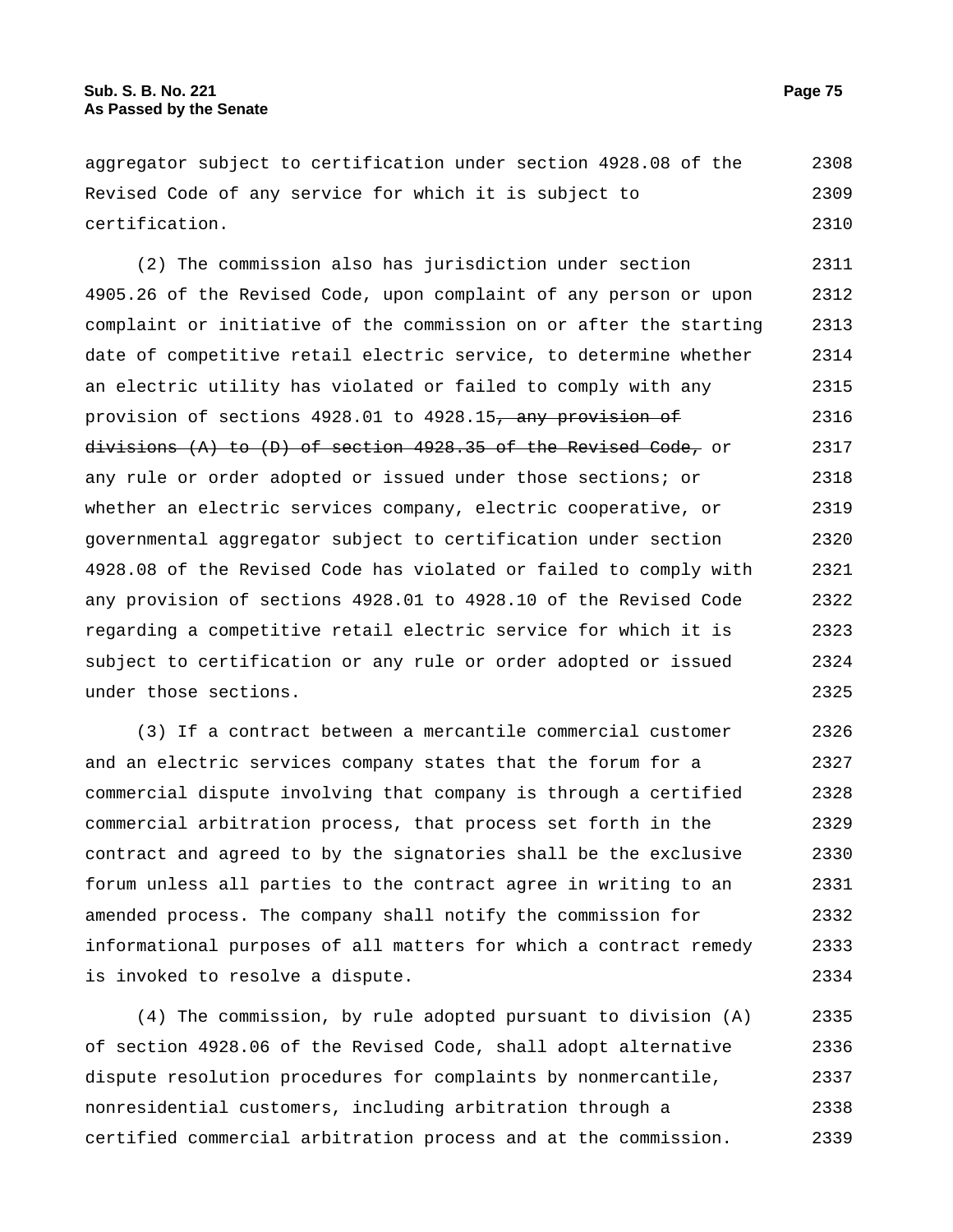The commission also by such rule may adopt alternative dispute resolution procedures for complaints by residential customers. 2340 2341

(B) In addition to its authority under division (C) of section 4928.08 of the Revised Code and to any other remedies provided by law, the commission, after reasonable notice and opportunity for hearing in accordance with section 4905.26 of the Revised Code, may do any of the following: 2342 2343 2344 2345 2346

(1) Order rescission of a contract, or restitution to customers including damages due to electric power fluctuations, in any complaint brought pursuant to division  $(A)(1)$  or  $(2)$  of this section; 2347 2348 2349 2350

(2) Order any remedy or forfeiture provided under sections 4905.54 to 4905.60 and 4905.64 of the Revised Code upon a finding under division  $(A)(2)$  of this section that the electric utility has violated or failed to comply with any provision of sections 4928.01 to 4928.15, any provision of divisions  $(A)$  to  $(D)$  of section 4928.35 of the Revised Code, or any rule or order adopted or issued under those sections. in addition, the commission may order any remedy provided under section 4905.22, 4905.37, or 4905.38 of the Revised Code if the violation or failure to comply by an electric utility related to the provision of a noncompetitive retail electric service. 2351 2352 2353 2354 2355 2356 2357 2358 2359 2360 2361

(3) Order any remedy or forfeiture provided under sections 4905.54 to 4905.60 and 4905.64 of the Revised Code upon a finding under division  $(A)(2)$  of this section that the electric services company, electric cooperative, or governmental aggregator subject to certification under section 4928.08 of the Revised Code has violated or failed to comply, regarding a competitive retail electric service for which it is subject to certification, with any provision of sections 4928.01 to 4928.10 of the Revised Code or any rule or order adopted or issued under those sections. 2362 2363 2364 2365 2366 2367 2368 2369 2370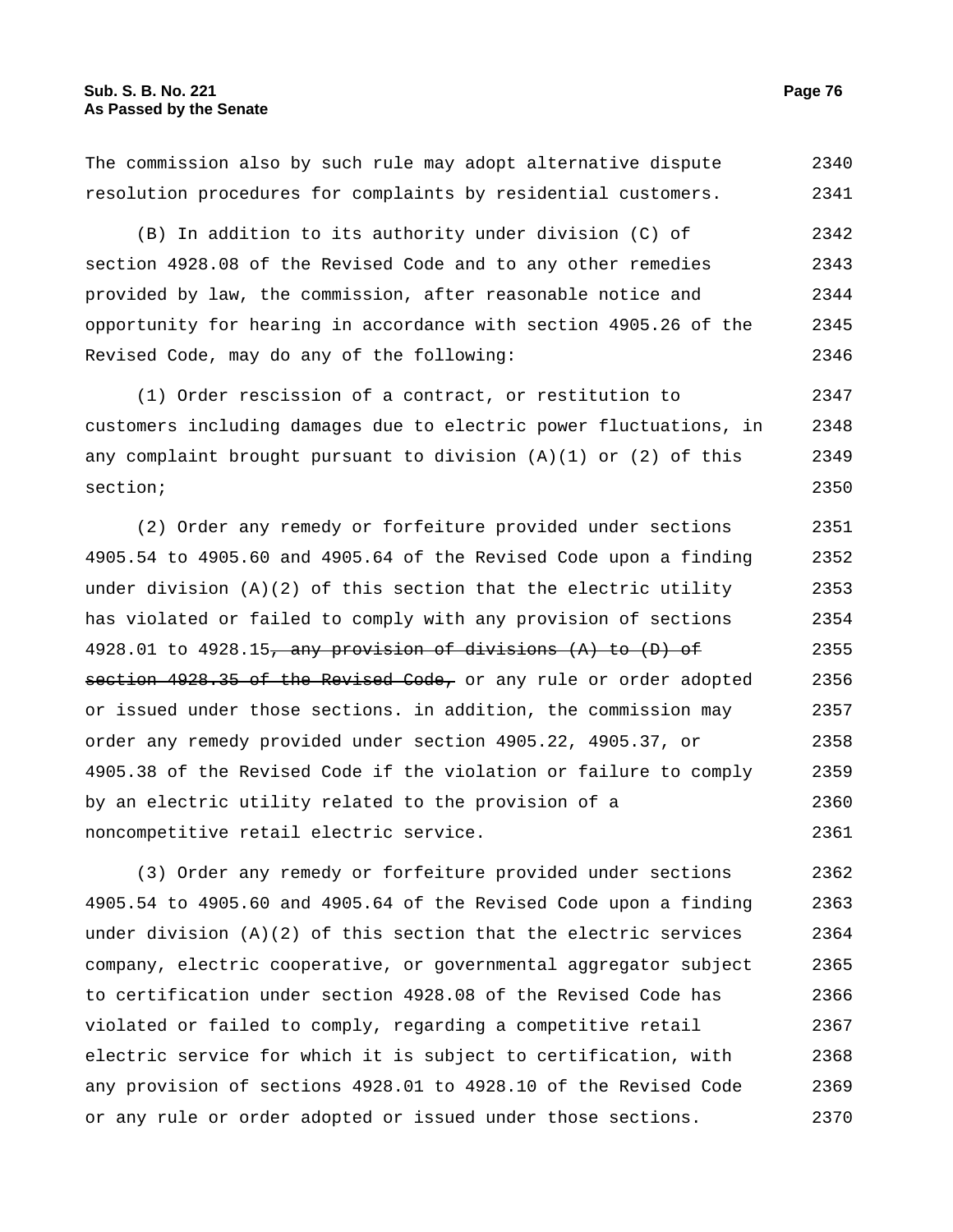## **Sub. S. B. No. 221 Page 77 As Passed by the Senate**

 $(C)(1)$  In addition to the authority conferred under section 4911.15 of the Revised Code, the consumers' counsel may file a complaint under division  $(A)(1)$  or  $(2)$  of this section on behalf of residential consumers in this state or appear before the commission as a representative of those consumers pursuant to any complaint filed under division (A)(1) or (2) of this section. 2371 2372 2373 2374 2375 2376

(2) In addition to the authority conferred under section 4911.19 of the Revised Code, the consumers' counsel, upon reasonable grounds on and after the starting date of competitive retail electric service, may file with the commission under section 4905.26 of the Revised Code a complaint for discovery if the recipient of an inquiry under section 4911.19 of the Revised Code fails to provide a response within the time specified in that section. 2377 2378 2379 2380 2381 2382 2383 2384

(D) Section 4905.61 of the Revised Code applies to a violation by an electric utility of, or to a failure of an electric utility to comply with, any provision of sections 4928.01 to  $4928.15$ , any provision of divisions  $(A)$  to  $(D)$  of section 4928.35 of the Revised Code, or any rule or order adopted or issued under those sections. 2385 2386 2387 2388 2389 2390

Sec. 4928.17. (A) Except as otherwise provided in sections 4928.31 to 4928.40 section 4928.14 of the Revised Code and beginning on the starting date of competitive retail electric service, no electric utility shall engage in this state, either directly or through an affiliate, in the businesses of supplying a noncompetitive retail electric service and supplying a competitive retail electric service, or in the businesses of supplying a noncompetitive retail electric service and supplying a product or service other than retail electric service, unless the utility implements and operates under a corporate separation plan that is approved by the public utilities commission under this section, is 2391 2392 2393 2394 2395 2396 2397 2398 2399 2400 2401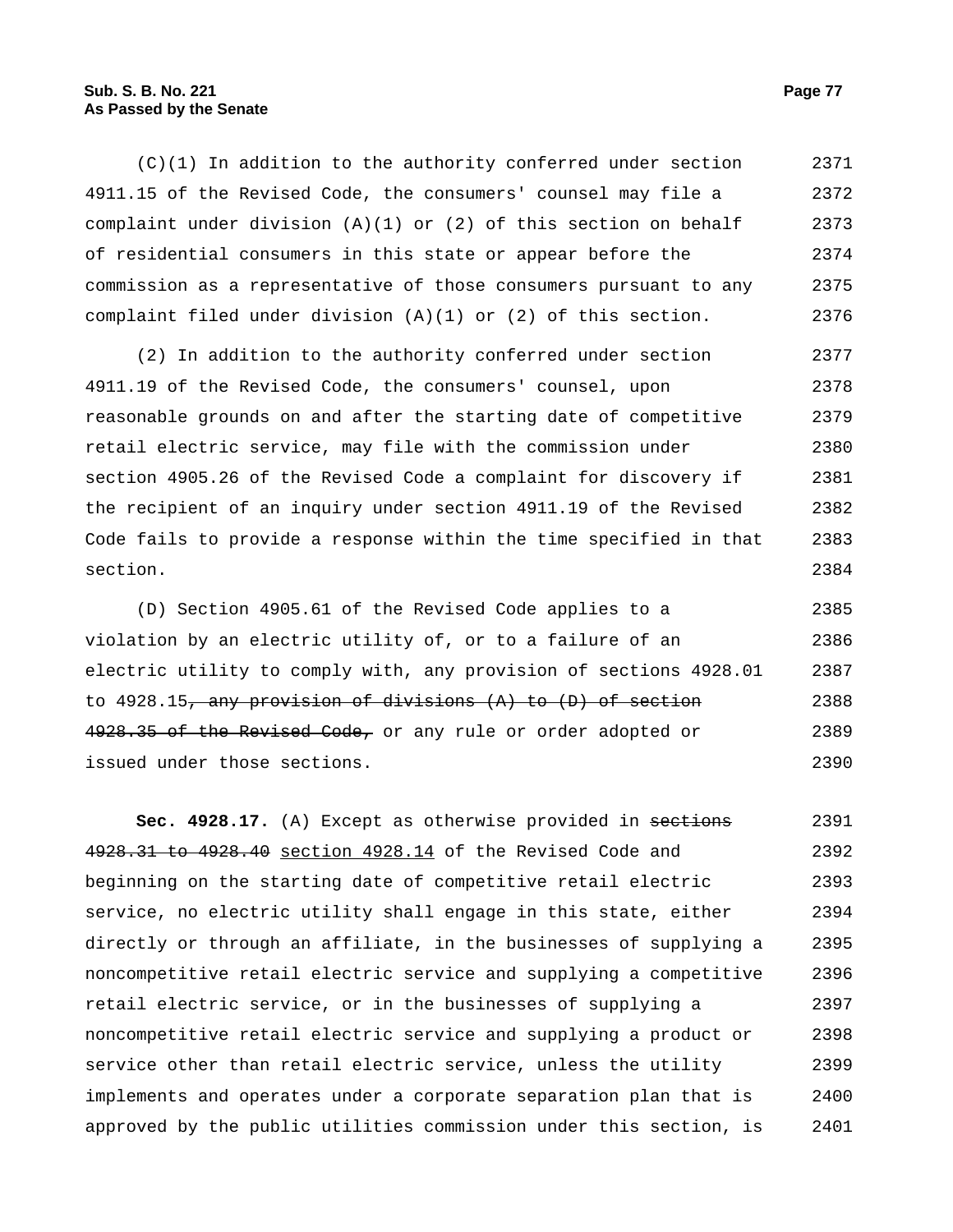consistent with the policy specified in section 4928.02 of the Revised Code, and achieves all of the following: 2402 2403

(1) The plan provides, at minimum, for the provision of the competitive retail electric service or the nonelectric product or service through a fully separated affiliate of the utility, and the plan includes separate accounting requirements, the code of conduct as ordered by the commission pursuant to a rule it shall adopt under division (A) of section 4928.06 of the Revised Code, and such other measures as are necessary to effectuate the policy specified in section 4928.02 of the Revised Code. 2404 2405 2406 2407 2408 2409 2410 2411

(2) The plan satisfies the public interest in preventing unfair competitive advantage and preventing the abuse of market power. 2412 2413 2414

(3) The plan is sufficient to ensure that the utility will not extend any undue preference or advantage to any affiliate, division, or part of its own business engaged in the business of supplying the competitive retail electric service or nonelectric product or service, including, but not limited to, utility resources such as trucks, tools, office equipment, office space, supplies, customer and marketing information, advertising, billing and mailing systems, personnel, and training, without compensation based upon fully loaded embedded costs charged to the affiliate; and to ensure that any such affiliate, division, or part will not receive undue preference or advantage from any affiliate, division, or part of the business engaged in business of supplying the noncompetitive retail electric service. No such utility, affiliate, division, or part shall extend such undue preference. Notwithstanding any other division of this section, a utility's obligation under division (A)(3) of this section shall be effective January 1, 2000. 2415 2416 2417 2418 2419 2420 2421 2422 2423 2424 2425 2426 2427 2428 2429 2430 2431

(B) The commission may approve, modify and approve, or disapprove a corporate separation plan filed with the commission 2432 2433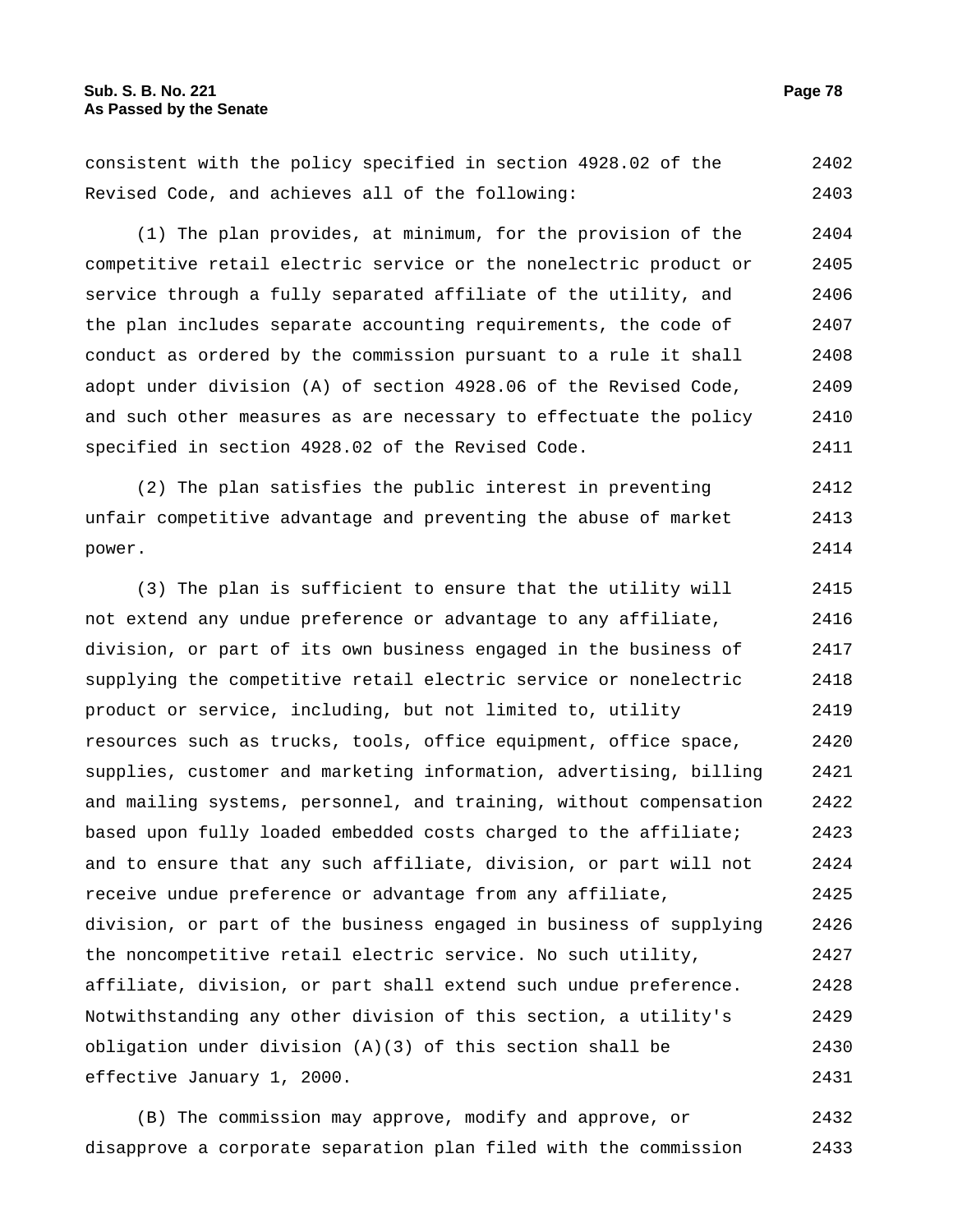under division (A) of this section. As part of the code of conduct required under division  $(A)(1)$  of this section, the commission shall adopt rules pursuant to division (A) of section 4928.06 of the Revised Code regarding corporate separation and procedures for plan filing and approval. The rules shall include limitations on affiliate practices solely for the purpose of maintaining a separation of the affiliate's business from the business of the utility to prevent unfair competitive advantage by virtue of that relationship. The rules also shall include an opportunity for any person having a real and substantial interest in the corporate separation plan to file specific objections to the plan and propose specific responses to issues raised in the objections, which objections and responses the commission shall address in its final order. Prior to commission approval of the plan, the commission shall afford a hearing upon those aspects of the plan that the commission determines reasonably require a hearing. The commission may reject and require refiling of a substantially inadequate plan under this section. 2434 2435 2436 2437 2438 2439 2440 2441 2442 2443 2444 2445 2446 2447 2448 2449 2450 2451

(C) The commission shall issue an order approving or modifying and approving a corporate separation plan under this section, to be effective on the date specified in the order, only upon findings that the plan reasonably complies with the requirements of division (A) of this section and will provide for ongoing compliance with the policy specified in section 4928.02 of the Revised Code. However, for good cause shown, the commission may issue an order approving or modifying and approving a corporate separation plan under this section that does not comply with division  $(A)(1)$  of this section but complies with such functional separation requirements as the commission authorizes to apply for an interim period prescribed in the order, upon a finding that such alternative plan will provide for ongoing compliance with the policy specified in section 4928.02 of the Revised Code. 2452 2453 2454 2455 2456 2457 2458 2459 2460 2461 2462 2463 2464 2465 2466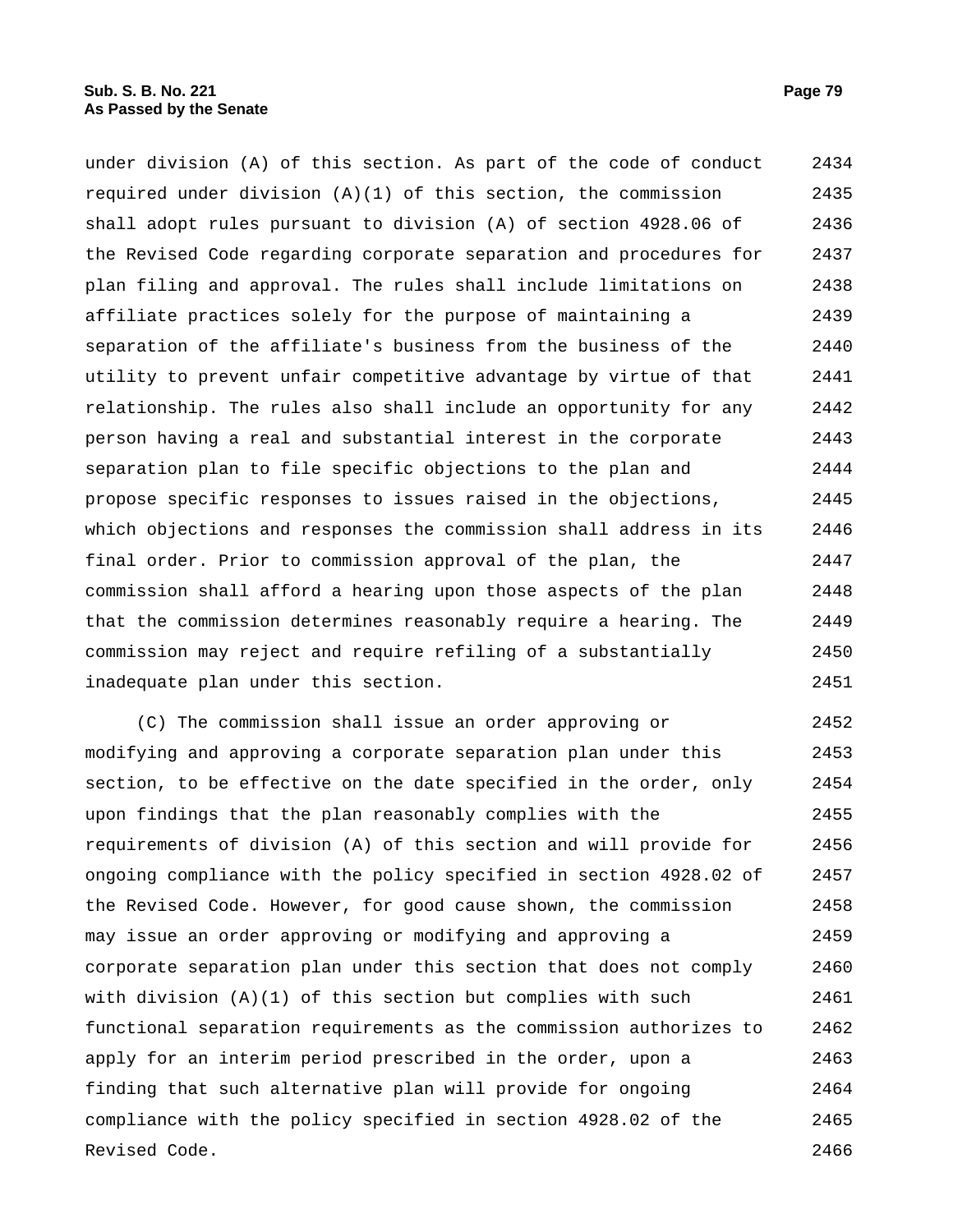(D) Any party may seek an amendment to a corporate separation plan approved under this section, and the commission, pursuant to a request from any party or on its own initiative, may order as it considers necessary the filing of an amended corporate separation plan to reflect changed circumstances. 2467 2468 2469 2470 2471

(E) Notwithstanding section 4905.20, 4905.21, 4905.46, or 4905.48 of the Revised Code, an No electric utility may divest itself of shall sell or transfer any generating asset at any time facility it owns in whole or in part to any person without prior commission approval<del>, subject to the provisions of Title XLIX of</del> the Revised Code relating to the transfer of transmission, distribution, or ancillary service provided by such generating asset. 2472 2473 2474 2475 2476 2477 2478 2479

**Sec. 4928.18.** (A) Notwithstanding division (D)(2)(a) of section 4909.15 of the Revised Code, nothing in this chapter prevents the public utilities commission from exercising its authority under Title XLIX of the Revised Code to protect customers of retail electric service supplied by an electric utility from any adverse effect of the utility's provision of a product or service other than retail electric service. 2480 2481 2482 2483 2484 2485 2486

(B) The commission has jurisdiction under section 4905.26 of the Revised Code, upon complaint of any person or upon complaint or initiative of the commission on or after the starting date of competitive retail electric service, to determine whether an electric utility or its affiliate has violated any provision of section 4928.17 of the Revised Code or an order issued or rule adopted under that section. For this purpose, the commission may examine such books, accounts, or other records kept by an electric utility or its affiliate as may relate to the businesses for which corporate separation is required under section 4928.17 of the Revised Code, and may investigate such utility or affiliate 2487 2488 2489 2490 2491 2492 2493 2494 2495 2496 2497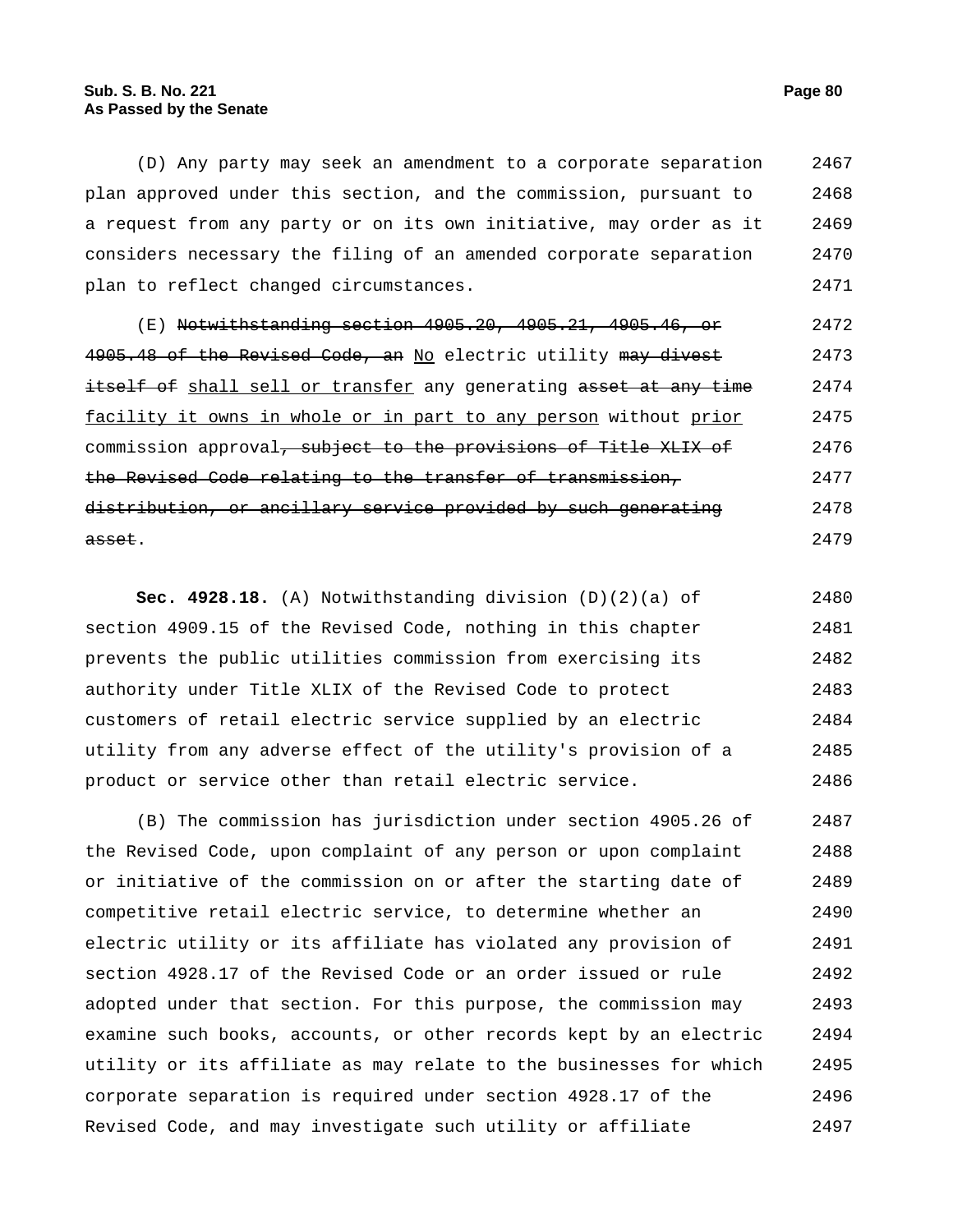operations as may relate to those businesses and investigate the interrelationship of those operations. Any such examination or investigation by the commission shall be governed by Chapter 4903. of the Revised Code. 2498 2499 2500 2501 (C) In addition to any remedies otherwise provided by law, the commission, regarding a determination of a violation pursuant to division (B) of this section, may do any of the following: 2502 2503 2504 (1) Issue an order directing the utility or affiliate to comply; 2505 2506 (2) Modify an order as the commission finds reasonable and appropriate and order the utility or affiliate to comply with the modified order; 2507 2508 2509 (3) Suspend or abrogate an order, in whole or in part; 2510 (4) Issue an order that the utility or affiliate pay restitution to any person injured by the violation or failure to comply; 2511 2512 2513 (D) In addition to any remedies otherwise provided by law, the commission, regarding a determination of a violation pursuant to division (B) of this section and commensurate with the severity of the violation, the source of the violation, any pattern of violations, or any monetary damages caused by the violation, may do either of the following: 2514 2515 2516 2517 2518 2519 (1) Impose a forfeiture on the utility or affiliate of up to 2520

twenty-five thousand dollars per day per violation. The recovery and deposit of any such forfeiture shall be subject to sections 4905.57 and 4905.59 of the Revised Code. 2521 2522 2523

(2) Regarding a violation by an electric utility relating to a corporate separation plan involving competitive retail electric service, suspend or abrogate all or part of an order, to the extent it is in effect, authorizing an opportunity for the utility 2524 2525 2526 2527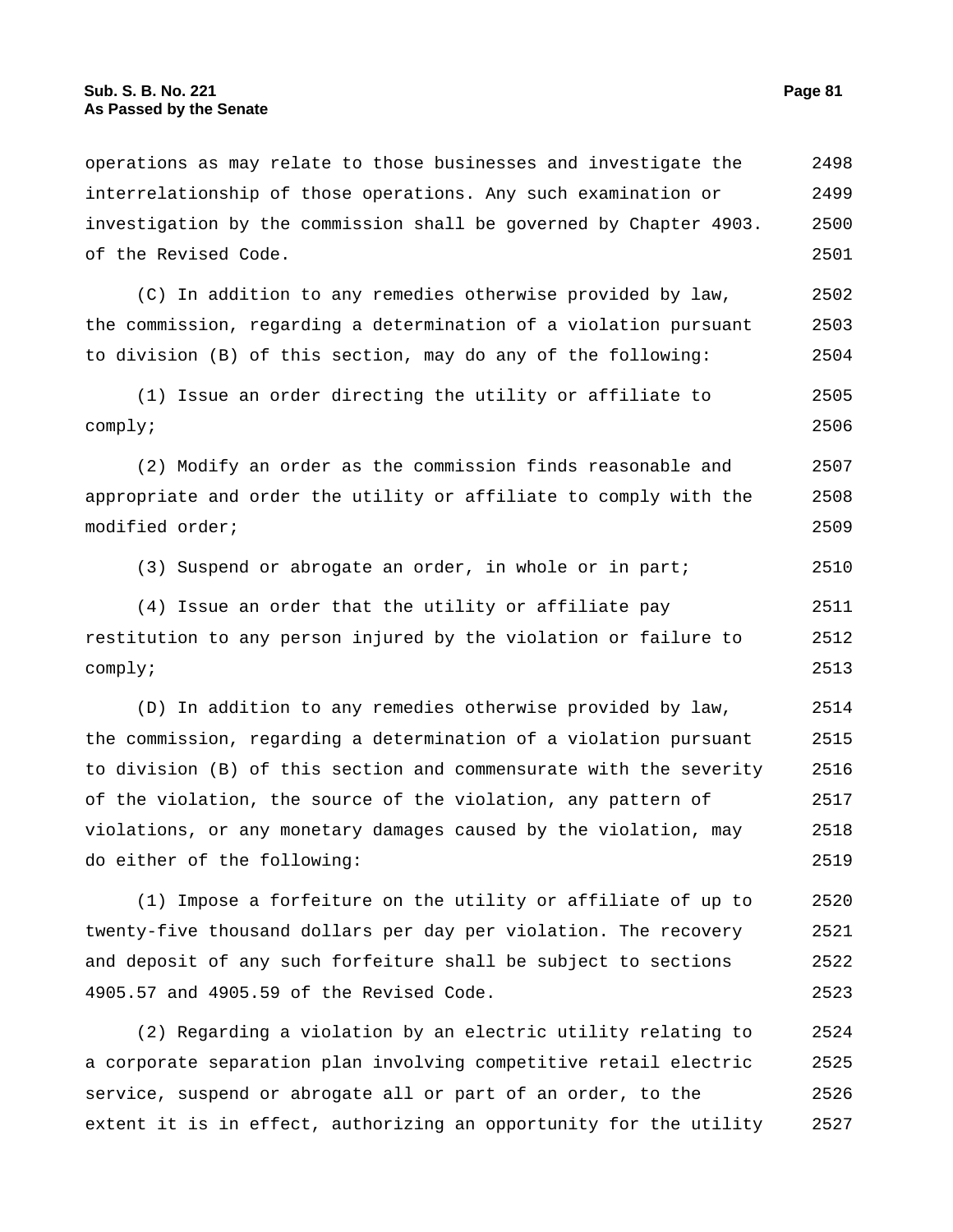to receive transition revenues under a transition plan approved by the commission under section 4928.33 of the Revised Code prior to its repeal by S.B. 221 of the 127th general assembly. 2528 2529 2530

Corporate separation under this section does not prohibit the common use of employee benefit plans, facilities, equipment, or employees, subject to proper accounting and the code of conduct ordered by the commission as provided in division (A)(1) of this section. 2531 2532 2533 2534 2535

(E) Section 4905.61 of the Revised Code applies in the case of any violation of section 4928.17 of the Revised Code or of any rule adopted or order issued under that section. 2536 2537 2538

**Sec. 4928.20.** (A) The legislative authority of a municipal corporation may adopt an ordinance, or the board of township trustees of a township or the board of county commissioners of a county may adopt a resolution, under which, on or after the starting date of competitive retail electric service, it may aggregate in accordance with this section the retail electrical loads located, respectively, within the municipal corporation, township, or unincorporated area of the county and, for that purpose, may enter into service agreements to facilitate for those loads the sale and purchase of electricity. The legislative authority or board also may exercise such authority jointly with any other such legislative authority or board. For customers that are not mercantile commercial customers, an ordinance or resolution under this division shall specify whether the aggregation will occur only with the prior, affirmative consent of each person owning, occupying, controlling, or using an electric load center proposed to be aggregated or will occur automatically for all such persons pursuant to the opt-out requirements of division (D) of this section. The aggregation of mercantile commercial customers shall occur only with the prior, affirmative 2539 2540 2541 2542 2543 2544 2545 2546 2547 2548 2549 2550 2551 2552 2553 2554 2555 2556 2557 2558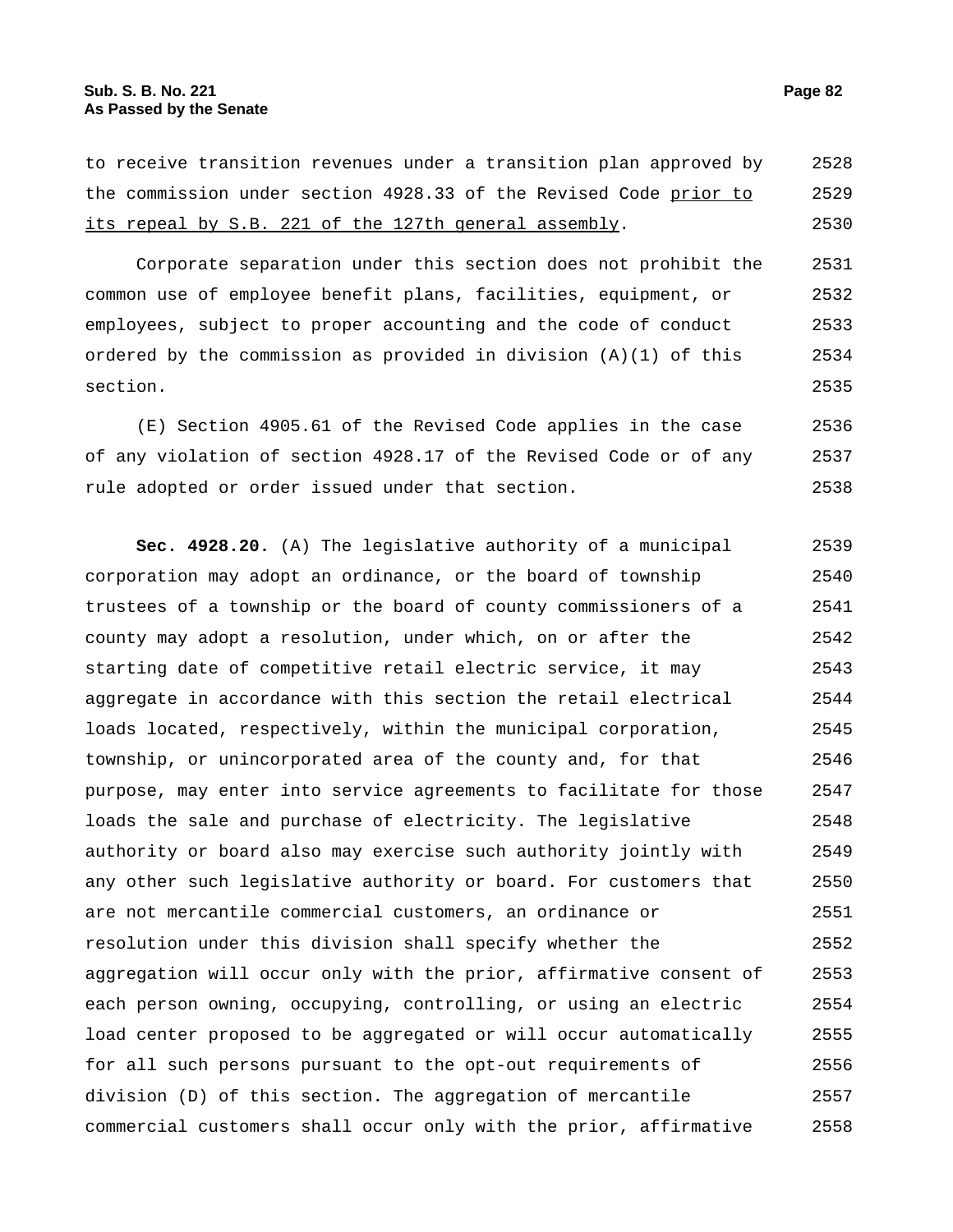consent of each such person owning, occupying, controlling, or using an electric load center proposed to be aggregated. Nothing in this division, however, authorizes the aggregation of the retail electric loads of an electric load center, as defined in section 4933.81 of the Revised Code, that is located in the certified territory of a nonprofit electric supplier under sections 4933.81 to 4933.90 of the Revised Code or an electric load center served by transmission or distribution facilities of a municipal electric utility. 2559 2560 2561 2562 2563 2564 2565 2566 2567

(B) If an ordinance or resolution adopted under division (A) of this section specifies that aggregation of customers that are not mercantile commercial customers will occur automatically as described in that division, the ordinance or resolution shall direct the board of elections to submit the question of the authority to aggregate to the electors of the respective municipal corporation, township, or unincorporated area of a county at a special election on the day of the next primary or general election in the municipal corporation, township, or county. The legislative authority or board shall certify a copy of the ordinance or resolution to the board of elections not less than seventy-five days before the day of the special election. No ordinance or resolution adopted under division (A) of this section that provides for an election under this division shall take effect unless approved by a majority of the electors voting upon the ordinance or resolution at the election held pursuant to this division. 2568 2569 2570 2571 2572 2573 2574 2575 2576 2577 2578 2579 2580 2581 2582 2583 2584

(C) Upon the applicable requisite authority under divisions (A) and (B) of this section, the legislative authority or board shall develop a plan of operation and governance for the aggregation program so authorized. Before adopting a plan under this division, the legislative authority or board shall hold at least two public hearings on the plan. Before the first hearing, 2585 2586 2587 2588 2589 2590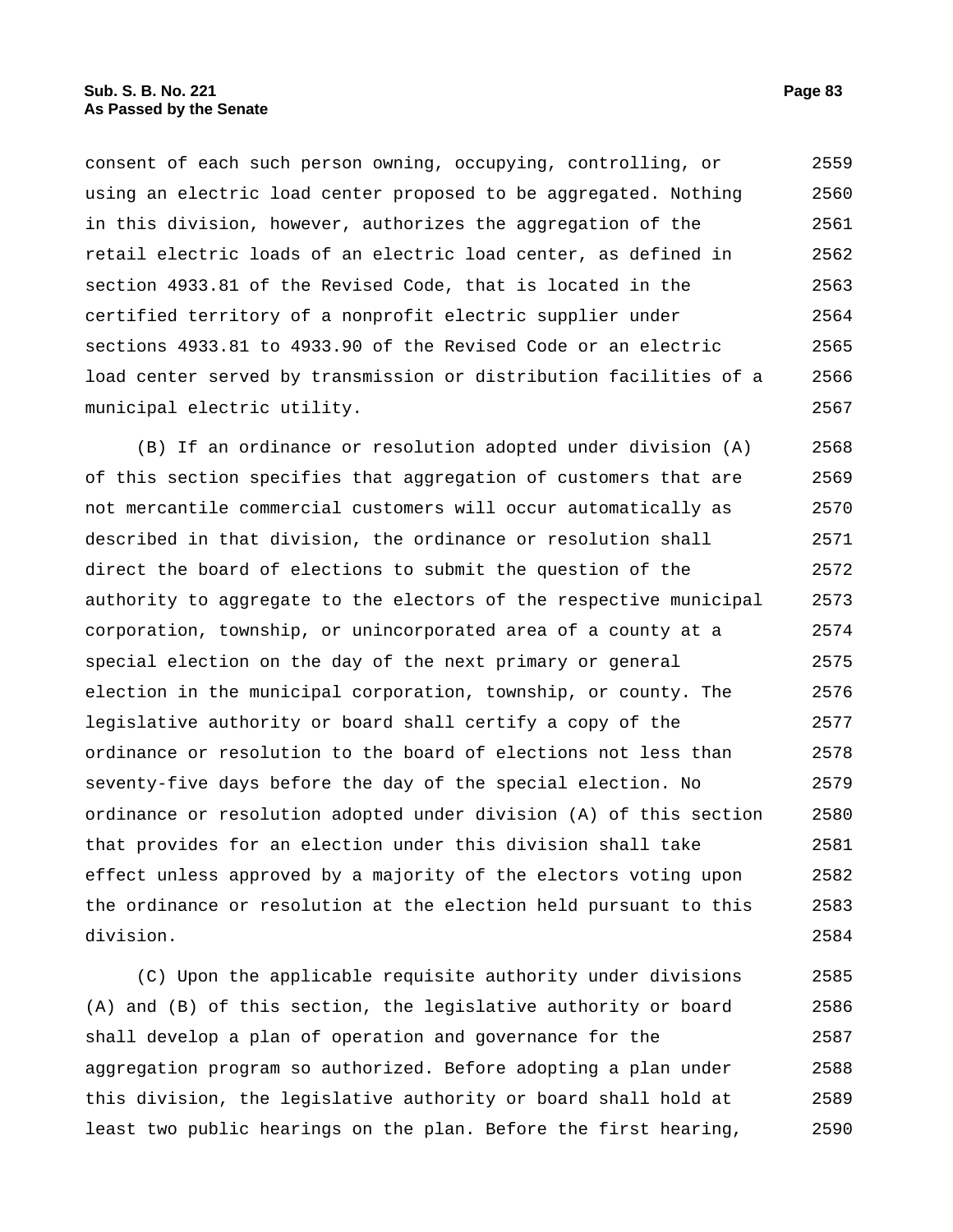the legislative authority or board shall publish notice of the hearings once a week for two consecutive weeks in a newspaper of general circulation in the jurisdiction. The notice shall summarize the plan and state the date, time, and location of each hearing. 2591 2592 2593 2594 2595

(D) No legislative authority or board, pursuant to an ordinance or resolution under divisions (A) and (B) of this section that provides for automatic aggregation of customers that are not mercantile commercial customers as described in division (A) of this section, shall aggregate the electrical load of any electric load center located within its jurisdiction unless it in advance clearly discloses to the person owning, occupying, controlling, or using the load center that the person will be enrolled automatically in the aggregation program and will remain so enrolled unless the person affirmatively elects by a stated procedure not to be so enrolled. The disclosure shall state prominently the rates, charges, and other terms and conditions of enrollment. The stated procedure shall allow any person enrolled in the aggregation program the opportunity to opt out of the program up to every two four years, without paying a switching fee. Any such person that opts out of the aggregation program pursuant to the stated procedure shall default to the standard service offer provided under division (A) of section  $4928.14$  or division (D) of section 4928.35 of the Revised Code until the person chooses an alternative supplier. 2596 2597 2598 2599 2600 2601 2602 2603 2604 2605 2606 2607 2608 2609 2610 2611 2612 2613 2614 2615

(E)(1) With respect to a governmental aggregation for a municipal corporation that is authorized pursuant to divisions (A) to (D) of this section, resolutions may be proposed by initiative or referendum petitions in accordance with sections 731.28 to 731.41 of the Revised Code. 2616 2617 2618 2619 2620

(2) With respect to a governmental aggregation for a township or the unincorporated area of a county, which aggregation is 2621 2622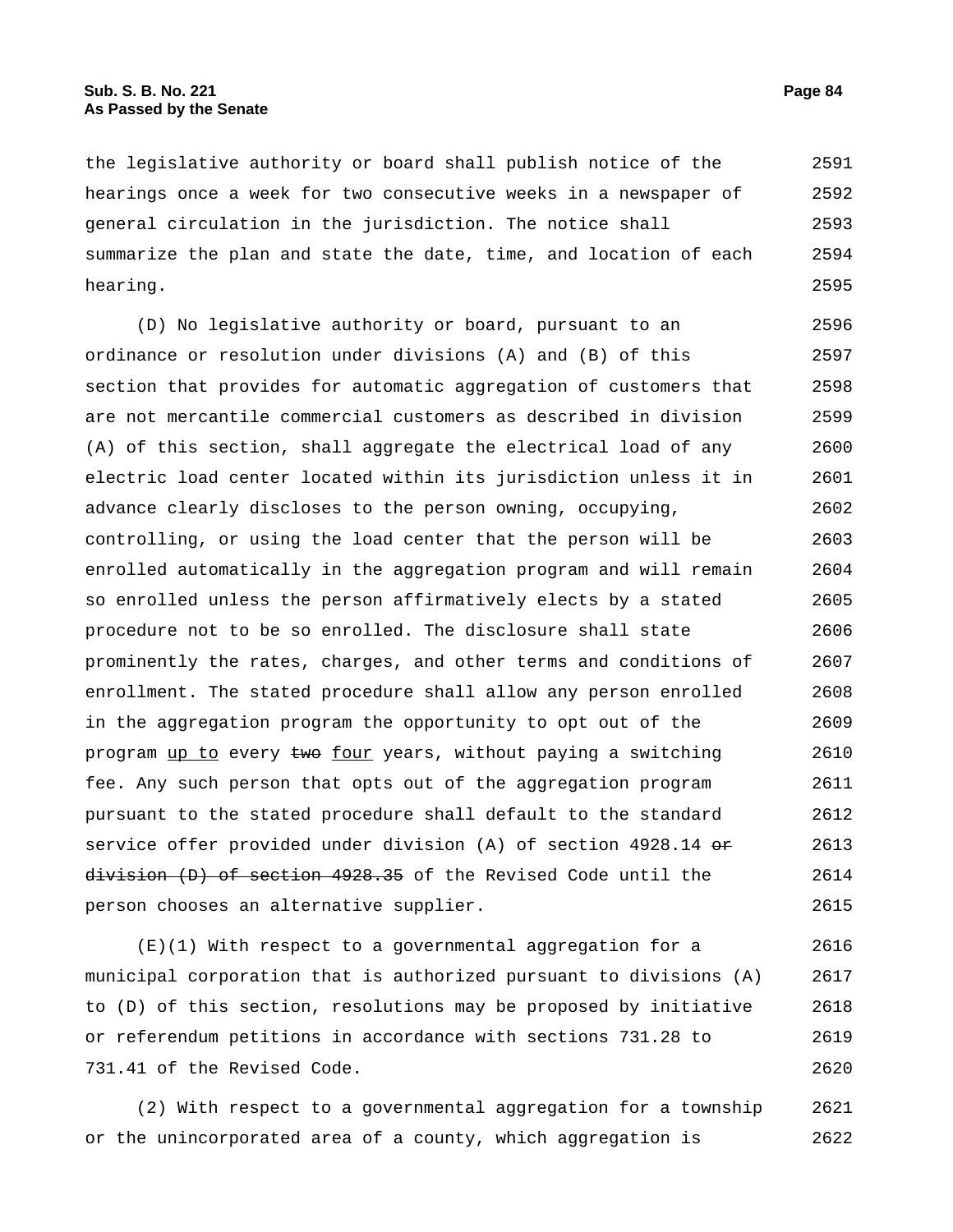authorized pursuant to divisions (A) to (D) of this section, resolutions may be proposed by initiative or referendum petitions in accordance with sections 731.28 to 731.40 of the Revised Code, except that: 2623 2624 2625 2626

(a) The petitions shall be filed, respectively, with the township fiscal officer or the board of county commissioners, who shall perform those duties imposed under those sections upon the city auditor or village clerk. 2627 2628 2629 2630

(b) The petitions shall contain the signatures of not less than ten per cent of the total number of electors in, respectively, the township or the unincorporated area of the county who voted for the office of governor at the preceding general election for that office in that area. 2631 2632 2633 2634 2635

(F) A governmental aggregator under division (A) of this section is not a public utility engaging in the wholesale purchase and resale of electricity, and provision of the aggregated service is not a wholesale utility transaction. A governmental aggregator shall be subject to supervision and regulation by the public utilities commission only to the extent of any competitive retail electric service it provides and commission authority under this chapter. 2636 2637 2638 2639 2640 2641 2642 2643

(G) This section does not apply in the case of a municipal corporation that supplies such aggregated service to electric load centers to which its municipal electric utility also supplies a noncompetitive retail electric service through transmission or distribution facilities the utility singly or jointly owns or operates. 2644 2645 2646 2647 2648 2649

(H) A governmental aggregator shall not include in its aggregation the accounts of any of the following: 2650 2651

- (1) A customer that has opted out of the aggregation; 2652
- (2) A customer in contract with a certified competitive 2653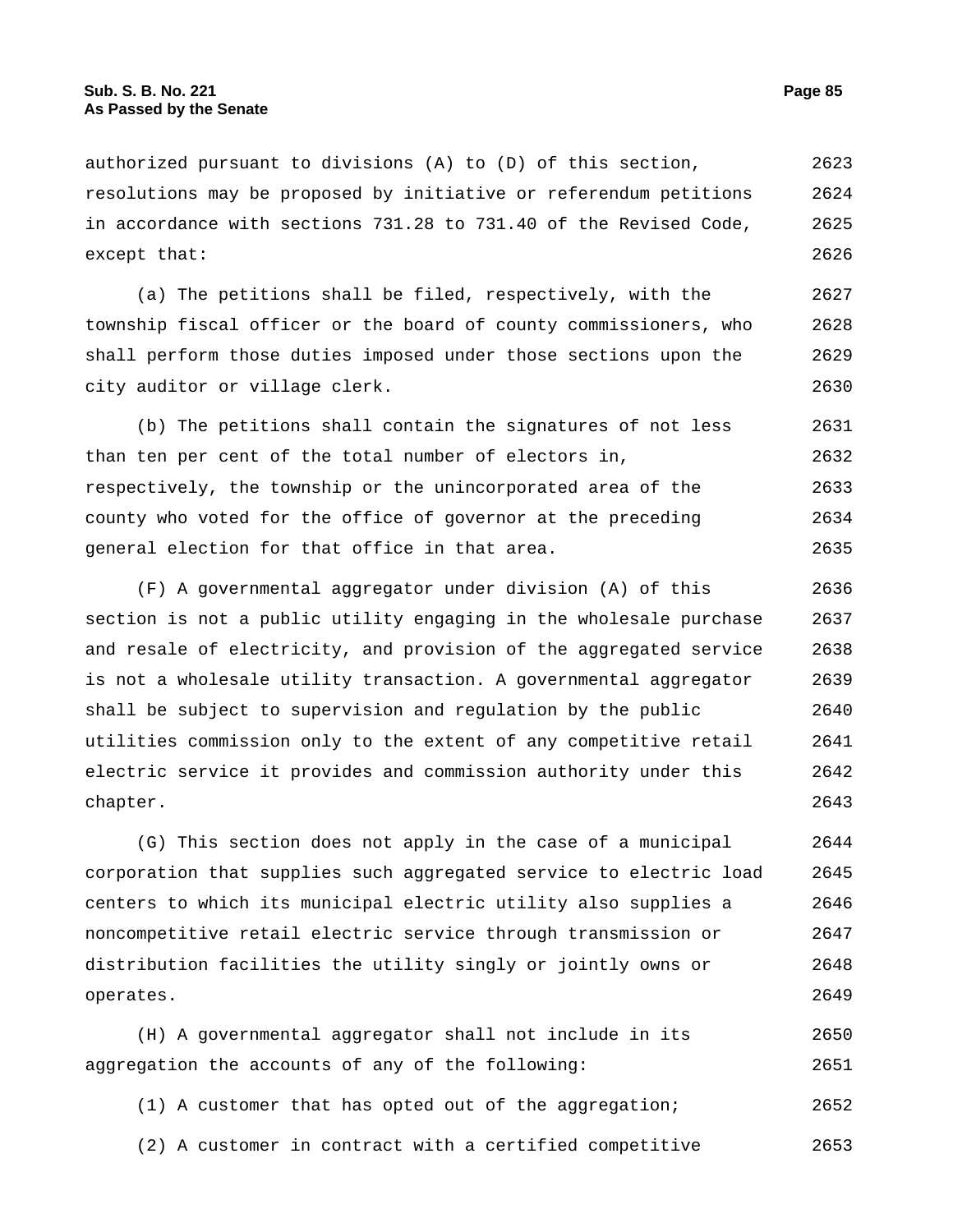| retail electric services provider;                                 | 2654 |
|--------------------------------------------------------------------|------|
| (3) A customer that has a special contract with an electric        | 2655 |
| distribution utility;                                              | 2656 |
| (4) A customer that is not located within the governmental         | 2657 |
| aggregator's governmental boundaries;                              | 2658 |
| (5) Subject to division (C) of section 4928.21 of the Revised      | 2659 |
| Code, a customer who appears on the "do not aggregate" list        | 2660 |
| maintained under that section.                                     | 2661 |
|                                                                    |      |
| Sec. 4928.21. (A) A customer that desires to remove itself         | 2662 |
| from the pool of customers eligible to participate in governmental | 2663 |
| aggregation under section 4928.20 of the Revised Code may register | 2664 |
| with the public utilities commission to appear on the "do not      | 2665 |
| aggregate" list.                                                   | 2666 |

(B) The commission, by rule, shall establish a "do not aggregate" list. The commission shall maintain the "do not aggregate" list and make it publicly available on the commission's web site. 2667 2668 2669 2670

(C) If a customer is enrolled in a governmental aggregation program at the time the customer first appears on the "do not aggregate" list, the governmental aggregator shall remove the customer from the program at the next two year opt out opportunity that is available to the customer under division (D) of section 4928.20 of the Revised Code. 2671 2672 2673 2674 2675 2676

| Sec. 4928.64. The public utilities commission shall adopt         | 2677 |
|-------------------------------------------------------------------|------|
| rules to establish energy efficiency standards applicable to      | 2678 |
| electric distribution utilities such that, by 2025, any such      | 2679 |
| utility shall implement energy efficiency measures that will      | 2680 |
| result in not less than twenty-five per cent of actual growth in  | 2681 |
| electric load and not less than ten per cent of total peak demand | 2682 |
| being achieved through those measures. The rules shall include a  | 2683 |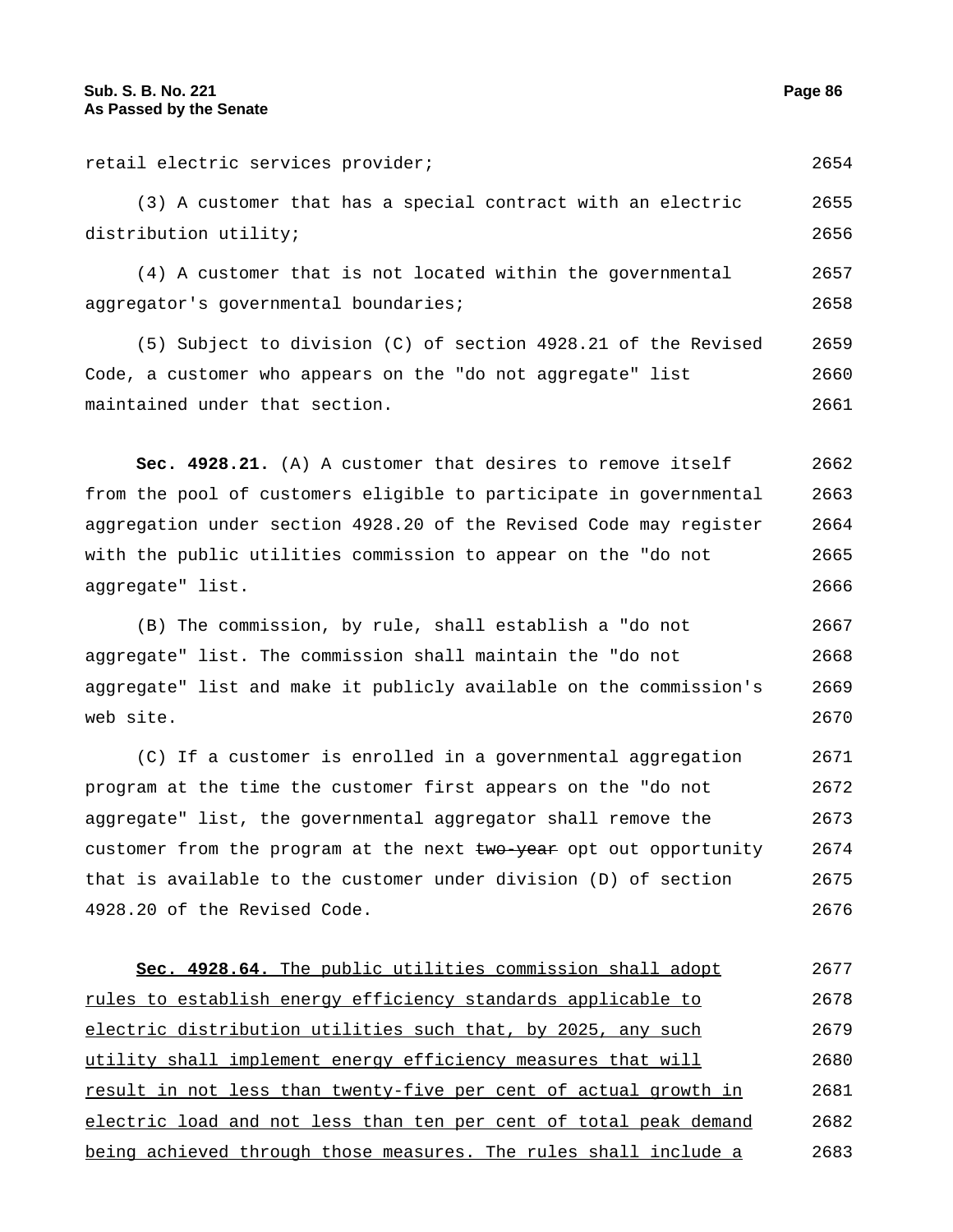| requirement that an electric distribution utility provide a  | 2684 |
|--------------------------------------------------------------|------|
| customer upon request with two years' consumption data in an | 2685 |
| accessible form. Additionally, the rules may provide for     | 2686 |
| decoupling.                                                  | 2687 |
|                                                              |      |

| Sec. 4928.68. The public utilities commission shall employ a       | 2688 |
|--------------------------------------------------------------------|------|
| federal energy advocate to monitor the activities of the federal   | 2689 |
| energy regulatory commission and other federal agencies and        | 2690 |
| advocate on behalf of the interests of retail electric service     | 2691 |
| consumers in this state. The attorney general shall represent the  | 2692 |
| advocate before the federal energy regulatory commission and other | 2693 |
| federal agencies. Among other duties assigned to the advocate by   | 2694 |
| the commission, the advocate shall examine the value of the        | 2695 |
| participation of this state's electric utilities in regional       | 2696 |
| transmission organizations and submit a report to the public       | 2697 |
| utilities commission on whether continued participation of those   | 2698 |
| utilities is in the interest of those consumers.                   | 2699 |

**Sec. 4928.69.** The public utilities commission shall adopt rules establishing greenhouse gas emission reporting requirements, including participation in the climate registry, and carbon control planning requirements for each electric generating facility located in this state that emits greenhouse gases, including facilities in operation on the effective date of this section. 2700 2701 2702 2703 2704 2705 2706

**Section 2.** That existing sections 122.41, 122.451, 3706.01, 3706.02, 3706.03, 3706.04, 3706.041, 3706.05, 3706.06, 3706.07, 3706.08, 3706.09, 3706.10, 3706.11, 3706.12, 3706.13, 3706.14, 3706.15, 3706.16, 3706.17, 3706.18, 4905.31, 4905.40, 4909.161, 4928.01, 4928.02, 4928.05, 4928.06, 4928.12, 4928.14, 4928.15, 4928.16, 4928.17, 4928.18, 4928.20, and 4928.21 and sections 4928.31, 4928.32, 4928.33, 4928.34, 4928.35, 4928.36, 4928.37, 2707 2708 2709 2710 2711 2712 2713